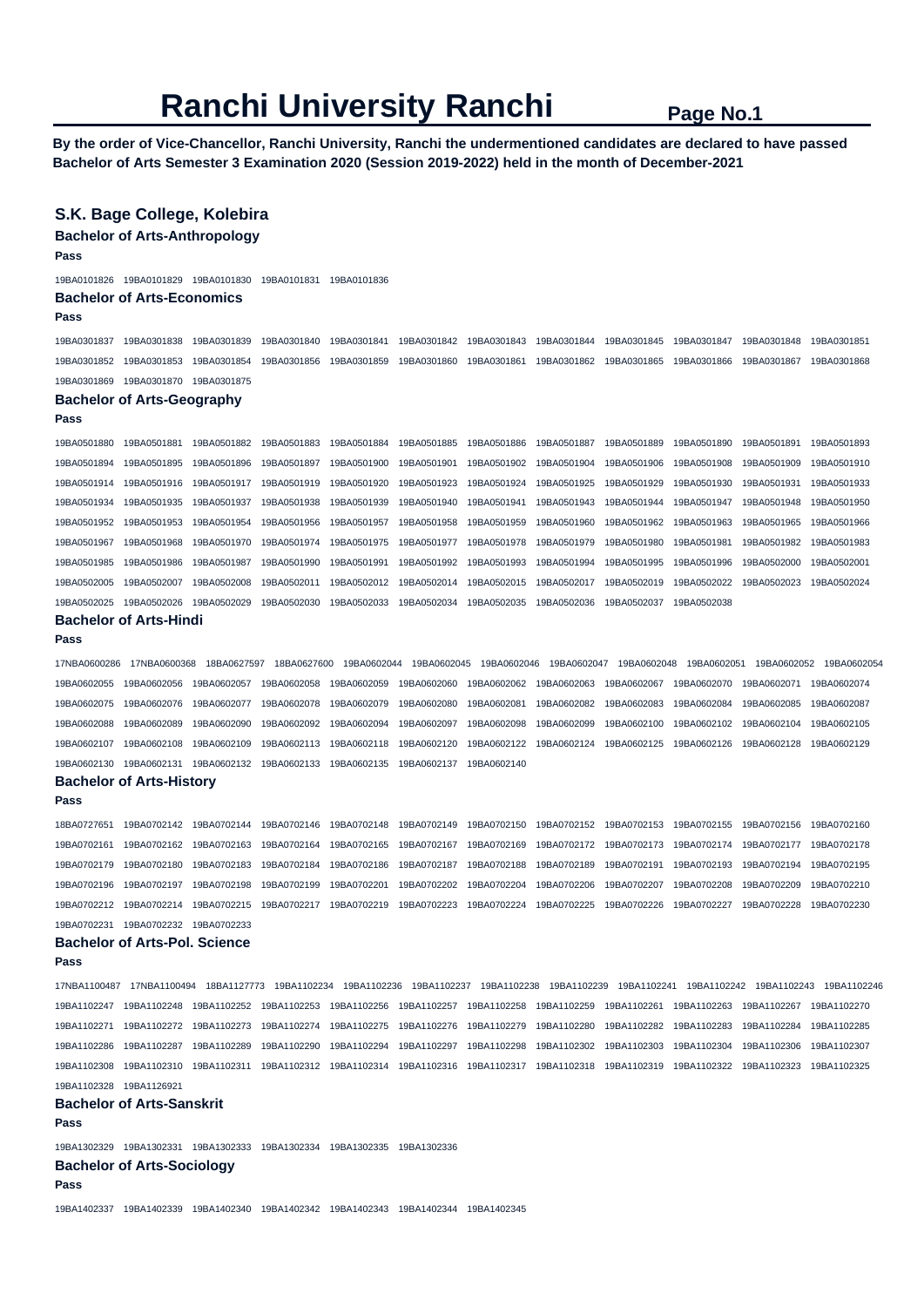**By the order of Vice-Chancellor, Ranchi University, Ranchi the undermentioned candidates are declared to have passed Bachelor of Arts Semester 3 Examination 2020 (Session 2019-2022) held in the month of December-2021** 

### **Basia College, Basia**

### **Bachelor of Arts-Economics**

**Pass** 

19BA0304423 19BA0304424 19BA0304426 19BA0304427 19BA0304428 19BA0304429 19BA0304430 19BA0304431 19BA0304433 19BA0304434 19BA0324015 19BA0324016 **Bachelor of Arts-Geography** 

#### **Pass**

17NBA0506794 17NBA0506800 17NBA0506811 19BA0504439 19BA0504447 19BA0504451 19BA0504452 19BA0504453 19BA0504456 19BA0504457 19BA0504458 19BA0504460 19BA0504464 19BA0504465 19BA0504468 19BA0504471 19BA0504473 19BA0504474 19BA0504475 19BA0504476 19BA0504478 19BA0504479 19BA0504482 19BA0504483 19BA0504484 19BA0504485 19BA0504488 19BA0504490 19BA0504494 19BA0504495 19BA0504496 19BA0504497 19BA0504498 19BA0504500 19BA0504501 19BA0504503 19BA0504504 19BA0504513 19BA0504514 19BA0524020 19BA0524021 19BA0524022 19BA0526826

## **Bachelor of Arts-Hindi**

#### **Pass**

18BA0628130 19BA0604516 19BA0604517 19BA0604518 19BA0604519 19BA0604522 19BA0604524 19BA0604525 19BA0604527 19BA0604528 19BA0604529 19BA0604530 19BA0604532 19BA0604533 19BA0604535 19BA0604538 19BA0604539 19BA0604541 19BA0604543 19BA0604544 19BA0604546 19BA0604548 19BA0604549 19BA0604550 19BA0604551 19BA0604556 19BA0604557 19BA0604558 19BA0604560 19BA0604561 19BA0604563 19BA0604564 19BA0604565 19BA0604568 19BA0604569 19BA0604570 19BA0604572 19BA0624023 19BA0626827

### **Bachelor of Arts-History**

#### **Pass**

19BA0724031

18BA0728166 19BA0704573 19BA0704575 19BA0704577 19BA0704578 19BA0704579 19BA0704580 19BA0704581 19BA0704582 19BA0704585 19BA0704586 19BA0704587

#### **Bachelor of Arts-Pol. Science**

**Pass** 

19BA1104599 19BA1104600 19BA1104601 19BA1104602 19BA1104603 19BA1104606 19BA1104607 19BA1104610 19BA1104611 19BA1104612 19BA1104614 19BA1104615 19BA1104617 19BA1104619 19BA1104621 19BA1104623 19BA1104625 19BA1104626 19BA1104627 19BA1104628 19BA1104629 19BA1104630 19BA1104631 19BA1104635 19BA1104636 19BA1104637 19BA1104639 19BA1124036 19BA1124038

## **Bachelor of Arts-Sociology**

**Pass** 

19BA1404641 19BA1404643 19BA1404645 19BA1404646 19BA1404648 19BA1404650 19BA1404651 19BA1404652

#### **Bachelor of Arts-Nagpuri**

**Pass** 

19BA1604589 19BA1604593 19BA1604595 19BA1604598 19BA1624032

## **Birsa College, Khunti**

## **Bachelor of Arts-Economics**

**Pass** 

17NBA0319067 17NBA0319072 17NBA0319099 17NBA0319116 17NBA0319185 17NBA0319209 17NBA0319217 17NBA0319264 17NBA0319337 19BA0314618 19BA0314619 19BA0314622 19BA0314625 19BA0314626 19BA0314627 19BA0314629 19BA0314632 19BA0314633 19BA0314635 19BA0314638 19BA0314640 19BA0314641 19BA0314643 19BA0314644 19BA0314645 19BA0314648 19BA0314649 19BA0314651 19BA0314652 19BA0314653 19BA0314654 19BA0314657 19BA0314658 19BA0314659 19BA0314660 19BA0314661 19BA0314662 19BA0314667 19BA0314670 19BA0314671 19BA0314673 19BA0314676 19BA0314677 19BA0314684 19BA0314689 19BA0314691 19BA0314695 19BA0314697 19BA0314699 19BA0314700 19BA0314701 19BA0314704 19BA0314705 19BA0314706 19BA0314707 19BA0314708 19BA0314712 19BA0314713 19BA0314715 19BA0314716 19BA0314717 19BA0314718 19BA0314722 19BA0314723 19BA0314725 19BA0314730 19BA0314731 19BA0314732 19BA0314736 19BA0314737 19BA0314741 19BA0314743 19BA0314744 19BA0314746 19BA0314747 19BA0314748 19BA0314750 19BA0314755 19BA0314756 19BA0314758 19BA0314759 19BA0314760 19BA0314761 19BA0314762 19BA0314767 19BA0314768 19BA0314771 19BA0314774 19BA0314775 19BA0314776 19BA0314778 19BA0314780 19BA0314781 19BA0314783 19BA0314795 19BA0314798 19BA0314799 19BA0314800 19BA0314801 19BA0314802 19BA0314803 19BA0314805 19BA0314809 19BA0314810 19BA0314813

#### **Bachelor of Arts-English**

**Pass** 

17NBA0419288 18BA0409487 19BA0414815 19BA0414816 19BA0414818 19BA0414819 19BA0414821 19BA0414822 19BA0414823 19BA0414825 19BA0414826 19BA0414828 19BA0414830 19BA0414831 19BA0414833 19BA0414835 19BA0414836 19BA0414840 19BA0414841 19BA0414842 19BA0414843 19BA0414844 19BA0414848 19BA0414849 19BA0414851 19BA0414852 19BA0414855 19BA0414858 19BA0414860 19BA0414862 19BA0414864 19BA0414868 19BA0414870 19BA0414871 19BA0414874 19BA0414875 19BA0414876 19BA0414877 19BA0414881 19BA0414882 19BA0414885 19BA0414886 19BA0414888 19BA0414891 19BA0414892 19BA0414893 19BA0414894 19BA0414895 19BA0414897 19BA0414899 19BA0414900 19BA0414901 19BA0414902 19BA0414904 19BA0414905 19BA0414907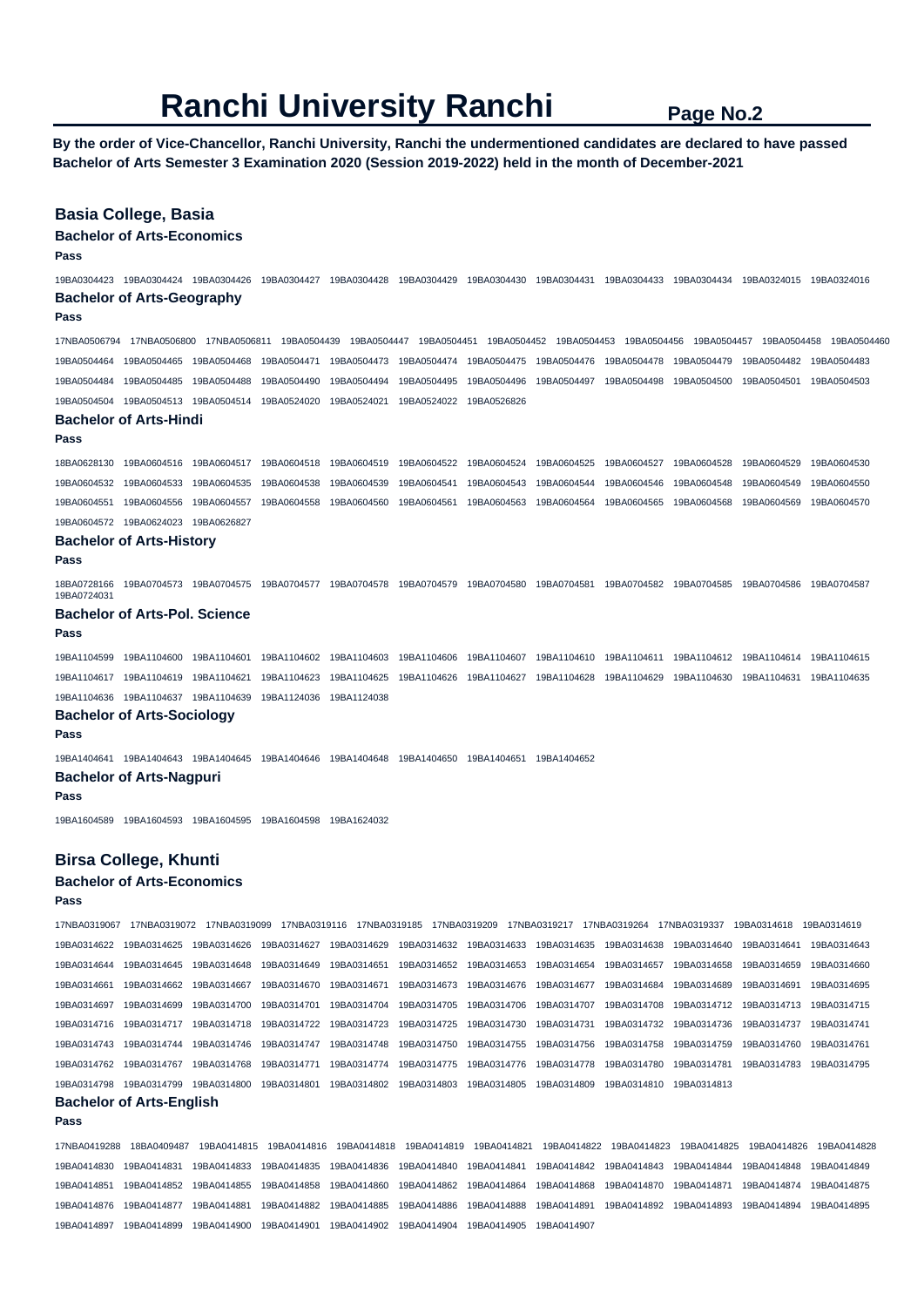**By the order of Vice-Chancellor, Ranchi University, Ranchi the undermentioned candidates are declared to have passed Bachelor of Arts Semester 3 Examination 2020 (Session 2019-2022) held in the month of December-2021** 

#### **Bachelor of Arts-Geography**

#### **Pass**

17NBA0519371 17NBA0519373 18BA0509640 18BA0509641 18BA0509650 19BA0514916 19BA0514917 19BA0514918 19BA0514919 19BA0514920 19BA0514922 19BA0514925 19BA0514926 19BA0514930 19BA0514931 19BA0514933 19BA0514934 19BA0514936 19BA0514937 19BA0514940 19BA0514943 19BA0514944 19BA0514946 19BA0514948 19BA0514949 19BA0514950 19BA0514951 19BA0514952 19BA0514954 19BA0514955 19BA0514956 19BA0514958 19BA0514962 19BA0514963 19BA0514965 19BA0514966 19BA0514967 19BA0514968 19BA0514969 19BA0514970 19BA0514971 19BA0514972 19BA0514973 19BA0514974 19BA0514975 19BA0514976 19BA0514978 19BA0514984 19BA0514985 19BA0514987 19BA0514988 19BA0514989 19BA0514991 19BA0514992 19BA0514993 19BA0514995 19BA0514997 19BA0514998 19BA0515001 19BA0515002 19BA0515004 19BA0515006 19BA0515007 19BA0515008 19BA0515011 19BA0515012 19BA0515013 19BA0515014 19BA0515015 19BA0515016 19BA0515017 19BA0515018 19BA0515020 19BA0515021 19BA0515022 19BA0515024 19BA0515025 19BA0515026 19BA0515027

#### **Bachelor of Arts-Hindi**

#### **Pass**

17NBA0619446 17NBA0619447 17NBA0619463 17NBA0619466 17NBA0619529 17NBA0619551 17NBA0619588 17NBA0619623 19BA0615029 19BA0615031 19BA0615033 19BA0615034 19BA0615035 19BA0615041 19BA0615043 19BA0615045 19BA0615047 19BA0615048 19BA0615049 19BA0615052 19BA0615060 19BA0615062 19BA0615067 19BA0615069 19BA0615070 19BA0615072 19BA0615074 19BA0615077 19BA0615078 19BA0615080 19BA0615082 19BA0615084 19BA0615085 19BA0615087 19BA0615090 19BA0615093 19BA0615094 19BA0615095 19BA0615100 19BA0615102 19BA0615103 19BA0615106 19BA0615107 19BA0615108 19BA0615125 19BA0615126 19BA0615131 19BA0615134 19BA0615138 19BA0615139 19BA0615140 19BA0615142 19BA0615145 19BA0615146 19BA0615150 19BA0615152 19BA0615153 19BA0615154 19BA0615155 19BA0615157 19BA0615158 19BA0615159 19BA0615160 19BA0615171 19BA0615173 19BA0615174 19BA0615178 19BA0615182 19BA0615183 19BA0615185 19BA0615187 19BA0615191 19BA0615194 19BA0615195 19BA0615196 19BA0615197 19BA0615199 19BA0615203 19BA0615205 19BA0615207 19BA0615208 19BA0615209 19BA0615210 19BA0615211 19BA0615212 19BA0615215 19BA0615216 19BA0615219 19BA0615221 19BA0615222 19BA0615223 19BA0615228 19BA0615230 19BA0615234 19BA0615236 19BA0615238 19BA0615239 19BA0615240 19BA0615241 19BA0615242 19BA0615244 19BA0615245 19BA0615246 19BA0615248 19BA0615250 19BA0615252 19BA0615254 19BA0615255 19BA0615258 19BA0615259 19BA0615260 19BA0615264 19BA0615265 19BA0615266 19BA0615268 19BA0615269 19BA0615270 19BA0615274 19BA0615276 19BA0615277 19BA0615278 19BA0615279 19BA0615281 19BA0615282 19BA0615284 19BA0615285 19BA0615286 19BA0615290 19BA0615291 19BA0615292 19BA0615295 19BA0615296

#### **Bachelor of Arts-History**

#### **Pass**

17NBA0719673 17NBA0719684 17NBA0719688 17NBA0719709 17NBA0719751 17NBA0719756 17NBA0719816 17NBA0719825 17NBA0719969 18BA0710148 19BA0715299 19BA0715301 19BA0715312 19BA0715315 19BA0715317 19BA0715319 19BA0715323 19BA0715324 19BA0715325 19BA0715326 19BA0715327 19BA0715328 19BA0715331 19BA0715333 19BA0715335 19BA0715337 19BA0715338 19BA0715342 19BA0715343 19BA0715347 19BA0715350 19BA0715354 19BA0715355 19BA0715358 19BA0715362 19BA0715366 19BA0715369 19BA0715373 19BA0715377 19BA0715386 19BA0715387 19BA0715389 19BA0715391 19BA0715392 19BA0715397 19BA0715399 19BA0715400 19BA0715409 19BA0715414 19BA0715417 19BA0715419 19BA0715422 19BA0715425 19BA0715427 19BA0715428 19BA0715430 19BA0715431 19BA0715432 19BA0715438 19BA0715441 19BA0715447 19BA0715448 19BA0715449 19BA0715451 19BA0715457 19BA0715465 19BA0715468 19BA0715471 19BA0715472 19BA0715474 19BA0715476 19BA0715477 19BA0715479 19BA0715480 19BA0715482 19BA0715484 19BA0715488 19BA0715491 19BA0715492 19BA0715493 19BA0715495 19BA0715497 19BA0715498 19BA0715500 19BA0715505 19BA0715506 19BA0715510 19BA0715513 19BA0715514 19BA0715516 19BA0715519 19BA0715521 19BA0715522 19BA0715525 19BA0715531 19BA0715532 19BA0715538 19BA0715540 19BA0715541 19BA0715545 19BA0715547 19BA0715548 19BA0715550 19BA0715551 19BA0715553 19BA0715554 19BA0715560 19BA0715561 19BA0715562 19BA0715567 19BA0715568 19BA0715569 19BA0715575 19BA0715576 19BA0715583 19BA0715586 19BA0715593 19BA0715597 19BA0715598 19BA0715599 19BA0715603 19BA0715606 19BA0715608 19BA0715610 19BA0715612 19BA0715613 19BA0715614 19BA0715616 19BA0715617 19BA0715619 19BA0715623 19BA0715624

#### **Bachelor of Arts-Philosophy Pass**

19BA1015852 19BA1015854 **Bachelor of Arts-Pol. Science Pass**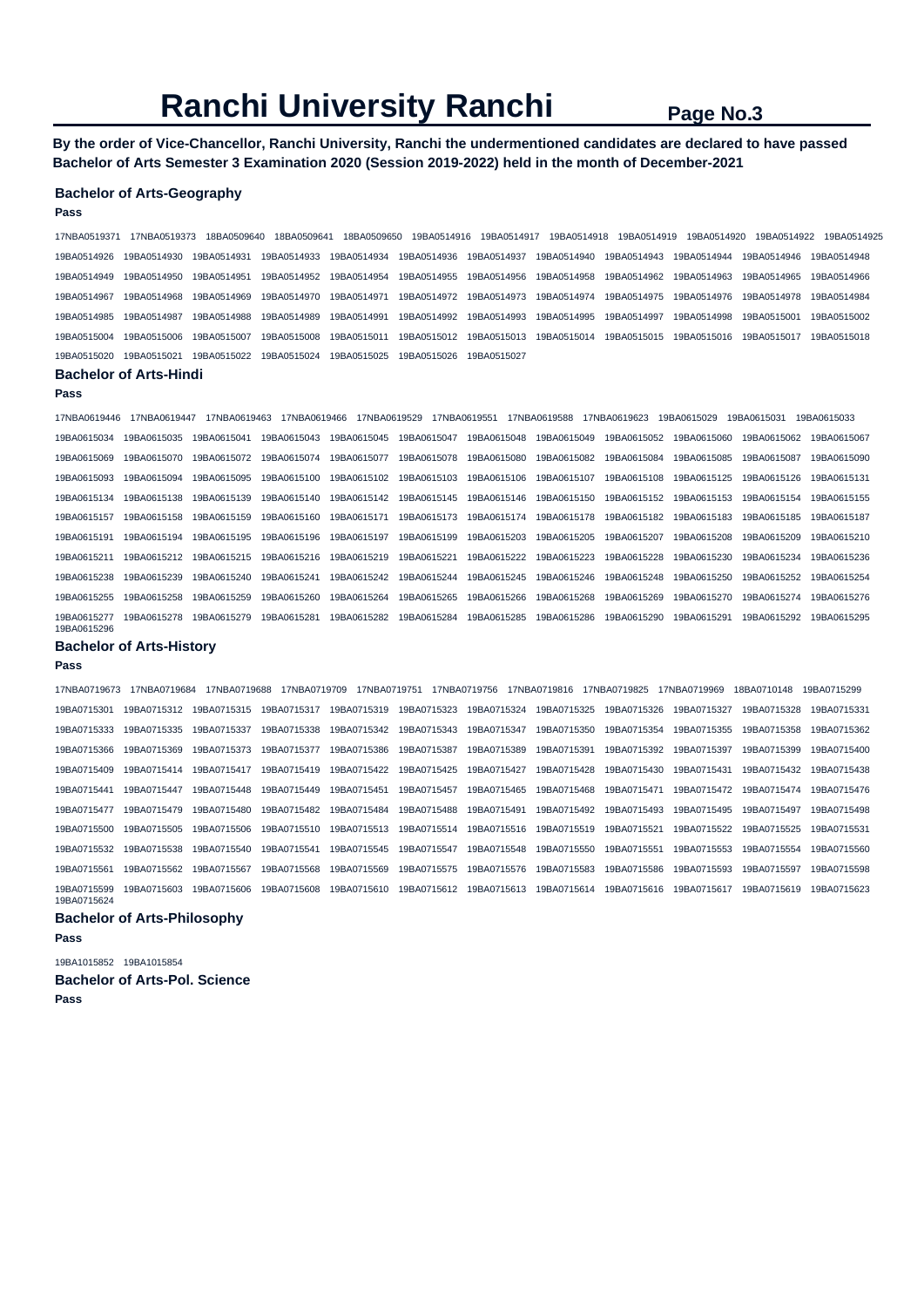## **By the order of Vice-Chancellor, Ranchi University, Ranchi the undermentioned candidates are declared to have passed Bachelor of Arts Semester 3 Examination 2020 (Session 2019-2022) held in the month of December-2021**

17NBA1120505 19BA1115858 19BA1115859 19BA1115863 19BA1115866 19BA1115867 19BA1115868 19BA1115869 19BA1115871 19BA1115872 19BA1115874 19BA1115875 19BA1115877 19BA1115878 19BA1115879 19BA1115881 19BA1115885 19BA1115887 19BA1115888 19BA1115889 19BA1115892 19BA1115893 19BA1115894 19BA1115895 19BA1115896 19BA1115897 19BA1115900 19BA1115902 19BA1115903 19BA1115910 19BA1115912 19BA1115913 19BA1115917 19BA1115918 19BA1115920 19BA1115921 19BA1115923 19BA1115924 19BA1115925 19BA1115926 19BA1115927 19BA1115929 19BA1115932 19BA1115934 19BA1115935 19BA1115937 19BA1115942 19BA1115943 19BA1115944 19BA1115945 19BA1115946 19BA1115947 19BA1115948 19BA1115953 19BA1115954 19BA1115955 19BA1115957 19BA1115959 19BA1115961 19BA1115966 19BA1115967 19BA1115974 19BA1115975 19BA1115976 19BA1115977 19BA1115983 19BA1115984 19BA1115987 19BA1115988 19BA1115990 19BA1115991 19BA1115992 19BA1115994 19BA1115999 19BA1116000 19BA1116001 19BA1116002 19BA1116003 19BA1116004 19BA1116005 19BA1116006 19BA1116011 19BA1116012 19BA1116013 19BA1116016 19BA1116017 19BA1116019 19BA1116022 19BA1116024 19BA1116025 19BA1116031 19BA1116032 19BA1116033 19BA1116034 19BA1116036 19BA1116040 19BA1116042 19BA1116044 19BA1116045 19BA1116046 19BA1116049 19BA1116052 19BA1116053 19BA1116054 19BA1116055 19BA1116057 19BA1116058 19BA1116059 19BA1116060 19BA1116063 19BA1116065 19BA1116066 19BA1116067 19BA1116068 19BA1116070 19BA1116072 19BA1116073 19BA1116074 19BA1116075 19BA1116076 19BA1116079 19BA1116080 19BA1116083 19BA1116084 19BA1116092 19BA1116093 19BA1116094 19BA1116096 19BA1116097 19BA1116098 19BA1116099 19BA1116101 19BA1116102 19BA1116103 19BA1116109 19BA1116111 19BA1116116 19BA1116118 19BA1116120 19BA1116121 19BA1116122 19BA1116124 19BA1116128 19BA1116131 19BA1116132 19BA1116133 19BA1116134 19BA1116140 19BA1116141 19BA1116142 19BA1116144 19BA1116145 19BA1116149 19BA1116152 19BA1116154 19BA1116156 19BA1116157 19BA1116158 19BA1116159 19BA1116160 19BA1116162 19BA1116163 19BA1116164 19BA1116166 19BA1116167 19BA1116168 19BA1116170 19BA1116173 19BA1116174 19BA1116175 19BA1116176 19BA1116178 19BA1116179 19BA1116180 19BA1116181 19BA1116183 19BA1116185 19BA1116186 19BA1116188 19BA1116192

#### **Bachelor of Arts-Psychology**

19BA1116197 19BA1116201

#### **Pass**

17NBA1220750 19BA1216203 19BA1216204 19BA1216205 19BA1216207 19BA1216209 19BA1216217 19BA1216218 19BA1216221 19BA1216228 **Bachelor of Arts-Nagpuri** 

#### **Pass**

19BA1615840 19BA1615841 19BA1615842 19BA1615843 19BA1615845

## **Bachelor of Arts-Mundari**

#### **Pass**

17NBA1720055 17NBA1720089 17NBA1720098 17NBA1720165 17NBA1720242 19BA1715626 19BA1715627 19BA1715628 19BA1715629 19BA1715631 19BA1715632 19BA1715634 19BA1715635 19BA1715636 19BA1715638 19BA1715639 19BA1715641 19BA1715642 19BA1715643 19BA1715645 19BA1715649 19BA1715650 19BA1715651 19BA1715652 19BA1715657 19BA1715659 19BA1715662 19BA1715663 19BA1715664 19BA1715666 19BA1715667 19BA1715672 19BA1715673 19BA1715674 19BA1715675 19BA1715676 19BA1715677 19BA1715678 19BA1715680 19BA1715681 19BA1715683 19BA1715684 19BA1715685 19BA1715686 19BA1715687 19BA1715688 19BA1715689 19BA1715691 19BA1715692 19BA1715694 19BA1715697 19BA1715698 19BA1715699 19BA1715701 19BA1715702 19BA1715703 19BA1715704 19BA1715712 19BA1715713 19BA1715715 19BA1715716 19BA1715719 19BA1715725 19BA1715730 19BA1715734 19BA1715736 19BA1715737 19BA1715739 19BA1715741 19BA1715744 19BA1715745 19BA1715746 19BA1715752 19BA1715753 19BA1715754 19BA1715758 19BA1715764 19BA1715766 19BA1715768 19BA1715769 19BA1715770 19BA1715771 19BA1715772 19BA1715774 19BA1715775 19BA1715776 19BA1715777 19BA1715778 19BA1715779 19BA1715781 19BA1715782 19BA1715783 19BA1715784 19BA1715786 19BA1715788 19BA1715789 19BA1715792 19BA1715794 19BA1715799 19BA1715800 19BA1715801 19BA1715804 19BA1715809 19BA1715810 19BA1715811 19BA1715814 19BA1715815 19BA1715816 19BA1715818 19BA1715822 19BA1715824 19BA1715828 19BA1715833 19BA1715835 19BA1715836 19BA1715837 19BA1715838

#### **B.N.J. College, Sisai**

**Bachelor of Arts-Anthropology Pass**  19BA0110595 19BA0110596 **Bachelor of Arts-Economics Pass**  18BA0321443 19BA0310597 19BA0310598 19BA0310599 19BA0310600 19BA0310601 19BA0310602 19BA0310604 19BA0310607 19BA0310608 19BA0310609 19BA0310610 19BA0310611 19BA0310612 19BA0310614 19BA0310615 19BA0311240 **Bachelor of Arts-English Pass**  19BA0410621 19BA0410623 19BA0410624 19BA0410625 19BA0410626 19BA0410627 19BA0410629 19BA0410631 19BA0410633 19BA0411241 **Bachelor of Arts-Geography Pass**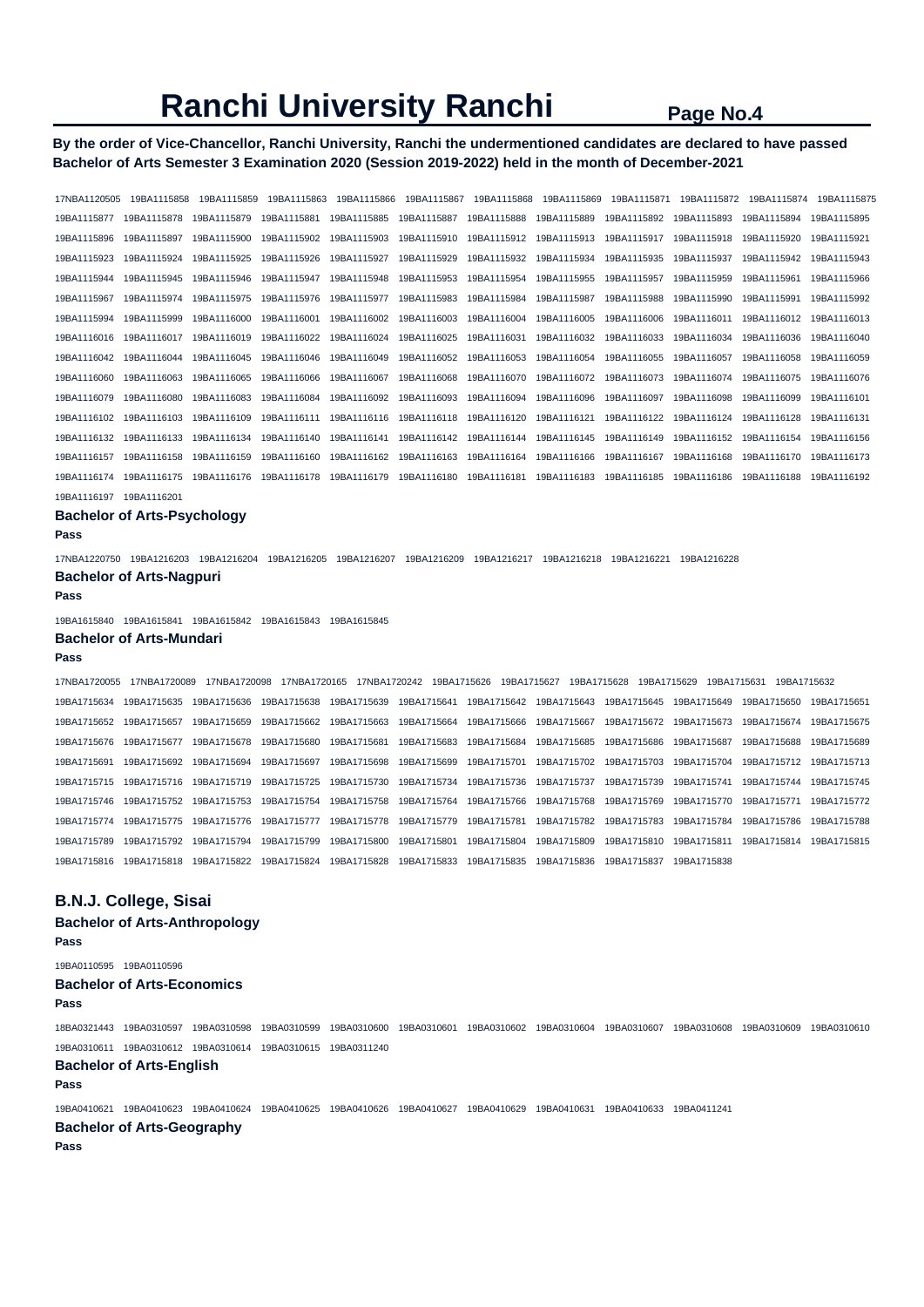## **By the order of Vice-Chancellor, Ranchi University, Ranchi the undermentioned candidates are declared to have passed Bachelor of Arts Semester 3 Examination 2020 (Session 2019-2022) held in the month of December-2021**

| 19BA0510649                | 19BA0510652                                                                                                                                     | 19BA0510654 | 19BA0510658 | 19BA0510659 | 19BA0510660 | 19BA0510663 | 19BA0510664 | 19BA0510667 | 19BA0510668 | 19BA0510670 | 19BA0510671                                                                                                                                       |
|----------------------------|-------------------------------------------------------------------------------------------------------------------------------------------------|-------------|-------------|-------------|-------------|-------------|-------------|-------------|-------------|-------------|---------------------------------------------------------------------------------------------------------------------------------------------------|
|                            |                                                                                                                                                 |             |             |             |             |             |             |             |             |             |                                                                                                                                                   |
| 19BA0510672                | 19BA0510679                                                                                                                                     | 19BA0510680 | 19BA0510681 | 19BA0510686 | 19BA0510687 | 19BA0510688 | 19BA0510689 | 19BA0510690 | 19BA0510691 | 19BA0510692 | 19BA0510693                                                                                                                                       |
| 19BA0510694                | 19BA0510695                                                                                                                                     | 19BA0510696 | 19BA0510698 | 19BA0510700 | 19BA0510703 | 19BA0510704 | 19BA0510705 | 19BA0510706 | 19BA0510707 | 19BA0510709 | 19BA0510710                                                                                                                                       |
| 19BA0510714                | 19BA0510716                                                                                                                                     | 19BA0510717 | 19BA0510718 | 19BA0510719 | 19BA0510720 | 19BA0510721 | 19BA0510723 | 19BA0510726 | 19BA0510727 | 19BA0510728 | 19BA0510729                                                                                                                                       |
| 19BA0510730                | 19BA0510731                                                                                                                                     | 19BA0510733 | 19BA0510737 | 19BA0510739 | 19BA0510740 | 19BA0510743 | 19BA0510744 | 19BA0510745 | 19BA0510747 | 19BA0510752 | 19BA0510753                                                                                                                                       |
| 19BA0510754                | 19BA0510755                                                                                                                                     | 19BA0510757 | 19BA0510758 | 19BA0510759 | 19BA0510760 | 19BA0510763 | 19BA0510764 | 19BA0510765 | 19BA0510766 | 19BA0510768 | 19BA0510770                                                                                                                                       |
| 19BA0510774                | 19BA0510778                                                                                                                                     | 19BA0511243 | 19BA0511244 | 19BA0511245 | 19BA0511247 | 19BA0511248 | 19BA0511249 |             |             |             |                                                                                                                                                   |
|                            | <b>Bachelor of Arts-Hindi</b>                                                                                                                   |             |             |             |             |             |             |             |             |             |                                                                                                                                                   |
| Pass                       |                                                                                                                                                 |             |             |             |             |             |             |             |             |             |                                                                                                                                                   |
| 18BA0621676                | 18BA0621697                                                                                                                                     | 18BA0621767 | 19BA0610783 | 19BA0610786 | 19BA0610787 | 19BA0610788 | 19BA0610789 | 19BA0610790 | 19BA0610791 | 19BA0610793 | 19BA0610796                                                                                                                                       |
| 19BA0610797                | 19BA0610798                                                                                                                                     | 19BA0610799 | 19BA0610801 | 19BA0610802 | 19BA0610804 | 19BA0610806 | 19BA0610808 | 19BA0610809 | 19BA0610811 | 19BA0610814 | 19BA0610815                                                                                                                                       |
| 19BA0610816                | 19BA0610817                                                                                                                                     | 19BA0610818 | 19BA0610820 | 19BA0610824 | 19BA0610825 | 19BA0610826 | 19BA0610827 | 19BA0610831 | 19BA0610833 | 19BA0610836 | 19BA0610837                                                                                                                                       |
| 19BA0610841                | 19BA0610842                                                                                                                                     | 19BA0610844 | 19BA0610846 | 19BA0610847 | 19BA0610848 | 19BA0610849 | 19BA0610854 | 19BA0610855 | 19BA0610856 | 19BA0610858 | 19BA0610860                                                                                                                                       |
| 19BA0610861                | 19BA0610863                                                                                                                                     | 19BA0610865 | 19BA0610866 | 19BA0610867 | 19BA0610870 | 19BA0610871 | 19BA0610872 | 19BA0610877 | 19BA0610878 | 19BA0610879 | 19BA0610881                                                                                                                                       |
| 19BA0610882                | 19BA0610888                                                                                                                                     | 19BA0610889 | 19BA0610891 | 19BA0610894 | 19BA0610895 | 19BA0610896 | 19BA0610902 | 19BA0610904 | 19BA0610906 | 19BA0610907 | 19BA0610908                                                                                                                                       |
| 19BA0610913                | 19BA0610915                                                                                                                                     | 19BA0610916 | 19BA0610917 | 19BA0610918 | 19BA0610922 | 19BA0610924 | 19BA0610925 | 19BA0610926 | 19BA0610928 | 19BA0611250 | 19BA0611252                                                                                                                                       |
| 19BA0611253                | 19BA0611254                                                                                                                                     | 19BA0611255 | 19BA0611256 | 19BA0611257 |             |             |             |             |             |             |                                                                                                                                                   |
|                            | <b>Bachelor of Arts-History</b>                                                                                                                 |             |             |             |             |             |             |             |             |             |                                                                                                                                                   |
| Pass                       |                                                                                                                                                 |             |             |             |             |             |             |             |             |             |                                                                                                                                                   |
| 17NBA0700887               |                                                                                                                                                 |             |             |             |             |             |             |             |             |             | 19BA0710952                                                                                                                                       |
|                            | 18BA0721868                                                                                                                                     | 18BA0721906 | 19BA0710930 | 19BA0710936 | 19BA0710941 | 19BA0710942 | 19BA0710945 | 19BA0710948 | 19BA0710950 | 19BA0710951 |                                                                                                                                                   |
| 19BA0710953 19BA0710956    |                                                                                                                                                 | 19BA0710957 | 19BA0710958 | 19BA0710959 | 19BA0710961 | 19BA0711258 | 19BA0711259 |             |             |             |                                                                                                                                                   |
| Pass                       | Bachelor of Arts-Pol. Science                                                                                                                   |             |             |             |             |             |             |             |             |             |                                                                                                                                                   |
|                            |                                                                                                                                                 |             |             |             |             |             |             |             |             |             |                                                                                                                                                   |
| 17NBA1101113               | 18BA1122095                                                                                                                                     | 19BA1111042 | 19BA1111043 | 19BA1111045 | 19BA1111048 | 19BA1111049 | 19BA1111050 | 19BA1111052 | 19BA1111054 | 19BA1111055 | 19BA1111057                                                                                                                                       |
| 19BA1111059                | 19BA1111062                                                                                                                                     | 19BA1111069 | 19BA1111071 | 19BA1111073 | 19BA1111074 | 19BA1111075 | 19BA1111078 | 19BA1111082 | 19BA1111084 | 19BA1111088 | 19BA1111089                                                                                                                                       |
| 19BA1111090                | 19BA1111091                                                                                                                                     | 19BA1111092 | 19BA1111096 | 19BA1111097 | 19BA1111098 | 19BA1111099 | 19BA1111100 | 19BA1111102 | 19BA1111104 | 19BA1111106 | 19BA1111111                                                                                                                                       |
| 19BA1111112                | 19BA1111113                                                                                                                                     | 19BA1111115 | 19BA1111116 | 19BA1111117 | 19BA1111118 | 19BA1111119 | 19BA1111120 | 19BA1111122 | 19BA1111125 | 19BA1111126 | 19BA1111129                                                                                                                                       |
| 19BA1111131                | 19BA1111132                                                                                                                                     | 19BA1111133 | 19BA1111134 | 19BA1111136 | 19BA1111137 | 19BA1111142 | 19BA1111143 | 19BA1111145 | 19BA1111147 | 19BA1111150 | 19BA1111154                                                                                                                                       |
| 19BA1111155<br>19BA1126892 | 19BA1111156                                                                                                                                     | 19BA1111157 | 19BA1111158 | 19BA1111160 | 19BA1111161 | 19BA1111163 | 19BA1111164 | 19BA1111167 | 19BA1111261 | 19BA1111262 | 19BA1111263                                                                                                                                       |
|                            | <b>Bachelor of Arts-Psychology</b>                                                                                                              |             |             |             |             |             |             |             |             |             |                                                                                                                                                   |
| Pass                       |                                                                                                                                                 |             |             |             |             |             |             |             |             |             |                                                                                                                                                   |
| 19BA1211169                |                                                                                                                                                 |             |             |             |             |             |             |             |             |             |                                                                                                                                                   |
|                            | <b>Bachelor of Arts-Sanskrit</b>                                                                                                                |             |             |             |             |             |             |             |             |             |                                                                                                                                                   |
| Pass                       |                                                                                                                                                 |             |             |             |             |             |             |             |             |             |                                                                                                                                                   |
|                            | 19BA1311172  19BA1311175  19BA1311176  19BA1311178  19BA1311179  19BA1311183                                                                    |             |             |             |             |             |             |             |             |             |                                                                                                                                                   |
|                            | <b>Bachelor of Arts-Nagpuri</b>                                                                                                                 |             |             |             |             |             |             |             |             |             |                                                                                                                                                   |
| Pass                       |                                                                                                                                                 |             |             |             |             |             |             |             |             |             |                                                                                                                                                   |
|                            | 19BA1611007 19BA1611008 19BA1611010 19BA1611011 19BA1611012 19BA1611014 19BA1611018 19BA1611019 19BA1611022 19BA1611023 19BA1611024 19BA1611024 |             |             |             |             |             |             |             |             |             |                                                                                                                                                   |
|                            | 19BA1611026  19BA1611034  19BA1611036  19BA1611038  19BA1611040                                                                                 |             |             |             |             |             |             |             |             |             |                                                                                                                                                   |
|                            | <b>Bachelor of Arts-Kharia</b>                                                                                                                  |             |             |             |             |             |             |             |             |             |                                                                                                                                                   |
| Pass                       |                                                                                                                                                 |             |             |             |             |             |             |             |             |             |                                                                                                                                                   |
|                            | 19BA1810962  19BA1810963  19BA1810964  19BA1810965  19BA1810966                                                                                 |             |             |             |             |             |             |             |             |             |                                                                                                                                                   |
|                            | <b>Bachelor of Arts-Kurukh</b>                                                                                                                  |             |             |             |             |             |             |             |             |             |                                                                                                                                                   |
| Pass                       |                                                                                                                                                 |             |             |             |             |             |             |             |             |             |                                                                                                                                                   |
|                            | 17NBA2000944 19BA2010967 19BA2010968 19BA2010971 19BA2010973 19BA2010974 19BA2010975 19BA2010976 19BA2010977 19BA2010978 19BA2010978            |             |             |             |             |             |             |             |             |             | 19BA2010982                                                                                                                                       |
|                            | 19BA2010986 19BA2010988 19BA2010989 19BA2010990 19BA2010991 19BA2010992 19BA2010994 19BA2011001 19BA2011003 19BA2011004 19BA2011005             |             |             |             |             |             |             |             |             |             |                                                                                                                                                   |
|                            | <b>Bachelor of Arts-Urdu</b>                                                                                                                    |             |             |             |             |             |             |             |             |             |                                                                                                                                                   |
| Pass                       |                                                                                                                                                 |             |             |             |             |             |             |             |             |             |                                                                                                                                                   |
|                            |                                                                                                                                                 |             |             |             |             |             |             |             |             |             |                                                                                                                                                   |
|                            |                                                                                                                                                 |             |             |             |             |             |             |             |             |             | 17NBA2301298 17NBA2301305 19BA2311184 19BA2311185 19BA2311186 19BA2311187 19BA2311188 19BA2311189 19BA2311190 19BA2311191 19BA2311192 19BA2311192 |
|                            | 19BA2311194 19BA2311197 19BA2311198 19BA2311199 19BA2311200 19BA2311201 19BA2311202 19BA2311203 19BA2311204 19BA2311205 19BA2311206 19BA2311264 |             |             |             |             |             |             |             |             |             |                                                                                                                                                   |
|                            | <b>Bachelor of Arts-General</b>                                                                                                                 |             |             |             |             |             |             |             |             |             |                                                                                                                                                   |
| Pass                       |                                                                                                                                                 |             |             |             |             |             |             |             |             |             |                                                                                                                                                   |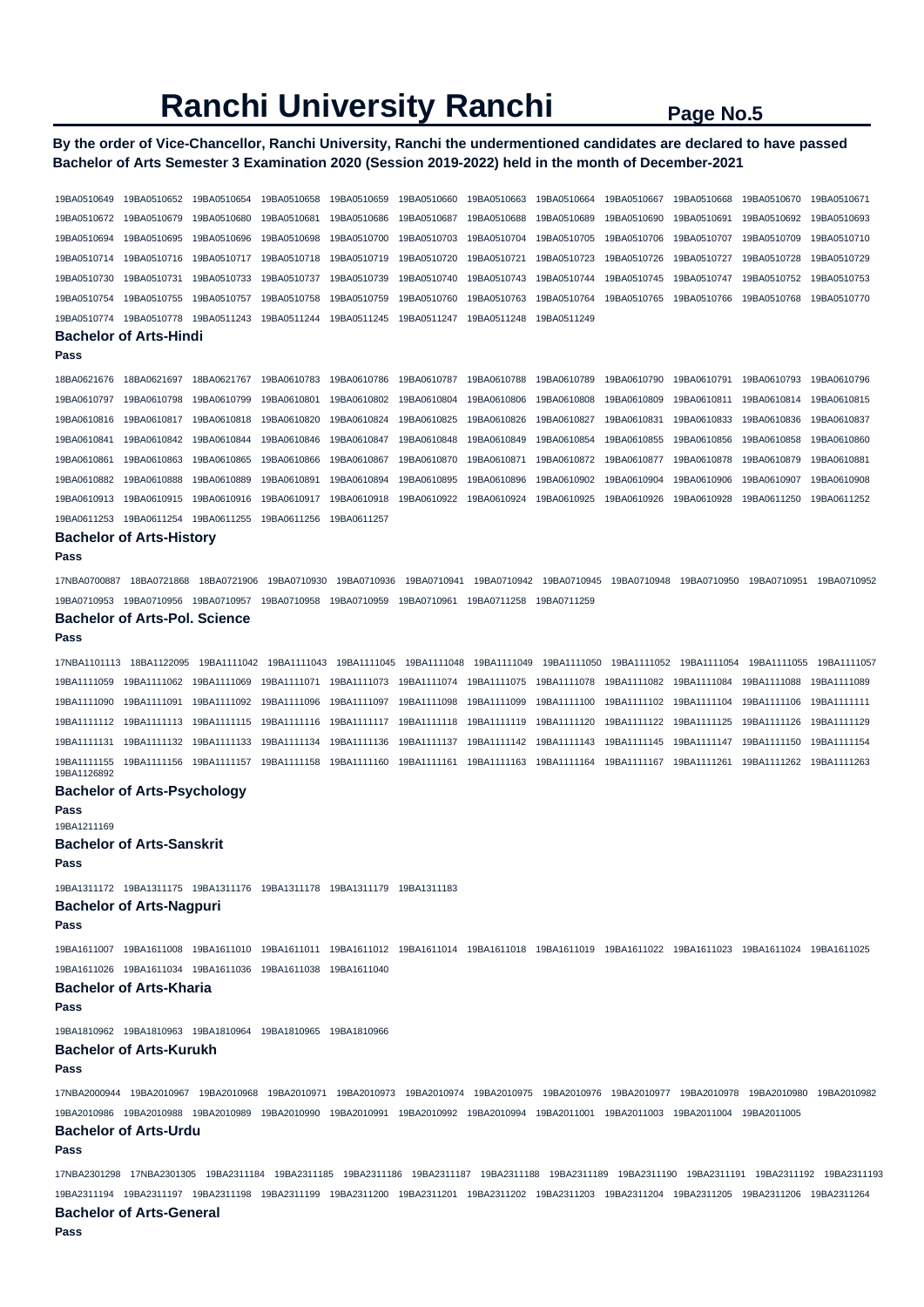**By the order of Vice-Chancellor, Ranchi University, Ranchi the undermentioned candidates are declared to have passed Bachelor of Arts Semester 3 Examination 2020 (Session 2019-2022) held in the month of December-2021** 

19BA0010635

## **B.S. College, Lohardaga**

## **Bachelor of Arts-Economics**

**Pass** 

| 17NBA0327069                    | 18BA0305807 | 18BA0305830 | 18BA0305848 | 18BA0305853 | 18BA0305857 | 18BA0305872 | 18BA0305876 | 18BA0305897 | 18BA0305900 | 18BA0305928 | 18BA0305929 |
|---------------------------------|-------------|-------------|-------------|-------------|-------------|-------------|-------------|-------------|-------------|-------------|-------------|
| 18BA0305945                     | 19BA0312295 | 19BA0312296 | 19BA0312297 | 19BA0312298 | 19BA0312299 | 19BA0312300 | 19BA0312301 | 19BA0312302 | 19BA0312303 | 19BA0312304 | 19BA0312306 |
| 19BA0312307                     | 19BA0312308 | 19BA0312309 | 19BA0312310 | 19BA0312311 | 19BA0312312 | 19BA0312313 | 19BA0312314 | 19BA0312316 | 19BA0312317 | 19BA0312318 | 19BA0312320 |
| 19BA0312321                     | 19BA0312323 | 19BA0312324 | 19BA0312325 | 19BA0312326 | 19BA0312327 | 19BA0312328 | 19BA0312329 | 19BA0312330 | 19BA0312331 | 19BA0312332 | 19BA0312334 |
| 19BA0312335                     | 19BA0312337 | 19BA0312338 | 19BA0312339 | 19BA0312340 | 19BA0312341 | 19BA0312343 | 19BA0312344 | 19BA0312345 | 19BA0312346 | 19BA0312347 | 19BA0312349 |
| 19BA0312350                     | 19BA0312351 | 19BA0312353 | 19BA0312356 | 19BA0312357 | 19BA0312358 | 19BA0312360 | 19BA0312361 | 19BA0312362 | 19BA0312363 | 19BA0312364 | 19BA0312365 |
| 19BA0312366                     | 19BA0312367 | 19BA0312368 | 19BA0312369 | 19BA0312370 | 19BA0312371 | 19BA0312372 | 19BA0312373 | 19BA0312374 | 19BA0312375 | 19BA0312376 | 19BA0312377 |
| 19BA0312379                     | 19BA0312380 | 19BA0312381 | 19BA0312382 | 19BA0312383 | 19BA0312384 | 19BA0312386 | 19BA0312387 | 19BA0312388 | 19BA0312389 | 19BA0312391 | 19BA0312392 |
| 19BA0312393                     | 19BA0312394 | 19BA0312395 | 19BA0312396 | 19BA0312399 | 19BA0312400 | 19BA0312402 | 19BA0312403 | 19BA0312404 | 19BA0312405 | 19BA0312407 | 19BA0312408 |
| 19BA0312409                     | 19BA0312410 | 19BA0312412 | 19BA0312413 | 19BA0312414 | 19BA0312415 | 19BA0312417 | 19BA0312418 | 19BA0312421 | 19BA0312423 | 19BA0312425 | 19BA0312426 |
| 19BA0312429                     | 19BA0312430 | 19BA0312431 | 19BA0312432 | 19BA0312433 | 19BA0312434 | 19BA0312435 | 19BA0312438 | 19BA0312439 | 19BA0312441 | 19BA0312442 | 19BA0312443 |
| 19BA0312445                     | 19BA0312446 | 19BA0312447 | 19BA0312448 | 19BA0312449 | 19BA0312450 | 19BA0312451 | 19BA0312452 | 19BA0312453 | 19BA0312454 | 19BA0312455 | 19BA0312457 |
| 19BA0312458                     | 19BA0312459 | 19BA0312460 | 19BA0312461 | 19BA0312463 | 19BA0312465 | 19BA0312466 | 19BA0312467 | 19BA0312468 | 19BA0326700 | 19BA0326701 | 19BA0326702 |
| 19BA0326704                     | 19BA0326705 | 19BA0326707 | 19BA0326708 | 19BA0326709 | 19BA0326710 | 19BA0326711 | 19BA0326712 | 19BA0326713 | 19BA0326714 | 19BA0326716 | 19BA0326717 |
| 19BA0326718                     | 19BA0326720 | 19BA0326721 | 19BA0326722 | 19BA0326725 | 19BA0326726 | 19BA0326729 | 19BA0326730 | 19BA0326731 |             |             |             |
| <b>Bachelor of Arts-English</b> |             |             |             |             |             |             |             |             |             |             |             |
| Pass                            |             |             |             |             |             |             |             |             |             |             |             |
| 18BA0405955                     | 18BA0405974 | 18BA0405988 | 18BA0405998 | 18BA0406006 | 18BA0406024 | 18BA0406025 | 18BA0406040 | 18BA0406061 | 19BA0412469 | 19BA0412471 | 19BA0412473 |
| 19BA0412474                     | 19BA0412475 | 19BA0412476 | 19BA0412477 | 19BA0412479 | 19BA0412481 | 19BA0412483 | 19BA0412485 | 19BA0412486 | 19BA0412487 | 19BA0412488 | 19BA0412489 |
| 19BA0412490                     | 19BA0412491 | 19BA0412492 | 19BA0412495 | 19BA0412496 | 19BA0412497 | 19BA0412498 | 19BA0412499 | 19BA0412502 | 19BA0412503 | 19BA0412504 | 19BA0412505 |
| 19BA0412506                     | 19BA0412507 | 19BA0412508 | 19BA0412509 | 19BA0412510 | 19BA0412511 | 19BA0412513 | 19BA0412515 | 19BA0412516 | 19BA0412517 | 19BA0412519 | 19BA0412521 |
| 19BA0412522                     | 19BA0412523 | 19BA0412524 | 19BA0412526 | 19BA0412527 | 19BA0412528 | 19BA0412529 | 19BA0412530 | 19BA0412532 | 19BA0412533 | 19BA0412534 | 19BA0412535 |
| 19BA0412536                     | 19BA0412537 | 19BA0412539 | 19BA0412540 | 19BA0412542 | 19BA0412543 | 19BA0412546 | 19BA0412547 | 19BA0412548 | 19BA0412550 | 19BA0412551 | 19BA0412552 |
| 19BA0412553                     | 19BA0412554 | 19BA0412556 | 19BA0412557 | 19BA0412558 | 19BA0412559 | 19BA0412560 | 19BA0412561 | 19BA0412562 | 19BA0412563 | 19BA0426732 | 19BA0426734 |
| 19BA0426736                     | 19BA0426738 | 19BA0426739 | 19BA0426740 | 19BA0426741 | 19BA0426742 | 19BA0426743 | 19BA0426745 | 19BA0426746 | 19BA0426747 | 19BA0426748 | 19BA0426750 |

## **Bachelor of Arts-Hindi**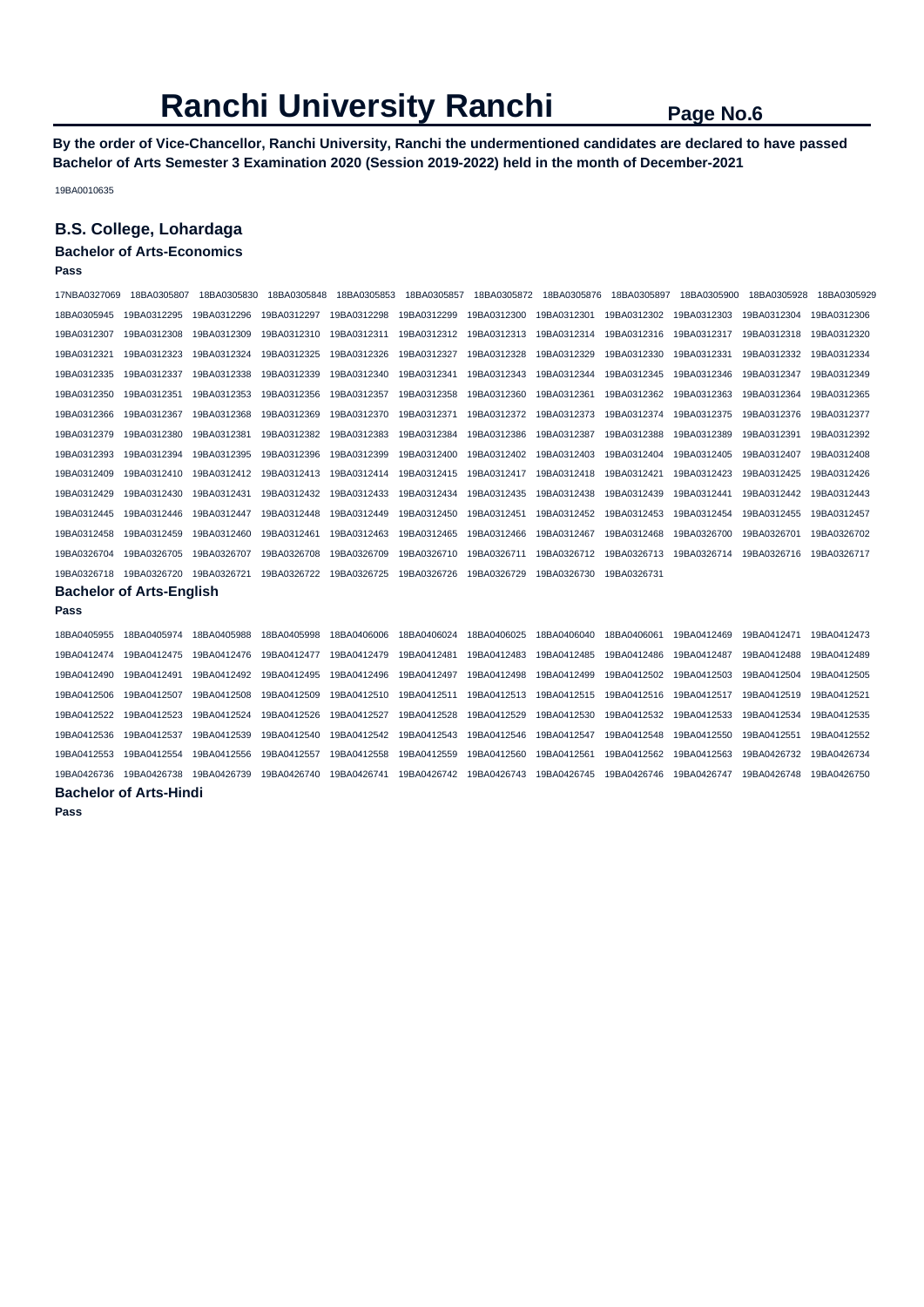## **By the order of Vice-Chancellor, Ranchi University, Ranchi the undermentioned candidates are declared to have passed Bachelor of Arts Semester 3 Examination 2020 (Session 2019-2022) held in the month of December-2021**

| 17NBA0627637 | 17NBA0627647 | 17NBA0627648 | 17NBA0627799 | 17NBA0627950 |             | 17NBA0627975 | 18BA0606151 | 18BA0606172 18BA0606187 |             | 18BA0606306 | 18BA0606319 |
|--------------|--------------|--------------|--------------|--------------|-------------|--------------|-------------|-------------------------|-------------|-------------|-------------|
| 18BA0606325  | 18BA0606335  | 18BA0606344  | 18BA0606361  | 18BA0606417  | 18BA0606450 | 18BA0606461  | 18BA0606636 | 18BA0606811             | 19BA0612584 | 19BA0612585 | 19BA0612586 |
| 19BA0612587  | 19BA0612588  | 19BA0612589  | 19BA0612594  | 19BA0612595  | 19BA0612597 | 19BA0612599  | 19BA0612600 | 19BA0612602             | 19BA0612603 | 19BA0612604 | 19BA0612605 |
| 19BA0612607  | 19BA0612608  | 19BA0612609  | 19BA0612610  | 19BA0612611  | 19BA0612615 | 19BA0612616  | 19BA0612617 | 19BA0612619             | 19BA0612620 | 19BA0612621 | 19BA0612622 |
| 19BA0612623  | 19BA0612624  | 19BA0612625  | 19BA0612626  | 19BA0612628  | 19BA0612629 | 19BA0612631  | 19BA0612632 | 19BA0612633             | 19BA0612637 | 19BA0612638 | 19BA0612639 |
| 19BA0612640  | 19BA0612641  | 19BA0612642  | 19BA0612644  | 19BA0612645  | 19BA0612646 | 19BA0612648  | 19BA0612651 | 19BA0612653             | 19BA0612655 | 19BA0612656 | 19BA0612657 |
| 19BA0612659  | 19BA0612661  | 19BA0612664  | 19BA0612667  | 19BA0612668  | 19BA0612671 | 19BA0612672  | 19BA0612673 | 19BA0612676             | 19BA0612677 | 19BA0612678 | 19BA0612679 |
| 19BA0612680  | 19BA0612682  | 19BA0612683  | 19BA0612685  | 19BA0612686  | 19BA0612687 | 19BA0612688  | 19BA0612689 | 19BA0612691             | 19BA0612694 | 19BA0612695 | 19BA0612696 |
| 19BA0612699  | 19BA0612703  | 19BA0612706  | 19BA0612708  | 19BA0612711  | 19BA0612712 | 19BA0612713  | 19BA0612714 | 19BA0612717             | 19BA0612718 | 19BA0612720 | 19BA0612724 |
| 19BA0612725  | 19BA0612728  | 19BA0612730  | 19BA0612731  | 19BA0612732  | 19BA0612733 | 19BA0612735  | 19BA0612736 | 19BA0612737             | 19BA0612738 | 19BA0612739 | 19BA0612740 |
| 19BA0612746  | 19BA0612747  | 19BA0612749  | 19BA0612750  | 19BA0612752  | 19BA0612754 | 19BA0612755  | 19BA0612756 | 19BA0612757             | 19BA0612758 | 19BA0612761 | 19BA0612762 |
| 19BA0612764  | 19BA0612765  | 19BA0612766  | 19BA0612767  | 19BA0612768  | 19BA0612769 | 19BA0612772  | 19BA0612777 | 19BA0612778             | 19BA0612779 | 19BA0612781 | 19BA0612783 |
| 19BA0612785  | 19BA0612786  | 19BA0612790  | 19BA0612792  | 19BA0612793  | 19BA0612794 | 19BA0612795  | 19BA0612797 | 19BA0612799             | 19BA0612800 | 19BA0612801 | 19BA0612803 |
| 19BA0612805  | 19BA0612807  | 19BA0612808  | 19BA0612809  | 19BA0612810  | 19BA0612812 | 19BA0612813  | 19BA0612815 | 19BA0612816             | 19BA0612817 | 19BA0612818 | 19BA0612820 |
| 19BA0612821  | 19BA0612822  | 19BA0612823  | 19BA0612825  | 19BA0612826  | 19BA0612827 | 19BA0612829  | 19BA0612830 | 19BA0612832             | 19BA0612833 | 19BA0612835 | 19BA0612836 |
| 19BA0612837  | 19BA0612840  | 19BA0612841  | 19BA0612842  | 19BA0612846  | 19BA0612848 | 19BA0612850  | 19BA0612852 | 19BA0612854             | 19BA0612857 | 19BA0612858 | 19BA0612859 |
| 19BA0612862  | 19BA0612864  | 19BA0612865  | 19BA0612866  | 19BA0612869  | 19BA0612873 | 19BA0612874  | 19BA0612875 | 19BA0612877             | 19BA0612878 | 19BA0612879 | 19BA0612882 |
| 19BA0612883  | 19BA0612885  | 19BA0612886  | 19BA0612887  | 19BA0612888  | 19BA0612889 | 19BA0612890  | 19BA0612893 | 19BA0612894             | 19BA0612895 | 19BA0612896 | 19BA0612897 |
| 19BA0612898  | 19BA0612899  | 19BA0612901  | 19BA0612902  | 19BA0612908  | 19BA0612910 | 19BA0612911  | 19BA0612913 | 19BA0612914             | 19BA0612915 | 19BA0612916 | 19BA0612917 |
| 19BA0612925  | 19BA0612926  | 19BA0612927  | 19BA0612928  | 19BA0612930  | 19BA0612931 | 19BA0612932  | 19BA0612934 | 19BA0612935             | 19BA0612936 | 19BA0612937 | 19BA0612938 |
| 19BA0612940  | 19BA0612941  | 19BA0612943  | 19BA0612944  | 19BA0612945  | 19BA0612946 | 19BA0612948  | 19BA0612949 | 19BA0612950             | 19BA0612952 | 19BA0612953 | 19BA0612954 |
| 19BA0612955  | 19BA0612956  | 19BA0612959  | 19BA0612960  | 19BA0612961  | 19BA0612962 | 19BA0612963  | 19BA0612964 | 19BA0612965             | 19BA0612966 | 19BA0612967 | 19BA0612970 |
| 19BA0612971  | 19BA0612974  | 19BA0612975  | 19BA0612977  | 19BA0612978  | 19BA0612979 | 19BA0612980  | 19BA0612985 | 19BA0612986             | 19BA0612987 | 19BA0612990 | 19BA0612994 |
| 19BA0612995  | 19BA0612996  | 19BA0612998  | 19BA0613005  | 19BA0613006  | 19BA0613007 | 19BA0613009  | 19BA0613011 | 19BA0613013             | 19BA0613014 | 19BA0613015 | 19BA0613016 |
| 19BA0613017  | 19BA0613022  | 19BA0613023  | 19BA0613024  | 19BA0613025  | 19BA0613026 | 19BA0613027  | 19BA0613028 | 19BA0613030             | 19BA0613031 | 19BA0613033 | 19BA0613036 |
| 19BA0613037  | 19BA0613038  | 19BA0613039  | 19BA0613041  | 19BA0613043  | 19BA0613044 | 19BA0613045  | 19BA0613048 | 19BA0613049             | 19BA0613050 | 19BA0613053 | 19BA0613054 |
| 19BA0613056  | 19BA0613058  | 19BA0613061  | 19BA0613062  | 19BA0613067  | 19BA0613069 | 19BA0613071  | 19BA0613074 | 19BA0613075             | 19BA0613076 | 19BA0613078 | 19BA0613079 |
| 19BA0613080  | 19BA0613081  | 19BA0613084  | 19BA0613085  | 19BA0613086  | 19BA0613087 | 19BA0613088  | 19BA0613090 | 19BA0613093             | 19BA0613094 | 19BA0613095 | 19BA0613097 |
| 19BA0613103  | 19BA0613105  | 19BA0613106  | 19BA0613108  | 19BA0613109  | 19BA0613111 | 19BA0613113  | 19BA0613114 | 19BA0613115             | 19BA0613116 | 19BA0613117 | 19BA0613118 |
| 19BA0613120  | 19BA0613122  | 19BA0613123  | 19BA0613125  | 19BA0613126  | 19BA0613128 | 19BA0613130  | 19BA0613132 | 19BA0613133             | 19BA0613134 | 19BA0613136 | 19BA0613139 |
| 19BA0613143  | 19BA0626762  | 19BA0626764  | 19BA0626767  | 19BA0626768  |             |              |             |                         |             |             |             |

### **Bachelor of Arts-History**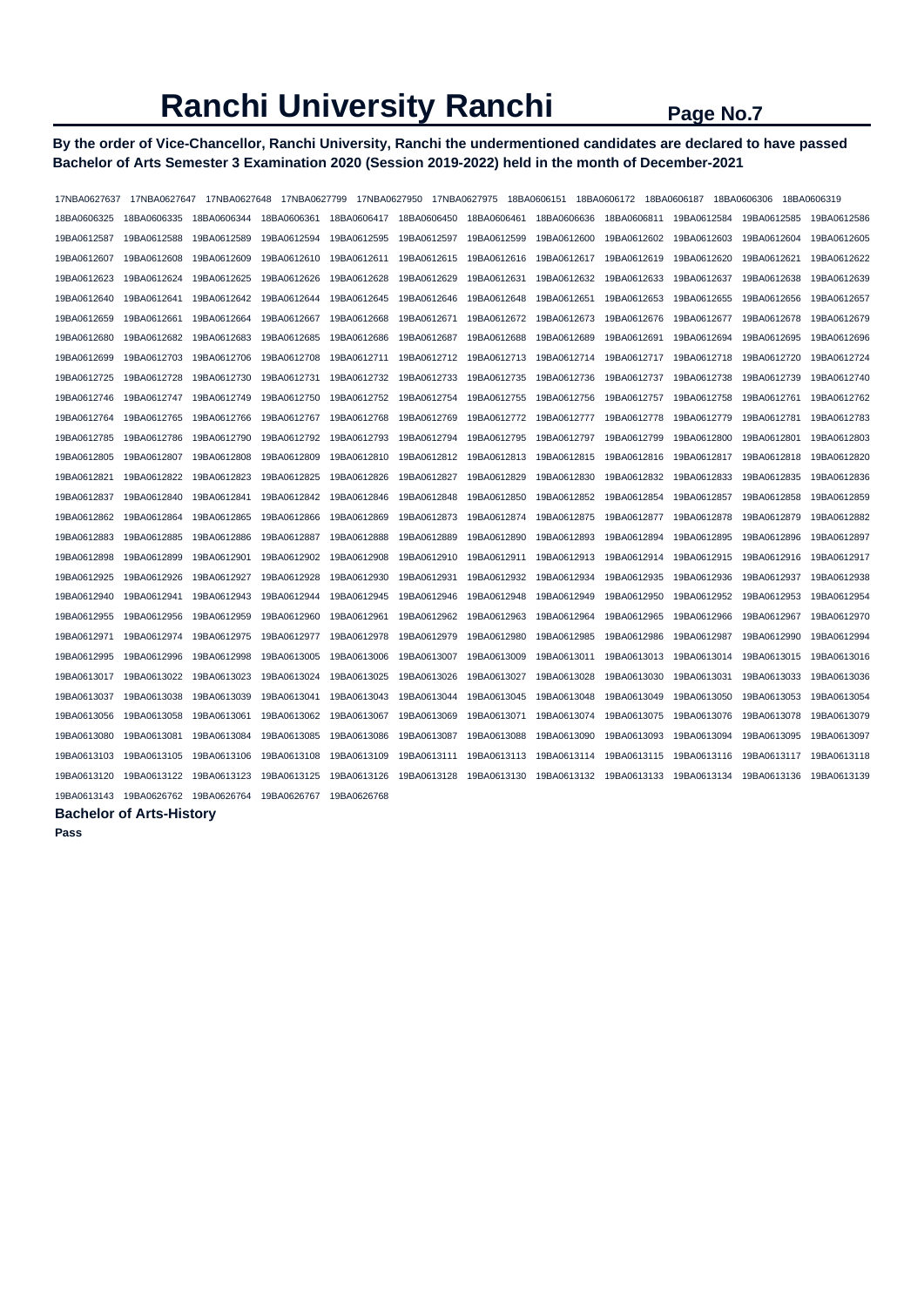## **By the order of Vice-Chancellor, Ranchi University, Ranchi the undermentioned candidates are declared to have passed Bachelor of Arts Semester 3 Examination 2020 (Session 2019-2022) held in the month of December-2021**

| 17NBA0727997               | 17NBA0728154 | 17NBA0728244 | 18BA0706845             | 18BA0706853 |             | 18BA0706886 18BA0706889 | 18BA0706909             | 18BA0706925             | 18BA0706949 | 18BA0706952 | 18BA0706970 |
|----------------------------|--------------|--------------|-------------------------|-------------|-------------|-------------------------|-------------------------|-------------------------|-------------|-------------|-------------|
| 18BA0707020                | 18BA0707024  | 18BA0707072  | 18BA0707078             | 18BA0707118 | 18BA0707129 |                         | 18BA0707173 18BA0707223 | 19BA0713146             | 19BA0713147 | 19BA0713148 | 19BA0713149 |
| 19BA0713153                | 19BA0713154  | 19BA0713156  | 19BA0713157             | 19BA0713158 | 19BA0713159 | 19BA0713160             | 19BA0713161             | 19BA0713162 19BA0713164 |             | 19BA0713165 | 19BA0713166 |
| 19BA0713168                | 19BA0713171  | 19BA0713172  | 19BA0713173 19BA0713174 |             | 19BA0713177 |                         |                         |                         |             | 19BA0713184 | 19BA0713185 |
| 19BA0713186                | 19BA0713187  | 19BA0713188  | 19BA0713190             | 19BA0713191 | 19BA0713192 | 19BA0713194             | 19BA0713195             | 19BA0713197             | 19BA0713198 | 19BA0713200 | 19BA0713201 |
| 19BA0713203                | 19BA0713204  | 19BA0713205  | 19BA0713206             | 19BA0713208 | 19BA0713209 | 19BA0713211             | 19BA0713212             | 19BA0713217             | 19BA0713219 | 19BA0713220 | 19BA0713222 |
| 19BA0713225                | 19BA0713226  | 19BA0713230  | 19BA0713231             | 19BA0713232 | 19BA0713233 | 19BA0713236             | 19BA0713237             | 19BA0713240             | 19BA0713241 | 19BA0713243 | 19BA0713244 |
| 19BA0713245                | 19BA0713246  | 19BA0713251  | 19BA0713252             | 19BA0713255 | 19BA0713260 | 19BA0713261             | 19BA0713265             | 19BA0713266             | 19BA0713268 | 19BA0713269 | 19BA0713270 |
| 19BA0713273                | 19BA0713274  | 19BA0713275  | 19BA0713276             | 19BA0713278 | 19BA0713279 | 19BA0713280             | 19BA0713281             | 19BA0713282             | 19BA0713283 | 19BA0713285 | 19BA0713286 |
| 19BA0713287                | 19BA0713288  | 19BA0713290  | 19BA0713291             | 19BA0713292 | 19BA0713293 | 19BA0713294             | 19BA0713295             | 19BA0713296             | 19BA0713298 | 19BA0713301 | 19BA0713306 |
| 19BA0713307                | 19BA0713309  | 19BA0713312  | 19BA0713313             | 19BA0713316 | 19BA0713317 | 19BA0713318             | 19BA0713323             | 19BA0713324             | 19BA0713325 | 19BA0713327 | 19BA0713329 |
| 19BA0713330                | 19BA0713331  | 19BA0713332  | 19BA0713333             | 19BA0713336 | 19BA0713338 | 19BA0713339             | 19BA0713340             | 19BA0713342             | 19BA0713343 | 19BA0713344 | 19BA0713348 |
| 19BA0713354                | 19BA0713356  | 19BA0713357  | 19BA0713362             | 19BA0713364 | 19BA0713365 | 19BA0713366             | 19BA0713367             | 19BA0713370             | 19BA0713371 | 19BA0713372 | 19BA0713373 |
| 19BA0713374                | 19BA0713379  | 19BA0713382  | 19BA0713383             | 19BA0713384 | 19BA0713385 | 19BA0713386             | 19BA0713387             | 19BA0713388             | 19BA0713391 | 19BA0713392 | 19BA0713393 |
| 19BA0713394                | 19BA0713398  | 19BA0713399  | 19BA0713400             | 19BA0713401 | 19BA0713404 | 19BA0713405             | 19BA0713406             | 19BA0713408             | 19BA0713413 | 19BA0713414 | 19BA0713415 |
| 19BA0713417                | 19BA0713418  | 19BA0713419  | 19BA0713420             | 19BA0713422 | 19BA0713423 | 19BA0713424             | 19BA0713425 19BA0713428 |                         | 19BA0713429 | 19BA0713433 | 19BA0713438 |
| 19BA0713439                | 19BA0713440  | 19BA0713441  | 19BA0713442             | 19BA0713444 | 19BA0713445 | 19BA0713448             | 19BA0713449             | 19BA0713450             | 19BA0713451 | 19BA0713452 | 19BA0713454 |
| 19BA0713457                | 19BA0713460  | 19BA0713461  | 19BA0713462             | 19BA0713463 | 19BA0713466 | 19BA0713468             | 19BA0713470             | 19BA0713473             | 19BA0713476 | 19BA0713477 | 19BA0713478 |
| 19BA0713479                | 19BA0713480  | 19BA0713481  | 19BA0713482             | 19BA0713484 | 19BA0713485 | 19BA0713486             | 19BA0713488             | 19BA0713489             | 19BA0713490 | 19BA0713491 | 19BA0713495 |
| 19BA0713496                | 19BA0713497  | 19BA0713498  | 19BA0713501             | 19BA0713502 | 19BA0713506 | 19BA0713507             | 19BA0713510             | 19BA0713511             | 19BA0713512 | 19BA0713513 | 19BA0713514 |
| 19BA0713515                | 19BA0713517  | 19BA0713518  | 19BA0713519             | 19BA0713521 | 19BA0713525 | 19BA0713526             | 19BA0713528             | 19BA0713530             | 19BA0713531 | 19BA0713533 | 19BA0713534 |
| 19BA0713537<br>19BA0726775 | 19BA0713538  | 19BA0713545  | 19BA0713550             | 19BA0713551 | 19BA0713552 |                         | 19BA0713554 19BA0713555 | 19BA0713556             | 19BA0713558 | 19BA0713559 | 19BA0726772 |

## **Bachelor of Arts-Philosophy**

**Pass** 

19BA1013960

## **Bachelor of Arts-Pol. Science**

#### **Pass**

| 17NBA1129024            | 17NBA1129107                        | 17NBA1129246 | 17NBA1129426            |                                                                         |             |                                       |                                                                                                 |             |                         |                                                                                                                                                             | 18BA1107509 18BA1107549 18BA1107554 18BA1107704 18BA1107729 18BA1107912 18BA1107914 18BA1107934 |
|-------------------------|-------------------------------------|--------------|-------------------------|-------------------------------------------------------------------------|-------------|---------------------------------------|-------------------------------------------------------------------------------------------------|-------------|-------------------------|-------------------------------------------------------------------------------------------------------------------------------------------------------------|-------------------------------------------------------------------------------------------------|
| 18BA1107936             | 18BA1107946                         | 18BA1108092  |                         |                                                                         |             |                                       |                                                                                                 |             |                         | 18BA1108098 19BA1113962 19BA1113964 19BA1113965 19BA1113968 19BA1113970 19BA1113971 19BA1113972 19BA1113973                                                 |                                                                                                 |
| 19BA1113974 19BA1113975 |                                     | 19BA1113976  | 19BA1113977 19BA1113979 |                                                                         | 19BA1113980 | 19BA1113983                           | 19BA1113985                                                                                     | 19BA1113986 | 19BA1113988             | 19BA1113990                                                                                                                                                 | 19BA1113993                                                                                     |
| 19BA1113995             | 19BA1113997                         | 19BA1114000  | 19BA1114001             | 19BA1114002                                                             | 19BA1114004 | 19BA1114005                           | 19BA1114007                                                                                     | 19BA1114008 | 19BA1114009             | 19BA1114010                                                                                                                                                 | 19BA1114011                                                                                     |
| 19BA1114012 19BA1114013 |                                     | 19BA1114014  | 19BA1114016             | 19BA1114017                                                             | 19BA1114020 | 19BA1114021                           | 19BA1114023                                                                                     | 19BA1114027 | 19BA1114028             | 19BA1114029                                                                                                                                                 | 19BA1114030                                                                                     |
|                         |                                     |              | 19BA1114034             | 19BA1114035                                                             | 19BA1114036 | 19BA1114039                           | 19BA1114041                                                                                     | 19BA1114042 | 19BA1114043             | 19BA1114044 19BA1114047                                                                                                                                     |                                                                                                 |
| 19BA1114048             | 19BA1114049                         | 19BA1114050  | 19BA1114051             | 19BA1114053                                                             | 19BA1114055 | 19BA1114057                           | 19BA1114058                                                                                     | 19BA1114059 | 19BA1114060             | 19BA1114064                                                                                                                                                 | 19BA1114065                                                                                     |
| 19BA1114068             | 19BA1114070                         | 19BA1114071  | 19BA1114074             | 19BA1114076                                                             | 19BA1114077 | 19BA1114082                           | 19BA1114083                                                                                     | 19BA1114086 | 19BA1114087             | 19BA1114088                                                                                                                                                 | 19BA1114089                                                                                     |
| 19BA1114091             |                                     |              |                         |                                                                         | 19BA1114097 | 19BA1114098                           | 19BA1114099                                                                                     |             |                         |                                                                                                                                                             |                                                                                                 |
|                         | 19BA1114105 19BA1114106 19BA1114108 |              |                         | 19BA1114112    19BA1114113    19BA1114118    19BA1114119    19BA1114121 |             |                                       |                                                                                                 |             | 19BA1114122 19BA1114124 | 19BA1114125 19BA1114128                                                                                                                                     |                                                                                                 |
| 19BA1114129             |                                     |              |                         |                                                                         |             |                                       | 19BA1114130 19BA1114131 19BA1114137 19BA1114140 19BA1114142 19BA1114143 19BA1114144 19BA1114146 |             |                         | 19BA1114148 19BA1114149 19BA1114151                                                                                                                         |                                                                                                 |
|                         |                                     |              |                         |                                                                         |             |                                       |                                                                                                 |             |                         | 19BA1114160 19BA1114162 19BA1114166 19BA1114168 19BA1114169 19BA1114171 19BA1114172 19BA1114173 19BA1114176                                                 |                                                                                                 |
|                         |                                     |              | 19BA1114180             | 19BA1114183                                                             |             | 19BA1114184 19BA1114185 19BA1114186   |                                                                                                 | 19BA1114187 | 19BA1114188             | 19BA1114191 19BA1114194                                                                                                                                     |                                                                                                 |
| 19BA1114195             | 19BA1114196                         | 19BA1114197  | 19BA1114199             | 19BA1114200                                                             |             | 19BA1114201  19BA1114202  19BA1114203 |                                                                                                 | 19BA1114204 | 19BA1114206             | 19BA1114208                                                                                                                                                 | 19BA1114209                                                                                     |
|                         |                                     |              | 19BA1114215             | 19BA1114217                                                             | 19BA1114219 | 19BA1114220                           | 19BA1114221                                                                                     | 19BA1114222 | 19BA1114224             | 19BA1114225                                                                                                                                                 | 19BA1114226                                                                                     |
| 19BA1114227             | 19BA1114228                         | 19BA1114229  | 19BA1114231             | 19BA1114232                                                             | 19BA1114233 | 19BA1114236                           | 19BA1114237                                                                                     | 19BA1114240 | 19BA1114243             | 19BA1114244                                                                                                                                                 | 19BA1114245                                                                                     |
| 19BA1114246             | 19BA1114251                         | 19BA1114252  | 19BA1114253             | 19BA1114254                                                             | 19BA1114255 | 19BA1114256                           | 19BA1114259                                                                                     | 19BA1114266 | 19BA1114267             | 19BA1114268                                                                                                                                                 | 19BA1114269                                                                                     |
|                         |                                     | 19BA1114273  | 19BA1114274             | 19BA1114275                                                             | 19BA1114277 | 19BA1114279                           | 19BA1114280                                                                                     | 19BA1114281 | 19BA1114282             | 19BA1114283                                                                                                                                                 | 19BA1114285                                                                                     |
| 19BA1114287             | 19BA1114288                         | 19BA1114289  | 19BA1114291             | 19BA1114293                                                             | 19BA1114294 | 19BA1114296                           | 19BA1114297                                                                                     | 19BA1114300 | 19BA1114304             | 19BA1114306                                                                                                                                                 | 19BA1114308                                                                                     |
| 19BA1114310             | 19BA1114311                         | 19BA1114312  |                         | 19BA1114314 19BA1114318                                                 | 19BA1114320 | 19BA1114321                           | 19BA1114322                                                                                     | 19BA1114323 | 19BA1114324             | 19BA1114325                                                                                                                                                 | 19BA1114326                                                                                     |
| 19BA1114327             | 19BA1114329                         | 19BA1114331  |                         | 19BA1114332 19BA1114333                                                 |             | 19BA1114334 19BA1114336               | 19BA1114338                                                                                     | 19BA1114339 |                         | 19BA1114342 19BA1114343                                                                                                                                     | 19BA1114344                                                                                     |
| 19BA1114346             | 19BA1114348                         | 19BA1114349  | 19BA1114350             | 19BA1114352                                                             | 19BA1114353 |                                       | 19BA1114354 19BA1114356                                                                         | 19BA1114357 | 19BA1114358             | 19BA1114361                                                                                                                                                 | 19BA1114362                                                                                     |
|                         |                                     |              |                         |                                                                         |             |                                       |                                                                                                 |             |                         | 19BA1114364 19BA1114367 19BA1114369 19BA1114372 19BA1114373 19BA1114374 19BA1114376 19BA1126784 19BA1126785 19BA1126786 19BA1126788 19BA1126788 19BA1126789 |                                                                                                 |

19BA1126790 19BA1126791 **Bachelor of Arts-Psychology**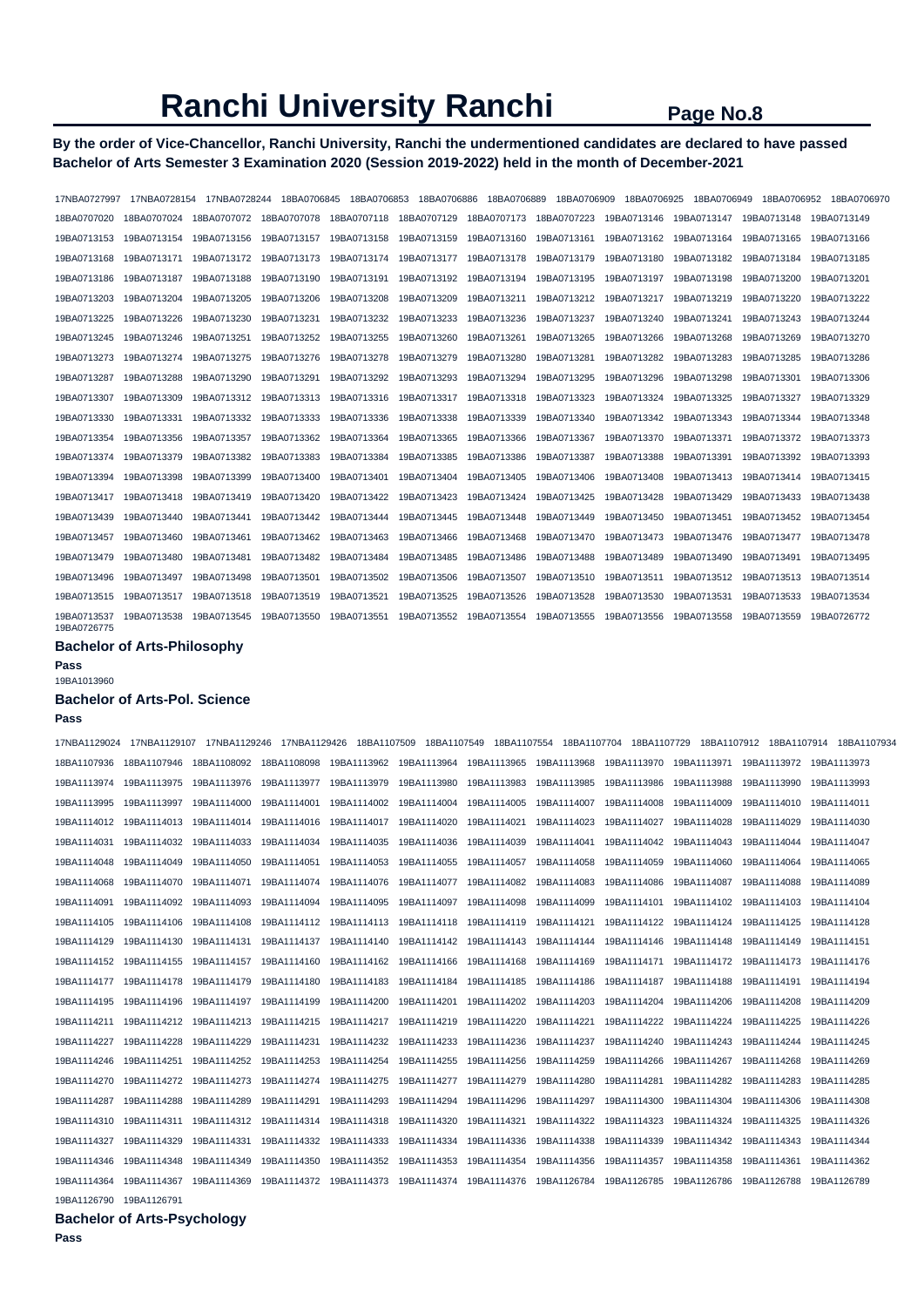## **By the order of Vice-Chancellor, Ranchi University, Ranchi the undermentioned candidates are declared to have passed Bachelor of Arts Semester 3 Examination 2020 (Session 2019-2022) held in the month of December-2021**

18BA1208103 19BA1214380 19BA1214381 19BA1214383 19BA1214384 19BA1214385 19BA1214387 19BA1214388 19BA1214391 19BA1214393 19BA1214395 19BA1214398 19BA1214400 19BA1214402 19BA1214403 19BA1214405 19BA1214410 19BA1214411 19BA1214412 19BA1214413 19BA1214416 19BA1214418 19BA1214419 19BA1214422 19BA1214426 19BA1214427 19BA1214430 19BA1214432 19BA1214433 19BA1214434 19BA1214436 19BA1214437 19BA1214441 19BA1214442 19BA1214444 19BA1214446 19BA1214447 19BA1214453 19BA1214456 19BA1214457 19BA1214458 19BA1214459 19BA1214460 19BA1214461 19BA1214462 19BA1214463 19BA1214466 19BA1214467 19BA1214468 19BA1214470 19BA1214471 19BA1214474 19BA1214476 19BA1214478 19BA1226792 19BA1226794 19BA1226796

#### **Bachelor of Arts-Sanskrit**

**Pass** 

19BA1314481 19BA1314482 19BA1314483 19BA1314486 19BA1314487 19BA1314488 19BA1314490 19BA1314493 19BA1314494 19BA1314495 19BA1314499 19BA1314501 19BA1314502 19BA1314503 19BA1314506

### **Bachelor of Arts-Nagpuri**

**Pass** 

17NBA1628958 19BA1613883 19BA1613884 19BA1613888 19BA1613889 19BA1613890 19BA1613892 19BA1613894 19BA1613895 19BA1613897 19BA1613899 19BA1613902 19BA1613904 19BA1613906 19BA1613911 19BA1613912 19BA1613913 19BA1613914 19BA1613915 19BA1613920 19BA1613922 19BA1613928 19BA1613929 19BA1613930 19BA1613931 19BA1613934 19BA1613936 19BA1613937 19BA1613939 19BA1613940 19BA1613945 19BA1613947 19BA1613950 19BA1613951 19BA1613952 19BA1613954 19BA1613955 19BA1613957 19BA1613958 19BA1613959 19BA1626780 19BA1626781

#### **Bachelor of Arts-Kurukh**

**Pass** 

| 17NBA2028569               | 17NBA2028792 | 17NBA2028853 | 18BA2007310 | 18BA2007330 | 18BA2007358 | 18BA2007381 | 18BA2007387             | 18BA2007390 | 18BA2007394 | 18BA2007397 | 18BA2007409 |
|----------------------------|--------------|--------------|-------------|-------------|-------------|-------------|-------------------------|-------------|-------------|-------------|-------------|
| 18BA2007420                | 18BA2007429  | 18BA2007434  | 18BA2007439 | 18BA2007448 |             |             |                         | 19BA2013566 | 19BA2013568 | 19BA2013571 | 19BA2013572 |
| 19BA2013573                | 19BA2013574  | 19BA2013576  | 19BA2013578 | 19BA2013580 | 19BA2013583 | 19BA2013585 | 19BA2013587             | 19BA2013588 | 19BA2013591 | 19BA2013592 | 19BA2013596 |
| 19BA2013599                | 19BA2013600  | 19BA2013601  | 19BA2013605 | 19BA2013607 | 19BA2013608 | 19BA2013609 | 19BA2013610             | 19BA2013615 | 19BA2013617 | 19BA2013619 | 19BA2013620 |
| 19BA2013621                | 19BA2013622  | 19BA2013623  | 19BA2013624 | 19BA2013625 | 19BA2013626 | 19BA2013629 | 19BA2013634             | 19BA2013637 | 19BA2013638 | 19BA2013639 | 19BA2013641 |
| 19BA2013644                | 19BA2013645  | 19BA2013646  | 19BA2013649 | 19BA2013650 | 19BA2013651 | 19BA2013652 | 19BA2013653             | 19BA2013654 | 19BA2013655 | 19BA2013658 | 19BA2013659 |
| 19BA2013662                | 19BA2013664  | 19BA2013665  | 19BA2013666 | 19BA2013667 | 19BA2013668 | 19BA2013669 | 19BA2013670             | 19BA2013673 | 19BA2013674 | 19BA2013676 | 19BA2013677 |
| 19BA2013678                | 19BA2013686  | 19BA2013687  | 19BA2013691 | 19BA2013693 | 19BA2013694 | 19BA2013696 | 19BA2013698             | 19BA2013699 | 19BA2013700 | 19BA2013701 | 19BA2013702 |
| 19BA2013703                | 19BA2013705  | 19BA2013706  | 19BA2013707 | 19BA2013710 | 19BA2013711 | 19BA2013712 | 19BA2013713             | 19BA2013714 | 19BA2013716 | 19BA2013717 | 19BA2013718 |
| 19BA2013720                | 19BA2013721  | 19BA2013723  | 19BA2013725 | 19BA2013726 | 19BA2013727 | 19BA2013728 | 19BA2013729             | 19BA2013733 | 19BA2013735 | 19BA2013737 | 19BA2013738 |
| 19BA2013739                | 19BA2013740  | 19BA2013745  | 19BA2013747 | 19BA2013748 | 19BA2013749 |             | 19BA2013753 19BA2013755 | 19BA2013757 | 19BA2013758 | 19BA2013759 | 19BA2013761 |
| 19BA2013764                | 19BA2013765  | 19BA2013766  | 19BA2013767 | 19BA2013768 | 19BA2013769 | 19BA2013770 | 19BA2013771             | 19BA2013774 | 19BA2013779 | 19BA2013782 | 19BA2013783 |
| 19BA2013791                | 19BA2013793  | 19BA2013797  | 19BA2013798 | 19BA2013800 | 19BA2013802 | 19BA2013805 | 19BA2013807             | 19BA2013811 | 19BA2013812 | 19BA2013813 | 19BA2013816 |
| 19BA2013817                | 19BA2013818  | 19BA2013819  | 19BA2013821 | 19BA2013825 | 19BA2013826 | 19BA2013828 | 19BA2013829             | 19BA2013830 | 19BA2013832 | 19BA2013833 | 19BA2013835 |
| 19BA2013838                | 19BA2013839  | 19BA2013840  | 19BA2013848 | 19BA2013849 | 19BA2013850 | 19BA2013851 | 19BA2013855             | 19BA2013856 | 19BA2013857 | 19BA2013858 | 19BA2013859 |
| 19BA2013862<br>19BA2013882 | 19BA2013863  | 19BA2013864  | 19BA2013865 | 19BA2013867 | 19BA2013868 | 19BA2013869 | 19BA2013870             | 19BA2013874 | 19BA2013877 | 19BA2013880 | 19BA2013881 |

#### **Bachelor of Arts-Urdu**

#### **Pass**

18BA2308181 18BA2308187 18BA2308192 18BA2308213 18BA2308221 19BA2314509 19BA2314511 19BA2314512 19BA2314513 19BA2314514 19BA2314516 19BA2314517 19BA2314519 19BA2314520 19BA2314522 19BA2314524 19BA2314526 19BA2314527 19BA2314528 19BA2314530 19BA2314532 19BA2314533 19BA2314535 19BA2314536 19BA2314540 19BA2314541 19BA2314542 19BA2314543 19BA2314544 19BA2314545 19BA2314546 19BA2314547 19BA2314549 19BA2314550 19BA2314551 19BA2314554 19BA2314555 19BA2314557 19BA2314558 19BA2314559 19BA2314561 19BA2314562 19BA2314563 19BA2314566 19BA2314568 19BA2314569 19BA2314570 19BA2314571 19BA2314572 19BA2314574 19BA2314575 19BA2314577 19BA2314580 19BA2314581 19BA2314583 19BA2314584 19BA2314585 19BA2314587 19BA2314588 19BA2314591 19BA2314592 19BA2314593 19BA2314594 19BA2314596 19BA2314598 19BA2314599 19BA2326798 19BA2326800 19BA2326801

## **Bachelor of Arts-General**

**Pass** 

19BA0012570 19BA0026751 19BA0026753 19BA0026754 19BA0026755 19BA0026756 19BA0026758

## **Doranda College, Ranchi**

**Bachelor of Arts-Economics**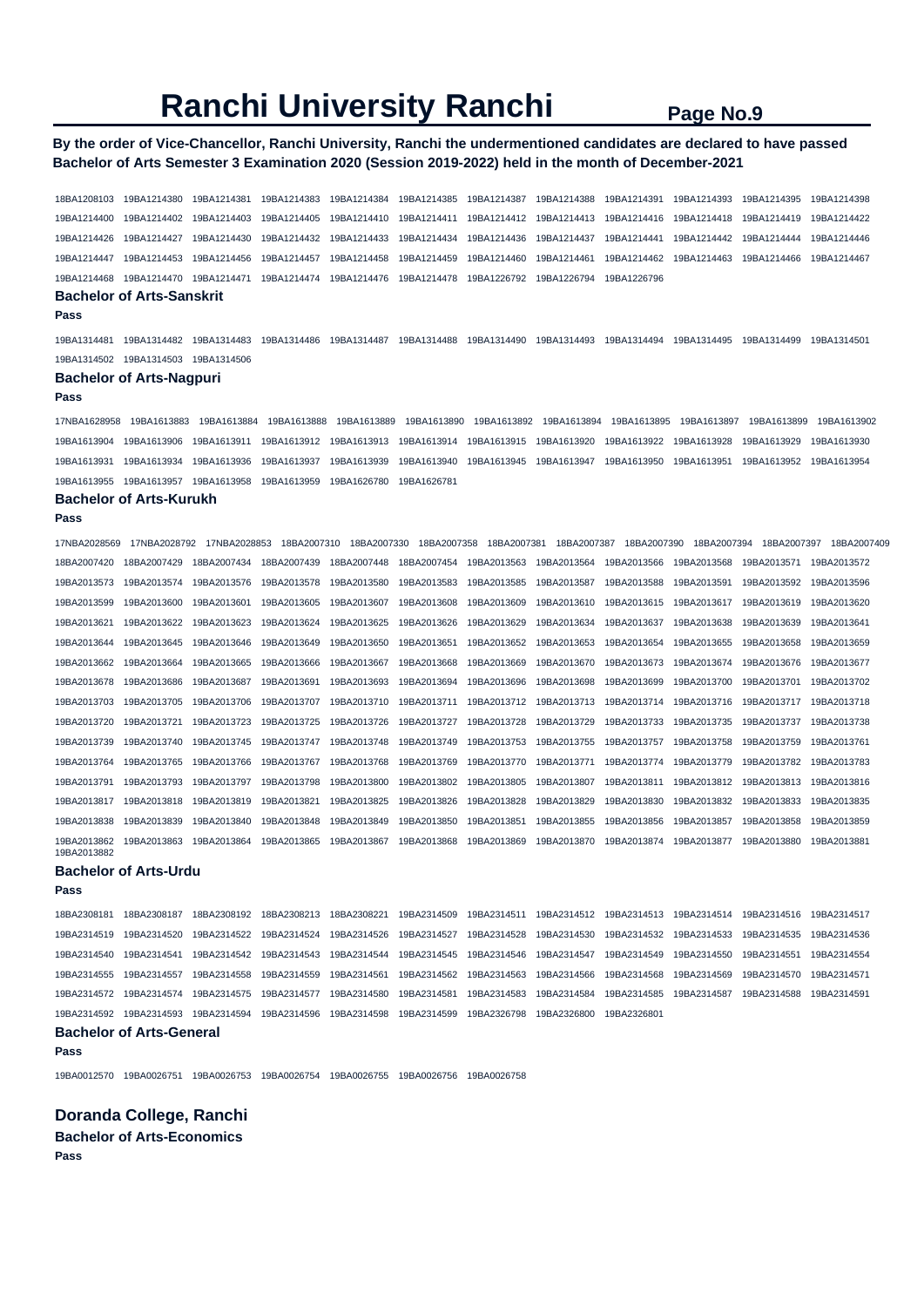## **By the order of Vice-Chancellor, Ranchi University, Ranchi the undermentioned candidates are declared to have passed Bachelor of Arts Semester 3 Examination 2020 (Session 2019-2022) held in the month of December-2021**

| 17NBA0324627               | 18BA0300027                     | 18BA0300029 | 18BA0300039 | 18BA0300041                | 18BA0300128 | 18BA0300258                | 19BA0324432                | 19BA0324433 | 19BA0324434 | 19BA0324435 | 19BA0324436 |
|----------------------------|---------------------------------|-------------|-------------|----------------------------|-------------|----------------------------|----------------------------|-------------|-------------|-------------|-------------|
| 19BA0324437                | 19BA0324438                     | 19BA0324442 | 19BA0324444 | 19BA0324446                | 19BA0324447 | 19BA0324448                | 19BA0324449                | 19BA0324450 | 19BA0324451 | 19BA0324452 | 19BA0324454 |
| 19BA0324456                | 19BA0324457                     | 19BA0324460 | 19BA0324462 | 19BA0324463                | 19BA0324464 | 19BA0324466                | 19BA0324467                | 19BA0324468 | 19BA0324470 | 19BA0324471 | 19BA0324472 |
| 19BA0324473                | 19BA0324474                     | 19BA0324475 | 19BA0324476 | 19BA0324477                | 19BA0324479 | 19BA0324480                | 19BA0324481                | 19BA0324482 | 19BA0324484 | 19BA0324485 | 19BA0324487 |
| 19BA0324488                | 19BA0324489                     | 19BA0324493 | 19BA0324497 | 19BA0324498                | 19BA0324499 | 19BA0324502                | 19BA0324503                | 19BA0324505 | 19BA0324508 | 19BA0324509 | 19BA0324511 |
| 19BA0324512                | 19BA0324513                     | 19BA0324515 | 19BA0324516 | 19BA0324518                | 19BA0324519 | 19BA0324524                | 19BA0324525                | 19BA0324526 | 19BA0324527 | 19BA0324528 | 19BA0324529 |
| 19BA0324531                | 19BA0324532                     | 19BA0324534 | 19BA0324535 | 19BA0324536                | 19BA0324540 | 19BA0324544                | 19BA0324545                | 19BA0324546 | 19BA0324547 | 19BA0324550 | 19BA0324551 |
| 19BA0324552                | 19BA0324554                     | 19BA0324555 | 19BA0324556 | 19BA0324557                | 19BA0324558 | 19BA0324560                | 19BA0324562                | 19BA0324564 | 19BA0324566 | 19BA0324567 | 19BA0324569 |
| 19BA0324570                | 19BA0326848                     | 19BA0326866 | 19BA0326893 |                            |             |                            |                            |             |             |             |             |
|                            | <b>Bachelor of Arts-English</b> |             |             |                            |             |                            |                            |             |             |             |             |
| Pass                       |                                 |             |             |                            |             |                            |                            |             |             |             |             |
| 18BA0400315                | 18BA0400423                     | 18BA0400493 | 18BA0400501 | 19BA0424571                | 19BA0424572 | 19BA0424573                | 19BA0424574                | 19BA0424575 | 19BA0424576 | 19BA0424578 | 19BA0424579 |
| 19BA0424580                | 19BA0424581                     | 19BA0424585 | 19BA0424586 | 19BA0424588                | 19BA0424589 | 19BA0424591                | 19BA0424594                | 19BA0424595 | 19BA0424597 | 19BA0424598 | 19BA0424599 |
| 19BA0424600                | 19BA0424601                     | 19BA0424602 | 19BA0424603 | 19BA0424604                | 19BA0424605 | 19BA0424606                | 19BA0424607                | 19BA0424610 | 19BA0424611 | 19BA0424612 | 19BA0424613 |
| 19BA0424614                | 19BA0424615                     | 19BA0424616 | 19BA0424618 | 19BA0424619                | 19BA0424620 | 19BA0424622                | 19BA0424623                | 19BA0424624 | 19BA0424625 | 19BA0424626 | 19BA0424627 |
| 19BA0424629                | 19BA0424631                     | 19BA0424632 | 19BA0424633 | 19BA0424634                | 19BA0424635 | 19BA0424636                | 19BA0424638                | 19BA0424639 | 19BA0424640 | 19BA0424641 | 19BA0424642 |
| 19BA0424643                | 19BA0424644                     | 19BA0424646 | 19BA0424647 | 19BA0424648                | 19BA0424649 | 19BA0424650                | 19BA0424651                | 19BA0424653 | 19BA0424654 | 19BA0424655 | 19BA0424656 |
| 19BA0424658                | 19BA0424659                     | 19BA0424662 | 19BA0424665 | 19BA0424667                | 19BA0424669 | 19BA0424671                | 19BA0424672                | 19BA0424674 | 19BA0424676 | 19BA0424677 | 19BA0424678 |
| 19BA0424679                | 19BA0424680                     | 19BA0424681 | 19BA0424682 | 19BA0424683                | 19BA0424684 | 19BA0424686                | 19BA0424687                | 19BA0424689 | 19BA0424690 | 19BA0424691 | 19BA0424692 |
| 19BA0424693                | 19BA0424694                     | 19BA0424695 | 19BA0424696 | 19BA0424697                | 19BA0424698 | 19BA0424699                | 19BA0424700                | 19BA0424701 | 19BA0424703 | 19BA0424706 | 19BA0424707 |
| 19BA0424708                | 19BA0424709                     | 19BA0424714 | 19BA0424715 | 19BA0424717                | 19BA0424719 | 19BA0424721                | 19BA0424722                | 19BA0424723 | 19BA0424724 | 19BA0424725 | 19BA0424726 |
| 19BA0424727                | 19BA0424728                     | 19BA0424729 | 19BA0424730 | 19BA0424731                | 19BA0424732 | 19BA0424733                | 19BA0424734                | 19BA0424736 | 19BA0424737 | 19BA0424738 | 19BA0424740 |
| 19BA0424741                | 19BA0424742                     | 19BA0424743 | 19BA0424744 | 19BA0424745                | 19BA0424746 | 19BA0424747                | 19BA0424748                | 19BA0424749 | 19BA0424751 | 19BA0424752 | 19BA0424753 |
| 19BA0424754                | 19BA0424755                     | 19BA0424756 | 19BA0424757 | 19BA0424758                | 19BA0424761 | 19BA0424762                | 19BA0424764                | 19BA0424765 | 19BA0424766 | 19BA0424768 | 19BA0424769 |
| 19BA0424770                | 19BA0424772                     | 19BA0424774 | 19BA0424775 | 19BA0424777                | 19BA0424778 | 19BA0424779                | 19BA0424780                | 19BA0424781 | 19BA0424782 | 19BA0424784 | 19BA0424785 |
|                            |                                 | 19BA0424789 |             |                            | 19BA0424792 | 19BA0424793                | 19BA0424794                | 19BA0424795 | 19BA0424796 |             |             |
| 19BA0424786                | 19BA0424787                     |             | 19BA0424790 | 19BA0424791                |             | 19BA0424805                | 19BA0424806                |             |             | 19BA0424797 | 19BA0424798 |
| 19BA0424799                | 19BA0424800                     | 19BA0424801 | 19BA0424802 | 19BA0424803                | 19BA0424804 |                            |                            | 19BA0424807 | 19BA0424808 | 19BA0424809 | 19BA0424811 |
| 19BA0424812<br>19BA0424831 | 19BA0424813                     | 19BA0424815 | 19BA0424816 | 19BA0424818                | 19BA0424819 | 19BA0424821<br>19BA0424840 | 19BA0424822                | 19BA0424824 | 19BA0424825 | 19BA0424826 | 19BA0424830 |
|                            | 19BA0424832                     | 19BA0424833 | 19BA0424834 | 19BA0424835                | 19BA0424839 |                            | 19BA0424841                | 19BA0424843 | 19BA0424844 | 19BA0424845 | 19BA0424846 |
| 19BA0424847                | 19BA0424848                     | 19BA0424850 | 19BA0424851 | 19BA0424853                | 19BA0424855 | 19BA0424856                | 19BA0424857                | 19BA0424858 | 19BA0424859 | 19BA0424860 | 19BA0424861 |
| 19BA0424864                | 19BA0424865                     | 19BA0424867 | 19BA0424869 | 19BA0424872                | 19BA0424873 | 19BA0424874                | 19BA0424879                | 19BA0424880 | 19BA0424882 | 19BA0424883 | 19BA0424884 |
| 19BA0424885                | 19BA0424886                     | 19BA0424887 | 19BA0424888 | 19BA0424889                | 19BA0424890 | 19BA0424891                | 19BA0424892                | 19BA0424893 | 19BA0424894 | 19BA0424895 | 19BA0424896 |
| 19BA0424897                | 19BA0424899                     | 19BA0424900 | 19BA0424902 | 19BA0424906                | 19BA0424907 | 19BA0424908                | 19BA0424910                | 19BA0424912 | 19BA0424913 | 19BA0424914 | 19BA0424915 |
| 19BA0424916                | 19BA0426869                     | 19BA0426894 | 19BA0426897 |                            |             |                            |                            |             |             |             |             |
| Pass                       | Bachelor of Arts-Geography      |             |             |                            |             |                            |                            |             |             |             |             |
| 17NBA0525295               | 18BA0500795                     | 18BA0500825 | 18BA0500830 | 18BA0500855                | 19BA0525036 | 19BA0525037                | 19BA0525038                | 19BA0525040 | 19BA0525045 | 19BA0525046 | 19BA0525047 |
| 19BA0525048                | 19BA0525049                     | 19BA0525051 | 19BA0525059 | 19BA0525060                | 19BA0525061 | 19BA0525062                | 19BA0525063                | 19BA0525065 | 19BA0525066 | 19BA0525067 | 19BA0525068 |
| 19BA0525069                | 19BA0525071                     | 19BA0525073 | 19BA0525074 | 19BA0525075                | 19BA0525081 | 19BA0525082                | 19BA0525084                | 19BA0525087 | 19BA0525088 | 19BA0525090 | 19BA0525091 |
| 19BA0525092                | 19BA0525094                     | 19BA0525096 | 19BA0525097 | 19BA0525100                | 19BA0525101 |                            | 19BA0525103                | 19BA0525105 |             | 19BA0525107 | 19BA0525108 |
|                            |                                 |             |             |                            |             | 19BA0525102                |                            |             | 19BA0525106 |             |             |
| 19BA0525111                | 19BA0525114                     | 19BA0525116 | 19BA0525117 | 19BA0525118<br>19BA0525137 | 19BA0525119 | 19BA0525120<br>19BA0525139 | 19BA0525123<br>19BA0525140 | 19BA0525125 | 19BA0525126 | 19BA0525127 | 19BA0525130 |
| 19BA0525132                | 19BA0525133                     | 19BA0525135 | 19BA0525136 |                            | 19BA0525138 |                            |                            | 19BA0525141 | 19BA0525143 | 19BA0525144 | 19BA0525146 |
| 19BA0525147                | 19BA0525150                     | 19BA0525151 | 19BA0525153 | 19BA0525155                | 19BA0525156 | 19BA0525157                | 19BA0525158                | 19BA0525160 | 19BA0525161 | 19BA0525162 | 19BA0525163 |
| 19BA0525165                | 19BA0525167                     | 19BA0525168 | 19BA0525169 | 19BA0525171                | 19BA0525172 | 19BA0525175                | 19BA0525178                | 19BA0525181 | 19BA0525183 | 19BA0525185 | 19BA0525186 |
| 19BA0525188                | 19BA0525189                     | 19BA0525192 | 19BA0525193 | 19BA0525195                | 19BA0525196 | 19BA0525198                | 19BA0525199                | 19BA0525200 | 19BA0525202 | 19BA0525205 | 19BA0525207 |
| 19BA0525208                | 19BA0525209                     | 19BA0525210 | 19BA0525211 | 19BA0525212                | 19BA0525213 | 19BA0525214                | 19BA0525215                | 19BA0525216 | 19BA0525219 | 19BA0525220 | 19BA0525221 |
| 19BA0525222                | 19BA0525224                     | 19BA0525225 | 19BA0525226 | 19BA0525227                | 19BA0525232 | 19BA0525235                | 19BA0525238                | 19BA0525239 | 19BA0525240 | 19BA0525242 | 19BA0525243 |
| 19BA0525244                | 19BA0525246                     | 19BA0525247 | 19BA0525248 | 19BA0525249                | 19BA0525250 | 19BA0525252                | 19BA0525253                | 19BA0525254 | 19BA0525255 | 19BA0525256 | 19BA0525257 |
| 19BA0525258                | 19BA0525259                     | 19BA0525261 | 19BA0525264 | 19BA0525265                | 19BA0525267 | 19BA0525270                | 19BA0525271                | 19BA0525272 | 19BA0525273 | 19BA0525275 | 19BA0525277 |
| 19BA0525278                | 19BA0525281                     | 19BA0525282 | 19BA0525283 | 19BA0525284                | 19BA0525285 | 19BA0525287                | 19BA0525288                | 19BA0525289 | 19BA0525290 | 19BA0525291 | 19BA0525293 |
| 19BA0525296                | 19BA0525297                     | 19BA0525298 |             |                            |             |                            |                            |             |             |             |             |

**Bachelor of Arts-Hindi**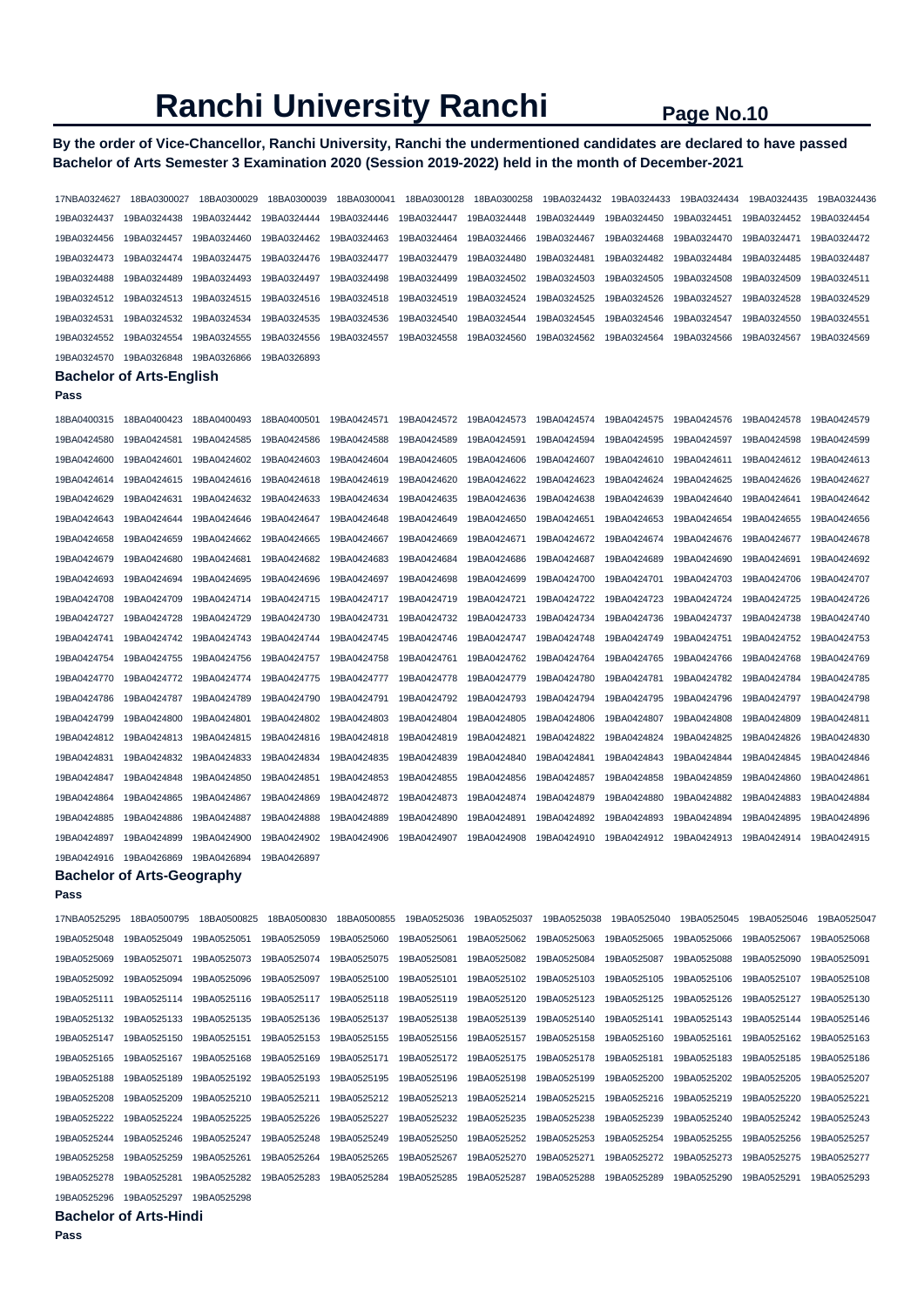## **By the order of Vice-Chancellor, Ranchi University, Ranchi the undermentioned candidates are declared to have passed Bachelor of Arts Semester 3 Examination 2020 (Session 2019-2022) held in the month of December-2021**

| 17NBA0625663 | 17NBA0625704                       | 18BA0600995 | 18BA0601010 | 18BA0601116 |             | 18BA0601137 18BA0601143 | 18BA0601270 | 18BA0601390 | 19BA0625299 | 19BA0625302 | 19BA0625303 |
|--------------|------------------------------------|-------------|-------------|-------------|-------------|-------------------------|-------------|-------------|-------------|-------------|-------------|
| 19BA0625304  | 19BA0625308                        | 19BA0625310 | 19BA0625312 | 19BA0625313 | 19BA0625314 | 19BA0625316             | 19BA0625317 | 19BA0625318 | 19BA0625320 | 19BA0625321 | 19BA0625322 |
| 19BA0625323  | 19BA0625325                        | 19BA0625326 | 19BA0625330 | 19BA0625331 | 19BA0625333 | 19BA0625335             | 19BA0625337 | 19BA0625338 | 19BA0625339 | 19BA0625343 | 19BA0625346 |
| 19BA0625354  | 19BA0625360                        | 19BA0625361 | 19BA0625363 | 19BA0625367 | 19BA0625372 | 19BA0625374             | 19BA0625376 | 19BA0625382 | 19BA0625383 | 19BA0625386 | 19BA0625389 |
| 19BA0625390  | 19BA0625391                        | 19BA0625392 | 19BA0625396 | 19BA0625398 | 19BA0625401 | 19BA0625405             | 19BA0625408 | 19BA0625409 | 19BA0625412 | 19BA0625413 | 19BA0625415 |
| 19BA0625418  | 19BA0625419                        | 19BA0625420 | 19BA0625422 | 19BA0625423 | 19BA0625424 | 19BA0625425             | 19BA0625426 | 19BA0625427 | 19BA0625428 | 19BA0625429 | 19BA0625431 |
| 19BA0625435  | 19BA0625437                        | 19BA0625438 | 19BA0625440 | 19BA0625441 | 19BA0625442 | 19BA0625443             | 19BA0625444 | 19BA0625447 | 19BA0625448 | 19BA0625451 | 19BA0625452 |
| 19BA0625455  | 19BA0625456                        | 19BA0625457 | 19BA0625458 | 19BA0625459 | 19BA0625460 | 19BA0625462             | 19BA0625463 | 19BA0625466 | 19BA0625468 | 19BA0625469 | 19BA0625470 |
| 19BA0625471  | 19BA0625472                        | 19BA0625473 | 19BA0625474 | 19BA0625475 | 19BA0625476 | 19BA0625478             | 19BA0625479 | 19BA0625480 | 19BA0625490 | 19BA0625491 | 19BA0625492 |
| 19BA0625494  | 19BA0625496                        | 19BA0625501 | 19BA0625502 | 19BA0625503 | 19BA0625505 | 19BA0625507             | 19BA0625508 | 19BA0625509 | 19BA0625511 | 19BA0625512 | 19BA0625513 |
| 19BA0625518  | 19BA0625519                        | 19BA0625521 | 19BA0625522 | 19BA0625528 | 19BA0625529 | 19BA0625530             | 19BA0625531 | 19BA0625532 | 19BA0625533 | 19BA0625537 | 19BA0625541 |
| 19BA0626824  | 19BA0626851                        | 19BA0626922 |             |             |             |                         |             |             |             |             |             |
|              | <b>Bachelor of Arts-History</b>    |             |             |             |             |                         |             |             |             |             |             |
| Pass         |                                    |             |             |             |             |                         |             |             |             |             |             |
| 17NBA0726126 | 18BA0701418                        | 18BA0701482 | 18BA0701512 | 18BA0701562 | 18BA0701622 | 18BA0701696             | 18BA0701709 | 18BA0701742 | 19BA0725547 | 19BA0725548 | 19BA0725549 |
| 19BA0725550  | 19BA0725551                        | 19BA0725552 | 19BA0725554 | 19BA0725555 | 19BA0725559 | 19BA0725562             | 19BA0725565 | 19BA0725567 | 19BA0725569 | 19BA0725570 | 19BA0725571 |
| 19BA0725572  | 19BA0725573                        | 19BA0725574 | 19BA0725576 | 19BA0725578 | 19BA0725579 | 19BA0725580             | 19BA0725581 | 19BA0725582 | 19BA0725583 | 19BA0725585 | 19BA0725586 |
| 19BA0725588  | 19BA0725589                        | 19BA0725590 | 19BA0725592 | 19BA0725593 | 19BA0725594 | 19BA0725595             | 19BA0725598 | 19BA0725599 | 19BA0725602 | 19BA0725604 | 19BA0725608 |
| 19BA0725609  | 19BA0725610                        | 19BA0725611 | 19BA0725612 | 19BA0725613 | 19BA0725615 | 19BA0725616             | 19BA0725617 | 19BA0725619 | 19BA0725620 | 19BA0725621 | 19BA0725623 |
| 19BA0725625  | 19BA0725629                        | 19BA0725631 | 19BA0725632 | 19BA0725633 | 19BA0725638 | 19BA0725639             | 19BA0725640 | 19BA0725641 | 19BA0725643 | 19BA0725646 | 19BA0725647 |
| 19BA0725649  | 19BA0725651                        | 19BA0725652 | 19BA0725653 | 19BA0725654 | 19BA0725655 | 19BA0725659             | 19BA0725660 | 19BA0725661 | 19BA0725664 | 19BA0725665 | 19BA0725667 |
| 19BA0725668  | 19BA0725669                        | 19BA0725670 | 19BA0725671 | 19BA0725672 | 19BA0725673 | 19BA0725674             | 19BA0725675 | 19BA0725676 | 19BA0725677 | 19BA0725678 | 19BA0725679 |
| 19BA0725680  | 19BA0725683                        | 19BA0725686 | 19BA0725687 | 19BA0725688 | 19BA0725689 | 19BA0725690             | 19BA0725691 | 19BA0725692 | 19BA0725694 | 19BA0725695 | 19BA0725696 |
| 19BA0725697  | 19BA0725698                        | 19BA0725699 | 19BA0725700 | 19BA0725701 | 19BA0725702 | 19BA0725704             | 19BA0725705 | 19BA0725706 | 19BA0725708 | 19BA0725709 | 19BA0725710 |
| 19BA0725712  | 19BA0725713                        | 19BA0725714 | 19BA0725715 | 19BA0725717 | 19BA0725719 | 19BA0725724             | 19BA0725725 | 19BA0725727 | 19BA0725728 | 19BA0725730 | 19BA0725731 |
| 19BA0725735  | 19BA0725737                        | 19BA0725739 | 19BA0725740 | 19BA0725741 | 19BA0725742 | 19BA0725744             | 19BA0725745 | 19BA0725746 | 19BA0725747 | 19BA0725749 | 19BA0725751 |
| 19BA0725752  | 19BA0725754                        | 19BA0725755 | 19BA0725756 | 19BA0725757 | 19BA0725758 | 19BA0725759             | 19BA0725760 | 19BA0725761 | 19BA0725762 | 19BA0725763 | 19BA0725765 |
| 19BA0725769  | 19BA0725770                        | 19BA0725771 | 19BA0725772 | 19BA0725773 | 19BA0725776 | 19BA0725777             | 19BA0725778 | 19BA0725779 | 19BA0725782 | 19BA0725784 | 19BA0725787 |
| 19BA0725788  | 19BA0725789                        | 19BA0725793 | 19BA0725796 | 19BA0725797 | 19BA0725800 | 19BA0725801             | 19BA0725802 | 19BA0725803 | 19BA0725805 | 19BA0725806 | 19BA0725807 |
| 19BA0725809  | 19BA0725810                        | 19BA0725812 | 19BA0725814 | 19BA0725815 | 19BA0725820 | 19BA0725821             | 19BA0725823 | 19BA0725824 | 19BA0725825 | 19BA0725827 | 19BA0725828 |
| 19BA0725830  | 19BA0725831                        | 19BA0725832 | 19BA0725833 | 19BA0725834 | 19BA0725835 | 19BA0725837             | 19BA0725838 | 19BA0725839 | 19BA0725841 | 19BA0725843 | 19BA0725845 |
| 19BA0725846  | 19BA0725847                        | 19BA0725851 | 19BA0725852 | 19BA0725853 | 19BA0725854 | 19BA0725855             | 19BA0725856 | 19BA0726900 | 19BA0726901 | 19BA0726902 |             |
|              | <b>Bachelor of Arts-Philosophy</b> |             |             |             |             |                         |             |             |             |             |             |

**Pass** 

19BA1025917 19BA1025918 19BA1025919 19BA1025920 19BA1025921 19BA1025923 19BA1025924 19BA1025926 19BA1025928 19BA1025932

**Bachelor of Arts-Pol. Science**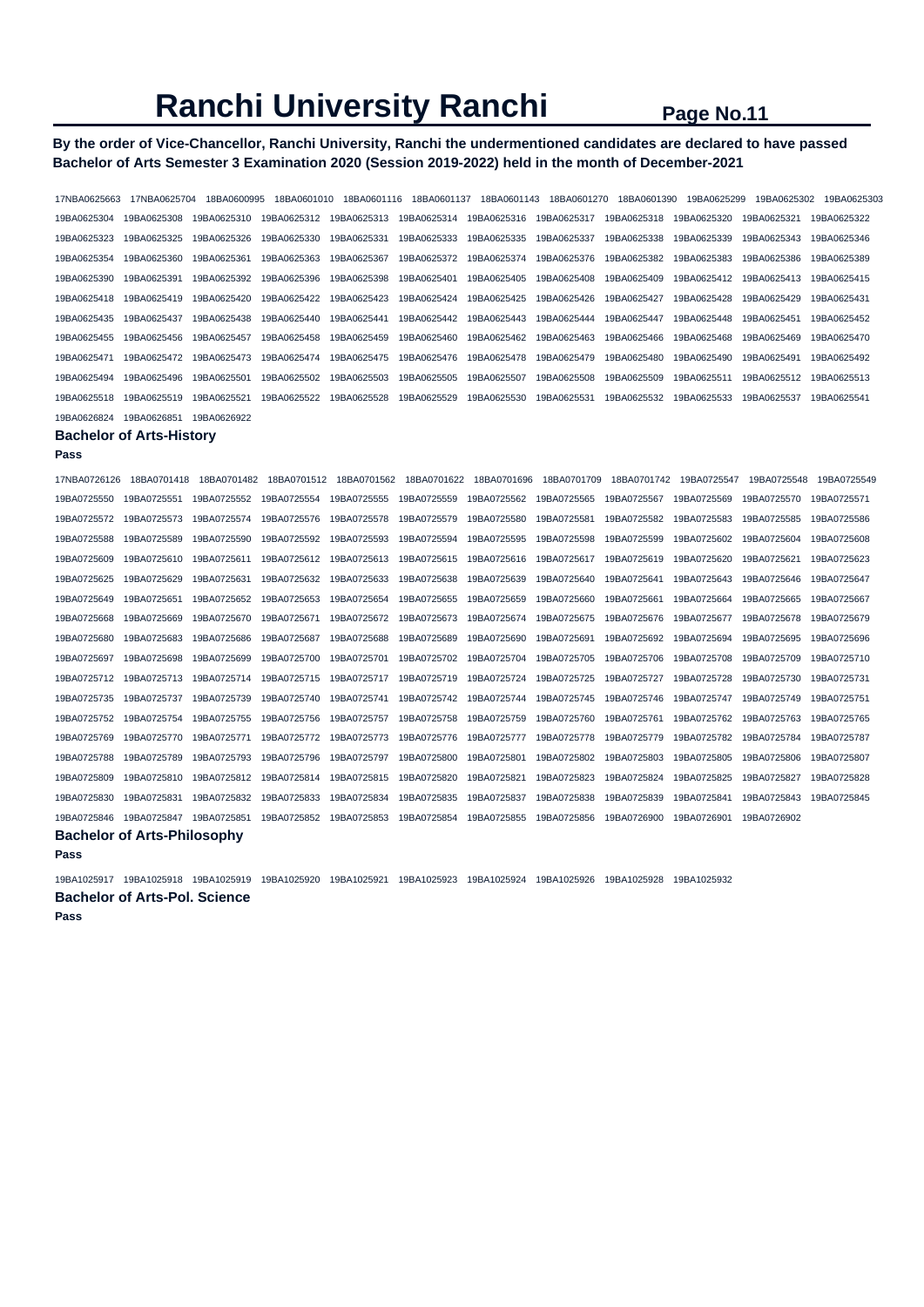## **By the order of Vice-Chancellor, Ranchi University, Ranchi the undermentioned candidates are declared to have passed Bachelor of Arts Semester 3 Examination 2020 (Session 2019-2022) held in the month of December-2021**

| 17NBA1126489            | 17NBA1126601                                     | 17NBA1126626                                                                                                                                               | 18BA1101969 | 18BA1101987 | 18BA1102094 | 18BA1102160 | 18BA1102164 | 18BA1102171 | 18BA1102287 | 18BA1102392 | 18BA1102411 |
|-------------------------|--------------------------------------------------|------------------------------------------------------------------------------------------------------------------------------------------------------------|-------------|-------------|-------------|-------------|-------------|-------------|-------------|-------------|-------------|
| 18BA1102420             | 18BA1102428                                      | 18BA1102443                                                                                                                                                | 18BA1129085 | 19BA1125933 | 19BA1125935 | 19BA1125937 | 19BA1125938 | 19BA1125940 | 19BA1125941 | 19BA1125942 | 19BA1125943 |
| 19BA1125945             | 19BA1125946                                      | 19BA1125948                                                                                                                                                | 19BA1125951 | 19BA1125952 | 19BA1125953 | 19BA1125954 | 19BA1125955 | 19BA1125956 | 19BA1125957 | 19BA1125958 | 19BA1125959 |
| 19BA1125961             | 19BA1125964                                      | 19BA1125966                                                                                                                                                | 19BA1125967 | 19BA1125968 | 19BA1125969 | 19BA1125970 | 19BA1125971 | 19BA1125972 | 19BA1125973 | 19BA1125974 | 19BA1125978 |
| 19BA1125979             | 19BA1125980                                      | 19BA1125982                                                                                                                                                | 19BA1125984 | 19BA1125985 | 19BA1125986 | 19BA1125987 | 19BA1125988 | 19BA1125989 | 19BA1125991 | 19BA1125992 | 19BA1125994 |
| 19BA1125995             | 19BA1125996                                      | 19BA1125998                                                                                                                                                | 19BA1126000 | 19BA1126001 | 19BA1126002 | 19BA1126003 | 19BA1126004 | 19BA1126005 | 19BA1126006 | 19BA1126008 | 19BA1126009 |
| 19BA1126010             | 19BA1126011                                      | 19BA1126012                                                                                                                                                | 19BA1126013 | 19BA1126014 | 19BA1126016 | 19BA1126018 | 19BA1126019 | 19BA1126021 | 19BA1126022 | 19BA1126027 | 19BA1126028 |
| 19BA1126029             | 19BA1126031                                      | 19BA1126032                                                                                                                                                | 19BA1126033 | 19BA1126034 | 19BA1126035 | 19BA1126037 | 19BA1126038 | 19BA1126039 | 19BA1126041 | 19BA1126044 | 19BA1126045 |
| 19BA1126046             | 19BA1126047                                      | 19BA1126048                                                                                                                                                | 19BA1126049 | 19BA1126050 | 19BA1126051 | 19BA1126052 | 19BA1126053 | 19BA1126055 | 19BA1126057 | 19BA1126058 | 19BA1126059 |
| 19BA1126060             | 19BA1126061                                      | 19BA1126062                                                                                                                                                | 19BA1126064 | 19BA1126065 | 19BA1126066 | 19BA1126067 | 19BA1126069 | 19BA1126071 | 19BA1126073 | 19BA1126074 | 19BA1126075 |
| 19BA1126077             | 19BA1126079                                      | 19BA1126080                                                                                                                                                | 19BA1126081 | 19BA1126082 | 19BA1126083 | 19BA1126087 | 19BA1126089 | 19BA1126090 | 19BA1126091 | 19BA1126093 | 19BA1126094 |
| 19BA1126095             | 19BA1126097                                      | 19BA1126098                                                                                                                                                | 19BA1126099 | 19BA1126100 | 19BA1126101 | 19BA1126102 | 19BA1126103 | 19BA1126104 | 19BA1126106 | 19BA1126107 | 19BA1126108 |
| 19BA1126109             | 19BA1126110                                      | 19BA1126111                                                                                                                                                | 19BA1126112 | 19BA1126113 | 19BA1126114 | 19BA1126115 | 19BA1126117 | 19BA1126121 | 19BA1126123 | 19BA1126124 | 19BA1126125 |
| 19BA1126126             | 19BA1126127                                      | 19BA1126128                                                                                                                                                | 19BA1126129 | 19BA1126131 | 19BA1126134 | 19BA1126135 | 19BA1126136 | 19BA1126138 | 19BA1126139 | 19BA1126140 | 19BA1126141 |
| 19BA1126142             | 19BA1126145                                      | 19BA1126146                                                                                                                                                | 19BA1126147 | 19BA1126149 | 19BA1126150 | 19BA1126154 | 19BA1126155 | 19BA1126156 | 19BA1126158 | 19BA1126160 | 19BA1126161 |
| 19BA1126163             | 19BA1126164                                      | 19BA1126165                                                                                                                                                | 19BA1126166 | 19BA1126167 | 19BA1126168 | 19BA1126169 | 19BA1126171 | 19BA1126173 | 19BA1126174 | 19BA1126175 | 19BA1126177 |
| 19BA1126178             | 19BA1126181                                      | 19BA1126182                                                                                                                                                | 19BA1126183 | 19BA1126187 | 19BA1126190 | 19BA1126193 | 19BA1126194 | 19BA1126195 | 19BA1126196 | 19BA1126197 | 19BA1126198 |
| 19BA1126199             | 19BA1126200                                      | 19BA1126202                                                                                                                                                | 19BA1126203 | 19BA1126204 | 19BA1126206 | 19BA1126207 | 19BA1126208 | 19BA1126210 | 19BA1126212 | 19BA1126214 | 19BA1126215 |
| 19BA1126216             | 19BA1126217                                      | 19BA1126220                                                                                                                                                | 19BA1126222 | 19BA1126223 | 19BA1126224 | 19BA1126228 | 19BA1126229 | 19BA1126231 | 19BA1126232 | 19BA1126233 | 19BA1126235 |
| 19BA1126236             | 19BA1126238                                      | 19BA1126242                                                                                                                                                | 19BA1126244 | 19BA1126245 | 19BA1126246 | 19BA1126247 | 19BA1126248 | 19BA1126249 | 19BA1126250 | 19BA1126253 | 19BA1126254 |
| 19BA1126411             | 19BA1126531                                      |                                                                                                                                                            |             |             |             |             |             |             |             |             |             |
|                         | <b>Bachelor of Arts-Psychology</b>               |                                                                                                                                                            |             |             |             |             |             |             |             |             |             |
| Pass                    |                                                  |                                                                                                                                                            |             |             |             |             |             |             |             |             |             |
| 19BA1226255             | 19BA1226256                                      | 19BA1226257                                                                                                                                                | 19BA1226258 | 19BA1226259 | 19BA1226260 | 19BA1226262 | 19BA1226263 | 19BA1226264 | 19BA1226265 | 19BA1226267 | 19BA1226269 |
| 19BA1226270             | 19BA1226272                                      | 19BA1226273                                                                                                                                                | 19BA1226275 | 19BA1226277 | 19BA1226278 | 19BA1226279 | 19BA1226280 | 19BA1226281 | 19BA1226282 | 19BA1226283 | 19BA1226285 |
| 19BA1226286             | 19BA1226288                                      | 19BA1226289                                                                                                                                                | 19BA1226290 | 19BA1226291 | 19BA1226292 |             |             |             |             |             |             |
| Pass                    | <b>Bachelor of Arts-Sanskrit</b>                 |                                                                                                                                                            |             |             |             |             |             |             |             |             |             |
|                         |                                                  |                                                                                                                                                            |             |             |             |             |             |             |             |             |             |
| 19BA1326296             | 19BA1326297<br><b>Bachelor of Arts-Sociology</b> | 19BA1326300                                                                                                                                                | 19BA1326301 | 19BA1326302 | 19BA1326305 | 19BA1326306 | 19BA1326307 | 19BA1326308 | 19BA1326309 |             |             |
| Pass                    |                                                  |                                                                                                                                                            |             |             |             |             |             |             |             |             |             |
| 18BA1402509             | 18BA1402554                                      | 19BA1426312                                                                                                                                                | 19BA1426314 | 19BA1426316 | 19BA1426317 | 19BA1426319 | 19BA1426321 | 19BA1426325 | 19BA1426330 | 19BA1426331 | 19BA1426332 |
| 19BA1426340             | 19BA1426342                                      | 19BA1426344                                                                                                                                                | 19BA1426346 | 19BA1426347 | 19BA1426349 | 19BA1426351 | 19BA1426352 | 19BA1426353 | 19BA1426354 | 19BA1426357 | 19BA1426358 |
| 19BA1426360             | 19BA1426366                                      | 19BA1426368                                                                                                                                                | 19BA1426371 | 19BA1426373 | 19BA1426376 | 19BA1426378 | 19BA1426379 | 19BA1426380 | 19BA1426381 | 19BA1426382 | 19BA1426384 |
| 19BA1426385 19BA1426386 |                                                  |                                                                                                                                                            |             |             |             |             |             |             |             |             |             |
|                         | <b>Bachelor of Arts-Nagpuri</b>                  |                                                                                                                                                            |             |             |             |             |             |             |             |             |             |
| Pass                    |                                                  |                                                                                                                                                            |             |             |             |             |             |             |             |             |             |
|                         |                                                  | 19BA1625907  19BA1625910  19BA1625911  19BA1625915  19BA1625916                                                                                            |             |             |             |             |             |             |             |             |             |
|                         | <b>Bachelor of Arts-Mundari</b>                  |                                                                                                                                                            |             |             |             |             |             |             |             |             |             |
| Pass                    |                                                  |                                                                                                                                                            |             |             |             |             |             |             |             |             |             |
| 19BA1725905 19BA1725906 |                                                  |                                                                                                                                                            |             |             |             |             |             |             |             |             |             |
| Pass                    | <b>Bachelor of Arts-Kurmali</b>                  |                                                                                                                                                            |             |             |             |             |             |             |             |             |             |
| 19BA1925858 19BA1925859 |                                                  |                                                                                                                                                            |             |             |             |             |             |             |             |             |             |
|                         | <b>Bachelor of Arts-Kurukh</b>                   |                                                                                                                                                            |             |             |             |             |             |             |             |             |             |
| Pass                    |                                                  |                                                                                                                                                            |             |             |             |             |             |             |             |             |             |
|                         |                                                  | 17NBA2026219 18BA2001881 19BA2025861 19BA2025863 19BA2025865 19BA2025866 19BA2025867 19BA2025873 19BA2025874 19BA2025875 19BA2025880 19BA2025880           |             |             |             |             |             |             |             |             |             |
| 19BA2025904             |                                                  | 19BA2025883 19BA2025884 19BA2025885 19BA2025886 19BA2025888 19BA2025889 19BA2025892 19BA2025893 19BA2025895 19BA2025898 19BA2025899 19BA2025899 19BA202589 |             |             |             |             |             |             |             |             |             |
|                         | <b>Bachelor of Arts-Urdu</b>                     |                                                                                                                                                            |             |             |             |             |             |             |             |             |             |
| Pass                    |                                                  |                                                                                                                                                            |             |             |             |             |             |             |             |             |             |
|                         |                                                  |                                                                                                                                                            |             |             |             |             |             |             |             |             |             |

17NBA2326916 17NBA2326917 18BA2302569 18BA2302572 18BA2302576 18BA2302580 19BA2326387 19BA2326388 19BA2326389 19BA2326391 19BA2326393 19BA2326394 19BA2326395 19BA2326396 19BA2326397 19BA2326399 19BA2326400 19BA2326402 19BA2326405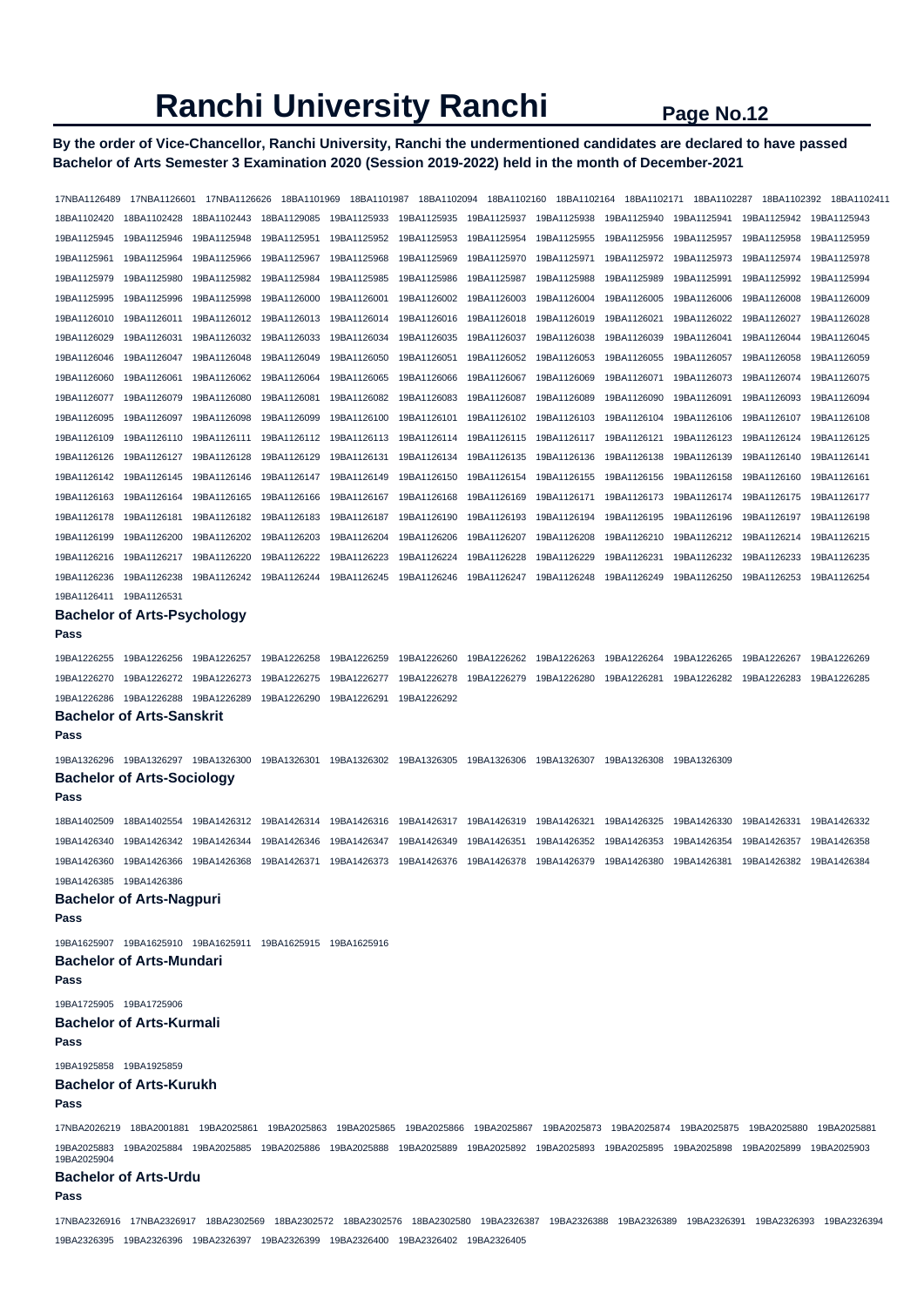**By the order of Vice-Chancellor, Ranchi University, Ranchi the undermentioned candidates are declared to have passed Bachelor of Arts Semester 3 Examination 2020 (Session 2019-2022) held in the month of December-2021** 

### **Bachelor of Arts-Computer Application**

**Pass** 

19BA5824428 19BA5824429 19BA5824430

## **Bachelor of Arts-General**

#### **Pass**

17NBA0024476 18BA0000592 18BA0000609 18BA0000660 18BA0000678 18BA0000687 18BA0000696 19BA0024921 19BA0024922 19BA0024928 19BA0024929 19BA0024930 19BA0024931 19BA0024934 19BA0024936 19BA0024939 19BA0024955 19BA0024956 19BA0024957 19BA0024966 19BA0024974 19BA0024977 19BA0024985 19BA0024987 19BA0024994 19BA0024995 19BA0024996 19BA0024998 19BA0024999 19BA0025000 19BA0025001 19BA0025005 19BA0025006 19BA0025012 19BA0025023 19BA0025027 19BA0025029

## **Degree Standard Womens College, Khunti**

## **Bachelor of Arts-Economics**

**Pass** 

17NBA0320792 17NBA0320811 19BA0323843 19BA0323846 19BA0323848

#### **Bachelor of Arts-English**

**Pass** 

18BA0410826

#### **Bachelor of Arts-Hindi**

#### **Pass**

17NBA0620840 17NBA0620848 17NBA0620854 17NBA0620900 17NBA0620903 18BA0610881 19BA0623863 19BA0623867 19BA0623869

#### **Bachelor of Arts-History**

**Pass** 

17NBA0720920 17NBA0720925 17NBA0720954 17NBA0720963 17NBA0720964 17NBA0720975 17NBA0720990 17NBA0720992 19BA0723872 19BA0723875 19BA0723882 19BA0723883 19BA0723886 19BA0723889 19BA0723891 19BA0723892 19BA0723899 19BA0723900 19BA0723904 19BA0723906 19BA0723907 19BA0723908 19BA0723910 19BA0723913

#### **Bachelor of Arts-Pol. Science**

**Pass** 

17NBA1121144 17NBA1121152 17NBA1121173 17NBA1121193 18BA1111055 19BA1123916 19BA1123921 19BA1123922 19BA1123924 19BA1123925 19BA1123928 19BA1123931 19BA1123933 19BA1123935 19BA1123936 19BA1123938 19BA1123943 19BA1123945 19BA1123949 19BA1123951 19BA1123955 19BA1123956 19BA1123959 19BA1123960 19BA1123961 19BA1123962 19BA1123963 19BA1123966 19BA1123969 19BA1123977 19BA1123978 19BA1123979 19BA1123981 19BA1123982 19BA1123983 19BA1123988 19BA1123990 19BA1123991 19BA1123994 19BA1123996 19BA1123998

#### **Bachelor of Arts-Mundari**

**Pass** 

17NBA1721042 18BA1711032 18BA1711038 18BA1711040 18BA1711042 18BA1711045 18BA1711047

**Dumri College, Dumri Bachelor of Arts-English Pass**  19BA0410547 19BA0410549 **Bachelor of Arts-Hindi Pass**  19BA0610552 19BA0610564 19BA0626905 **Bachelor of Arts-Pol. Science Pass**  18BA1129003 18BA1129016 19BA1110575 19BA1110577 19BA1110578 19BA1110580 19BA1110583 19BA1110584 19BA1110592 **Bachelor of Arts-Sanskrit Pass**  19BA1310593 **Bachelor of Arts-Kurukh Pass**  17NBA2017530 17NBA2017531

**Gossner College, Ranchi**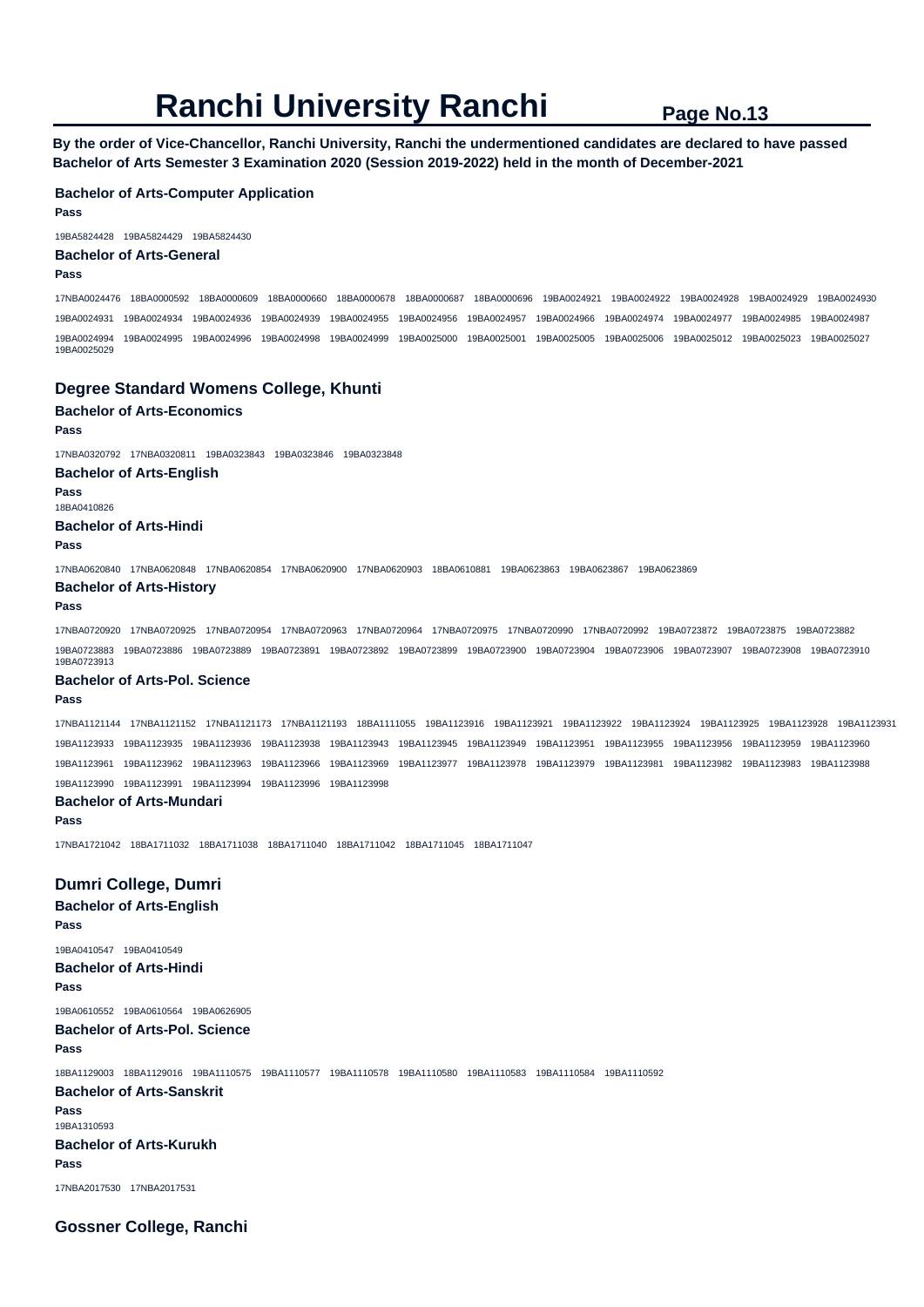**By the order of Vice-Chancellor, Ranchi University, Ranchi the undermentioned candidates are declared to have passed Bachelor of Arts Semester 3 Examination 2020 (Session 2019-2022) held in the month of December-2021** 

#### **Bachelor of Arts-Anthropology**

**Pass** 

19BA0100002 19BA0100004 19BA0100005 19BA0100007 19BA0100008 19BA0100010 19BA0100012 19BA0100014 19BA0100015 19BA0100016 19BA0100018 19BA0100020 19BA0100022 19BA0100024 19BA0100026 19BA0100027 19BA0100028 19BA0100029 19BA0100031 19BA0100032 19BA0100035 19BA0126804 19BA0126805 19BA0126806 **Bachelor of Arts-Economics** 

#### **Pass**

17NBA0301411 17NBA0301425 17NBA0301450 17NBA0301452 18BA0302845 18BA0302857 18BA0302886 18BA0302903 18BA0302907 18BA0302975 18BA0303021 18BA0303025 19BA0300036 19BA0300037 19BA0300038 19BA0300039 19BA0300040 19BA0300042 19BA0300043 19BA0300044 19BA0300045 19BA0300046 19BA0300047 19BA0300048 19BA0300049 19BA0300050 19BA0300052 19BA0300054 19BA0300057 19BA0300059 19BA0300060 19BA0300061 19BA0300062 19BA0300063 19BA0300067 19BA0300068 19BA0300069 19BA0300075 19BA0300076 19BA0300077 19BA0300078 19BA0300079 19BA0300080 19BA0300082 19BA0300083 19BA0300084 19BA0300085 19BA0300088 19BA0300091 19BA0300092 19BA0300093 19BA0300095 19BA0300096 19BA0300097 19BA0300098 19BA0300099 19BA0300101 19BA0300104 19BA0300105 19BA0300106 19BA0300107 19BA0300108 19BA0300111 19BA0300112 19BA0300113 19BA0300114 19BA0300115 19BA0300118 19BA0300120 19BA0300123 19BA0300124 19BA0300125 19BA0300127 19BA0300128 19BA0300129 19BA0300131 19BA0300132 19BA0300133 19BA0300134 19BA0300135 19BA0300136 19BA0300137 19BA0300138 19BA0300139 19BA0300140 19BA0300141 19BA0300142 19BA0300143 19BA0300145 19BA0300146 19BA0300148 19BA0300149 19BA0300150 19BA0300152 19BA0300154 19BA0300155 19BA0300157 19BA0300158 19BA0300161 19BA0300162 19BA0300163 19BA0300164 19BA0300165 19BA0300166 19BA0300167 19BA0300171 19BA0300172 19BA0300174 19BA0300175 19BA0300176 19BA0300177 19BA0300178 19BA0300179 19BA0300180 19BA0300181 19BA0300183 19BA0300185 19BA0300187 19BA0300188 19BA0300189 19BA0300193 19BA0300195 19BA0300196 19BA0300197 19BA0300198 19BA0300199 19BA0300200 19BA0300201 19BA0300203 19BA0300204 19BA0300205 19BA0300206 19BA0326807 19BA0326850

### **Bachelor of Arts-English**

**Pass** 

| 19BA0400208 | 19BA0400209 | 19BA0400210 | 19BA0400211             | 19BA0400213 | 19BA0400214 | 19BA0400215 | 19BA0400216                           | 19BA0400217 | 19BA0400218             | 19BA0400220 | 19BA0400221 |
|-------------|-------------|-------------|-------------------------|-------------|-------------|-------------|---------------------------------------|-------------|-------------------------|-------------|-------------|
| 19BA0400222 | 19BA0400223 | 19BA0400224 | 19BA0400225             | 19BA0400226 | 19BA0400227 | 19BA0400228 | 19BA0400229                           | 19BA0400230 | 19BA0400231             | 19BA0400232 | 19BA0400233 |
| 19BA0400234 | 19BA0400235 | 19BA0400236 | 19BA0400238             | 19BA0400239 | 19BA0400241 | 19BA0400242 | 19BA0400243                           | 19BA0400244 | 19BA0400245             | 19BA0400246 | 19BA0400247 |
| 19BA0400249 | 19BA0400250 | 19BA0400251 | 19BA0400252             | 19BA0400253 | 19BA0400254 | 19BA0400255 | 19BA0400256                           | 19BA0400257 | 19BA0400258             | 19BA0400259 | 19BA0400260 |
| 19BA0400261 | 19BA0400262 | 19BA0400263 | 19BA0400264             | 19BA0400265 | 19BA0400266 | 19BA0400267 | 19BA0400268                           | 19BA0400269 | 19BA0400270             | 19BA0400272 | 19BA0400273 |
| 19BA0400274 | 19BA0400275 | 19BA0400276 | 19BA0400277             | 19BA0400278 | 19BA0400280 | 19BA0400281 | 19BA0400282                           | 19BA0400283 | 19BA0400284             | 19BA0400285 | 19BA0400286 |
| 19BA0400287 | 19BA0400288 | 19BA0400289 | 19BA0400290             | 19BA0400291 | 19BA0400294 | 19BA0400295 | 19BA0400297                           | 19BA0400298 | 19BA0400299             | 19BA0400300 | 19BA0400301 |
| 19BA0400304 | 19BA0400305 | 19BA0400306 | 19BA0400307             | 19BA0400308 | 19BA0400310 | 19BA0400311 | 19BA0400312                           | 19BA0400313 | 19BA0400315             | 19BA0400316 | 19BA0400317 |
| 19BA0400318 | 19BA0400319 | 19BA0400320 | 19BA0400321             | 19BA0400323 | 19BA0400324 | 19BA0400325 | 19BA0400326                           | 19BA0400327 | 19BA0400328             | 19BA0400329 | 19BA0400330 |
| 19BA0400331 | 19BA0400332 | 19BA0400333 | 19BA0400334             | 19BA0400336 | 19BA0400337 | 19BA0400340 | 19BA0400341                           | 19BA0400342 | 19BA0400343             | 19BA0400344 | 19BA0400345 |
| 19BA0400346 | 19BA0400347 | 19BA0400348 | 19BA0400349             | 19BA0400351 | 19BA0400352 | 19BA0400353 | 19BA0400354                           | 19BA0400355 | 19BA0400356             | 19BA0400357 | 19BA0400358 |
| 19BA0400359 | 19BA0400360 | 19BA0400361 | 19BA0400362             | 19BA0400363 | 19BA0400364 | 19BA0400365 | 19BA0400366                           | 19BA0400367 | 19BA0400369             | 19BA0400371 | 19BA0400372 |
| 19BA0400373 | 19BA0400374 | 19BA0400375 | 19BA0400376             | 19BA0400377 | 19BA0400379 | 19BA0400381 | 19BA0400382                           | 19BA0400383 | 19BA0400384             | 19BA0400385 | 19BA0400386 |
| 19BA0400387 | 19BA0400389 | 19BA0400390 | 19BA0400391             | 19BA0400392 | 19BA0400393 | 19BA0400394 | 19BA0400395                           | 19BA0400396 | 19BA0400397             | 19BA0400398 | 19BA0400399 |
| 19BA0400400 | 19BA0400401 | 19BA0400402 | 19BA0400404             | 19BA0400405 | 19BA0400406 | 19BA0400407 | 19BA0400408                           | 19BA0400409 | 19BA0400410             | 19BA0400411 | 19BA0400412 |
| 19BA0400413 | 19BA0400414 | 19BA0400415 | 19BA0400416             | 19BA0400417 | 19BA0400419 | 19BA0400420 | 19BA0400421                           | 19BA0400422 | 19BA0400424             | 19BA0400425 | 19BA0400427 |
| 19BA0400428 | 19BA0400430 | 19BA0400431 | 19BA0400433             | 19BA0400434 | 19BA0400435 | 19BA0400436 | 19BA0400437                           | 19BA0400438 | 19BA0400439             | 19BA0400441 | 19BA0400442 |
| 19BA0400443 | 19BA0400445 | 19BA0400446 | 19BA0400447             | 19BA0400448 | 19BA0400449 | 19BA0400450 | 19BA0400451                           | 19BA0400452 | 19BA0400453             | 19BA0400454 | 19BA0400455 |
| 19BA0400456 | 19BA0400457 | 19BA0400458 | 19BA0400460             | 19BA0400461 | 19BA0400462 | 19BA0400463 | 19BA0400464                           | 19BA0400465 | 19BA0400466             | 19BA0400467 | 19BA0400468 |
| 19BA0400469 | 19BA0400470 | 19BA0400471 | 19BA0400472             | 19BA0400473 | 19BA0400474 | 19BA0400475 | 19BA0400476                           | 19BA0400477 | 19BA0400478             | 19BA0400479 | 19BA0400480 |
| 19BA0400481 | 19BA0400482 | 19BA0400484 | 19BA0400485             | 19BA0400486 | 19BA0400487 | 19BA0400488 | 19BA0400490                           | 19BA0400491 | 19BA0400492             | 19BA0400493 | 19BA0400494 |
| 19BA0400495 | 19BA0400496 | 19BA0400497 | 19BA0400498             | 19BA0400499 | 19BA0400500 | 19BA0400501 | 19BA0400502                           | 19BA0400503 | 19BA0400505             | 19BA0400506 | 19BA0400507 |
| 19BA0400508 | 19BA0400509 | 19BA0400510 | 19BA0400511             | 19BA0400512 | 19BA0400513 | 19BA0400514 | 19BA0400515                           | 19BA0400516 | 19BA0400517             | 19BA0400518 | 19BA0400519 |
| 19BA0400520 | 19BA0400522 | 19BA0400523 | 19BA0400524             | 19BA0400526 | 19BA0400528 | 19BA0400529 | 19BA0400530                           | 19BA0400531 | 19BA0400532             | 19BA0400533 | 19BA0400534 |
| 19BA0400535 | 19BA0400536 | 19BA0400538 | 19BA0400539             | 19BA0400540 | 19BA0400541 | 19BA0400542 | 19BA0400543                           | 19BA0400544 | 19BA0400545             | 19BA0400546 | 19BA0400547 |
| 19BA0400548 | 19BA0400550 | 19BA0400551 | 19BA0400552 19BA0400554 |             | 19BA0400555 |             | 19BA0400557  19BA0400558  19BA0400559 |             | 19BA0421702 19BA0426808 |             | 19BA0426809 |
|             |             |             |                         |             |             |             |                                       |             |                         |             |             |

**Bachelor of Arts-Geography**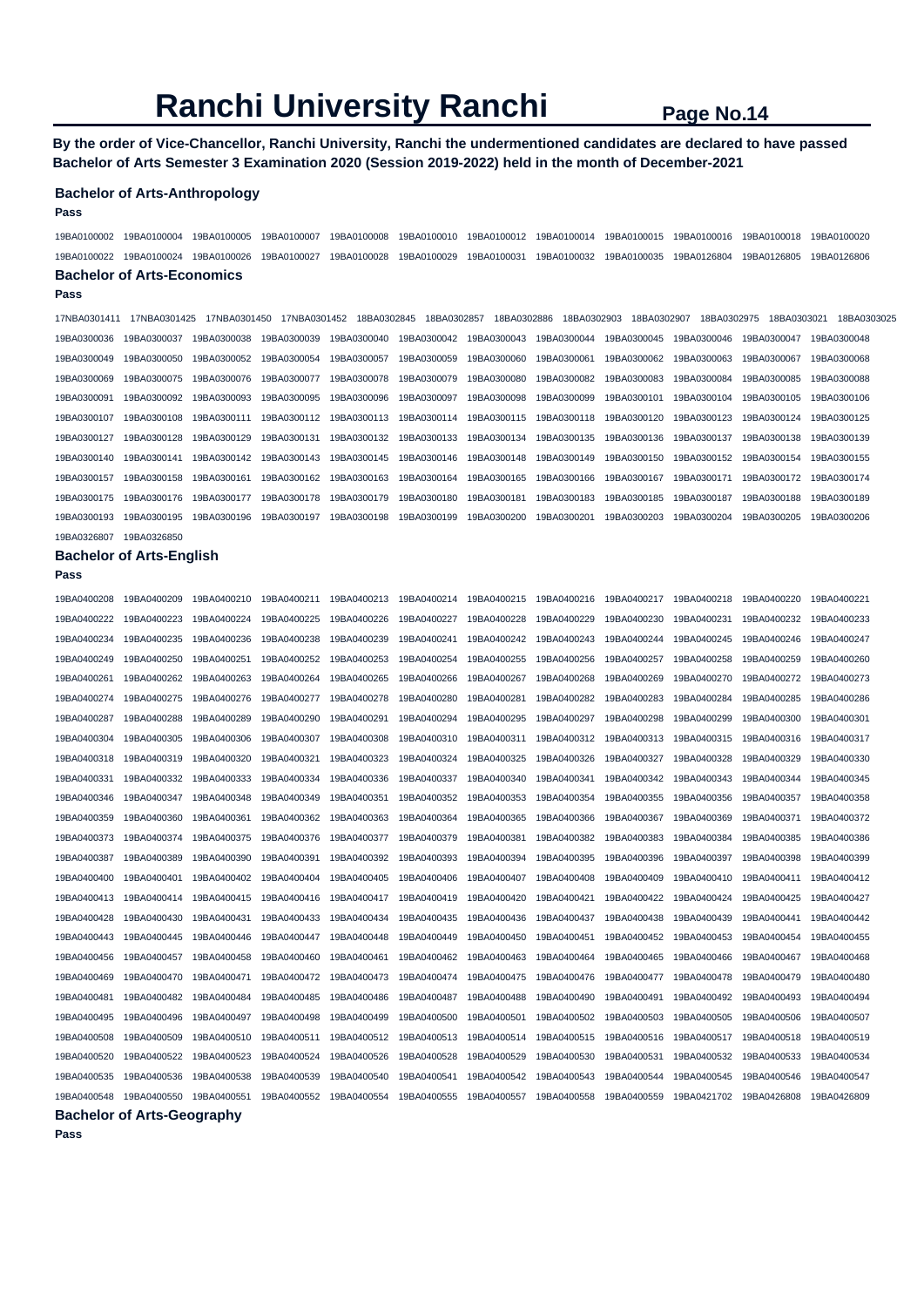## **By the order of Vice-Chancellor, Ranchi University, Ranchi the undermentioned candidates are declared to have passed Bachelor of Arts Semester 3 Examination 2020 (Session 2019-2022) held in the month of December-2021**

| 17NBA0501862            | 18BA0503431                          | 18BA0503481             | 18BA0503498 | 19BA0500560             | 19BA0500561 | 19BA0500562 | 19BA0500563                                                                                                 | 19BA0500564             | 19BA0500565 | 19BA0500566             | 19BA0500567 |
|-------------------------|--------------------------------------|-------------------------|-------------|-------------------------|-------------|-------------|-------------------------------------------------------------------------------------------------------------|-------------------------|-------------|-------------------------|-------------|
| 19BA0500568             | 19BA0500569                          | 19BA0500570             | 19BA0500572 | 19BA0500573             | 19BA0500574 | 19BA0500575 | 19BA0500576                                                                                                 | 19BA0500577             | 19BA0500578 | 19BA0500579             | 19BA0500580 |
| 19BA0500581             | 19BA0500582                          | 19BA0500584             | 19BA0500586 | 19BA0500587             | 19BA0500589 | 19BA0500590 | 19BA0500591                                                                                                 | 19BA0500592             | 19BA0500593 | 19BA0500594             | 19BA0500595 |
| 19BA0500596             | 19BA0500597                          | 19BA0500598             | 19BA0500600 | 19BA0500601             | 19BA0500602 | 19BA0500603 | 19BA0500604                                                                                                 | 19BA0500605             | 19BA0500606 | 19BA0500607             | 19BA0500608 |
| 19BA0500609             | 19BA0500610                          | 19BA0500611             | 19BA0500612 | 19BA0500613             | 19BA0500614 | 19BA0500616 | 19BA0500617                                                                                                 | 19BA0500619             | 19BA0500620 | 19BA0500622             | 19BA0500623 |
| 19BA0500624             | 19BA0500625                          | 19BA0500626             | 19BA0500627 | 19BA0500629             | 19BA0500630 | 19BA0500631 | 19BA0500632                                                                                                 | 19BA0500633             | 19BA0500635 | 19BA0500636             | 19BA0500637 |
| 19BA0500638             | 19BA0500639                          | 19BA0500640             | 19BA0500641 | 19BA0500642             | 19BA0500643 | 19BA0500644 | 19BA0500645                                                                                                 | 19BA0500646             | 19BA0500647 | 19BA0500648             | 19BA0500649 |
| 19BA0500651             | 19BA0500652                          | 19BA0500653             | 19BA0500654 | 19BA0500655             | 19BA0500656 | 19BA0500657 | 19BA0500658                                                                                                 | 19BA0500659             | 19BA0500660 | 19BA0500662             | 19BA0500663 |
| 19BA0500664             | 19BA0500667                          | 19BA0500668             | 19BA0500669 | 19BA0500670             | 19BA0500671 | 19BA0500672 | 19BA0500673                                                                                                 | 19BA0500674             | 19BA0500675 | 19BA0500676             | 19BA0500677 |
| 19BA0500678             | 19BA0500679                          | 19BA0500680             | 19BA0500681 | 19BA0500682             | 19BA0500683 | 19BA0500684 | 19BA0500685                                                                                                 | 19BA0500686             | 19BA0500687 | 19BA0500688             | 19BA0500689 |
| 19BA0500690             | 19BA0500691                          | 19BA0500692             | 19BA0500693 | 19BA0500694             | 19BA0500695 | 19BA0500696 | 19BA0500697                                                                                                 | 19BA0500698             | 19BA0500699 | 19BA0500700             | 19BA0500701 |
| 19BA0500703             | 19BA0500704                          |                         |             |                         |             |             |                                                                                                             |                         |             |                         |             |
|                         | <b>Bachelor of Arts-Hindi</b>        |                         |             |                         |             |             |                                                                                                             |                         |             |                         |             |
| Pass                    |                                      |                         |             |                         |             |             |                                                                                                             |                         |             |                         |             |
| 19BA0600705             | 19BA0600708                          | 19BA0600709             | 19BA0600710 | 19BA0600711             | 19BA0600713 | 19BA0600714 | 19BA0600715                                                                                                 | 19BA0600716             | 19BA0600718 | 19BA0600719             | 19BA0600720 |
| 19BA0600721             | 19BA0600722                          | 19BA0600723             | 19BA0600724 | 19BA0600725             | 19BA0600726 | 19BA0600727 | 19BA0600728                                                                                                 | 19BA0600729             | 19BA0600730 | 19BA0600731             | 19BA0600732 |
| 19BA0600733             | 19BA0600734                          | 19BA0600735             | 19BA0600736 | 19BA0600737             | 19BA0600738 | 19BA0600739 | 19BA0600740                                                                                                 | 19BA0600742             | 19BA0600743 | 19BA0600744             | 19BA0600745 |
| 19BA0600746             | 19BA0600747                          | 19BA0600748             | 19BA0600749 | 19BA0600751             | 19BA0600752 | 19BA0600753 | 19BA0600754                                                                                                 | 19BA0600756             | 19BA0600757 | 19BA0600758             | 19BA0600759 |
| 19BA0600760             | 19BA0600761                          | 19BA0600762             | 19BA0600763 | 19BA0600764             | 19BA0600765 | 19BA0600767 | 19BA0600768                                                                                                 | 19BA0600770             | 19BA0600771 | 19BA0600772             | 19BA0600774 |
|                         |                                      |                         | 19BA0600779 |                         |             |             |                                                                                                             |                         |             |                         |             |
| 19BA0600776             | 19BA0600777                          | 19BA0600778             |             | 19BA0600780             | 19BA0600781 | 19BA0600782 | 19BA0600783                                                                                                 | 19BA0600784             | 19BA0600785 | 19BA0600788             | 19BA0600789 |
| 19BA0600790             | 19BA0600791                          | 19BA0600794             | 19BA0600795 |                         |             |             |                                                                                                             |                         |             |                         |             |
| Pass                    | <b>Bachelor of Arts-History</b>      |                         |             |                         |             |             |                                                                                                             |                         |             |                         |             |
| 17NBA0702012            | 17NBA0702033                         | 18BA0703624             | 18BA0703639 | 18BA0703640             | 18BA0703655 | 18BA0703667 | 18BA0703676                                                                                                 | 18BA0703689             | 18BA0703698 | 18BA0703701             | 18BA0703718 |
| 18BA0703724             | 18BA0703752                          | 18BA0703756             | 18BA0703765 | 18BA0703777             | 18BA0703779 | 19BA0700796 | 19BA0700797                                                                                                 | 19BA0700798             | 19BA0700799 | 19BA0700800             | 19BA0700801 |
| 19BA0700803             | 19BA0700804                          | 19BA0700805             | 19BA0700806 | 19BA0700807             | 19BA0700808 | 19BA0700809 | 19BA0700810                                                                                                 | 19BA0700814             | 19BA0700815 | 19BA0700816             | 19BA0700818 |
| 19BA0700819             | 19BA0700820                          | 19BA0700821             | 19BA0700823 | 19BA0700824             | 19BA0700825 | 19BA0700826 | 19BA0700827                                                                                                 | 19BA0700828             | 19BA0700829 | 19BA0700830             | 19BA0700831 |
| 19BA0700832             | 19BA0700833                          | 19BA0700835             | 19BA0700836 | 19BA0700838             | 19BA0700839 | 19BA0700840 | 19BA0700841                                                                                                 | 19BA0700842             | 19BA0700843 | 19BA0700844             | 19BA0700846 |
| 19BA0700847             | 19BA0700848                          | 19BA0700850             | 19BA0700853 | 19BA0700855             | 19BA0700856 | 19BA0700857 | 19BA0700858                                                                                                 | 19BA0700859             | 19BA0700860 | 19BA0700861             | 19BA0700862 |
| 19BA0700863             | 19BA0700864                          | 19BA0700865             | 19BA0700866 | 19BA0700867             | 19BA0700868 | 19BA0700869 | 19BA0700870                                                                                                 | 19BA0700874             | 19BA0700875 | 19BA0700876             | 19BA0700879 |
| 19BA0700880             | 19BA0700881                          | 19BA0700882             | 19BA0700883 | 19BA0700884             | 19BA0700885 | 19BA0700886 | 19BA0700887                                                                                                 | 19BA0700888             | 19BA0700889 | 19BA0700891             | 19BA0700892 |
| 19BA0700894             | 19BA0700895                          | 19BA0700896             | 19BA0700898 | 19BA0700899             | 19BA0700900 | 19BA0700901 | 19BA0700902                                                                                                 | 19BA0700904             | 19BA0700905 | 19BA0700906             | 19BA0700907 |
| 19BA0700909             | 19BA0700910                          | 19BA0700911             | 19BA0700912 | 19BA0700913             | 19BA0700914 | 19BA0700915 | 19BA0700916                                                                                                 | 19BA0700917             | 19BA0700918 | 19BA0700920             | 19BA0700922 |
| 19BA0700923             | 19BA0700925                          | 19BA0718324             |             |                         |             |             |                                                                                                             |                         |             |                         |             |
|                         | <b>Bachelor of Arts-Philosophy</b>   |                         |             |                         |             |             |                                                                                                             |                         |             |                         |             |
| Pass                    |                                      |                         |             |                         |             |             |                                                                                                             |                         |             |                         |             |
|                         |                                      |                         |             |                         |             |             | 19BA1000977 19BA1000978 19BA1000980 19BA1000981 19BA1000982 19BA1000985 19BA1000986 19BA1000987 19BA1000988 |                         |             |                         |             |
|                         | <b>Bachelor of Arts-Pol. Science</b> |                         |             |                         |             |             |                                                                                                             |                         |             |                         |             |
| Pass                    |                                      |                         |             |                         |             |             |                                                                                                             |                         |             |                         |             |
| 17NBA1102145            | 18BA1103854                          | 18BA1103917             | 18BA1103966 | 18BA1103993             | 19BA1100989 | 19BA1100990 | 19BA1100991                                                                                                 | 19BA1100992             | 19BA1100993 | 19BA1100995             | 19BA1100997 |
| 19BA1100998             | 19BA1100999                          | 19BA1101000             | 19BA1101001 | 19BA1101002             | 19BA1101004 | 19BA1101005 | 19BA1101006                                                                                                 | 19BA1101007 19BA1101008 |             | 19BA1101009 19BA1101011 |             |
|                         | 19BA1101012 19BA1101016              | 19BA1101017             | 19BA1101018 | 19BA1101019             | 19BA1101021 | 19BA1101022 | 19BA1101023                                                                                                 | 19BA1101024 19BA1101026 |             | 19BA1101027             | 19BA1101028 |
| 19BA1101029             | 19BA1101030                          | 19BA1101031             | 19BA1101032 | 19BA1101033             | 19BA1101034 | 19BA1101035 | 19BA1101036                                                                                                 | 19BA1101037 19BA1101038 |             | 19BA1101040 19BA1101042 |             |
| 19BA1101043             | 19BA1101044                          | 19BA1101045             | 19BA1101046 | 19BA1101047             | 19BA1101048 | 19BA1101049 | 19BA1101050                                                                                                 | 19BA1101051             | 19BA1101052 | 19BA1101053             | 19BA1101054 |
| 19BA1101055             | 19BA1101056                          | 19BA1101057             | 19BA1101058 | 19BA1101060             | 19BA1101061 | 19BA1101062 | 19BA1101063                                                                                                 | 19BA1101065             | 19BA1101066 | 19BA1101067             | 19BA1101068 |
| 19BA1101069             | 19BA1101070                          | 19BA1101072             | 19BA1101073 | 19BA1101074             | 19BA1101075 | 19BA1101076 | 19BA1101077                                                                                                 | 19BA1101078             | 19BA1101079 | 19BA1101080             | 19BA1101081 |
| 19BA1101082             | 19BA1101084                          | 19BA1101085             | 19BA1101086 | 19BA1101087             | 19BA1101088 | 19BA1101089 | 19BA1101090                                                                                                 | 19BA1101091             | 19BA1101092 | 19BA1101093             | 19BA1101094 |
| 19BA1101095             | 19BA1101096                          | 19BA1101097             | 19BA1101098 | 19BA1101099             | 19BA1101100 | 19BA1101101 | 19BA1101102                                                                                                 | 19BA1101103             | 19BA1101105 | 19BA1101106             | 19BA1101107 |
| 19BA1101108             | 19BA1101109                          | 19BA1101110             | 19BA1101111 | 19BA1101112 19BA1101114 |             |             | 19BA1101117  19BA1101118  19BA1101119                                                                       |                         | 19BA1101120 | 19BA1101121             | 19BA1101122 |
| 19BA1101123 19BA1101124 |                                      | 19BA1101125             | 19BA1101126 | 19BA1101128             | 19BA1101130 |             | 19BA1101131  19BA1101132  19BA1101133  19BA1101134                                                          |                         |             | 19BA1101135             | 19BA1101136 |
| 19BA1101137             | 19BA1101138                          | 19BA1101140             | 19BA1101142 | 19BA1101143             | 19BA1101144 | 19BA1101145 | 19BA1101146                                                                                                 | 19BA1101147 19BA1101149 |             | 19BA1101150             | 19BA1101151 |
| 19BA1101152             | 19BA1101153                          | 19BA1101155             | 19BA1101157 | 19BA1101159             | 19BA1101160 |             | 19BA1101163  19BA1101164  19BA1101165  19BA1101167  19BA1101168                                             |                         |             |                         | 19BA1101169 |
| 19BA1101170             | 19BA1101171                          | 19BA1101172 19BA1101173 |             |                         |             | 19BA1101178 |                                                                                                             |                         |             |                         |             |
|                         |                                      |                         |             |                         |             |             |                                                                                                             |                         |             |                         |             |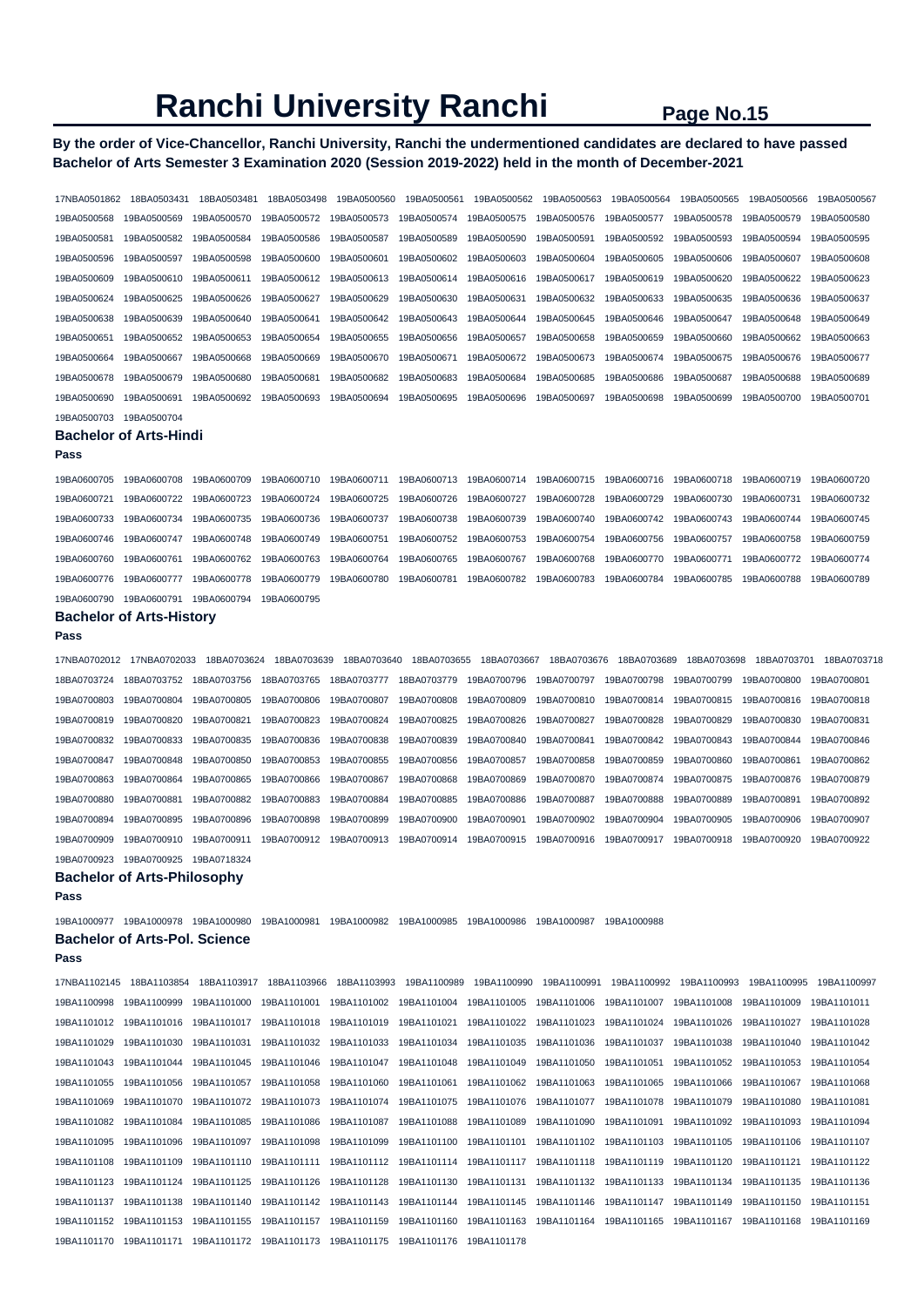**By the order of Vice-Chancellor, Ranchi University, Ranchi the undermentioned candidates are declared to have passed Bachelor of Arts Semester 3 Examination 2020 (Session 2019-2022) held in the month of December-2021** 

#### **Bachelor of Arts-Psychology**

#### **Pass**

19BA1201179 19BA1201181 19BA1201182 19BA1201184 19BA1201185 19BA1201186 19BA1201187 19BA1201188 19BA1201189 19BA1201190 19BA1201191 19BA1201192 19BA1201193 19BA1201194 19BA1201195 19BA1201196 19BA1201197 19BA1201198 19BA1201199 19BA1201200 19BA1201201 19BA1201202 19BA1201203 19BA1201204 19BA1201205 19BA1201206 19BA1201207 19BA1201208 19BA1201209 19BA1201211 19BA1201212 19BA1201213 19BA1201215

## **Bachelor of Arts-Sanskrit**

**Pass** 

19BA1301216 19BA1301217 19BA1301218

### **Bachelor of Arts-Mass Communication & Video Production**

**Pass** 

18BA6404043 18BA6404062 18BA6404066 19BA6400927 19BA6400929 19BA6400930 19BA6400931 19BA6400932 19BA6400933 19BA6400934 19BA6400935 19BA6400937 19BA6400940 19BA6400942 19BA6400943 19BA6400944 19BA6400945 19BA6400946 19BA6400947 19BA6400949 19BA6400950 19BA6400951 19BA6400953 19BA6400955 19BA6400956 19BA6400957 19BA6400958 19BA6400960 19BA6400961 19BA6400962 19BA6400964 19BA6400965 19BA6400966 19BA6400967 19BA6400968 19BA6400969 19BA6400970 19BA6400971 19BA6400972 19BA6400973 19BA6400974

### **J.N.College Dhurwa, Ranchi**

### **Bachelor of Arts-Anthropology**

#### **Pass**

19BA0121139 19BA0121140 19BA0121142 19BA0121143

#### **Bachelor of Arts-Economics**

#### **Pass**

17NBA0302414 18BA0315801 19BA0321145 19BA0321146 19BA0321148 19BA0321150 19BA0321151 19BA0321152 19BA0321153 19BA0321155 19BA0321156 19BA0321157 19BA0321158 19BA0321161 19BA0321164 19BA0321166 19BA0321167 19BA0321168 19BA0321170 19BA0321171 19BA0321173 19BA0321175 19BA0321176 19BA0321177 19BA0321178 19BA0321181 19BA0321182 19BA0321184 19BA0321185

#### **Bachelor of Arts-English**

**Pass** 

18BA0415829 18BA0415841 19BA0421186 19BA0421188 19BA0421189 19BA0421190 19BA0421194 19BA0421195 19BA0421196 19BA0421197 19BA0421198 19BA0421200 19BA0421203 19BA0421204 19BA0421205 19BA0421207 19BA0421209 19BA0421210 19BA0421211 19BA0421212 19BA0421214 19BA0421216 19BA0421218 19BA0421221 19BA0421223 19BA0421224 19BA0421225 19BA0421226 19BA0421228 19BA0421229 19BA0421230 19BA0421231 19BA0421232 19BA0421233 19BA0421238 19BA0421239 19BA0421240

#### **Bachelor of Arts-Geography**

**Pass** 

17NBA0502553 18BA0515915 18BA0515919 18BA0515943 19BA0521251 19BA0521252 19BA0521258 19BA0521259 19BA0521261 19BA0521263 19BA0521266 19BA0521268 19BA0521270 19BA0521271 19BA0521274 19BA0521281 19BA0521282 19BA0521283 19BA0521285 19BA0521286 19BA0521287 19BA0521288 19BA0521289 19BA0521297 19BA0521300 19BA0521301 19BA0521303 19BA0521305

#### **Bachelor of Arts-Hindi**

**Pass** 

18BA0615997 18BA0616024 18BA0616033 18BA0616041 18BA0616043 18BA0616044 19BA0621308 19BA0621309 19BA0621313 19BA0621319 19BA0621322 19BA0621329 19BA0621331 19BA0621335 19BA0621336 19BA0621338 19BA0621339 19BA0621340 19BA0621350 19BA0621351 19BA0621353 19BA0621354 19BA0621355 19BA0621356 19BA0621360 19BA0621361 19BA0621364 19BA0621367 19BA0621369 19BA0621370 19BA0621371 19BA0621380 19BA0621385

#### **Bachelor of Arts-History**

**Pass** 

17NBA0702670 17NBA0702699 17NBA0702775 17NBA0702866 18BA0716088 18BA0716146 19BA0721389 19BA0721390 19BA0721391 19BA0721392 19BA0721394 19BA0721399 19BA0721400 19BA0721402 19BA0721405 19BA0721406 19BA0721408 19BA0721410 19BA0721413 19BA0721420 19BA0721425 19BA0721426 19BA0721429 19BA0721430 19BA0721432 19BA0721433 19BA0721434 19BA0721435 19BA0721436 19BA0721437 19BA0721438 19BA0721440 19BA0721441 19BA0721442 19BA0721445 19BA0721448 19BA0721450 19BA0721452 19BA0721453 19BA0721455 19BA0721456 19BA0721457 19BA0721460 19BA0721464 19BA0721467 19BA0721468 19BA0721469 19BA0721472 19BA0721473 19BA0721474 19BA0721475 19BA0721480 19BA0721481 19BA0721482 19BA0721483 19BA0721487 19BA0721488 19BA0721489

#### **Bachelor of Arts-Philosophy Pass**

18BA1016261 19BA1021510 19BA1021512 **Bachelor of Arts-Pol. Science Pass**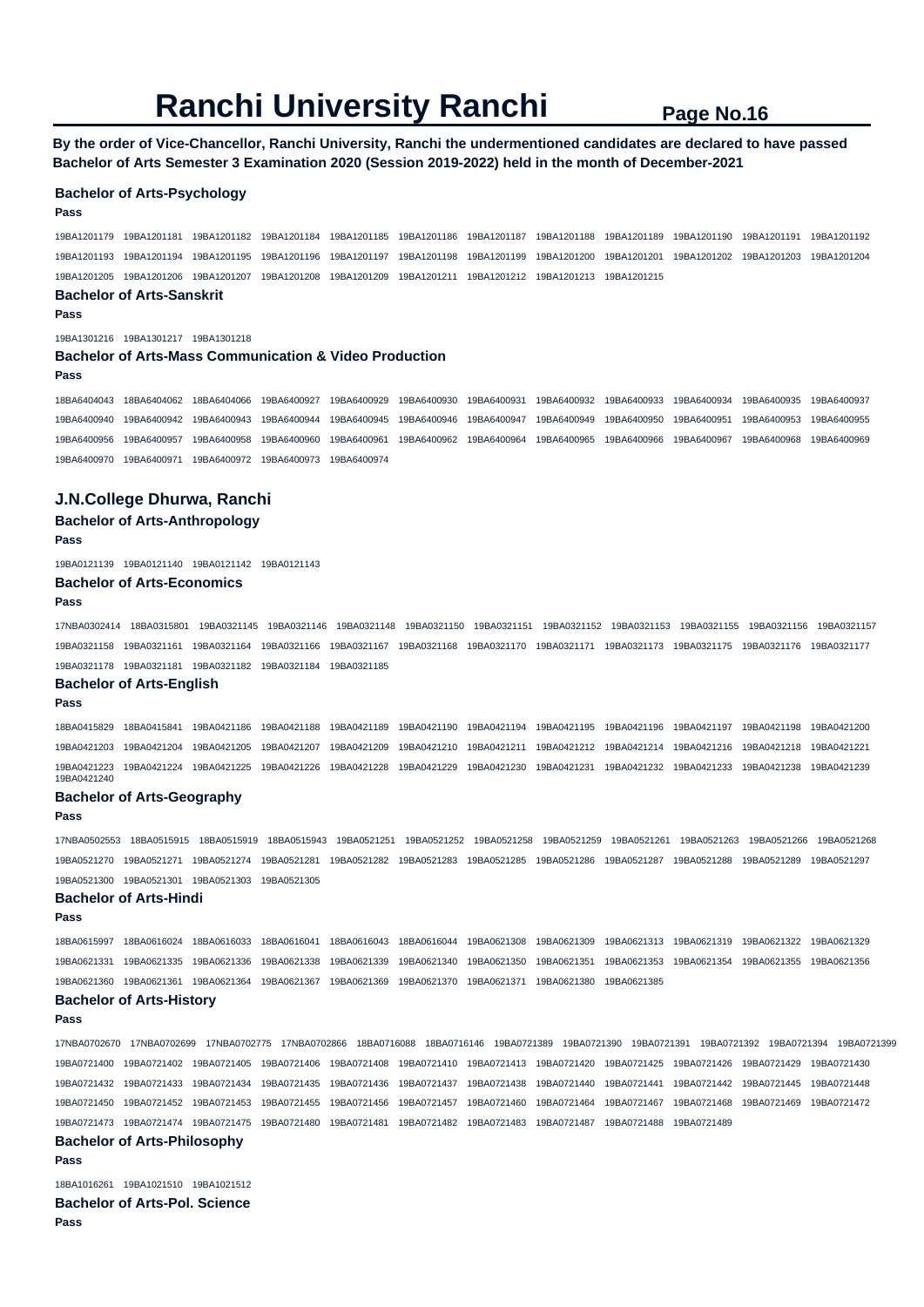## **By the order of Vice-Chancellor, Ranchi University, Ranchi the undermentioned candidates are declared to have passed Bachelor of Arts Semester 3 Examination 2020 (Session 2019-2022) held in the month of December-2021**

17NBA1102998 17NBA1103045 18BA1116284 18BA1116291 18BA1116352 18BA1116434 18BA1116450 19BA1121201 19BA1121514 19BA1121516 19BA1121520 19BA1121522 19BA1121523 19BA1121526 19BA1121531 19BA1121534 19BA1121536 19BA1121538 19BA1121540 19BA1121541 19BA1121543 19BA1121545 19BA1121547 19BA1121548 19BA1121551 19BA1121552 19BA1121556 19BA1121558 19BA1121559 19BA1121560 19BA1121561 19BA1121563 19BA1121564 19BA1121565 19BA1121566 19BA1121567 19BA1121569 19BA1121570 19BA1121571 19BA1121573 19BA1121577 19BA1121578 19BA1121580 19BA1121581 19BA1121582 19BA1121583 19BA1121585 19BA1121587 19BA1121588 19BA1121589 19BA1121590 19BA1121591 19BA1121592 19BA1121593 19BA1121595 19BA1121597 19BA1121598 19BA1121600 19BA1121601 19BA1121602 19BA1121603 19BA1121604 19BA1121605 19BA1121606 19BA1121607 19BA1121608 19BA1121610 19BA1121611 19BA1121613 19BA1121614 19BA1121615 19BA1121617 19BA1121618 19BA1121620 19BA1121624 19BA1121625 19BA1121627 19BA1121628 19BA1121629 19BA1121630 19BA1121632 19BA1121635 19BA1121636 19BA1121637 19BA1121639 19BA1121640 19BA1121642 19BA1121643 19BA1121645 19BA1121653 19BA1121654 19BA1121655 19BA1121658 19BA1121659 19BA1121660 19BA1121663 19BA1121664 19BA1121665 19BA1121666 19BA1121667 19BA1121669 19BA1121670 19BA1121674 19BA1121675 19BA1121676 **Bachelor of Arts-Psychology Pass**  19BA1221681 **Bachelor of Arts-Sanskrit Pass**  19BA1321683 **Bachelor of Arts-Sociology Pass**  19BA1421684 19BA1421685 19BA1421687 19BA1421689 19BA1421690 19BA1421693 19BA1421694 19BA1421695 19BA1421697 **Bachelor of Arts-Nagpuri Pass**  19BA1621495 19BA1621497 19BA1621500 19BA1621501 19BA1621503 **Bachelor of Arts-Mundari Pass**  18BA1716214 18BA1716216 19BA1721490 19BA1721491 19BA1721492 **Bachelor of Arts-General Pass**  17NBA0002339 19BA0021245 19BA0021246 **K.C.B. College, Bero Bachelor of Arts-Anthropology Pass**  19BA0120037 19BA0120038 19BA0120041 19BA0120043 19BA0120044 19BA0120047 19BA0120049 19BA0120050 19BA0120053 **Bachelor of Arts-Economics Pass**  18BA0308282 19BA0312282 19BA0320059 19BA0320060 19BA0320061 19BA0320064 19BA0320065 19BA0320066 19BA0320067 19BA0320068 19BA0320070 19BA0320072 19BA0320073 19BA0320074 19BA0320075 19BA0320076 19BA0320080 19BA0320083 19BA0320089 19BA0320090 19BA0320091 **Bachelor of Arts-English Pass**  19BA0412283 19BA0412284 19BA0412285 19BA0412286 19BA0420093 19BA0420094 19BA0420096 19BA0420097 19BA0420099 19BA0420100 19BA0420101 19BA0420103 19BA0420110 19BA0420112 19BA0420113 19BA0420115 19BA0420117 **Bachelor of Arts-Geography Pass**  18BA0508373 18BA0508503 19BA0512290 19BA0520128 19BA0520129 19BA0520130 19BA0520131 19BA0520133 19BA0520134 19BA0520135 19BA0520137 19BA0520139 19BA0520140 19BA0520142 19BA0520144 19BA0520147 19BA0520148 19BA0520150 19BA0520151 19BA0520152 19BA0520153 19BA0520154 19BA0520155 19BA0520156 19BA0520157 19BA0520158 19BA0520159 19BA0520160 19BA0520161 19BA0520162 19BA0520163 19BA0520165 19BA0520166 19BA0520167 19BA0520168 19BA0520169 19BA0520170 19BA0520171 19BA0520172 19BA0520173 19BA0520176 19BA0520177 19BA0520178 19BA0520180 19BA0520182 19BA0520183 19BA0520184 19BA0520186 19BA0520188 19BA0520189 19BA0520190 19BA0520191 19BA0520192 19BA0520194 19BA0520195 19BA0520197 19BA0520198 19BA0520199 19BA0520200 19BA0520201 19BA0520203 19BA0520204 19BA0520205 19BA0520207 19BA0520208 19BA0520209 19BA0520211 19BA0520212 19BA0520216 19BA0520217 19BA0520218 19BA0520219 19BA0520224 **Bachelor of Arts-Hindi**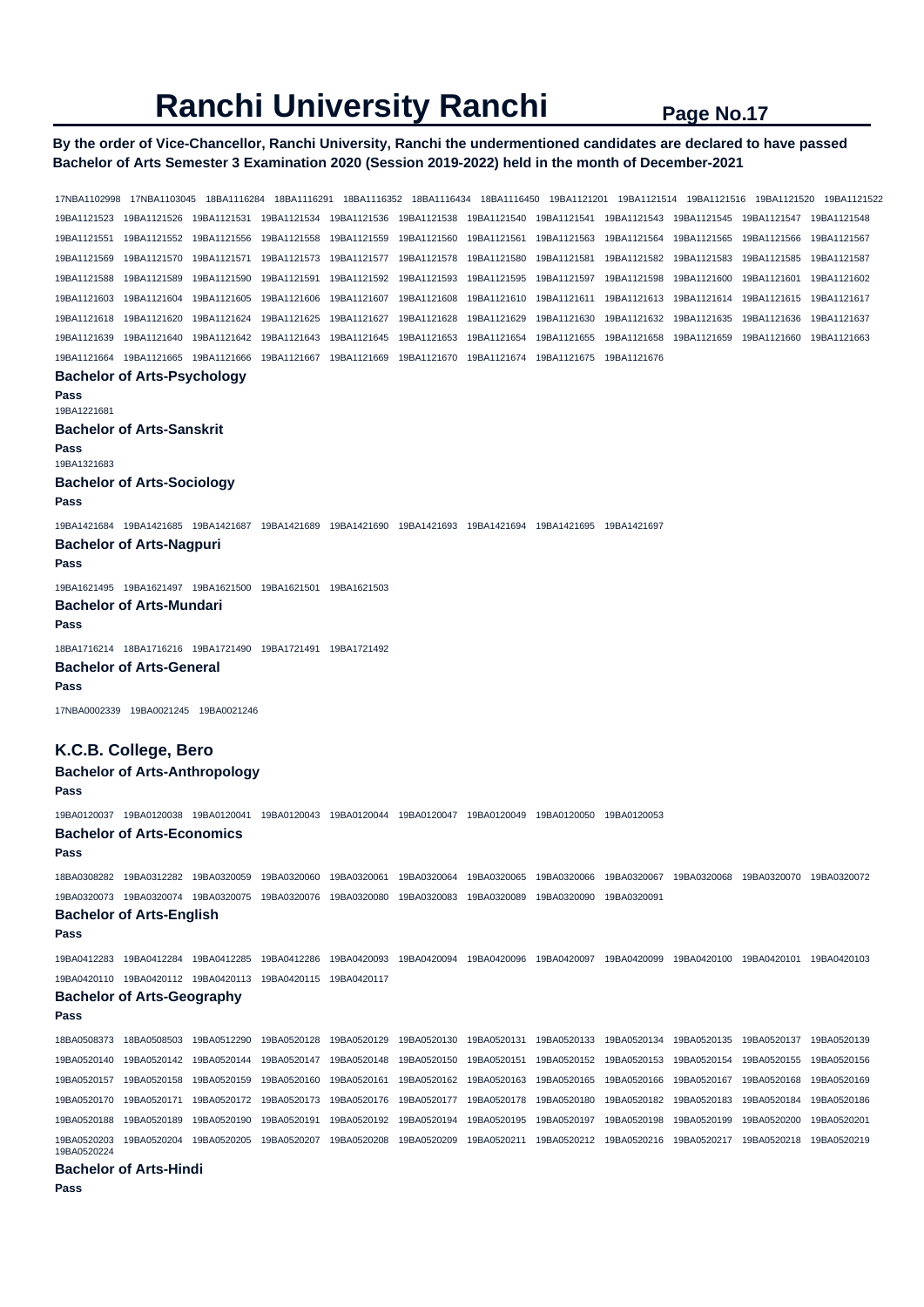## **By the order of Vice-Chancellor, Ranchi University, Ranchi the undermentioned candidates are declared to have passed Bachelor of Arts Semester 3 Examination 2020 (Session 2019-2022) held in the month of December-2021**

| 19BA0620247<br>19BA0620250<br>19BA0620252<br>19BA0620253<br>19BA0620255<br>19BA0620256<br>19BA0620258<br>19BA0620259<br>19BA0620260<br>19BA0620261<br>19BA0620262<br>19BA0620269<br>19BA0620280<br>19BA0620267<br>19BA0620268<br>19BA0620270<br>19BA0620272<br>19BA0620273<br>19BA0620274<br>19BA0620277<br>19BA0620278<br>19BA0620281<br>19BA0620284<br>19BA0620285<br>19BA0620286<br>19BA0620288<br>19BA0620290<br>19BA0620292<br>19BA0620293<br>19BA0620294<br>19BA0620295<br>19BA0620297<br>19BA0620298<br>19BA0620304<br>19BA0620305<br>19BA0620306<br>19BA0620307<br>19BA0620308<br>19BA0620311<br>19BA0620314<br>19BA0620315<br>19BA0620316<br>19BA0620318<br>19BA0620320<br>19BA0620326<br>19BA0620327<br>19BA0620328<br>19BA0620330<br>19BA0620332<br>19BA0620335<br>19BA0620338<br>19BA0620339<br>19BA0620340<br>19BA0620346<br>19BA0620347<br>19BA0620352<br>19BA0620354<br>19BA0620357<br>19BA0620361<br>19BA0620362<br>19BA0620363<br>19BA0620364<br>19BA0620365<br>19BA0620366<br>19BA0620367<br>19BA0620370<br>19BA0620372<br>19BA0620373<br>19BA0620376<br>19BA0620378<br>19BA0620383<br>19BA0620384<br>19BA0620387<br>19BA0620389<br>19BA0620393<br>19BA0620394<br>19BA0620395<br>19BA0620401<br>19BA0620402<br>19BA0620403<br>19BA0620405<br>19BA0620407<br>19BA0620408<br>19BA0620409<br>19BA0620411<br>19BA0620414<br>19BA0620415<br>19BA0620416<br>19BA0620418<br>19BA0620419<br>19BA0620422<br>19BA0620423<br>19BA0620424<br>19BA0620428<br>19BA0620429<br>19BA0620432<br>19BA0620435<br>19BA0620436<br>19BA0620441<br>19BA0620446<br>19BA0620447<br>19BA0620448<br>19BA0620450<br>19BA0620453<br>19BA0620455<br>19BA0620458<br>19BA0620445<br>19BA0620449<br>19BA0620451<br>19BA0620457<br>19BA0620469<br>19BA0620463<br>19BA0620465<br>19BA0620466<br>19BA0620467<br>19BA0620468<br>19BA0620470<br>19BA0620471<br>19BA0620472<br>19BA0620473<br>19BA0620475 | 19BA0620266<br>19BA0620283<br>19BA0620300<br>19BA0620325<br>19BA0620348<br>19BA0620371<br>19BA0620396<br>19BA0620417<br>19BA0620443<br>19BA0620461 |
|-------------------------------------------------------------------------------------------------------------------------------------------------------------------------------------------------------------------------------------------------------------------------------------------------------------------------------------------------------------------------------------------------------------------------------------------------------------------------------------------------------------------------------------------------------------------------------------------------------------------------------------------------------------------------------------------------------------------------------------------------------------------------------------------------------------------------------------------------------------------------------------------------------------------------------------------------------------------------------------------------------------------------------------------------------------------------------------------------------------------------------------------------------------------------------------------------------------------------------------------------------------------------------------------------------------------------------------------------------------------------------------------------------------------------------------------------------------------------------------------------------------------------------------------------------------------------------------------------------------------------------------------------------------------------------------------------------------------------------------------------------------------------------------------------------------------------------------------------------------------------------------|----------------------------------------------------------------------------------------------------------------------------------------------------|
|                                                                                                                                                                                                                                                                                                                                                                                                                                                                                                                                                                                                                                                                                                                                                                                                                                                                                                                                                                                                                                                                                                                                                                                                                                                                                                                                                                                                                                                                                                                                                                                                                                                                                                                                                                                                                                                                                     |                                                                                                                                                    |
|                                                                                                                                                                                                                                                                                                                                                                                                                                                                                                                                                                                                                                                                                                                                                                                                                                                                                                                                                                                                                                                                                                                                                                                                                                                                                                                                                                                                                                                                                                                                                                                                                                                                                                                                                                                                                                                                                     |                                                                                                                                                    |
|                                                                                                                                                                                                                                                                                                                                                                                                                                                                                                                                                                                                                                                                                                                                                                                                                                                                                                                                                                                                                                                                                                                                                                                                                                                                                                                                                                                                                                                                                                                                                                                                                                                                                                                                                                                                                                                                                     |                                                                                                                                                    |
|                                                                                                                                                                                                                                                                                                                                                                                                                                                                                                                                                                                                                                                                                                                                                                                                                                                                                                                                                                                                                                                                                                                                                                                                                                                                                                                                                                                                                                                                                                                                                                                                                                                                                                                                                                                                                                                                                     |                                                                                                                                                    |
|                                                                                                                                                                                                                                                                                                                                                                                                                                                                                                                                                                                                                                                                                                                                                                                                                                                                                                                                                                                                                                                                                                                                                                                                                                                                                                                                                                                                                                                                                                                                                                                                                                                                                                                                                                                                                                                                                     |                                                                                                                                                    |
|                                                                                                                                                                                                                                                                                                                                                                                                                                                                                                                                                                                                                                                                                                                                                                                                                                                                                                                                                                                                                                                                                                                                                                                                                                                                                                                                                                                                                                                                                                                                                                                                                                                                                                                                                                                                                                                                                     |                                                                                                                                                    |
|                                                                                                                                                                                                                                                                                                                                                                                                                                                                                                                                                                                                                                                                                                                                                                                                                                                                                                                                                                                                                                                                                                                                                                                                                                                                                                                                                                                                                                                                                                                                                                                                                                                                                                                                                                                                                                                                                     |                                                                                                                                                    |
|                                                                                                                                                                                                                                                                                                                                                                                                                                                                                                                                                                                                                                                                                                                                                                                                                                                                                                                                                                                                                                                                                                                                                                                                                                                                                                                                                                                                                                                                                                                                                                                                                                                                                                                                                                                                                                                                                     |                                                                                                                                                    |
|                                                                                                                                                                                                                                                                                                                                                                                                                                                                                                                                                                                                                                                                                                                                                                                                                                                                                                                                                                                                                                                                                                                                                                                                                                                                                                                                                                                                                                                                                                                                                                                                                                                                                                                                                                                                                                                                                     |                                                                                                                                                    |
|                                                                                                                                                                                                                                                                                                                                                                                                                                                                                                                                                                                                                                                                                                                                                                                                                                                                                                                                                                                                                                                                                                                                                                                                                                                                                                                                                                                                                                                                                                                                                                                                                                                                                                                                                                                                                                                                                     |                                                                                                                                                    |
|                                                                                                                                                                                                                                                                                                                                                                                                                                                                                                                                                                                                                                                                                                                                                                                                                                                                                                                                                                                                                                                                                                                                                                                                                                                                                                                                                                                                                                                                                                                                                                                                                                                                                                                                                                                                                                                                                     | 19BA0620476                                                                                                                                        |
| 19BA0620477<br>19BA0620478<br>19BA0620479<br>19BA0620480<br>19BA0620481<br>19BA0620482<br>19BA0620488<br>19BA0620493<br>19BA0620494<br>19BA0620496<br>19BA0620497                                                                                                                                                                                                                                                                                                                                                                                                                                                                                                                                                                                                                                                                                                                                                                                                                                                                                                                                                                                                                                                                                                                                                                                                                                                                                                                                                                                                                                                                                                                                                                                                                                                                                                                   | 19BA0620500                                                                                                                                        |
| 19BA0620502<br>19BA0620503<br>19BA0620504<br>19BA0620505<br>19BA0620506<br>19BA0620507<br>19BA0620508<br>19BA0620511<br>19BA0620512<br>19BA0620516<br>19BA0620518                                                                                                                                                                                                                                                                                                                                                                                                                                                                                                                                                                                                                                                                                                                                                                                                                                                                                                                                                                                                                                                                                                                                                                                                                                                                                                                                                                                                                                                                                                                                                                                                                                                                                                                   | 19BA0620520                                                                                                                                        |
| 19BA0620521<br>19BA0620522<br>19BA0620524<br>19BA0620525<br>19BA0620527<br>19BA0620528<br>19BA0620529<br>19BA0620530<br>19BA0620535<br>19BA0620536<br>19BA0620537                                                                                                                                                                                                                                                                                                                                                                                                                                                                                                                                                                                                                                                                                                                                                                                                                                                                                                                                                                                                                                                                                                                                                                                                                                                                                                                                                                                                                                                                                                                                                                                                                                                                                                                   | 19BA0620540                                                                                                                                        |
| 19BA0620542<br>19BA0620543<br>19BA0620541<br>19BA0620544<br>19BA0620548<br>19BA0620549                                                                                                                                                                                                                                                                                                                                                                                                                                                                                                                                                                                                                                                                                                                                                                                                                                                                                                                                                                                                                                                                                                                                                                                                                                                                                                                                                                                                                                                                                                                                                                                                                                                                                                                                                                                              |                                                                                                                                                    |
| <b>Bachelor of Arts-History</b>                                                                                                                                                                                                                                                                                                                                                                                                                                                                                                                                                                                                                                                                                                                                                                                                                                                                                                                                                                                                                                                                                                                                                                                                                                                                                                                                                                                                                                                                                                                                                                                                                                                                                                                                                                                                                                                     |                                                                                                                                                    |
| Pass                                                                                                                                                                                                                                                                                                                                                                                                                                                                                                                                                                                                                                                                                                                                                                                                                                                                                                                                                                                                                                                                                                                                                                                                                                                                                                                                                                                                                                                                                                                                                                                                                                                                                                                                                                                                                                                                                |                                                                                                                                                    |
| 19BA0712293<br>19BA0718465<br>19BA0718466<br>19BA0720550<br>19BA0720554<br>19BA0720555<br>19BA0720557<br>19BA0720560<br>19BA0720563<br>19BA0720564<br>19BA0720565                                                                                                                                                                                                                                                                                                                                                                                                                                                                                                                                                                                                                                                                                                                                                                                                                                                                                                                                                                                                                                                                                                                                                                                                                                                                                                                                                                                                                                                                                                                                                                                                                                                                                                                   | 19BA0720567                                                                                                                                        |
| 19BA0720568<br>19BA0720570<br>19BA0720572<br>19BA0720573<br>19BA0720574<br>19BA0720575<br>19BA0720576<br>19BA0720577<br>19BA0720579<br>19BA0720582<br>19BA0720583                                                                                                                                                                                                                                                                                                                                                                                                                                                                                                                                                                                                                                                                                                                                                                                                                                                                                                                                                                                                                                                                                                                                                                                                                                                                                                                                                                                                                                                                                                                                                                                                                                                                                                                   |                                                                                                                                                    |
| 19BA0720589<br>19BA0720590<br>19BA0720592<br>19BA0720594<br>19BA0720596<br>19BA0720597<br>19BA0720599<br>19BA0720600<br>19BA0720601<br>19BA0720602<br>19BA0720603                                                                                                                                                                                                                                                                                                                                                                                                                                                                                                                                                                                                                                                                                                                                                                                                                                                                                                                                                                                                                                                                                                                                                                                                                                                                                                                                                                                                                                                                                                                                                                                                                                                                                                                   | 19BA0720587                                                                                                                                        |
| 19BA0720623<br>19BA0720607<br>19BA0720609<br>19BA0720610<br>19BA0720611<br>19BA0720613<br>19BA0720614<br>19BA0720619<br>19BA0720622<br>19BA0720624<br>19BA0720626                                                                                                                                                                                                                                                                                                                                                                                                                                                                                                                                                                                                                                                                                                                                                                                                                                                                                                                                                                                                                                                                                                                                                                                                                                                                                                                                                                                                                                                                                                                                                                                                                                                                                                                   | 19BA0720604                                                                                                                                        |
| 19BA0720629<br>19BA0720630<br>19BA0720631<br>19BA0720632<br>19BA0720633<br>19BA0720634<br>19BA0720635<br>19BA0720637<br>19BA0720638<br>19BA0720639<br>19BA0720640                                                                                                                                                                                                                                                                                                                                                                                                                                                                                                                                                                                                                                                                                                                                                                                                                                                                                                                                                                                                                                                                                                                                                                                                                                                                                                                                                                                                                                                                                                                                                                                                                                                                                                                   | 19BA0720627                                                                                                                                        |
| 19BA0720646<br>19BA0720649<br>19BA0720651<br>19BA0720658<br>19BA0720659<br>19BA0720660<br>19BA0720663<br>19BA0720644<br>19BA0720652<br>19BA0720664<br>19BA0720669                                                                                                                                                                                                                                                                                                                                                                                                                                                                                                                                                                                                                                                                                                                                                                                                                                                                                                                                                                                                                                                                                                                                                                                                                                                                                                                                                                                                                                                                                                                                                                                                                                                                                                                   | 19BA0720642                                                                                                                                        |
|                                                                                                                                                                                                                                                                                                                                                                                                                                                                                                                                                                                                                                                                                                                                                                                                                                                                                                                                                                                                                                                                                                                                                                                                                                                                                                                                                                                                                                                                                                                                                                                                                                                                                                                                                                                                                                                                                     | 19BA0720675                                                                                                                                        |
| 19BA0720680<br>19BA0720681<br>19BA0720684<br>19BA0720676<br>19BA0720677<br>19BA0720682<br>19BA0720683<br>19BA0720687<br>19BA0720688<br>19BA0720694<br>19BA0720695                                                                                                                                                                                                                                                                                                                                                                                                                                                                                                                                                                                                                                                                                                                                                                                                                                                                                                                                                                                                                                                                                                                                                                                                                                                                                                                                                                                                                                                                                                                                                                                                                                                                                                                   | 19BA0720696                                                                                                                                        |
| 19BA0720697<br>19BA0720698<br>19BA0720701<br>19BA0720702<br>19BA0720703<br>19BA0720704<br>19BA0720706<br>19BA0720708<br>19BA0720714<br>19BA0720715<br>19BA0720716                                                                                                                                                                                                                                                                                                                                                                                                                                                                                                                                                                                                                                                                                                                                                                                                                                                                                                                                                                                                                                                                                                                                                                                                                                                                                                                                                                                                                                                                                                                                                                                                                                                                                                                   | 19BA0720717                                                                                                                                        |
| 19BA0720719<br>19BA0720722<br>19BA0720724<br>19BA0720725<br>19BA0720726<br>19BA0720731<br>19BA0720732<br>19BA0720734<br>19BA0720735<br>19BA0720736<br>19BA0720739                                                                                                                                                                                                                                                                                                                                                                                                                                                                                                                                                                                                                                                                                                                                                                                                                                                                                                                                                                                                                                                                                                                                                                                                                                                                                                                                                                                                                                                                                                                                                                                                                                                                                                                   | 19BA0720740                                                                                                                                        |
| 19BA0720744<br>19BA0720746<br>19BA0720742<br>19BA0720748<br>19BA0720749<br>19BA0720751<br>19BA0720752                                                                                                                                                                                                                                                                                                                                                                                                                                                                                                                                                                                                                                                                                                                                                                                                                                                                                                                                                                                                                                                                                                                                                                                                                                                                                                                                                                                                                                                                                                                                                                                                                                                                                                                                                                               |                                                                                                                                                    |
| <b>Bachelor of Arts-Home Science</b>                                                                                                                                                                                                                                                                                                                                                                                                                                                                                                                                                                                                                                                                                                                                                                                                                                                                                                                                                                                                                                                                                                                                                                                                                                                                                                                                                                                                                                                                                                                                                                                                                                                                                                                                                                                                                                                |                                                                                                                                                    |
| Pass                                                                                                                                                                                                                                                                                                                                                                                                                                                                                                                                                                                                                                                                                                                                                                                                                                                                                                                                                                                                                                                                                                                                                                                                                                                                                                                                                                                                                                                                                                                                                                                                                                                                                                                                                                                                                                                                                |                                                                                                                                                    |
| 19BA0820757  19BA0820759  19BA0820760<br>19BA0820762<br>19BA0820768<br>19BA0820769<br>19BA0820770                                                                                                                                                                                                                                                                                                                                                                                                                                                                                                                                                                                                                                                                                                                                                                                                                                                                                                                                                                                                                                                                                                                                                                                                                                                                                                                                                                                                                                                                                                                                                                                                                                                                                                                                                                                   |                                                                                                                                                    |
|                                                                                                                                                                                                                                                                                                                                                                                                                                                                                                                                                                                                                                                                                                                                                                                                                                                                                                                                                                                                                                                                                                                                                                                                                                                                                                                                                                                                                                                                                                                                                                                                                                                                                                                                                                                                                                                                                     |                                                                                                                                                    |
| <b>Bachelor of Arts-Philosophy</b><br>Pass                                                                                                                                                                                                                                                                                                                                                                                                                                                                                                                                                                                                                                                                                                                                                                                                                                                                                                                                                                                                                                                                                                                                                                                                                                                                                                                                                                                                                                                                                                                                                                                                                                                                                                                                                                                                                                          |                                                                                                                                                    |
|                                                                                                                                                                                                                                                                                                                                                                                                                                                                                                                                                                                                                                                                                                                                                                                                                                                                                                                                                                                                                                                                                                                                                                                                                                                                                                                                                                                                                                                                                                                                                                                                                                                                                                                                                                                                                                                                                     |                                                                                                                                                    |
| 19BA1020868<br>19BA1020870<br>19BA1020872 19BA1020874<br>19BA1020877 19BA1020878<br>18BA1009052<br>19BA1020875<br>19BA1020876<br>19BA1020879<br>19BA1026915                                                                                                                                                                                                                                                                                                                                                                                                                                                                                                                                                                                                                                                                                                                                                                                                                                                                                                                                                                                                                                                                                                                                                                                                                                                                                                                                                                                                                                                                                                                                                                                                                                                                                                                         |                                                                                                                                                    |
| <b>Bachelor of Arts-Pol. Science</b><br>Pass                                                                                                                                                                                                                                                                                                                                                                                                                                                                                                                                                                                                                                                                                                                                                                                                                                                                                                                                                                                                                                                                                                                                                                                                                                                                                                                                                                                                                                                                                                                                                                                                                                                                                                                                                                                                                                        |                                                                                                                                                    |
|                                                                                                                                                                                                                                                                                                                                                                                                                                                                                                                                                                                                                                                                                                                                                                                                                                                                                                                                                                                                                                                                                                                                                                                                                                                                                                                                                                                                                                                                                                                                                                                                                                                                                                                                                                                                                                                                                     |                                                                                                                                                    |
| 17NBA1104113 18BA1109152 18BA1109158 18BA1109190 19BA1118469 19BA1118470 19BA1120881 19BA1120884 19BA1120885 19BA1120886<br>17NBA1103929                                                                                                                                                                                                                                                                                                                                                                                                                                                                                                                                                                                                                                                                                                                                                                                                                                                                                                                                                                                                                                                                                                                                                                                                                                                                                                                                                                                                                                                                                                                                                                                                                                                                                                                                            | 19BA1120888                                                                                                                                        |
| 19BA1120901 19BA1120902<br>19BA1120889<br>19BA1120891<br>19BA1120892 19BA1120893<br>19BA1120896<br>19BA1120898<br>19BA1120899<br>19BA1120900<br>19BA1120903                                                                                                                                                                                                                                                                                                                                                                                                                                                                                                                                                                                                                                                                                                                                                                                                                                                                                                                                                                                                                                                                                                                                                                                                                                                                                                                                                                                                                                                                                                                                                                                                                                                                                                                         | 19BA1120905                                                                                                                                        |
| 19BA1120910<br>19BA1120920<br>19BA1120924<br>19BA1120907<br>19BA1120908<br>19BA1120909<br>19BA1120911<br>19BA1120913<br>19BA1120916<br>19BA1120917<br>19BA1120926                                                                                                                                                                                                                                                                                                                                                                                                                                                                                                                                                                                                                                                                                                                                                                                                                                                                                                                                                                                                                                                                                                                                                                                                                                                                                                                                                                                                                                                                                                                                                                                                                                                                                                                   | 19BA1120927                                                                                                                                        |
| 19BA1120943<br>19BA1120928<br>19BA1120929<br>19BA1120930<br>19BA1120931<br>19BA1120932<br>19BA1120937<br>19BA1120939<br>19BA1120941<br>19BA1120942<br>19BA1120944                                                                                                                                                                                                                                                                                                                                                                                                                                                                                                                                                                                                                                                                                                                                                                                                                                                                                                                                                                                                                                                                                                                                                                                                                                                                                                                                                                                                                                                                                                                                                                                                                                                                                                                   | 19BA1120946                                                                                                                                        |
| 19BA1120949<br>19BA1120953<br>19BA1120956<br>19BA1120959<br>19BA1120948<br>19BA1120950<br>19BA1120955<br>19BA1120957<br>19BA1120961<br>19BA1120962<br>19BA1120964                                                                                                                                                                                                                                                                                                                                                                                                                                                                                                                                                                                                                                                                                                                                                                                                                                                                                                                                                                                                                                                                                                                                                                                                                                                                                                                                                                                                                                                                                                                                                                                                                                                                                                                   | 19BA1120966                                                                                                                                        |
| 19BA1120968<br>19BA1120970<br>19BA1120974<br>19BA1120975<br>19BA1120977<br>19BA1120978<br>19BA1120979<br>19BA1120980<br>19BA1120982<br>19BA1120983<br>19BA1120984                                                                                                                                                                                                                                                                                                                                                                                                                                                                                                                                                                                                                                                                                                                                                                                                                                                                                                                                                                                                                                                                                                                                                                                                                                                                                                                                                                                                                                                                                                                                                                                                                                                                                                                   | 19BA1120985                                                                                                                                        |
| 19BA1120986<br>19BA1120987<br>19BA1120988<br>19BA1120989<br>19BA1120990<br>19BA1120991<br>19BA1120993<br>19BA1120995<br>19BA1120996<br>19BA1120997<br>19BA1120999                                                                                                                                                                                                                                                                                                                                                                                                                                                                                                                                                                                                                                                                                                                                                                                                                                                                                                                                                                                                                                                                                                                                                                                                                                                                                                                                                                                                                                                                                                                                                                                                                                                                                                                   | 19BA1121000                                                                                                                                        |
| 19BA1121005<br>19BA1121010<br>19BA1121017<br>19BA1121018<br>19BA1121002<br>19BA1121008<br>19BA1121012<br>19BA1121013<br>19BA1121015<br>19BA1121016<br>19BA1121019                                                                                                                                                                                                                                                                                                                                                                                                                                                                                                                                                                                                                                                                                                                                                                                                                                                                                                                                                                                                                                                                                                                                                                                                                                                                                                                                                                                                                                                                                                                                                                                                                                                                                                                   | 19BA1121020                                                                                                                                        |
| 19BA1121023<br>19BA1121024<br>19BA1121025<br>19BA1121028<br>19BA1121029<br>19BA1121030<br>19BA1121031<br>19BA1121032<br>19BA1121033<br>19BA1121034<br>19BA1121035                                                                                                                                                                                                                                                                                                                                                                                                                                                                                                                                                                                                                                                                                                                                                                                                                                                                                                                                                                                                                                                                                                                                                                                                                                                                                                                                                                                                                                                                                                                                                                                                                                                                                                                   | 19BA1121039                                                                                                                                        |
| 19BA1121041<br>19BA1121043<br>19BA1121044<br>19BA1121047<br>19BA1121048<br>19BA1121049<br>19BA1121050<br>19BA1121052<br>19BA1121053<br>19BA1121058<br>19BA1121061                                                                                                                                                                                                                                                                                                                                                                                                                                                                                                                                                                                                                                                                                                                                                                                                                                                                                                                                                                                                                                                                                                                                                                                                                                                                                                                                                                                                                                                                                                                                                                                                                                                                                                                   | 19BA1121063                                                                                                                                        |
| 19BA1121065<br>19BA1121066<br>19BA1121068<br>19BA1121070 19BA1121071<br>19BA1121081                                                                                                                                                                                                                                                                                                                                                                                                                                                                                                                                                                                                                                                                                                                                                                                                                                                                                                                                                                                                                                                                                                                                                                                                                                                                                                                                                                                                                                                                                                                                                                                                                                                                                                                                                                                                 | 19BA1121082                                                                                                                                        |
| 19BA1121083  19BA1121085  19BA1126917<br><b>Bachelor of Arts-Sanskrit</b>                                                                                                                                                                                                                                                                                                                                                                                                                                                                                                                                                                                                                                                                                                                                                                                                                                                                                                                                                                                                                                                                                                                                                                                                                                                                                                                                                                                                                                                                                                                                                                                                                                                                                                                                                                                                           |                                                                                                                                                    |

19BA1312294 19BA1321092 19BA1321094 19BA1321095 19BA1321097 19BA1321098

**Bachelor of Arts-Nagpuri**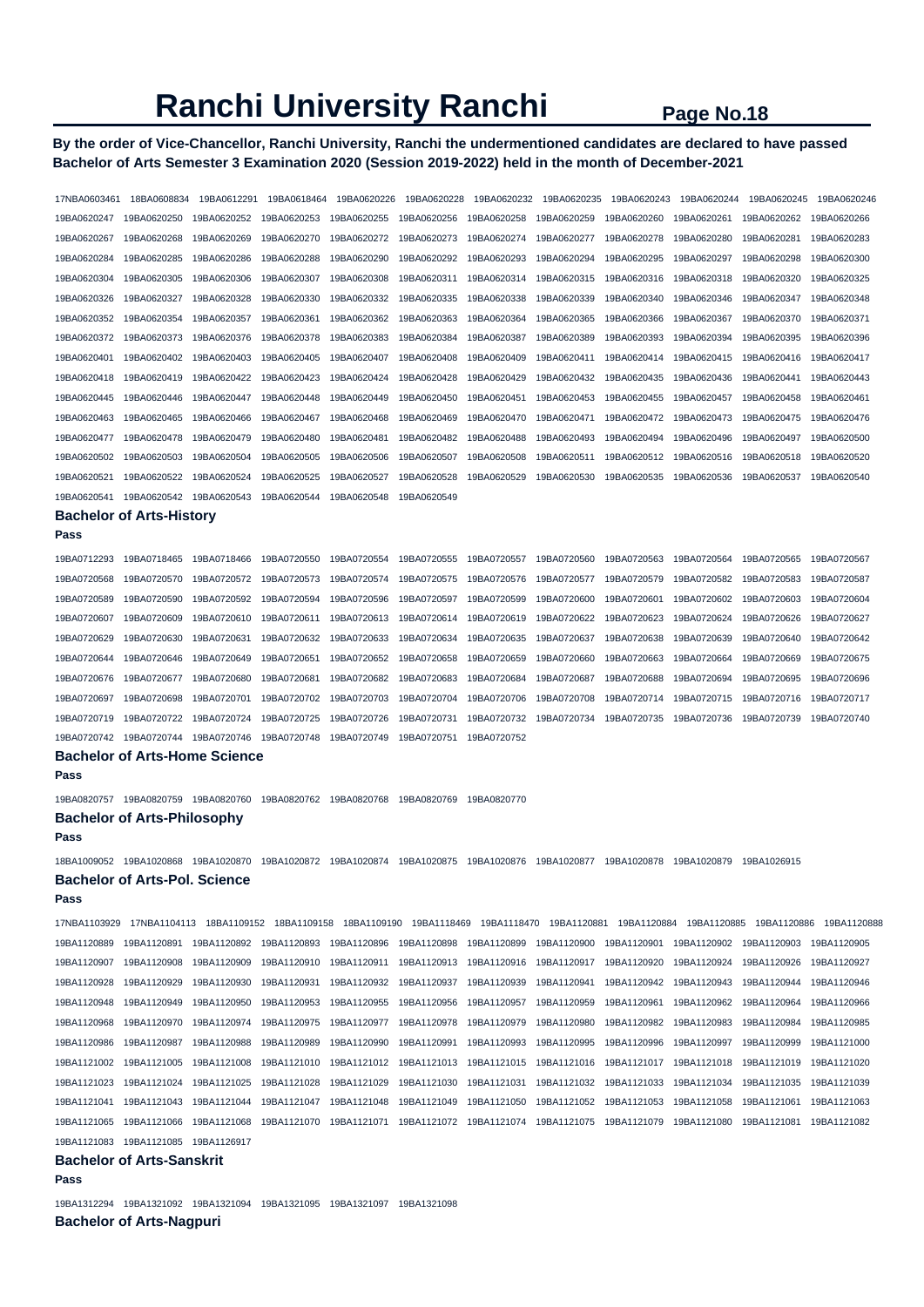## **By the order of Vice-Chancellor, Ranchi University, Ranchi the undermentioned candidates are declared to have passed Bachelor of Arts Semester 3 Examination 2020 (Session 2019-2022) held in the month of December-2021**

#### **Pass**

19BA1620835 19BA1620836 19BA1620837 19BA1620840 19BA1620841 19BA1620843 19BA1620847 19BA1620851 19BA1620852 19BA1620854 19BA1620857 19BA1620858 19BA1620859 19BA1620860 19BA1620862 19BA1620863 19BA1620864 19BA1620865 19BA1620866

#### **Bachelor of Arts-Kurukh**

#### **Pass**

17NBA2003848 17NBA2003869 17NBA2003877 19BA2020773 19BA2020775 19BA2020778 19BA2020780 19BA2020781 19BA2020782 19BA2020784 19BA2020785 19BA2020786 19BA2020787 19BA2020789 19BA2020794 19BA2020795 19BA2020796 19BA2020799 19BA2020800 19BA2020801 19BA2020802 19BA2020803 19BA2020804 19BA2020808 19BA2020811 19BA2020812 19BA2020813 19BA2020814 19BA2020815 19BA2020817 19BA2020822 19BA2020826 19BA2020827 19BA2020828 19BA2020829 19BA2020830 19BA2020832 19BA2026847 19BA2026913

#### **Bachelor of Arts-Urdu**

**Pass** 

19BA2318472 19BA2321100 19BA2321101 19BA2321103 19BA2321106 19BA2321108 19BA2321109 19BA2321111 19BA2321114 19BA2321117 19BA2321118 19BA2321122 19BA2321123 19BA2321126 19BA2321127 19BA2321130 19BA2321131 19BA2321132 19BA2321133 19BA2321135

#### **Bachelor of Arts-General**

**Pass** 

18BA0008327 19BA0012288 19BA0020124

## **Kartik Oraon College, Gumla**

**Bachelor of Arts-Anthropology** 

#### **Pass**

19BA0116229 19BA0116232 19BA0116238 19BA0116239 19BA0116243 19BA0116244 19BA0116247 19BA0116248 19BA0116250 19BA0116251 19BA0116252 19BA0116253 19BA0116257 19BA0116258

#### **Bachelor of Arts-Economics**

#### **Pass**

17NBA0304563 18BA0316563 19BA0316264 19BA0316265 19BA0316267 19BA0316268 19BA0316270 19BA0316271 19BA0316272 19BA0316274 19BA0316275 19BA0316276 19BA0316277 19BA0316278 19BA0316279 19BA0316281 19BA0316282 19BA0316283 19BA0316284 19BA0316285 19BA0316287 19BA0316288 19BA0316289 19BA0316291 19BA0316294 19BA0316295 19BA0316297 19BA0316299 19BA0316300 19BA0316302 19BA0316303 19BA0316305 19BA0316306 19BA0316307 19BA0316308 19BA0316310 19BA0316312 19BA0316313 19BA0316315 19BA0316317 19BA0316321 19BA0316322 19BA0316323 19BA0316324 19BA0316325 19BA0316327 19BA0316328 19BA0316329 19BA0316331 19BA0316333 19BA0316336 19BA0316337 19BA0316338 19BA0316346 19BA0316347 19BA0316348 19BA0316349 19BA0316350 19BA0316351 19BA0316352 19BA0316353 19BA0316355 19BA0316356 19BA0316357 19BA0316360 19BA0316362 19BA0316363 19BA0316364 19BA0316365 19BA0316366 19BA0316367 19BA0316368 19BA0316369 19BA0316371 19BA0316372 19BA0316373 19BA0316374 19BA0316376 19BA0316378 19BA0316379 19BA0316381 19BA0316382 19BA0316384 19BA0316385 19BA0316386 19BA0316388 19BA0316390 19BA0316391 19BA0316393 19BA0316394 19BA0316396 19BA0316398 19BA0316400 19BA0316401 19BA0316405 19BA0316406 19BA0316407 19BA0316408 19BA0316409 19BA0316410 19BA0316415 19BA0316416 19BA0316417 19BA0316418 19BA0316420 19BA0316423 19BA0316424 19BA0316425 19BA0316427 19BA0316429 19BA0316430 19BA0316431 19BA0316433 19BA0316434 19BA0316435 19BA0316436 19BA0316437 19BA0316440 19BA0316445 19BA0316446 19BA0316447 19BA0316448 19BA0316449 19BA0316452 **Bachelor of Arts-English** 

## **Pass**

18BA0416643 18BA0416660 18BA0416677 19BA0416454 19BA0416455 19BA0416456 19BA0416458 19BA0416459 19BA0416460 19BA0416461 19BA0416463 19BA0416464 19BA0416465 19BA0416466 19BA0416467 19BA0416468 19BA0416469 19BA0416470 19BA0416471 19BA0416472 19BA0416473 19BA0416474 19BA0416475 19BA0416476 19BA0416477 19BA0416478 19BA0416479 19BA0416480 19BA0416481 19BA0416482 19BA0416484 19BA0416485 19BA0416487 19BA0416488 19BA0416489 19BA0416491 19BA0416492 19BA0416493 19BA0416497 19BA0416499 19BA0416500 19BA0416503 19BA0416505 19BA0416507 19BA0416509 19BA0416511 19BA0416512 19BA0416513 19BA0416514 19BA0416516 19BA0416518 19BA0416519 19BA0416520 19BA0416521 19BA0416522 19BA0416523 19BA0416525 19BA0416526 19BA0416527 19BA0416528 19BA0416529 19BA0416530 19BA0416531 19BA0416532 19BA0416534 19BA0416535 19BA0416537 19BA0416539 19BA0416540 19BA0416541 19BA0416543 19BA0416544 19BA0416545 19BA0416546 19BA0416547 19BA0416548 19BA0416549 19BA0416550 19BA0416551 19BA0416552 19BA0416553 19BA0416554 19BA0416558 19BA0416560 19BA0416561 19BA0416562 19BA0416564 19BA0416565 19BA0416566 19BA0416567 19BA0416569 19BA0416570 19BA0416571 19BA0416572 19BA0416573 19BA0416574 19BA0416575 19BA0416576 19BA0416577 19BA0416578 19BA0416579 19BA0416582 19BA0416585 19BA0416586 19BA0416588 19BA0416589 19BA0416591 19BA0416592 19BA0416593 19BA0416594 19BA0416595 19BA0416597 19BA0416598 19BA0416599 19BA0416600

## **Bachelor of Arts-Geography**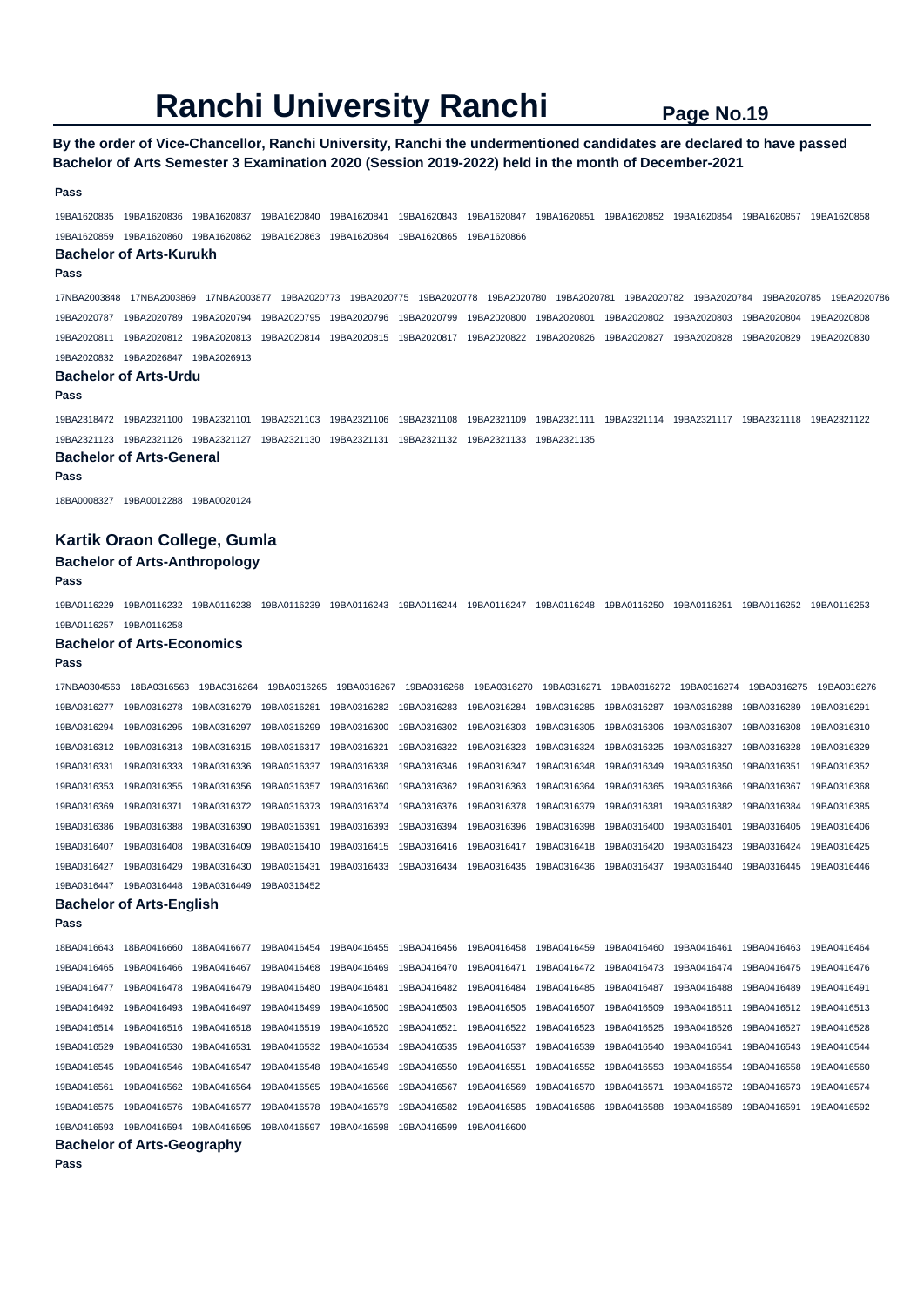**By the order of Vice-Chancellor, Ranchi University, Ranchi the undermentioned candidates are declared to have passed Bachelor of Arts Semester 3 Examination 2020 (Session 2019-2022) held in the month of December-2021** 

| 18BA0517129<br>19BA0516662<br>19BA0516663<br>19BA0516664<br>19BA0516665<br>19BA0516667<br>19BA0516668<br>19BA0516670<br>19BA0516671<br>19BA0516672<br>19BA0516673<br>19BA0516676<br>19BA0516677<br>19BA0516678<br>19BA0516680<br>19BA0516681<br>19BA0516682<br>19BA0516684<br>19BA0516685<br>19BA0516686<br>19BA0516687<br>19BA0516688<br>19BA0516691<br>19BA0516692<br>19BA0516693<br>19BA0516694<br>19BA0516695<br>19BA0516699<br>19BA0516701<br>19BA0516704<br>19BA0516705<br>19BA0516706<br>19BA0516707<br>19BA0516711<br>19BA0516712<br>19BA0516715<br>19BA0516718<br>19BA0516720<br>19BA0516709<br>19BA0516710<br>19BA0516714<br>19BA0516716<br>19BA0516717<br>19BA0516721<br>19BA0516731<br>19BA0516739<br>19BA0516725<br>19BA0516727<br>19BA0516728<br>19BA0516729<br>19BA0516730<br>19BA0516732<br>19BA0516735<br>19BA0516736<br>19BA0516737<br>19BA0516743<br>19BA0516744<br>19BA0516745<br>19BA0516746<br>19BA0516747<br>19BA0516748<br>19BA0516749<br>19BA0516750<br>19BA0516752<br>19BA0516754<br>19BA0516755<br>19BA0516759<br>19BA0516762<br>19BA0516763<br>19BA0516764<br>19BA0516765<br>19BA0516766<br>19BA0516767<br>19BA0516768<br>19BA0516769<br>19BA0516772<br>19BA0516775<br>19BA0516777<br>19BA0516779<br>19BA0516780<br>19BA0516782<br>19BA0516783<br>19BA0516784<br>19BA0516786<br>19BA0516788<br>19BA0516790<br>19BA0516791<br>19BA0516792<br>19BA0516794<br>19BA0516795<br>19BA0516797<br>19BA0516800<br>19BA0516801<br>19BA0516803<br>19BA0516804<br>19BA0516806<br>19BA0516796<br>19BA0516802<br>19BA0516805<br>19BA0516810<br>19BA0516811<br>19BA0516812<br>19BA0516813<br>19BA0516815<br>19BA0516816<br>19BA0516817<br>19BA0516818<br>19BA0516819<br>19BA0516821<br>19BA0516822<br>19BA0516825<br>19BA0516826<br>19BA0516828<br>19BA0516831<br>19BA0516833<br>19BA0516835<br>19BA0516836<br>19BA0516837<br>19BA0516838<br>19BA0516840<br>19BA0516841<br>19BA0516843<br>19BA0516844<br>19BA0516845<br>19BA0516846<br>19BA0516849<br>19BA0516851<br>19BA0516852<br>19BA0516853<br>19BA0516854<br>19BA0516848<br>19BA0516850<br>19BA0516856<br>19BA0516858<br>19BA0516859<br>19BA0516860<br>19BA0516862<br>19BA0516863<br>19BA0516864<br>19BA0516865<br>19BA0516868<br>19BA0516869<br>19BA0516870<br>19BA0516873<br>19BA0516875<br>19BA0516876<br>19BA0516877<br>19BA0516879<br>19BA0516880<br>19BA0516881<br>19BA0516883<br>19BA0516884<br>19BA0516885<br>19BA0516886<br>19BA0516888<br>19BA0516891<br>19BA0516892<br>19BA0516893<br>19BA0516894<br>19BA0516895<br><b>Bachelor of Arts-Hindi</b><br>Pass<br>18BA0617195<br>18BA0617211<br>18BA0617247<br>18BA0617269<br>18BA0617331<br>18BA0617370<br>18BA0617428<br>18BA0617437<br>19BA0616896<br>19BA0616897<br>19BA0616900<br>19BA0616903<br>19BA0616910<br>19BA0616917<br>19BA0616902<br>19BA0616904<br>19BA0616907<br>19BA0616908<br>19BA0616913<br>19BA0616914<br>19BA0616916<br>19BA0616921<br>19BA0616925<br>19BA0616927<br>19BA0616928<br>19BA0616929<br>19BA0616930<br>19BA0616931<br>19BA0616932<br>19BA0616933<br>19BA0616934<br>19BA0616935<br>19BA0616936<br>19BA0616940<br>19BA0616942<br>19BA0616944<br>19BA0616945<br>19BA0616946<br>19BA0616948<br>19BA0616951<br>19BA0616954<br>19BA0616955<br>19BA0616956<br>19BA0616957<br>19BA0616962<br>19BA0616965<br>19BA0616981<br>19BA0616963<br>19BA0616964<br>19BA0616966<br>19BA0616970<br>19BA0616972<br>19BA0616975<br>19BA0616976<br>19BA0616977<br>19BA0616985<br>19BA0616993<br>19BA0616995<br>19BA0616996<br>19BA0616999<br>19BA0616986<br>19BA0616987<br>19BA0616990<br>19BA0616991<br>19BA0616994<br>19BA0616997<br>19BA0617001<br>19BA0617002<br>19BA0617004<br>19BA0617005<br>19BA0617006<br>19BA0617011<br>19BA0617013<br>19BA0617015<br>19BA0617017<br>19BA0617018<br>19BA0617020<br>19BA0617025<br>19BA0617028<br>19BA0617035<br>19BA0617038<br>19BA0617039<br>19BA0617040<br>19BA0617041<br>19BA0617043<br>19BA0617045<br>19BA0617047<br>19BA0617049<br>19BA0617052<br>19BA0617053<br>19BA0617054<br>19BA0617055<br>19BA0617058<br>19BA0617059<br>19BA0617063<br>19BA0617066<br>19BA0617068<br>19BA0617069<br>19BA0617060<br>19BA0617077<br>19BA0617080<br>19BA0617083<br>19BA0617084<br>19BA0617086<br>19BA0617087<br>19BA0617072<br>19BA0617073<br>19BA0617074<br>19BA0617078<br>19BA0617082<br>19BA0617091<br>19BA0617092<br>19BA0617100<br>19BA0617089<br>19BA0617090<br>19BA0617093<br>19BA0617094<br>19BA0617095<br>19BA0617096<br>19BA0617098<br>19BA0617099<br>19BA0617107<br>19BA0617108<br>19BA0617109<br>19BA0617111<br>19BA0617112<br>19BA0617115<br>19BA0617116<br>19BA0617117<br>19BA0617118<br>19BA0617119<br>19BA0617120<br>19BA0617124<br>19BA0617125<br>19BA0617126<br>19BA0617127<br>19BA0617128<br>19BA0617129<br>19BA0617131<br>19BA0617132<br>19BA0617134<br>19BA0617135<br>19BA0617136<br>19BA0617139<br>19BA0617140<br>19BA0617141<br>19BA0617142<br>19BA0617143<br>19BA0617145<br>19BA0617146<br>19BA0617147<br>19BA0617148<br>19BA0617149<br>19BA0617150<br>19BA0617152<br>19BA0617154<br>19BA0617155<br>19BA0617156<br>19BA0617157<br>19BA0617158<br>19BA0617161<br>19BA0617163<br>19BA0617164<br>19BA0617165<br>19BA0617166<br>19BA0617171<br>19BA0617172<br>19BA0617168<br>19BA0617170<br>19BA0617173<br>19BA0617176<br>19BA0617177<br>19BA0617182<br>19BA0617183<br>19BA0617184<br>19BA0617185<br>19BA0617189<br>19BA0617201<br>19BA0617204<br>19BA0617187<br>19BA0617191<br>19BA0617192<br>19BA0617196<br>19BA0617197<br>19BA0617198<br>19BA0617199<br>19BA0617203<br>19BA0617210<br>19BA0617211<br>19BA0617214<br>19BA0617215<br>19BA0617216<br>19BA0617222<br>19BA0617224<br>19BA0617225<br>19BA0626884 | 18BA0516784 | 18BA0516811 | 18BA0516827 | 18BA0516831 | 18BA0516836 | 18BA0516919 | 18BA0516957 | 18BA0516961 | 18BA0517024 | 18BA0517028 | 18BA0517029 | 18BA0517050 |
|---------------------------------------------------------------------------------------------------------------------------------------------------------------------------------------------------------------------------------------------------------------------------------------------------------------------------------------------------------------------------------------------------------------------------------------------------------------------------------------------------------------------------------------------------------------------------------------------------------------------------------------------------------------------------------------------------------------------------------------------------------------------------------------------------------------------------------------------------------------------------------------------------------------------------------------------------------------------------------------------------------------------------------------------------------------------------------------------------------------------------------------------------------------------------------------------------------------------------------------------------------------------------------------------------------------------------------------------------------------------------------------------------------------------------------------------------------------------------------------------------------------------------------------------------------------------------------------------------------------------------------------------------------------------------------------------------------------------------------------------------------------------------------------------------------------------------------------------------------------------------------------------------------------------------------------------------------------------------------------------------------------------------------------------------------------------------------------------------------------------------------------------------------------------------------------------------------------------------------------------------------------------------------------------------------------------------------------------------------------------------------------------------------------------------------------------------------------------------------------------------------------------------------------------------------------------------------------------------------------------------------------------------------------------------------------------------------------------------------------------------------------------------------------------------------------------------------------------------------------------------------------------------------------------------------------------------------------------------------------------------------------------------------------------------------------------------------------------------------------------------------------------------------------------------------------------------------------------------------------------------------------------------------------------------------------------------------------------------------------------------------------------------------------------------------------------------------------------------------------------------------------------------------------------------------------------------------------------------------------------------------------------------------------------------------------------------------------------------------------------------------------------------------------------------------------------------------------------------------------------------------------------------------------------------------------------------------------------------------------------------------------------------------------------------------------------------------------------------------------------------------------------------------------------------------------------------------------------------------------------------------------------------------------------------------------------------------------------------------------------------------------------------------------------------------------------------------------------------------------------------------------------------------------------------------------------------------------------------------------------------------------------------------------------------------------------------------------------------------------------------------------------------------------------------------------------------------------------------------------------------------------------------------------------------------------------------------------------------------------------------------------------------------------------------------------------------------------------------------------------------------------------------------------------------------------------------------------------------------------------------------------------------------------------------------------------------------------------------------------------------------------------------------------------------------------------------------------------------------------------------------------------------------------------------------------------------------------------------|-------------|-------------|-------------|-------------|-------------|-------------|-------------|-------------|-------------|-------------|-------------|-------------|
|                                                                                                                                                                                                                                                                                                                                                                                                                                                                                                                                                                                                                                                                                                                                                                                                                                                                                                                                                                                                                                                                                                                                                                                                                                                                                                                                                                                                                                                                                                                                                                                                                                                                                                                                                                                                                                                                                                                                                                                                                                                                                                                                                                                                                                                                                                                                                                                                                                                                                                                                                                                                                                                                                                                                                                                                                                                                                                                                                                                                                                                                                                                                                                                                                                                                                                                                                                                                                                                                                                                                                                                                                                                                                                                                                                                                                                                                                                                                                                                                                                                                                                                                                                                                                                                                                                                                                                                                                                                                                                                                                                                                                                                                                                                                                                                                                                                                                                                                                                                                                                                                                                                                                                                                                                                                                                                                                                                                                                                                                                                                                                                                   |             |             |             |             |             |             |             |             |             |             |             | 19BA0516674 |
|                                                                                                                                                                                                                                                                                                                                                                                                                                                                                                                                                                                                                                                                                                                                                                                                                                                                                                                                                                                                                                                                                                                                                                                                                                                                                                                                                                                                                                                                                                                                                                                                                                                                                                                                                                                                                                                                                                                                                                                                                                                                                                                                                                                                                                                                                                                                                                                                                                                                                                                                                                                                                                                                                                                                                                                                                                                                                                                                                                                                                                                                                                                                                                                                                                                                                                                                                                                                                                                                                                                                                                                                                                                                                                                                                                                                                                                                                                                                                                                                                                                                                                                                                                                                                                                                                                                                                                                                                                                                                                                                                                                                                                                                                                                                                                                                                                                                                                                                                                                                                                                                                                                                                                                                                                                                                                                                                                                                                                                                                                                                                                                                   |             |             |             |             |             |             |             |             |             |             |             | 19BA0516690 |
|                                                                                                                                                                                                                                                                                                                                                                                                                                                                                                                                                                                                                                                                                                                                                                                                                                                                                                                                                                                                                                                                                                                                                                                                                                                                                                                                                                                                                                                                                                                                                                                                                                                                                                                                                                                                                                                                                                                                                                                                                                                                                                                                                                                                                                                                                                                                                                                                                                                                                                                                                                                                                                                                                                                                                                                                                                                                                                                                                                                                                                                                                                                                                                                                                                                                                                                                                                                                                                                                                                                                                                                                                                                                                                                                                                                                                                                                                                                                                                                                                                                                                                                                                                                                                                                                                                                                                                                                                                                                                                                                                                                                                                                                                                                                                                                                                                                                                                                                                                                                                                                                                                                                                                                                                                                                                                                                                                                                                                                                                                                                                                                                   |             |             |             |             |             |             |             |             |             |             |             | 19BA0516708 |
|                                                                                                                                                                                                                                                                                                                                                                                                                                                                                                                                                                                                                                                                                                                                                                                                                                                                                                                                                                                                                                                                                                                                                                                                                                                                                                                                                                                                                                                                                                                                                                                                                                                                                                                                                                                                                                                                                                                                                                                                                                                                                                                                                                                                                                                                                                                                                                                                                                                                                                                                                                                                                                                                                                                                                                                                                                                                                                                                                                                                                                                                                                                                                                                                                                                                                                                                                                                                                                                                                                                                                                                                                                                                                                                                                                                                                                                                                                                                                                                                                                                                                                                                                                                                                                                                                                                                                                                                                                                                                                                                                                                                                                                                                                                                                                                                                                                                                                                                                                                                                                                                                                                                                                                                                                                                                                                                                                                                                                                                                                                                                                                                   |             |             |             |             |             |             |             |             |             |             |             | 19BA0516722 |
|                                                                                                                                                                                                                                                                                                                                                                                                                                                                                                                                                                                                                                                                                                                                                                                                                                                                                                                                                                                                                                                                                                                                                                                                                                                                                                                                                                                                                                                                                                                                                                                                                                                                                                                                                                                                                                                                                                                                                                                                                                                                                                                                                                                                                                                                                                                                                                                                                                                                                                                                                                                                                                                                                                                                                                                                                                                                                                                                                                                                                                                                                                                                                                                                                                                                                                                                                                                                                                                                                                                                                                                                                                                                                                                                                                                                                                                                                                                                                                                                                                                                                                                                                                                                                                                                                                                                                                                                                                                                                                                                                                                                                                                                                                                                                                                                                                                                                                                                                                                                                                                                                                                                                                                                                                                                                                                                                                                                                                                                                                                                                                                                   |             |             |             |             |             |             |             |             |             |             |             | 19BA0516742 |
|                                                                                                                                                                                                                                                                                                                                                                                                                                                                                                                                                                                                                                                                                                                                                                                                                                                                                                                                                                                                                                                                                                                                                                                                                                                                                                                                                                                                                                                                                                                                                                                                                                                                                                                                                                                                                                                                                                                                                                                                                                                                                                                                                                                                                                                                                                                                                                                                                                                                                                                                                                                                                                                                                                                                                                                                                                                                                                                                                                                                                                                                                                                                                                                                                                                                                                                                                                                                                                                                                                                                                                                                                                                                                                                                                                                                                                                                                                                                                                                                                                                                                                                                                                                                                                                                                                                                                                                                                                                                                                                                                                                                                                                                                                                                                                                                                                                                                                                                                                                                                                                                                                                                                                                                                                                                                                                                                                                                                                                                                                                                                                                                   |             |             |             |             |             |             |             |             |             |             |             | 19BA0516757 |
|                                                                                                                                                                                                                                                                                                                                                                                                                                                                                                                                                                                                                                                                                                                                                                                                                                                                                                                                                                                                                                                                                                                                                                                                                                                                                                                                                                                                                                                                                                                                                                                                                                                                                                                                                                                                                                                                                                                                                                                                                                                                                                                                                                                                                                                                                                                                                                                                                                                                                                                                                                                                                                                                                                                                                                                                                                                                                                                                                                                                                                                                                                                                                                                                                                                                                                                                                                                                                                                                                                                                                                                                                                                                                                                                                                                                                                                                                                                                                                                                                                                                                                                                                                                                                                                                                                                                                                                                                                                                                                                                                                                                                                                                                                                                                                                                                                                                                                                                                                                                                                                                                                                                                                                                                                                                                                                                                                                                                                                                                                                                                                                                   |             |             |             |             |             |             |             |             |             |             |             | 19BA0516776 |
|                                                                                                                                                                                                                                                                                                                                                                                                                                                                                                                                                                                                                                                                                                                                                                                                                                                                                                                                                                                                                                                                                                                                                                                                                                                                                                                                                                                                                                                                                                                                                                                                                                                                                                                                                                                                                                                                                                                                                                                                                                                                                                                                                                                                                                                                                                                                                                                                                                                                                                                                                                                                                                                                                                                                                                                                                                                                                                                                                                                                                                                                                                                                                                                                                                                                                                                                                                                                                                                                                                                                                                                                                                                                                                                                                                                                                                                                                                                                                                                                                                                                                                                                                                                                                                                                                                                                                                                                                                                                                                                                                                                                                                                                                                                                                                                                                                                                                                                                                                                                                                                                                                                                                                                                                                                                                                                                                                                                                                                                                                                                                                                                   |             |             |             |             |             |             |             |             |             |             |             | 19BA0516793 |
|                                                                                                                                                                                                                                                                                                                                                                                                                                                                                                                                                                                                                                                                                                                                                                                                                                                                                                                                                                                                                                                                                                                                                                                                                                                                                                                                                                                                                                                                                                                                                                                                                                                                                                                                                                                                                                                                                                                                                                                                                                                                                                                                                                                                                                                                                                                                                                                                                                                                                                                                                                                                                                                                                                                                                                                                                                                                                                                                                                                                                                                                                                                                                                                                                                                                                                                                                                                                                                                                                                                                                                                                                                                                                                                                                                                                                                                                                                                                                                                                                                                                                                                                                                                                                                                                                                                                                                                                                                                                                                                                                                                                                                                                                                                                                                                                                                                                                                                                                                                                                                                                                                                                                                                                                                                                                                                                                                                                                                                                                                                                                                                                   |             |             |             |             |             |             |             |             |             |             |             | 19BA0516808 |
|                                                                                                                                                                                                                                                                                                                                                                                                                                                                                                                                                                                                                                                                                                                                                                                                                                                                                                                                                                                                                                                                                                                                                                                                                                                                                                                                                                                                                                                                                                                                                                                                                                                                                                                                                                                                                                                                                                                                                                                                                                                                                                                                                                                                                                                                                                                                                                                                                                                                                                                                                                                                                                                                                                                                                                                                                                                                                                                                                                                                                                                                                                                                                                                                                                                                                                                                                                                                                                                                                                                                                                                                                                                                                                                                                                                                                                                                                                                                                                                                                                                                                                                                                                                                                                                                                                                                                                                                                                                                                                                                                                                                                                                                                                                                                                                                                                                                                                                                                                                                                                                                                                                                                                                                                                                                                                                                                                                                                                                                                                                                                                                                   |             |             |             |             |             |             |             |             |             |             |             | 19BA0516823 |
|                                                                                                                                                                                                                                                                                                                                                                                                                                                                                                                                                                                                                                                                                                                                                                                                                                                                                                                                                                                                                                                                                                                                                                                                                                                                                                                                                                                                                                                                                                                                                                                                                                                                                                                                                                                                                                                                                                                                                                                                                                                                                                                                                                                                                                                                                                                                                                                                                                                                                                                                                                                                                                                                                                                                                                                                                                                                                                                                                                                                                                                                                                                                                                                                                                                                                                                                                                                                                                                                                                                                                                                                                                                                                                                                                                                                                                                                                                                                                                                                                                                                                                                                                                                                                                                                                                                                                                                                                                                                                                                                                                                                                                                                                                                                                                                                                                                                                                                                                                                                                                                                                                                                                                                                                                                                                                                                                                                                                                                                                                                                                                                                   |             |             |             |             |             |             |             |             |             |             |             | 19BA0516842 |
|                                                                                                                                                                                                                                                                                                                                                                                                                                                                                                                                                                                                                                                                                                                                                                                                                                                                                                                                                                                                                                                                                                                                                                                                                                                                                                                                                                                                                                                                                                                                                                                                                                                                                                                                                                                                                                                                                                                                                                                                                                                                                                                                                                                                                                                                                                                                                                                                                                                                                                                                                                                                                                                                                                                                                                                                                                                                                                                                                                                                                                                                                                                                                                                                                                                                                                                                                                                                                                                                                                                                                                                                                                                                                                                                                                                                                                                                                                                                                                                                                                                                                                                                                                                                                                                                                                                                                                                                                                                                                                                                                                                                                                                                                                                                                                                                                                                                                                                                                                                                                                                                                                                                                                                                                                                                                                                                                                                                                                                                                                                                                                                                   |             |             |             |             |             |             |             |             |             |             |             | 19BA0516855 |
|                                                                                                                                                                                                                                                                                                                                                                                                                                                                                                                                                                                                                                                                                                                                                                                                                                                                                                                                                                                                                                                                                                                                                                                                                                                                                                                                                                                                                                                                                                                                                                                                                                                                                                                                                                                                                                                                                                                                                                                                                                                                                                                                                                                                                                                                                                                                                                                                                                                                                                                                                                                                                                                                                                                                                                                                                                                                                                                                                                                                                                                                                                                                                                                                                                                                                                                                                                                                                                                                                                                                                                                                                                                                                                                                                                                                                                                                                                                                                                                                                                                                                                                                                                                                                                                                                                                                                                                                                                                                                                                                                                                                                                                                                                                                                                                                                                                                                                                                                                                                                                                                                                                                                                                                                                                                                                                                                                                                                                                                                                                                                                                                   |             |             |             |             |             |             |             |             |             |             |             | 19BA0516872 |
|                                                                                                                                                                                                                                                                                                                                                                                                                                                                                                                                                                                                                                                                                                                                                                                                                                                                                                                                                                                                                                                                                                                                                                                                                                                                                                                                                                                                                                                                                                                                                                                                                                                                                                                                                                                                                                                                                                                                                                                                                                                                                                                                                                                                                                                                                                                                                                                                                                                                                                                                                                                                                                                                                                                                                                                                                                                                                                                                                                                                                                                                                                                                                                                                                                                                                                                                                                                                                                                                                                                                                                                                                                                                                                                                                                                                                                                                                                                                                                                                                                                                                                                                                                                                                                                                                                                                                                                                                                                                                                                                                                                                                                                                                                                                                                                                                                                                                                                                                                                                                                                                                                                                                                                                                                                                                                                                                                                                                                                                                                                                                                                                   |             |             |             |             |             |             |             |             |             |             |             | 19BA0516887 |
|                                                                                                                                                                                                                                                                                                                                                                                                                                                                                                                                                                                                                                                                                                                                                                                                                                                                                                                                                                                                                                                                                                                                                                                                                                                                                                                                                                                                                                                                                                                                                                                                                                                                                                                                                                                                                                                                                                                                                                                                                                                                                                                                                                                                                                                                                                                                                                                                                                                                                                                                                                                                                                                                                                                                                                                                                                                                                                                                                                                                                                                                                                                                                                                                                                                                                                                                                                                                                                                                                                                                                                                                                                                                                                                                                                                                                                                                                                                                                                                                                                                                                                                                                                                                                                                                                                                                                                                                                                                                                                                                                                                                                                                                                                                                                                                                                                                                                                                                                                                                                                                                                                                                                                                                                                                                                                                                                                                                                                                                                                                                                                                                   |             |             |             |             |             |             |             |             |             |             |             |             |
|                                                                                                                                                                                                                                                                                                                                                                                                                                                                                                                                                                                                                                                                                                                                                                                                                                                                                                                                                                                                                                                                                                                                                                                                                                                                                                                                                                                                                                                                                                                                                                                                                                                                                                                                                                                                                                                                                                                                                                                                                                                                                                                                                                                                                                                                                                                                                                                                                                                                                                                                                                                                                                                                                                                                                                                                                                                                                                                                                                                                                                                                                                                                                                                                                                                                                                                                                                                                                                                                                                                                                                                                                                                                                                                                                                                                                                                                                                                                                                                                                                                                                                                                                                                                                                                                                                                                                                                                                                                                                                                                                                                                                                                                                                                                                                                                                                                                                                                                                                                                                                                                                                                                                                                                                                                                                                                                                                                                                                                                                                                                                                                                   |             |             |             |             |             |             |             |             |             |             |             |             |
|                                                                                                                                                                                                                                                                                                                                                                                                                                                                                                                                                                                                                                                                                                                                                                                                                                                                                                                                                                                                                                                                                                                                                                                                                                                                                                                                                                                                                                                                                                                                                                                                                                                                                                                                                                                                                                                                                                                                                                                                                                                                                                                                                                                                                                                                                                                                                                                                                                                                                                                                                                                                                                                                                                                                                                                                                                                                                                                                                                                                                                                                                                                                                                                                                                                                                                                                                                                                                                                                                                                                                                                                                                                                                                                                                                                                                                                                                                                                                                                                                                                                                                                                                                                                                                                                                                                                                                                                                                                                                                                                                                                                                                                                                                                                                                                                                                                                                                                                                                                                                                                                                                                                                                                                                                                                                                                                                                                                                                                                                                                                                                                                   |             |             |             |             |             |             |             |             |             |             |             |             |
|                                                                                                                                                                                                                                                                                                                                                                                                                                                                                                                                                                                                                                                                                                                                                                                                                                                                                                                                                                                                                                                                                                                                                                                                                                                                                                                                                                                                                                                                                                                                                                                                                                                                                                                                                                                                                                                                                                                                                                                                                                                                                                                                                                                                                                                                                                                                                                                                                                                                                                                                                                                                                                                                                                                                                                                                                                                                                                                                                                                                                                                                                                                                                                                                                                                                                                                                                                                                                                                                                                                                                                                                                                                                                                                                                                                                                                                                                                                                                                                                                                                                                                                                                                                                                                                                                                                                                                                                                                                                                                                                                                                                                                                                                                                                                                                                                                                                                                                                                                                                                                                                                                                                                                                                                                                                                                                                                                                                                                                                                                                                                                                                   |             |             |             |             |             |             |             |             |             |             |             | 19BA0616901 |
|                                                                                                                                                                                                                                                                                                                                                                                                                                                                                                                                                                                                                                                                                                                                                                                                                                                                                                                                                                                                                                                                                                                                                                                                                                                                                                                                                                                                                                                                                                                                                                                                                                                                                                                                                                                                                                                                                                                                                                                                                                                                                                                                                                                                                                                                                                                                                                                                                                                                                                                                                                                                                                                                                                                                                                                                                                                                                                                                                                                                                                                                                                                                                                                                                                                                                                                                                                                                                                                                                                                                                                                                                                                                                                                                                                                                                                                                                                                                                                                                                                                                                                                                                                                                                                                                                                                                                                                                                                                                                                                                                                                                                                                                                                                                                                                                                                                                                                                                                                                                                                                                                                                                                                                                                                                                                                                                                                                                                                                                                                                                                                                                   |             |             |             |             |             |             |             |             |             |             |             | 19BA0616924 |
|                                                                                                                                                                                                                                                                                                                                                                                                                                                                                                                                                                                                                                                                                                                                                                                                                                                                                                                                                                                                                                                                                                                                                                                                                                                                                                                                                                                                                                                                                                                                                                                                                                                                                                                                                                                                                                                                                                                                                                                                                                                                                                                                                                                                                                                                                                                                                                                                                                                                                                                                                                                                                                                                                                                                                                                                                                                                                                                                                                                                                                                                                                                                                                                                                                                                                                                                                                                                                                                                                                                                                                                                                                                                                                                                                                                                                                                                                                                                                                                                                                                                                                                                                                                                                                                                                                                                                                                                                                                                                                                                                                                                                                                                                                                                                                                                                                                                                                                                                                                                                                                                                                                                                                                                                                                                                                                                                                                                                                                                                                                                                                                                   |             |             |             |             |             |             |             |             |             |             |             | 19BA0616938 |
|                                                                                                                                                                                                                                                                                                                                                                                                                                                                                                                                                                                                                                                                                                                                                                                                                                                                                                                                                                                                                                                                                                                                                                                                                                                                                                                                                                                                                                                                                                                                                                                                                                                                                                                                                                                                                                                                                                                                                                                                                                                                                                                                                                                                                                                                                                                                                                                                                                                                                                                                                                                                                                                                                                                                                                                                                                                                                                                                                                                                                                                                                                                                                                                                                                                                                                                                                                                                                                                                                                                                                                                                                                                                                                                                                                                                                                                                                                                                                                                                                                                                                                                                                                                                                                                                                                                                                                                                                                                                                                                                                                                                                                                                                                                                                                                                                                                                                                                                                                                                                                                                                                                                                                                                                                                                                                                                                                                                                                                                                                                                                                                                   |             |             |             |             |             |             |             |             |             |             |             | 19BA0616958 |
|                                                                                                                                                                                                                                                                                                                                                                                                                                                                                                                                                                                                                                                                                                                                                                                                                                                                                                                                                                                                                                                                                                                                                                                                                                                                                                                                                                                                                                                                                                                                                                                                                                                                                                                                                                                                                                                                                                                                                                                                                                                                                                                                                                                                                                                                                                                                                                                                                                                                                                                                                                                                                                                                                                                                                                                                                                                                                                                                                                                                                                                                                                                                                                                                                                                                                                                                                                                                                                                                                                                                                                                                                                                                                                                                                                                                                                                                                                                                                                                                                                                                                                                                                                                                                                                                                                                                                                                                                                                                                                                                                                                                                                                                                                                                                                                                                                                                                                                                                                                                                                                                                                                                                                                                                                                                                                                                                                                                                                                                                                                                                                                                   |             |             |             |             |             |             |             |             |             |             |             | 19BA0616982 |
|                                                                                                                                                                                                                                                                                                                                                                                                                                                                                                                                                                                                                                                                                                                                                                                                                                                                                                                                                                                                                                                                                                                                                                                                                                                                                                                                                                                                                                                                                                                                                                                                                                                                                                                                                                                                                                                                                                                                                                                                                                                                                                                                                                                                                                                                                                                                                                                                                                                                                                                                                                                                                                                                                                                                                                                                                                                                                                                                                                                                                                                                                                                                                                                                                                                                                                                                                                                                                                                                                                                                                                                                                                                                                                                                                                                                                                                                                                                                                                                                                                                                                                                                                                                                                                                                                                                                                                                                                                                                                                                                                                                                                                                                                                                                                                                                                                                                                                                                                                                                                                                                                                                                                                                                                                                                                                                                                                                                                                                                                                                                                                                                   |             |             |             |             |             |             |             |             |             |             |             | 19BA0617000 |
|                                                                                                                                                                                                                                                                                                                                                                                                                                                                                                                                                                                                                                                                                                                                                                                                                                                                                                                                                                                                                                                                                                                                                                                                                                                                                                                                                                                                                                                                                                                                                                                                                                                                                                                                                                                                                                                                                                                                                                                                                                                                                                                                                                                                                                                                                                                                                                                                                                                                                                                                                                                                                                                                                                                                                                                                                                                                                                                                                                                                                                                                                                                                                                                                                                                                                                                                                                                                                                                                                                                                                                                                                                                                                                                                                                                                                                                                                                                                                                                                                                                                                                                                                                                                                                                                                                                                                                                                                                                                                                                                                                                                                                                                                                                                                                                                                                                                                                                                                                                                                                                                                                                                                                                                                                                                                                                                                                                                                                                                                                                                                                                                   |             |             |             |             |             |             |             |             |             |             |             | 19BA0617024 |
|                                                                                                                                                                                                                                                                                                                                                                                                                                                                                                                                                                                                                                                                                                                                                                                                                                                                                                                                                                                                                                                                                                                                                                                                                                                                                                                                                                                                                                                                                                                                                                                                                                                                                                                                                                                                                                                                                                                                                                                                                                                                                                                                                                                                                                                                                                                                                                                                                                                                                                                                                                                                                                                                                                                                                                                                                                                                                                                                                                                                                                                                                                                                                                                                                                                                                                                                                                                                                                                                                                                                                                                                                                                                                                                                                                                                                                                                                                                                                                                                                                                                                                                                                                                                                                                                                                                                                                                                                                                                                                                                                                                                                                                                                                                                                                                                                                                                                                                                                                                                                                                                                                                                                                                                                                                                                                                                                                                                                                                                                                                                                                                                   |             |             |             |             |             |             |             |             |             |             |             | 19BA0617051 |
|                                                                                                                                                                                                                                                                                                                                                                                                                                                                                                                                                                                                                                                                                                                                                                                                                                                                                                                                                                                                                                                                                                                                                                                                                                                                                                                                                                                                                                                                                                                                                                                                                                                                                                                                                                                                                                                                                                                                                                                                                                                                                                                                                                                                                                                                                                                                                                                                                                                                                                                                                                                                                                                                                                                                                                                                                                                                                                                                                                                                                                                                                                                                                                                                                                                                                                                                                                                                                                                                                                                                                                                                                                                                                                                                                                                                                                                                                                                                                                                                                                                                                                                                                                                                                                                                                                                                                                                                                                                                                                                                                                                                                                                                                                                                                                                                                                                                                                                                                                                                                                                                                                                                                                                                                                                                                                                                                                                                                                                                                                                                                                                                   |             |             |             |             |             |             |             |             |             |             |             | 19BA0617070 |
|                                                                                                                                                                                                                                                                                                                                                                                                                                                                                                                                                                                                                                                                                                                                                                                                                                                                                                                                                                                                                                                                                                                                                                                                                                                                                                                                                                                                                                                                                                                                                                                                                                                                                                                                                                                                                                                                                                                                                                                                                                                                                                                                                                                                                                                                                                                                                                                                                                                                                                                                                                                                                                                                                                                                                                                                                                                                                                                                                                                                                                                                                                                                                                                                                                                                                                                                                                                                                                                                                                                                                                                                                                                                                                                                                                                                                                                                                                                                                                                                                                                                                                                                                                                                                                                                                                                                                                                                                                                                                                                                                                                                                                                                                                                                                                                                                                                                                                                                                                                                                                                                                                                                                                                                                                                                                                                                                                                                                                                                                                                                                                                                   |             |             |             |             |             |             |             |             |             |             |             | 19BA0617088 |
|                                                                                                                                                                                                                                                                                                                                                                                                                                                                                                                                                                                                                                                                                                                                                                                                                                                                                                                                                                                                                                                                                                                                                                                                                                                                                                                                                                                                                                                                                                                                                                                                                                                                                                                                                                                                                                                                                                                                                                                                                                                                                                                                                                                                                                                                                                                                                                                                                                                                                                                                                                                                                                                                                                                                                                                                                                                                                                                                                                                                                                                                                                                                                                                                                                                                                                                                                                                                                                                                                                                                                                                                                                                                                                                                                                                                                                                                                                                                                                                                                                                                                                                                                                                                                                                                                                                                                                                                                                                                                                                                                                                                                                                                                                                                                                                                                                                                                                                                                                                                                                                                                                                                                                                                                                                                                                                                                                                                                                                                                                                                                                                                   |             |             |             |             |             |             |             |             |             |             |             | 19BA0617104 |
|                                                                                                                                                                                                                                                                                                                                                                                                                                                                                                                                                                                                                                                                                                                                                                                                                                                                                                                                                                                                                                                                                                                                                                                                                                                                                                                                                                                                                                                                                                                                                                                                                                                                                                                                                                                                                                                                                                                                                                                                                                                                                                                                                                                                                                                                                                                                                                                                                                                                                                                                                                                                                                                                                                                                                                                                                                                                                                                                                                                                                                                                                                                                                                                                                                                                                                                                                                                                                                                                                                                                                                                                                                                                                                                                                                                                                                                                                                                                                                                                                                                                                                                                                                                                                                                                                                                                                                                                                                                                                                                                                                                                                                                                                                                                                                                                                                                                                                                                                                                                                                                                                                                                                                                                                                                                                                                                                                                                                                                                                                                                                                                                   |             |             |             |             |             |             |             |             |             |             |             | 19BA0617123 |
|                                                                                                                                                                                                                                                                                                                                                                                                                                                                                                                                                                                                                                                                                                                                                                                                                                                                                                                                                                                                                                                                                                                                                                                                                                                                                                                                                                                                                                                                                                                                                                                                                                                                                                                                                                                                                                                                                                                                                                                                                                                                                                                                                                                                                                                                                                                                                                                                                                                                                                                                                                                                                                                                                                                                                                                                                                                                                                                                                                                                                                                                                                                                                                                                                                                                                                                                                                                                                                                                                                                                                                                                                                                                                                                                                                                                                                                                                                                                                                                                                                                                                                                                                                                                                                                                                                                                                                                                                                                                                                                                                                                                                                                                                                                                                                                                                                                                                                                                                                                                                                                                                                                                                                                                                                                                                                                                                                                                                                                                                                                                                                                                   |             |             |             |             |             |             |             |             |             |             |             | 19BA0617137 |
|                                                                                                                                                                                                                                                                                                                                                                                                                                                                                                                                                                                                                                                                                                                                                                                                                                                                                                                                                                                                                                                                                                                                                                                                                                                                                                                                                                                                                                                                                                                                                                                                                                                                                                                                                                                                                                                                                                                                                                                                                                                                                                                                                                                                                                                                                                                                                                                                                                                                                                                                                                                                                                                                                                                                                                                                                                                                                                                                                                                                                                                                                                                                                                                                                                                                                                                                                                                                                                                                                                                                                                                                                                                                                                                                                                                                                                                                                                                                                                                                                                                                                                                                                                                                                                                                                                                                                                                                                                                                                                                                                                                                                                                                                                                                                                                                                                                                                                                                                                                                                                                                                                                                                                                                                                                                                                                                                                                                                                                                                                                                                                                                   |             |             |             |             |             |             |             |             |             |             |             | 19BA0617151 |
|                                                                                                                                                                                                                                                                                                                                                                                                                                                                                                                                                                                                                                                                                                                                                                                                                                                                                                                                                                                                                                                                                                                                                                                                                                                                                                                                                                                                                                                                                                                                                                                                                                                                                                                                                                                                                                                                                                                                                                                                                                                                                                                                                                                                                                                                                                                                                                                                                                                                                                                                                                                                                                                                                                                                                                                                                                                                                                                                                                                                                                                                                                                                                                                                                                                                                                                                                                                                                                                                                                                                                                                                                                                                                                                                                                                                                                                                                                                                                                                                                                                                                                                                                                                                                                                                                                                                                                                                                                                                                                                                                                                                                                                                                                                                                                                                                                                                                                                                                                                                                                                                                                                                                                                                                                                                                                                                                                                                                                                                                                                                                                                                   |             |             |             |             |             |             |             |             |             |             |             | 19BA0617167 |
|                                                                                                                                                                                                                                                                                                                                                                                                                                                                                                                                                                                                                                                                                                                                                                                                                                                                                                                                                                                                                                                                                                                                                                                                                                                                                                                                                                                                                                                                                                                                                                                                                                                                                                                                                                                                                                                                                                                                                                                                                                                                                                                                                                                                                                                                                                                                                                                                                                                                                                                                                                                                                                                                                                                                                                                                                                                                                                                                                                                                                                                                                                                                                                                                                                                                                                                                                                                                                                                                                                                                                                                                                                                                                                                                                                                                                                                                                                                                                                                                                                                                                                                                                                                                                                                                                                                                                                                                                                                                                                                                                                                                                                                                                                                                                                                                                                                                                                                                                                                                                                                                                                                                                                                                                                                                                                                                                                                                                                                                                                                                                                                                   |             |             |             |             |             |             |             |             |             |             |             | 19BA0617186 |
|                                                                                                                                                                                                                                                                                                                                                                                                                                                                                                                                                                                                                                                                                                                                                                                                                                                                                                                                                                                                                                                                                                                                                                                                                                                                                                                                                                                                                                                                                                                                                                                                                                                                                                                                                                                                                                                                                                                                                                                                                                                                                                                                                                                                                                                                                                                                                                                                                                                                                                                                                                                                                                                                                                                                                                                                                                                                                                                                                                                                                                                                                                                                                                                                                                                                                                                                                                                                                                                                                                                                                                                                                                                                                                                                                                                                                                                                                                                                                                                                                                                                                                                                                                                                                                                                                                                                                                                                                                                                                                                                                                                                                                                                                                                                                                                                                                                                                                                                                                                                                                                                                                                                                                                                                                                                                                                                                                                                                                                                                                                                                                                                   |             |             |             |             |             |             |             |             |             |             |             | 19BA0617206 |
|                                                                                                                                                                                                                                                                                                                                                                                                                                                                                                                                                                                                                                                                                                                                                                                                                                                                                                                                                                                                                                                                                                                                                                                                                                                                                                                                                                                                                                                                                                                                                                                                                                                                                                                                                                                                                                                                                                                                                                                                                                                                                                                                                                                                                                                                                                                                                                                                                                                                                                                                                                                                                                                                                                                                                                                                                                                                                                                                                                                                                                                                                                                                                                                                                                                                                                                                                                                                                                                                                                                                                                                                                                                                                                                                                                                                                                                                                                                                                                                                                                                                                                                                                                                                                                                                                                                                                                                                                                                                                                                                                                                                                                                                                                                                                                                                                                                                                                                                                                                                                                                                                                                                                                                                                                                                                                                                                                                                                                                                                                                                                                                                   |             |             |             |             |             |             |             |             |             |             |             |             |

**Bachelor of Arts-History**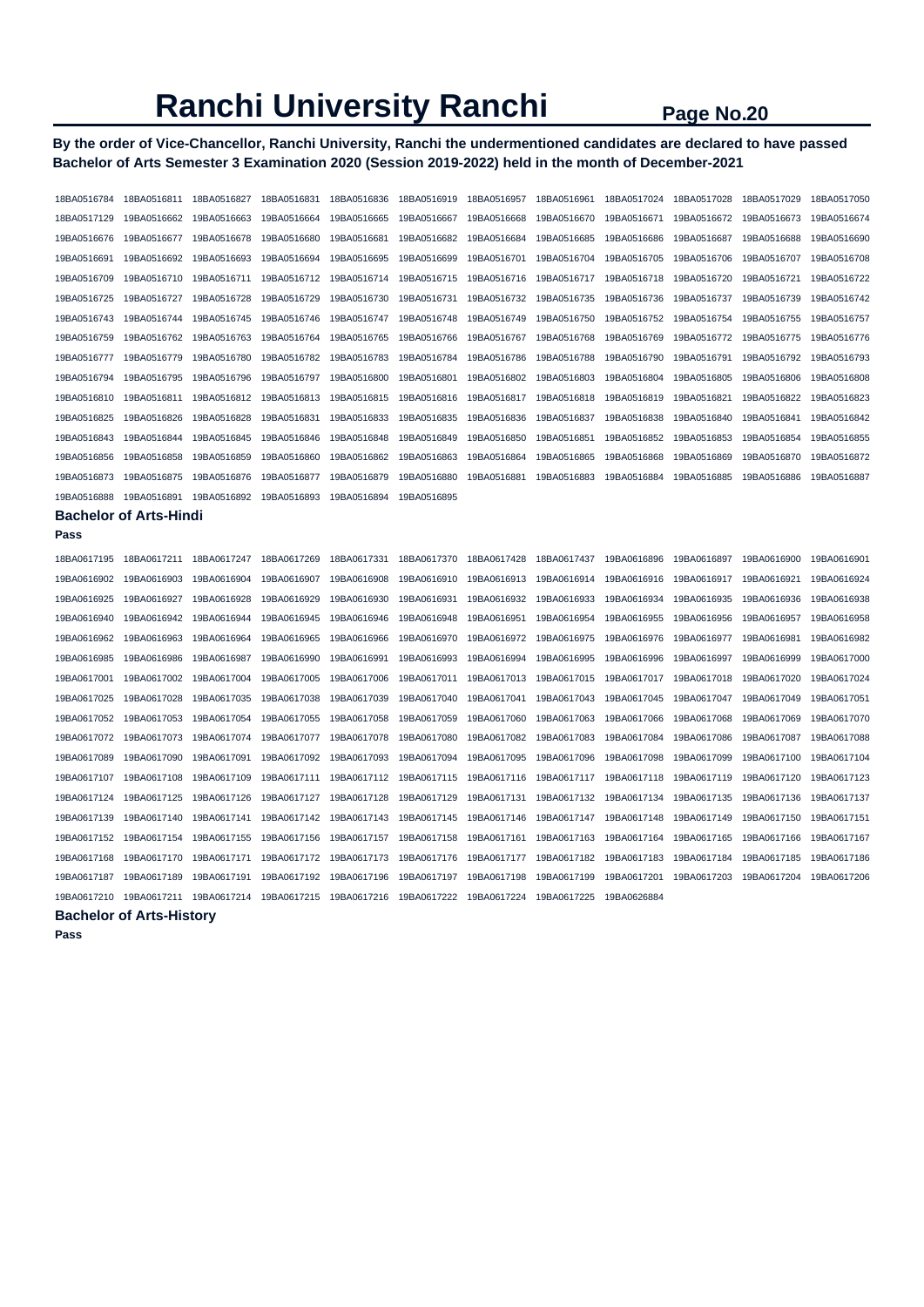## **By the order of Vice-Chancellor, Ranchi University, Ranchi the undermentioned candidates are declared to have passed Bachelor of Arts Semester 3 Examination 2020 (Session 2019-2022) held in the month of December-2021**

| 17NBA0705295 | 17NBA0705474 | 17NBA0705487                                                                                                            | 17NBA0705564 |             | 18BA0717549 18BA0717575 |             | 18BA0717608 18BA0717686 | 18BA0717702                                     | 18BA0717733             | 18BA0717752                                                                                                             | 18BA0717772 |
|--------------|--------------|-------------------------------------------------------------------------------------------------------------------------|--------------|-------------|-------------------------|-------------|-------------------------|-------------------------------------------------|-------------------------|-------------------------------------------------------------------------------------------------------------------------|-------------|
| 18BA0717852  | 18BA0717853  |                                                                                                                         |              |             |                         |             |                         |                                                 |                         | 19BA0717233 19BA0717234 19BA0717238 19BA0717240 19BA0717244 19BA0717245 19BA0717246 19BA0717248 19BA0717249 19BA0717250 |             |
| 19BA0717252  | 19BA0717253  | 19BA0717255                                                                                                             | 19BA0717258  | 19BA0717259 | 19BA0717260             | 19BA0717261 | 19BA0717262             | 19BA0717263                                     | 19BA0717264 19BA0717265 |                                                                                                                         | 19BA0717266 |
| 19BA0717267  | 19BA0717271  | 19BA0717273                                                                                                             |              |             |                         |             | 19BA0717280             |                                                 |                         |                                                                                                                         | 19BA0717289 |
| 19BA0717290  | 19BA0717292  | 19BA0717293                                                                                                             |              |             |                         | 19BA0717299 | 19BA0717303             | 19BA0717304                                     | 19BA0717305 19BA0717306 |                                                                                                                         | 19BA0717308 |
| 19BA0717310  |              | 19BA0717311 19BA0717312 19BA0717313 19BA0717314 19BA0717315 19BA0717320                                                 |              |             |                         |             | 19BA0717321             |                                                 |                         |                                                                                                                         | 19BA0717325 |
| 19BA0717328  | 19BA0717331  | 19BA0717332 19BA0717333                                                                                                 |              | 19BA0717334 | 19BA0717335 19BA0717336 |             | 19BA0717337             | 19BA0717338 19BA0717339                         |                         | 19BA0717341                                                                                                             | 19BA0717342 |
| 19BA0717343  | 19BA0717344  | 19BA0717345                                                                                                             |              |             |                         |             |                         | 19BA0717352 19BA0717355 19BA0717356 19BA0717358 |                         |                                                                                                                         | 19BA0717359 |
| 19BA0717360  |              | 19BA0717361 19BA0717362 19BA0717364 19BA0717365 19BA0717367 19BA0717368                                                 |              |             |                         |             |                         |                                                 |                         | 19BA0717369  19BA0717371  19BA0717375  19BA0717376  19BA0717378                                                         |             |
| 19BA0717379  |              |                                                                                                                         |              | 19BA0717388 | 19BA0717392 19BA0717394 |             |                         |                                                 |                         | 19BA0717396    19BA0717397    19BA0717399    19BA0717400    19BA0717401                                                 |             |
| 19BA0717402  | 19BA0717404  | 19BA0717405                                                                                                             | 19BA0717407  | 19BA0717408 | 19BA0717409             | 19BA0717411 |                         |                                                 |                         |                                                                                                                         | 19BA0717423 |
| 19BA0717424  | 19BA0717425  | 19BA0717426                                                                                                             | 19BA0717427  | 19BA0717429 | 19BA0717430             | 19BA0717432 | 19BA0717434             | 19BA0717435                                     | 19BA0717436             | 19BA0717438                                                                                                             | 19BA0717439 |
| 19BA0717440  | 19BA0717441  | 19BA0717442                                                                                                             | 19BA0717443  | 19BA0717447 | 19BA0717448             | 19BA0717449 | 19BA0717452             | 19BA0717453 19BA0717454 19BA0717455             |                         |                                                                                                                         | 19BA0717456 |
| 19BA0717459  | 19BA0717460  | 19BA0717461                                                                                                             | 19BA0717463  | 19BA0717465 | 19BA0717466             | 19BA0717470 | 19BA0717471             | 19BA0717473                                     | 19BA0717474 19BA0717475 |                                                                                                                         | 19BA0717477 |
| 19BA0717478  | 19BA0717480  | 19BA0717482 19BA0717483                                                                                                 |              | 19BA0717484 | 19BA0717486             | 19BA0717487 | 19BA0717488             | 19BA0717490 19BA0717491                         |                         | 19BA0717492                                                                                                             | 19BA0717493 |
| 19BA0717494  | 19BA0717495  | 19BA0717496                                                                                                             | 19BA0717497  | 19BA0717498 | 19BA0717501             | 19BA0717502 | 19BA0717504             | 19BA0717506                                     | 19BA0717507             | 19BA0717509                                                                                                             | 19BA0717515 |
| 19BA0717516  | 19BA0717517  | 19BA0717518                                                                                                             | 19BA0717519  | 19BA0717520 | 19BA0717521             | 19BA0717522 | 19BA0717523             | 19BA0717524 19BA0717525                         |                         | 19BA0717526                                                                                                             | 19BA0717528 |
| 19BA0717529  | 19BA0717530  | 19BA0717531  19BA0717532  19BA0717536                                                                                   |              |             | 19BA0717537             | 19BA0717541 | 19BA0717542             |                                                 |                         |                                                                                                                         |             |
| 19BA0717548  | 19BA0717549  | 19BA0717550                                                                                                             |              |             |                         |             | 19BA0717557             | 19BA0717558                                     |                         | 19BA0717559 19BA0717560 19BA0717561                                                                                     |             |
|              |              | 19BA0717562 19BA0717563 19BA0717564 19BA0717565 19BA0717566 19BA0717568 19BA0717570 19BA0717571 19BA0717573 19BA0718473 |              |             |                         |             |                         |                                                 |                         |                                                                                                                         |             |

**Bachelor of Arts-Philosophy** 

**Pass** 

## 19BA1017781

## **Bachelor of Arts-Pol. Science**

**Pass**  18BA1118063 18BA1118106 18BA1118191 18BA1118200 18BA1118233 18BA1118319 18BA1118335 18BA1118350 18BA1118375 18BA1118401 18BA1118504 19BA1117785 19BA1117786 19BA1117789 19BA1117790 19BA1117793 19BA1117795 19BA1117801 19BA1117803 19BA1117804 19BA1117805 19BA1117806 19BA1117807 19BA1117809 19BA1117810 19BA1117811 19BA1117813 19BA1117814 19BA1117815 19BA1117816 19BA1117817 19BA1117818 19BA1117819 19BA1117821 19BA1117823 19BA1117824 19BA1117825 19BA1117827 19BA1117829 19BA1117830 19BA1117832 19BA1117833 19BA1117835 19BA1117836 19BA1117837 19BA1117839 19BA1117840 19BA1117843 19BA1117844 19BA1117845 19BA1117846 19BA1117847 19BA1117849 19BA1117853 19BA1117855 19BA1117856 19BA1117859 19BA1117861 19BA1117862 19BA1117863 19BA1117864 19BA1117865 19BA1117866 19BA1117867 19BA1117870 19BA1117871 19BA1117872 19BA1117873 19BA1117874 19BA1117877 19BA1117883 19BA1117884 19BA1117885 19BA1117886 19BA1117887 19BA1117888 19BA1117890 19BA1117892 19BA1117893 19BA1117894 19BA1117895 19BA1117898 19BA1117899 19BA1117901 19BA1117904 19BA1117905 19BA1117907 19BA1117908 19BA1117909 19BA1117913 19BA1117914 19BA1117918 19BA1117919 19BA1117923 19BA1117927 19BA1117928 19BA1118091 19BA1118093 19BA1118094 19BA1118095 19BA1118097 19BA1118098 19BA1118099 19BA1118101 19BA1118102 19BA1118103 19BA1118104 19BA1118105

19BA1117929 19BA1117931 19BA1117933 19BA1117935 19BA1117939 19BA1117941 19BA1117942 19BA1117943 19BA1117944 19BA1117945 19BA1117947 19BA1117949 19BA1117950 19BA1117951 19BA1117954 19BA1117955 19BA1117957 19BA1117958 19BA1117959 19BA1117961 19BA1117962 19BA1117965 19BA1117966 19BA1117967 19BA1117970 19BA1117974 19BA1117975 19BA1117979 19BA1117980 19BA1117981 19BA1117983 19BA1117984 19BA1117991 19BA1117993 19BA1117996 19BA1117997 19BA1117998 19BA1118000 19BA1118002 19BA1118006 19BA1118007 19BA1118010 19BA1118013 19BA1118014 19BA1118015 19BA1118017 19BA1118019 19BA1118020 19BA1118027 19BA1118029 19BA1118030 19BA1118034 19BA1118035 19BA1118037 19BA1118039 19BA1118040 19BA1118041 19BA1118044 19BA1118045 19BA1118046 19BA1118047 19BA1118050 19BA1118051 19BA1118052 19BA1118053 19BA1118055 19BA1118056 19BA1118057 19BA1118058 19BA1118060 19BA1118061 19BA1118062 19BA1118063 19BA1118065 19BA1118066 19BA1118068 19BA1118069 19BA1118071 19BA1118072 19BA1118074 19BA1118077 19BA1118080 19BA1118084 19BA1118085

## 19BA1118127 19BA1118128 19BA1118129 19BA1118131 19BA1118134 19BA1118135 19BA1118136 19BA1118137 19BA1118138 19BA1118139 19BA1118141 19BA1118143 19BA1118145 19BA1118146 19BA1118147 19BA1118150 19BA1118151 19BA1118153 19BA1118154 **Bachelor of Arts-Psychology**

#### **Pass**

17NBA1206499 18BA1218532 18BA1218548 19BA1218155 19BA1218157 19BA1218158 19BA1218159 19BA1218162 19BA1218163 19BA1218165 19BA1218166 19BA1218168 19BA1218169 19BA1218170 19BA1218172 19BA1218173 19BA1218174 19BA1218175 19BA1218176 19BA1218177 19BA1218178 19BA1218179 19BA1218180 19BA1218182 19BA1218187 19BA1218190 19BA1218194 19BA1218197 19BA1218199 19BA1218200 19BA1218201 19BA1218202 19BA1218203 19BA1218204 19BA1218205 19BA1218208 19BA1218209 19BA1218211 19BA1218212 19BA1218213 19BA1218214 19BA1218215 19BA1218216 19BA1218217 19BA1218218 19BA1218219 19BA1226533

19BA1118106 19BA1118108 19BA1118111 19BA1118112 19BA1118114 19BA1118115 19BA1118116 19BA1118119 19BA1118122 19BA1118123 19BA1118124 19BA1118126

**Bachelor of Arts-Sanskrit**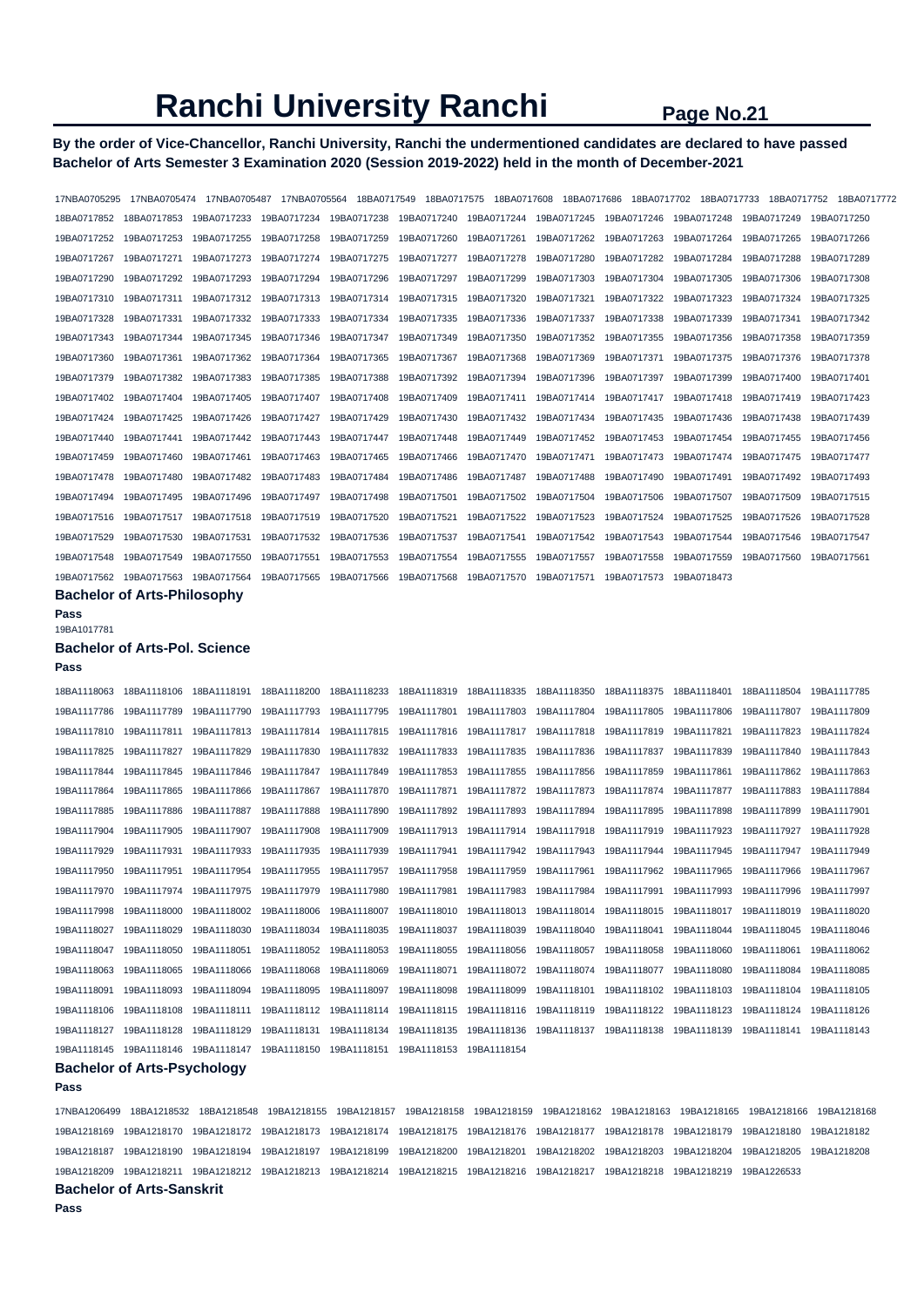### **By the order of Vice-Chancellor, Ranchi University, Ranchi the undermentioned candidates are declared to have passed Bachelor of Arts Semester 3 Examination 2020 (Session 2019-2022) held in the month of December-2021**

19BA1318220 19BA1318221 19BA1318226 19BA1318227 19BA1318228 19BA1318229 19BA1318237 19BA1318240 19BA1318242 19BA1318243 19BA1318244 19BA1318247 19BA1318249 19BA1318250 19BA1318251 19BA1318254 19BA1318255 19BA1318256 19BA1318257 19BA1318259 19BA1318260 19BA1318261 19BA1318263 19BA1318264 19BA1318265 19BA1318267 19BA1318268 19BA1318269 19BA1318272 19BA1318275 19BA1318276 19BA1318278 19BA1318280 19BA1318281 19BA1318287 19BA1318289 19BA1318290 19BA1318292 19BA1318294 19BA1318295 **Bachelor of Arts-Sociology Pass**  19BA1418297 19BA1418298 19BA1418299 19BA1418300 19BA1418301 **Bachelor of Arts-Nagpuri Pass**  17NBA1605885 19BA1617701 19BA1617703 19BA1617704 19BA1617706 19BA1617707 19BA1617710 19BA1617712 19BA1617713 19BA1617714 19BA1617716 19BA1617717 19BA1617718 19BA1617719 19BA1617720 19BA1617722 19BA1617723 19BA1617729 19BA1617730 19BA1617732 19BA1617733 19BA1617735 19BA1617736 19BA1617738 19BA1617742 19BA1617743 19BA1617747 19BA1617748 19BA1617749 19BA1617750 19BA1617752 19BA1617754 19BA1617756 19BA1617758 19BA1617759 19BA1617760 19BA1617761 19BA1617762 19BA1617764 19BA1617766 19BA1617768 19BA1617769 19BA1617771 19BA1617772 **Bachelor of Arts-Mundari Pass**  19BA1717698 **Bachelor of Arts-Kharia Pass**  18BA1817958 19BA1817574 19BA1817577 19BA1817578 19BA1817579 19BA1817581 19BA1817582 19BA1817585 19BA1817586 19BA1817587 19BA1817588 19BA1817589 19BA1817592 **Bachelor of Arts-Kurukh Pass**  17NBA2005785 18BA2017997 18BA2018006 19BA2017595 19BA2017596 19BA2017597 19BA2017600 19BA2017602 19BA2017603 19BA2017605 19BA2017606 19BA2017608 19BA2017609 19BA2017610 19BA2017615 19BA2017616 19BA2017618 19BA2017619 19BA2017620 19BA2017623 19BA2017627 19BA2017629 19BA2017630 19BA2017631 19BA2017634 19BA2017635 19BA2017636 19BA2017637 19BA2017638 19BA2017640 19BA2017641 19BA2017642 19BA2017646 19BA2017648 19BA2017649 19BA2017652 19BA2017653 19BA2017654 19BA2017655 19BA2017656 19BA2017658 19BA2017661 19BA2017662 19BA2017663 19BA2017664 19BA2017665 19BA2017668 19BA2017669 19BA2017670 19BA2017671 19BA2017673 19BA2017674 19BA2017675 19BA2017676 19BA2017679 19BA2017680 19BA2017683 19BA2017684 19BA2017686 19BA2017688 19BA2017689 19BA2017690 19BA2017691 19BA2017692 19BA2017694 19BA2017695 19BA2017696 19BA2017697 **Bachelor of Arts-Urdu Pass**  19BA2318302 19BA2318303 19BA2318305 19BA2318306 19BA2318308 19BA2318309 19BA2318310 19BA2318311 19BA2318314 19BA2318316 19BA2318317 19BA2318320 19BA2318322 19BA2326532 **Bachelor of Arts-Computer Application Pass**  18BA5816522 19BA5852414 **Bachelor of Arts-General Pass**  17NBA0004265 19BA0016602 19BA0016617 19BA0016620 19BA0016624 19BA0016645 19BA0016660 **Kartik Oraon College,Ratu,Ranchi Bachelor of Arts-Geography Pass**  17NBA0507039 19BA0526545 19BA0526548 19BA0526549 19BA0526552 19BA0526553 19BA0526556 19BA0526558 19BA0526560 19BA0526564 19BA0526565 19BA0526567 19BA0526873 **Bachelor of Arts-Hindi Pass**  17NBA0607081 19BA0626570 19BA0626571 19BA0626572 19BA0626573 19BA0626574 19BA0626576 19BA0626581 19BA0626582 19BA0626584 19BA0626874 **Bachelor of Arts-History Pass**  18BA0701416 18BA0702711 19BA0726585 19BA0726586 19BA0726587 19BA0726588 19BA0726589 19BA0726590 19BA0726591 19BA0726592 19BA0726593 19BA0726594 19BA0726595 19BA0726596 19BA0726597 19BA0726598 19BA0726599 19BA0726600 19BA0726603 **Bachelor of Arts-Home Science Pass**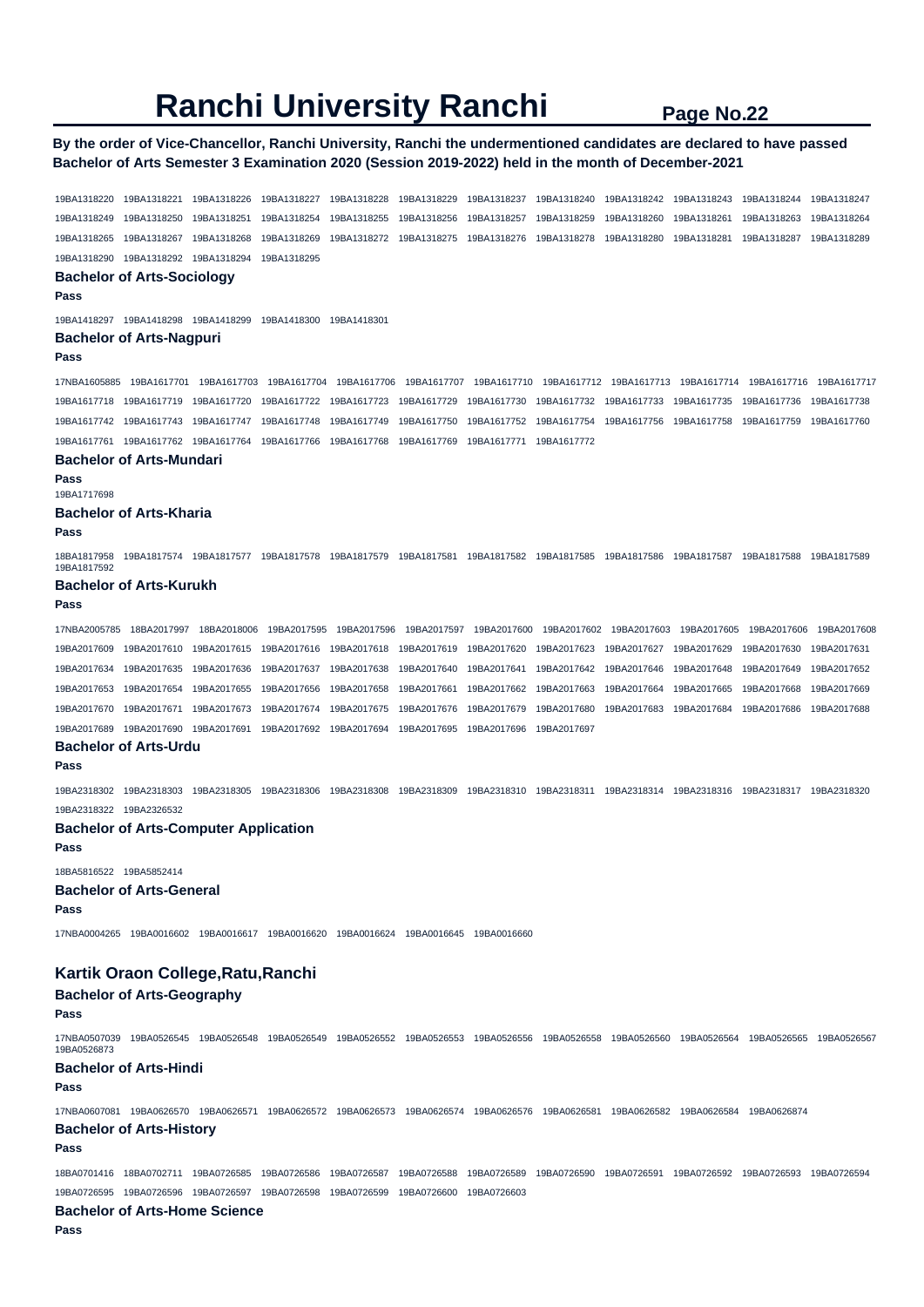**By the order of Vice-Chancellor, Ranchi University, Ranchi the undermentioned candidates are declared to have passed Bachelor of Arts Semester 3 Examination 2020 (Session 2019-2022) held in the month of December-2021** 

#### 19BA0826608 19BA0826609 19BA0826875 **Bachelor of Arts-Pol. Science Pass**

17NBA1107242 19BA1126648 19BA1126649 19BA1126651 19BA1126653 19BA1126654 19BA1126656 19BA1126658 19BA1126660 19BA1126664 19BA1126665 19BA1126667 19BA1126876 19BA1126877 19BA1126878

## **Bachelor of Arts-Psychology Pass**

19BA1226676 19BA1226681

#### **Bachelor of Arts-Nagpuri Pass**

17NBA1607200 19BA1626635 19BA1626636 19BA1626638 19BA1626640 19BA1626642

### **Mandar College, Mandar**

**Bachelor of Arts-Anthropology Pass** 

17NBA0107323 19BA0111266 19BA0111267

## **Bachelor of Arts-Economics**

#### **Pass**

18BA0304497 19BA0311269 19BA0311270 19BA0311271 19BA0311272 19BA0311274 19BA0311276 19BA0311277 19BA0311281 19BA0311283 19BA0311285 19BA0311287 19BA0311288 19BA0311289 19BA0311290 19BA0311292 19BA0311293 19BA0311295 19BA0311296 19BA0311297 19BA0311298 19BA0311299 19BA0311301 19BA0311302 19BA0311303 19BA0311304 19BA0311305 19BA0318445 19BA0318447

## **Bachelor of Arts-English**

#### **Pass**

17NBA0407441 19BA0411307 19BA0411308 19BA0411309 19BA0411310 19BA0411311 19BA0411312 19BA0411314 19BA0411315 19BA0411316 19BA0411317 19BA0411318 19BA0411319 19BA0411320 19BA0411324 19BA0411325 19BA0411326 19BA0411327 19BA0411329 19BA0411330 19BA0411331 19BA0411332 19BA0411333 19BA0411334 19BA0411335 19BA0411336 19BA0411337 19BA0411339 19BA0411340 19BA0411341 19BA0418449 19BA0418450

#### **Bachelor of Arts-Geography**

**Pass** 

17NBA0507544 18BA0504662 18BA0504753 19BA0511344 19BA0511345 19BA0511347 19BA0511349 19BA0511350 19BA0511353 19BA0511356 19BA0511357 19BA0511358 19BA0511361 19BA0511362 19BA0511363 19BA0511365 19BA0511370 19BA0511371 19BA0511372 19BA0511374 19BA0511375 19BA0511379 19BA0511381 19BA0511383 19BA0511384 19BA0511385 19BA0511386 19BA0511387 19BA0511388 19BA0511389 19BA0511391 19BA0511392 19BA0511397 19BA0511398 19BA0511405 19BA0511406 19BA0511410 19BA0511411 19BA0511413 19BA0511414 19BA0511417 19BA0511419 19BA0511420 19BA0511422 19BA0511425 19BA0511427 19BA0511430 19BA0511443 19BA0511444 19BA0511445 19BA0511451 19BA0511453 19BA0511457 19BA0511460 19BA0511461 19BA0511462 19BA0511463 19BA0511464 19BA0511465 19BA0511466 19BA0511467 19BA0511468 19BA0511469 19BA0511471 19BA0511472 19BA0511473 19BA0511474 19BA0511476 19BA0511477 19BA0511478 19BA0511480 19BA0511482 19BA0511483 19BA0511485 19BA0511486 19BA0511487 19BA0511490 19BA0511491 19BA0511492 19BA0511493 19BA0511494 19BA0511495 19BA0511496 19BA0511497 19BA0511498 19BA0511499 19BA0511500 19BA0511501 19BA0511503 19BA0511504 19BA0511505 19BA0511507 19BA0511508 19BA0511510 19BA0511512 19BA0511515 19BA0511516 19BA0511520 19BA0511521 19BA0511522 19BA0511524 19BA0511525 19BA0511526 19BA0511528 19BA0511530 19BA0511531 19BA0511534 19BA0511535 19BA0511536 19BA0511537 19BA0511538 19BA0511539 19BA0511540 19BA0518453

```
Bachelor of Arts-Hindi
```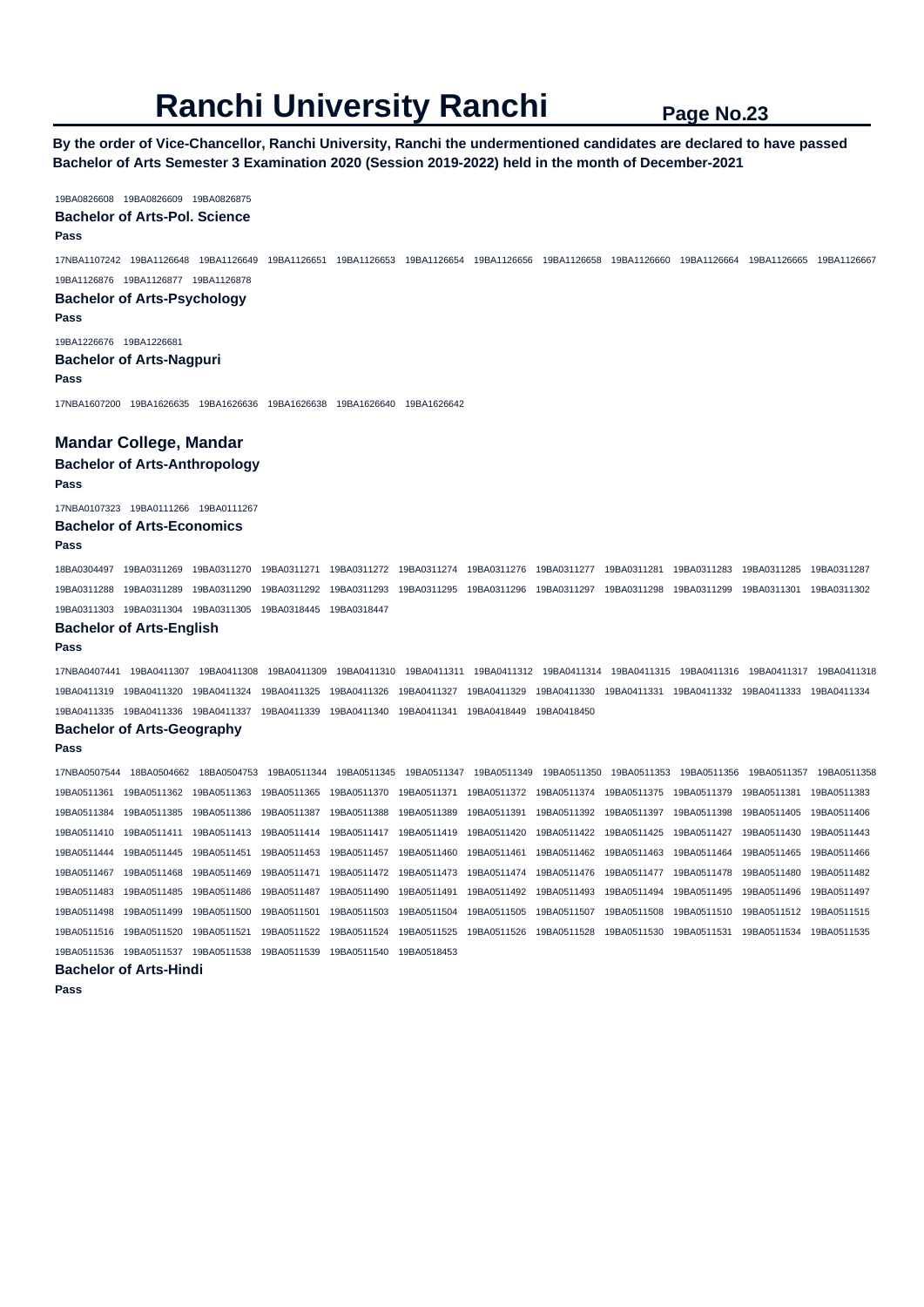## **By the order of Vice-Chancellor, Ranchi University, Ranchi the undermentioned candidates are declared to have passed Bachelor of Arts Semester 3 Examination 2020 (Session 2019-2022) held in the month of December-2021**

| 17NBA0607744 | 17NBA0607760                          | 18BA0604846  | 18BA0604855             | 18BA0604869                                                                                                                                      | 18BA0604906 | 18BA0604943             | 18BA0604949 | 19BA0611542 | 19BA0611544             | 19BA0611545 | 19BA0611546 |
|--------------|---------------------------------------|--------------|-------------------------|--------------------------------------------------------------------------------------------------------------------------------------------------|-------------|-------------------------|-------------|-------------|-------------------------|-------------|-------------|
| 19BA0611549  | 19BA0611550                           | 19BA0611551  | 19BA0611553             | 19BA0611555                                                                                                                                      | 19BA0611557 | 19BA0611562             | 19BA0611563 | 19BA0611564 | 19BA0611566             | 19BA0611568 | 19BA0611569 |
| 19BA0611570  | 19BA0611572                           | 19BA0611573  | 19BA0611574             | 19BA0611575                                                                                                                                      | 19BA0611576 | 19BA0611578             | 19BA0611579 | 19BA0611580 | 19BA0611581             | 19BA0611582 | 19BA0611583 |
| 19BA0611584  | 19BA0611587                           | 19BA0611588  | 19BA0611590             | 19BA0611592                                                                                                                                      | 19BA0611593 | 19BA0611594             | 19BA0611595 | 19BA0611596 | 19BA0611597             | 19BA0611598 | 19BA0611599 |
| 19BA0611601  | 19BA0611603                           | 19BA0611606  | 19BA0611608             | 19BA0611609                                                                                                                                      | 19BA0611612 | 19BA0611613             | 19BA0611615 | 19BA0611616 | 19BA0611617             | 19BA0611618 | 19BA0611619 |
| 19BA0611621  | 19BA0611624                           | 19BA0611625  | 19BA0611629             | 19BA0611630                                                                                                                                      | 19BA0611634 | 19BA0611635             | 19BA0611636 | 19BA0611639 | 19BA0611640             | 19BA0611642 | 19BA0611644 |
| 19BA0611645  | 19BA0611646                           | 19BA0611650  | 19BA0611651             | 19BA0611652                                                                                                                                      | 19BA0611653 | 19BA0611655             | 19BA0611656 | 19BA0611657 | 19BA0611658             | 19BA0611659 | 19BA0611660 |
| 19BA0611661  | 19BA0611665                           | 19BA0611666  | 19BA0611667             | 19BA0611669                                                                                                                                      | 19BA0611670 | 19BA0611671             | 19BA0611673 | 19BA0611674 | 19BA0611676             | 19BA0611678 | 19BA0611679 |
| 19BA0611680  | 19BA0611681                           | 19BA0611682  | 19BA0611683             | 19BA0611684                                                                                                                                      | 19BA0611686 | 19BA0611687             | 19BA0611690 | 19BA0611691 | 19BA0611693             | 19BA0611695 | 19BA0611697 |
| 19BA0611698  | 19BA0611699                           | 19BA0611700  | 19BA0611706             | 19BA0611707                                                                                                                                      | 19BA0611708 | 19BA0611710             | 19BA0611711 | 19BA0611712 | 19BA0611713             | 19BA0611716 | 19BA0611718 |
| 19BA0611719  | 19BA0611720                           | 19BA0611725  | 19BA0611727             | 19BA0611729                                                                                                                                      | 19BA0611732 | 19BA0611734             | 19BA0611736 | 19BA0611737 | 19BA0611738             | 19BA0611739 | 19BA0611740 |
| 19BA0611741  | 19BA0611742                           | 19BA0611745  | 19BA0611747             | 19BA0611748                                                                                                                                      | 19BA0611751 | 19BA0611753             | 19BA0611755 | 19BA0611756 | 19BA0611761             | 19BA0611763 | 19BA0611767 |
| 19BA0611769  | 19BA0611770                           | 19BA0611776  | 19BA0626527             | 19BA0626528                                                                                                                                      |             |                         |             |             |                         |             |             |
|              | <b>Bachelor of Arts-History</b>       |              |                         |                                                                                                                                                  |             |                         |             |             |                         |             |             |
| Pass         |                                       |              |                         |                                                                                                                                                  |             |                         |             |             |                         |             |             |
| 18BA0705053  | 19BA0711779                           | 19BA0711780  | 19BA0711781             | 19BA0711782                                                                                                                                      | 19BA0711783 | 19BA0711786             | 19BA0711787 | 19BA0711789 | 19BA0711791             | 19BA0711792 | 19BA0711794 |
| 19BA0711796  | 19BA0711797                           | 19BA0711803  | 19BA0711804             | 19BA0711805                                                                                                                                      | 19BA0711806 | 19BA0711807             | 19BA0711808 | 19BA0711809 | 19BA0711810             | 19BA0711812 | 19BA0711815 |
| 19BA0711816  | 19BA0711817                           | 19BA0711818  | 19BA0711819             | 19BA0711821                                                                                                                                      | 19BA0711822 | 19BA0711826             | 19BA0711827 | 19BA0711831 | 19BA0711832             | 19BA0711833 | 19BA0711835 |
| 19BA0711836  | 19BA0711837                           | 19BA0711838  | 19BA0711840             | 19BA0711842                                                                                                                                      | 19BA0711843 | 19BA0711844             | 19BA0711845 | 19BA0711846 | 19BA0711847             | 19BA0711848 | 19BA0711849 |
| 19BA0711851  | 19BA0711852                           | 19BA0711854  | 19BA0711858             | 19BA0711859                                                                                                                                      | 19BA0711862 | 19BA0711863             | 19BA0711865 | 19BA0711866 | 19BA0711868             | 19BA0711870 | 19BA0711873 |
| 19BA0711875  | 19BA0711878                           | 19BA0711880  | 19BA0711885             | 19BA0711886                                                                                                                                      | 19BA0711887 | 19BA0711888             | 19BA0711889 | 19BA0711890 | 19BA0711892             | 19BA0711893 | 19BA0711894 |
| 19BA0711896  | 19BA0711900                           | 19BA0711902  | 19BA0711903             | 19BA0711904                                                                                                                                      | 19BA0711906 | 19BA0711908             | 19BA0711910 | 19BA0711914 | 19BA0711915             | 19BA0711916 | 19BA0711918 |
| 19BA0711919  | 19BA0711920                           | 19BA0711921  | 19BA0711923             | 19BA0711924                                                                                                                                      |             |                         |             |             |                         |             |             |
| Pass         | <b>Bachelor of Arts-Pol. Science</b>  |              |                         |                                                                                                                                                  |             |                         |             |             |                         |             |             |
| 17NBA1108044 | 17NBA1108049                          | 17NBA1108288 | 18BA1105200             | 18BA1105209                                                                                                                                      |             | 19BA1112033 19BA1112035 |             |             |                         | 19BA1112040 | 19BA1112041 |
| 19BA1112042  | 19BA1112043                           | 19BA1112044  | 19BA1112045             | 19BA1112046                                                                                                                                      | 19BA1112048 | 19BA1112049             | 19BA1112051 | 19BA1112052 | 19BA1112053             | 19BA1112054 | 19BA1112055 |
| 19BA1112056  | 19BA1112058                           | 19BA1112059  | 19BA1112060             | 19BA1112062                                                                                                                                      | 19BA1112064 | 19BA1112066             | 19BA1112068 | 19BA1112069 | 19BA1112070             | 19BA1112071 | 19BA1112072 |
| 19BA1112073  | 19BA1112076                           | 19BA1112077  | 19BA1112079             | 19BA1112080                                                                                                                                      | 19BA1112082 | 19BA1112084             | 19BA1112086 | 19BA1112088 | 19BA1112089             | 19BA1112090 | 19BA1112092 |
| 19BA1112093  | 19BA1112095                           | 19BA1112097  | 19BA1112098             | 19BA1112099                                                                                                                                      | 19BA1112100 | 19BA1112101             | 19BA1112102 | 19BA1112103 | 19BA1112104             | 19BA1112109 | 19BA1112110 |
|              |                                       |              | 19BA1112115             | 19BA1112119                                                                                                                                      | 19BA1112120 | 19BA1112121             |             |             |                         |             |             |
| Pass         | <b>Bachelor of Arts-Psychology</b>    |              |                         |                                                                                                                                                  |             |                         |             |             |                         |             |             |
| 19BA1212127  | 19BA1212128                           | 19BA1212130  | 19BA1212132 19BA1212135 |                                                                                                                                                  |             |                         |             |             | 19BA1212147 19BA1212148 |             | 19BA1212150 |
|              | <b>Bachelor of Arts-Sanskrit</b>      |              |                         |                                                                                                                                                  |             |                         |             |             |                         |             |             |
| Pass         |                                       |              |                         |                                                                                                                                                  |             |                         |             |             |                         |             |             |
|              | 19BA1312153 19BA1312154 19BA1312155   |              |                         |                                                                                                                                                  |             |                         |             |             |                         |             |             |
| Pass         | <b>Bachelor of Arts-Sociology</b>     |              |                         |                                                                                                                                                  |             |                         |             |             |                         |             |             |
|              |                                       |              |                         | 17NBA1408350 18BA1405542 18BA1405652 19BA1412157 19BA1412158 19BA1412163 19BA1412167 19BA1412169 19BA1412170 19BA1412172 19BA1412173 19BA1412174 |             |                         |             |             |                         |             |             |
|              |                                       |              |                         | 19BA1412177 19BA1412178 19BA1412181 19BA1412182 19BA1412183 19BA1412185 19BA1412186 19BA1412187 19BA1412188 19BA1412189 19BA1412191 19BA1412193  |             |                         |             |             |                         |             |             |
|              |                                       |              |                         | 19BA1412194 19BA1412195 19BA1412197 19BA1412199 19BA1412201 19BA1412202 19BA1412206 19BA1412207 19BA1412208 19BA1412209 19BA1412210 19BA1412212  |             |                         |             |             |                         |             |             |
|              |                                       |              |                         | 19BA1412217  19BA1412220  19BA1412221  19BA1418458  19BA1418459  19BA1418460                                                                     |             |                         |             |             |                         |             |             |
|              | <b>Bachelor of Arts-Nagpuri</b>       |              |                         |                                                                                                                                                  |             |                         |             |             |                         |             |             |
| Pass         |                                       |              |                         |                                                                                                                                                  |             |                         |             |             |                         |             |             |
|              |                                       |              |                         | 18BA1605167 19BA1612012 19BA1612015 19BA1612016 19BA1612017 19BA1612018 19BA1612019 19BA1612020 19BA1612021 19BA1612022 19BA1612023 19BA1612023  |             |                         |             |             |                         |             |             |
|              | 19BA1612026  19BA1612027  19BA1626530 |              |                         |                                                                                                                                                  |             |                         |             |             |                         |             |             |
| Pass         | <b>Bachelor of Arts-Kurukh</b>        |              |                         |                                                                                                                                                  |             |                         |             |             |                         |             |             |
|              |                                       |              |                         |                                                                                                                                                  |             |                         |             |             |                         |             |             |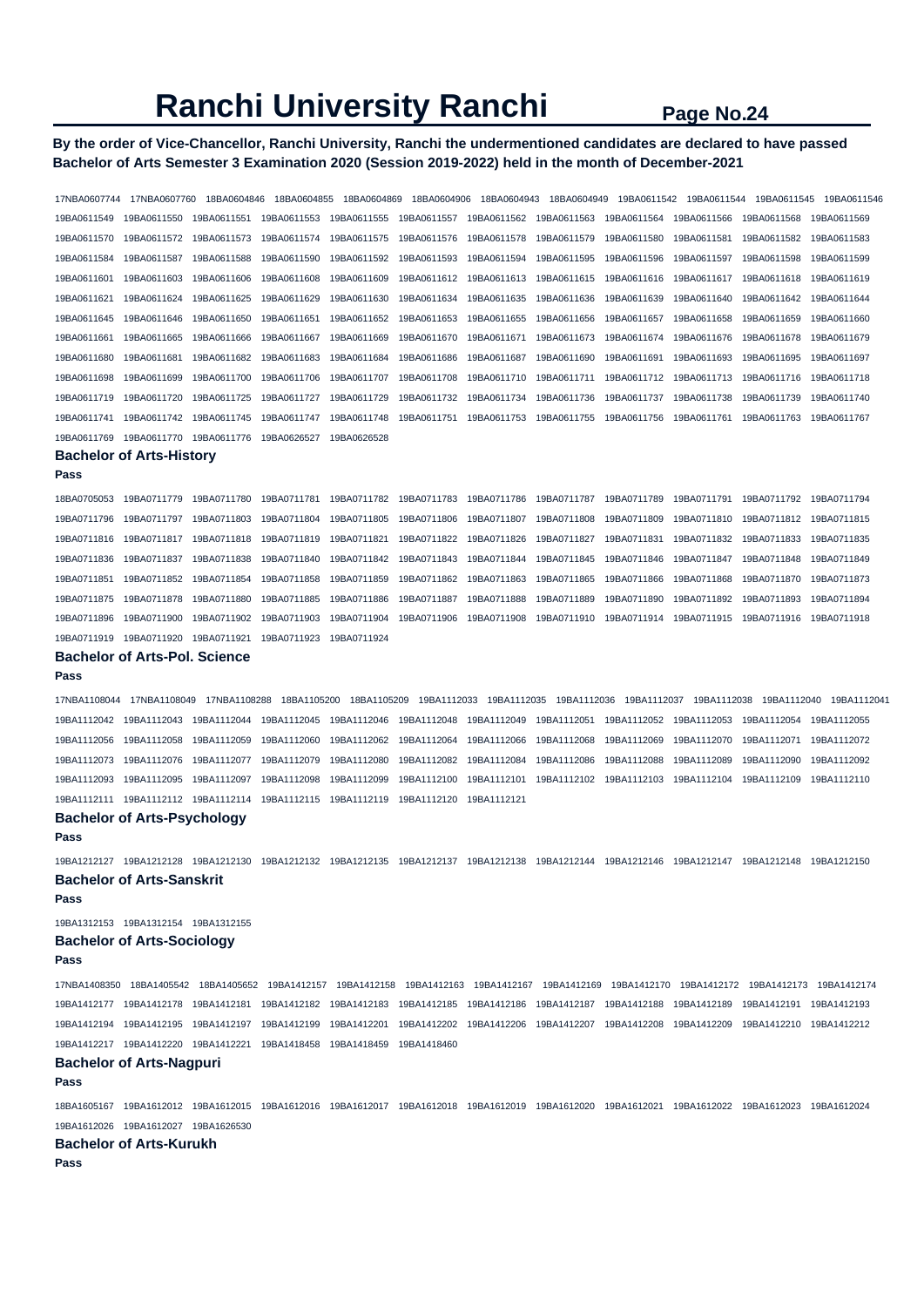## **By the order of Vice-Chancellor, Ranchi University, Ranchi the undermentioned candidates are declared to have passed Bachelor of Arts Semester 3 Examination 2020 (Session 2019-2022) held in the month of December-2021**

19BA2011925 19BA2011926 19BA2011927 19BA2011933 19BA2011934 19BA2011937 19BA2011938 19BA2011940 19BA2011941 19BA2011942 19BA2011943 19BA2011945 19BA2011946 19BA2011949 19BA2011950 19BA2011952 19BA2011953 19BA2011956 19BA2011958 19BA2011959 19BA2011961 19BA2011965 19BA2011967 19BA2011968 19BA2011975 19BA2011977 19BA2011978 19BA2011980 19BA2011982 19BA2011983 19BA2011984 19BA2011986 19BA2011987 19BA2011991 19BA2011994 19BA2011999 19BA2012001 19BA2012003 19BA2012004 19BA2012006 19BA2012007 19BA2012009 19BA2012010 19BA2018457 **Bachelor of Arts-Urdu Pass**  19BA2312224 19BA2312226 19BA2312227 19BA2312228 19BA2312230 19BA2312231 19BA2312232 19BA2312233 19BA2312234 19BA2312235 19BA2312236 19BA2312239 19BA2312240 19BA2312242 19BA2312244 19BA2312245 19BA2312247 19BA2312248 19BA2312251 19BA2312252 19BA2312253 19BA2312254 19BA2312255 19BA2312256 19BA2312257 19BA2312258 19BA2312259 19BA2312264 19BA2312266 19BA2312267 19BA2312269 19BA2312271 19BA2312272 19BA2312276 19BA2312277 19BA2312279 19BA2312280 19BA2318461 19BA2318462 **Maulana Azad College, Ranchi Bachelor of Arts-Economics Pass**  19BA0324043 19BA0324047 19BA0324048 19BA0324049 19BA0324050 19BA0324052 19BA0324055 19BA0324388 19BA0324389 **Bachelor of Arts-Hindi Pass**  19BA0624077 19BA0624079 19BA0624084 19BA0624085 19BA0624086 19BA0624087 19BA0624088 19BA0624091 19BA0624092 19BA0624096 19BA0624098 19BA0624100 19BA0624101 19BA0624102 19BA0624103 19BA0624106 19BA0624110 19BA0624111 19BA0624112 19BA0624114 19BA0624115 19BA0624120 19BA0624121 19BA0624125 19BA0624127 19BA0624130 19BA0624131 19BA0624391 19BA0624392 19BA0624393 **Bachelor of Arts-History Pass**  19BA0724133 19BA0724135 19BA0724136 19BA0724138 19BA0724139 19BA0724140 19BA0724145 19BA0724148 19BA0724149 19BA0724151 19BA0724152 19BA0724154 19BA0724156 19BA0724157 19BA0724159 19BA0724160 19BA0724161 19BA0724162 19BA0724164 19BA0724167 19BA0724168 19BA0724170 19BA0724171 19BA0724172 19BA0724175 19BA0724176 19BA0724177 19BA0724178 19BA0724182 19BA0724183 19BA0724184 19BA0724185 19BA0724186 19BA0724188 19BA0724189 19BA0724191 19BA0724193 19BA0724194 19BA0724196 19BA0724199 19BA0724200 19BA0724202 19BA0724203 19BA0724204 19BA0724205 19BA0724207 19BA0724208 19BA0724210 19BA0724211 19BA0724213 19BA0724217 19BA0724221 19BA0724222 19BA0724224 19BA0724225 19BA0724226 19BA0724228 19BA0724229 19BA0724232 19BA0724233 19BA0724234 19BA0724235 19BA0724236 19BA0724238 19BA0724239 19BA0724241 19BA0724347 19BA0724396 19BA0724397 19BA0724398 19BA0724400 19BA0724402 19BA0724404 19BA0724405 19BA0724406 **Bachelor of Arts-Philosophy Pass**  19BA1024242 19BA1024244 19BA1024245 19BA1024248 **Bachelor of Arts-Pol. Science Pass**  19BA1124046 19BA1124250 19BA1124251 19BA1124252 19BA1124253 19BA1124254 19BA1124255 19BA1124256 19BA1124258 19BA1124259 19BA1124260 19BA1124263 19BA1124264 19BA1124266 19BA1124269 19BA1124271 19BA1124273 19BA1124274 19BA1124276 19BA1124277 19BA1124278 19BA1124280 19BA1124281 19BA1124282 19BA1124283 19BA1124284 19BA1124286 19BA1124287 19BA1124289 19BA1124290 19BA1124292 19BA1124293 19BA1124295 19BA1124297 19BA1124300 19BA1124301 19BA1124302 19BA1124304 19BA1124306 19BA1124309 19BA1124311 19BA1124312 19BA1124314 19BA1124315 19BA1124317 19BA1124318 19BA1124320 19BA1124322 19BA1124323 19BA1124326 19BA1124328 19BA1124333 19BA1124334 19BA1124336 19BA1124337 19BA1124338 19BA1124343 19BA1124344 19BA1124408 19BA1124409 19BA1124410 19BA1124411 19BA1124412 19BA1124413 19BA1124414 19BA1124415 19BA1124416 **Bachelor of Arts-Urdu Pass**  19BA2324345 19BA2324346 19BA2324348 19BA2324350 19BA2324351 19BA2324352 19BA2324353 19BA2324354 19BA2324356 19BA2324358 19BA2324359 19BA2324360 19BA2324361 19BA2324363 19BA2324364 19BA2324365 19BA2324366 19BA2324367 19BA2324370 19BA2324374 19BA2324375 19BA2324376 19BA2324379 19BA2324383 19BA2324384 19BA2324385 19BA2324386 19BA2324387 **Bachelor of Arts-General Pass**  19BA0024062 19BA0024065 19BA0024066 19BA0024067 19BA0024070 19BA0024074 19BA0024076

**Nirmala College, Ranchi Bachelor of Arts-Economics Pass**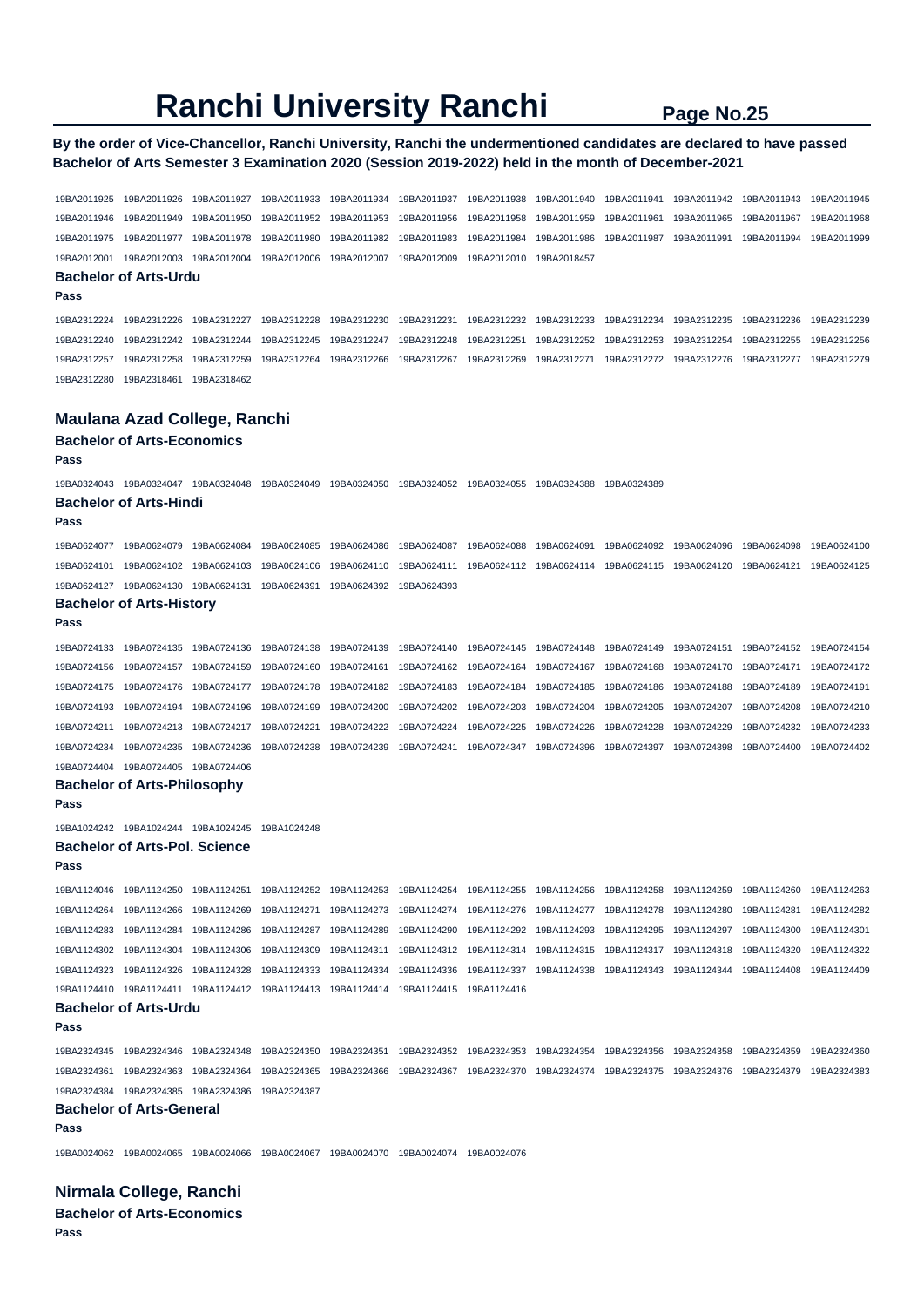## **By the order of Vice-Chancellor, Ranchi University, Ranchi the undermentioned candidates are declared to have passed Bachelor of Arts Semester 3 Examination 2020 (Session 2019-2022) held in the month of December-2021**

| 17NBA0308952            | 18BA0312380                        | 18BA0312434 | 19BA0309906 | 19BA0309907 | 19BA0309908 | 19BA0309909                                     | 19BA0309910 | 19BA0309911 | 19BA0309912 | 19BA0309913 | 19BA0309914 |
|-------------------------|------------------------------------|-------------|-------------|-------------|-------------|-------------------------------------------------|-------------|-------------|-------------|-------------|-------------|
| 19BA0309915             | 19BA0309916                        | 19BA0309917 | 19BA0309918 | 19BA0309920 | 19BA0309921 | 19BA0309922                                     | 19BA0309923 | 19BA0309924 | 19BA0309926 | 19BA0309927 | 19BA0309928 |
| 19BA0309929             | 19BA0309930                        | 19BA0309931 | 19BA0309932 | 19BA0309933 | 19BA0309934 | 19BA0309935                                     | 19BA0309936 | 19BA0309937 | 19BA0309938 | 19BA0309939 | 19BA0309940 |
| 19BA0309941             | 19BA0309943                        | 19BA0309945 | 19BA0309946 | 19BA0309947 | 19BA0309948 | 19BA0309949                                     | 19BA0309950 | 19BA0309951 | 19BA0309952 | 19BA0309953 | 19BA0309954 |
| 19BA0309956             | 19BA0309957                        | 19BA0309959 | 19BA0309960 | 19BA0309961 | 19BA0309962 | 19BA0309963                                     | 19BA0309964 | 19BA0309965 | 19BA0309966 | 19BA0309968 | 19BA0309970 |
| 19BA0309971             | 19BA0309972                        | 19BA0309973 | 19BA0309974 | 19BA0309975 | 19BA0309976 | 19BA0309977                                     | 19BA0309978 | 19BA0309979 | 19BA0309980 | 19BA0309981 | 19BA0309982 |
| 19BA0309983             | 19BA0309984                        | 19BA0309985 | 19BA0309986 | 19BA0309988 | 19BA0309989 | 19BA0309990                                     | 19BA0309991 | 19BA0309992 | 19BA0309993 |             |             |
|                         | <b>Bachelor of Arts-English</b>    |             |             |             |             |                                                 |             |             |             |             |             |
| Pass                    |                                    |             |             |             |             |                                                 |             |             |             |             |             |
| 18BA0412478             | 19BA0409994                        | 19BA0409995 | 19BA0409996 | 19BA0409997 | 19BA0409998 | 19BA0409999                                     | 19BA0410000 | 19BA0410001 | 19BA0410002 | 19BA0410003 | 19BA0410004 |
| 19BA0410005             | 19BA0410006                        | 19BA0410007 | 19BA0410009 | 19BA0410010 | 19BA0410011 | 19BA0410012                                     | 19BA0410013 | 19BA0410014 | 19BA0410015 | 19BA0410016 | 19BA0410017 |
| 19BA0410018             | 19BA0410019                        | 19BA0410020 | 19BA0410021 | 19BA0410022 | 19BA0410023 | 19BA0410024                                     | 19BA0410025 | 19BA0410026 | 19BA0410027 | 19BA0410028 | 19BA0410029 |
| 19BA0410030             | 19BA0410031                        | 19BA0410032 | 19BA0410034 | 19BA0410035 | 19BA0410036 | 19BA0410037                                     | 19BA0410038 | 19BA0410041 | 19BA0410042 | 19BA0410043 | 19BA0410045 |
| 19BA0410046             | 19BA0410047                        | 19BA0410048 | 19BA0410049 | 19BA0410050 | 19BA0410051 | 19BA0410052                                     | 19BA0410053 | 19BA0410054 | 19BA0410055 | 19BA0410058 | 19BA0410059 |
| 19BA0410060             | 19BA0410061                        | 19BA0410062 | 19BA0410064 | 19BA0410065 | 19BA0410066 | 19BA0410067                                     | 19BA0410068 | 19BA0410069 | 19BA0410070 | 19BA0410071 | 19BA0410072 |
| 19BA0410073             | 19BA0410074                        | 19BA0410076 | 19BA0410077 | 19BA0410078 | 19BA0410079 | 19BA0410080                                     | 19BA0410083 | 19BA0410084 | 19BA0410085 | 19BA0410086 | 19BA0410087 |
| 19BA0410088             | 19BA0410089                        | 19BA0410090 | 19BA0410091 | 19BA0410092 | 19BA0410093 | 19BA0410094                                     | 19BA0410095 | 19BA0410096 | 19BA0410098 | 19BA0410099 | 19BA0410100 |
| 19BA0410101             | 19BA0410102                        | 19BA0410103 | 19BA0410104 | 19BA0410105 | 19BA0410106 | 19BA0410107                                     | 19BA0410108 | 19BA0410110 | 19BA0410111 | 19BA0410112 | 19BA0410113 |
| 19BA0410114             | 19BA0410115                        |             |             |             |             |                                                 |             |             |             |             |             |
|                         | <b>Bachelor of Arts-Geography</b>  |             |             |             |             |                                                 |             |             |             |             |             |
| Pass                    |                                    |             |             |             |             |                                                 |             |             |             |             |             |
| 18BA0512622             | 18BA0512623                        | 19BA0510126 | 19BA0510129 | 19BA0510130 | 19BA0510132 | 19BA0510133                                     | 19BA0510134 | 19BA0510135 | 19BA0510136 | 19BA0510137 | 19BA0510138 |
| 19BA0510139             | 19BA0510140                        | 19BA0510141 | 19BA0510142 | 19BA0510143 | 19BA0510144 | 19BA0510145                                     | 19BA0510146 | 19BA0510147 | 19BA0510148 | 19BA0510149 | 19BA0510150 |
| 19BA0510151             | 19BA0510152                        | 19BA0510153 | 19BA0510154 | 19BA0510155 | 19BA0510156 | 19BA0510157                                     | 19BA0510158 | 19BA0510159 | 19BA0510160 | 19BA0510161 | 19BA0510162 |
| 19BA0510163             | 19BA0510165                        | 19BA0510166 | 19BA0510167 | 19BA0510168 | 19BA0510169 | 19BA0510170                                     | 19BA0510171 | 19BA0510172 | 19BA0510173 | 19BA0510174 | 19BA0510175 |
| 19BA0510176             | 19BA0510178                        | 19BA0510179 | 19BA0510180 | 19BA0510181 | 19BA0510182 | 19BA0510183                                     | 19BA0510184 | 19BA0510185 | 19BA0510186 | 19BA0510187 | 19BA0510188 |
| 19BA0510189             | 19BA0510190                        | 19BA0510191 | 19BA0510192 | 19BA0510194 | 19BA0510195 | 19BA0510196                                     | 19BA0510197 | 19BA0510198 | 19BA0510199 | 19BA0510200 | 19BA0510201 |
| 19BA0510202             | 19BA0510204                        | 19BA0510205 | 19BA0510206 | 19BA0510207 | 19BA0510208 | 19BA0510209                                     | 19BA0510210 | 19BA0510211 | 19BA0510212 | 19BA0510213 | 19BA0510215 |
| 19BA0510216             | 19BA0510217                        | 19BA0510218 | 19BA0510219 | 19BA0510220 | 19BA0510221 | 19BA0510222                                     | 19BA0510223 | 19BA0510224 | 19BA0510225 | 19BA0510226 | 19BA0510227 |
| 19BA0510229             | 19BA0510230                        | 19BA0510231 | 19BA0510232 | 19BA0510233 | 19BA0510234 | 19BA0510235                                     | 19BA0510236 | 19BA0510237 | 19BA0510238 | 19BA0510239 | 19BA0510240 |
| 19BA0510241             | 19BA0510242                        |             |             |             |             |                                                 |             |             |             |             |             |
|                         | <b>Bachelor of Arts-Hindi</b>      |             |             |             |             |                                                 |             |             |             |             |             |
| Pass                    |                                    |             |             |             |             |                                                 |             |             |             |             |             |
| 18BA0612701             | 18BA0612706                        | 18BA0612740 | 19BA0610243 | 19BA0610244 | 19BA0610245 | 19BA0610246                                     | 19BA0610247 | 19BA0610248 | 19BA0610249 | 19BA0610250 | 19BA0610251 |
| 19BA0610252             | 19BA0610253                        | 19BA0610255 | 19BA0610256 | 19BA0610257 | 19BA0610258 | 19BA0610259                                     | 19BA0610261 | 19BA0610262 | 19BA0610263 | 19BA0610264 | 19BA0610266 |
| 19BA0610267             | 19BA0610268                        | 19BA0610269 | 19BA0610270 | 19BA0610271 | 19BA0610272 | 19BA0610273                                     | 19BA0610274 | 19BA0610275 | 19BA0610276 | 19BA0610277 | 19BA0610278 |
| 19BA0610279             | 19BA0610280                        | 19BA0610281 | 19BA0610282 | 19BA0610283 | 19BA0610284 | 19BA0610285                                     | 19BA0610287 | 19BA0610288 | 19BA0610290 | 19BA0610291 | 19BA0610292 |
| 19BA0610293             | 19BA0610294                        | 19BA0610295 | 19BA0610296 | 19BA0610297 | 19BA0610298 | 19BA0610299                                     | 19BA0610300 | 19BA0610301 | 19BA0610302 | 19BA0610304 | 19BA0610305 |
| 19BA0610307             | 19BA0610308                        | 19BA0610310 | 19BA0610311 | 19BA0610313 | 19BA0610314 |                                                 |             |             |             |             |             |
|                         | <b>Bachelor of Arts-History</b>    |             |             |             |             |                                                 |             |             |             |             |             |
| Pass                    |                                    |             |             |             |             |                                                 |             |             |             |             |             |
| 18BA0712816             | 19BA0710315                        | 19BA0710316 | 19BA0710317 | 19BA0710319 | 19BA0710320 | 19BA0710321                                     | 19BA0710322 | 19BA0710323 | 19BA0710324 | 19BA0710325 | 19BA0710326 |
| 19BA0710327             | 19BA0710328                        | 19BA0710329 | 19BA0710330 | 19BA0710331 | 19BA0710332 | 19BA0710333                                     | 19BA0710334 | 19BA0710335 | 19BA0710336 | 19BA0710337 | 19BA0710338 |
| 19BA0710339             | 19BA0710341                        | 19BA0710342 | 19BA0710347 | 19BA0710348 | 19BA0710349 | 19BA0710350                                     | 19BA0710351 | 19BA0710352 | 19BA0710353 | 19BA0710354 | 19BA0710356 |
| 19BA0710357             | 19BA0710358                        | 19BA0710359 | 19BA0710360 | 19BA0710361 | 19BA0710362 | 19BA0710363                                     | 19BA0710364 | 19BA0710365 | 19BA0710366 | 19BA0710367 | 19BA0710368 |
| 19BA0710370             | 19BA0710371                        | 19BA0710372 | 19BA0710373 | 19BA0710374 | 19BA0710375 | 19BA0710376                                     | 19BA0710377 | 19BA0710378 | 19BA0710379 | 19BA0710381 | 19BA0710384 |
| 19BA0710385             | 19BA0710386                        | 19BA0710387 | 19BA0710388 | 19BA0710389 | 19BA0710390 | 19BA0710391                                     | 19BA0710392 | 19BA0710394 | 19BA0710395 | 19BA0710396 | 19BA0710397 |
| 19BA0710398             | 19BA0710399                        | 19BA0710400 | 19BA0710401 | 19BA0710402 | 19BA0710403 | 19BA0710405                                     | 19BA0710407 | 19BA0710408 | 19BA0710409 | 19BA0710410 | 19BA0710413 |
| 19BA0710414 19BA0710415 |                                    | 19BA0710416 | 19BA0710417 |             |             |                                                 |             |             |             |             |             |
|                         | <b>Bachelor of Arts-Philosophy</b> |             |             |             |             |                                                 |             |             |             |             |             |
| Pass                    |                                    |             |             |             |             |                                                 |             |             |             |             |             |
| 18BA1012853             | 18BA1012857 19BA1010419            |             | 19BA1010420 | 19BA1010421 |             | 19BA1010422 19BA1010423 19BA1010424 19BA1010425 |             |             |             |             |             |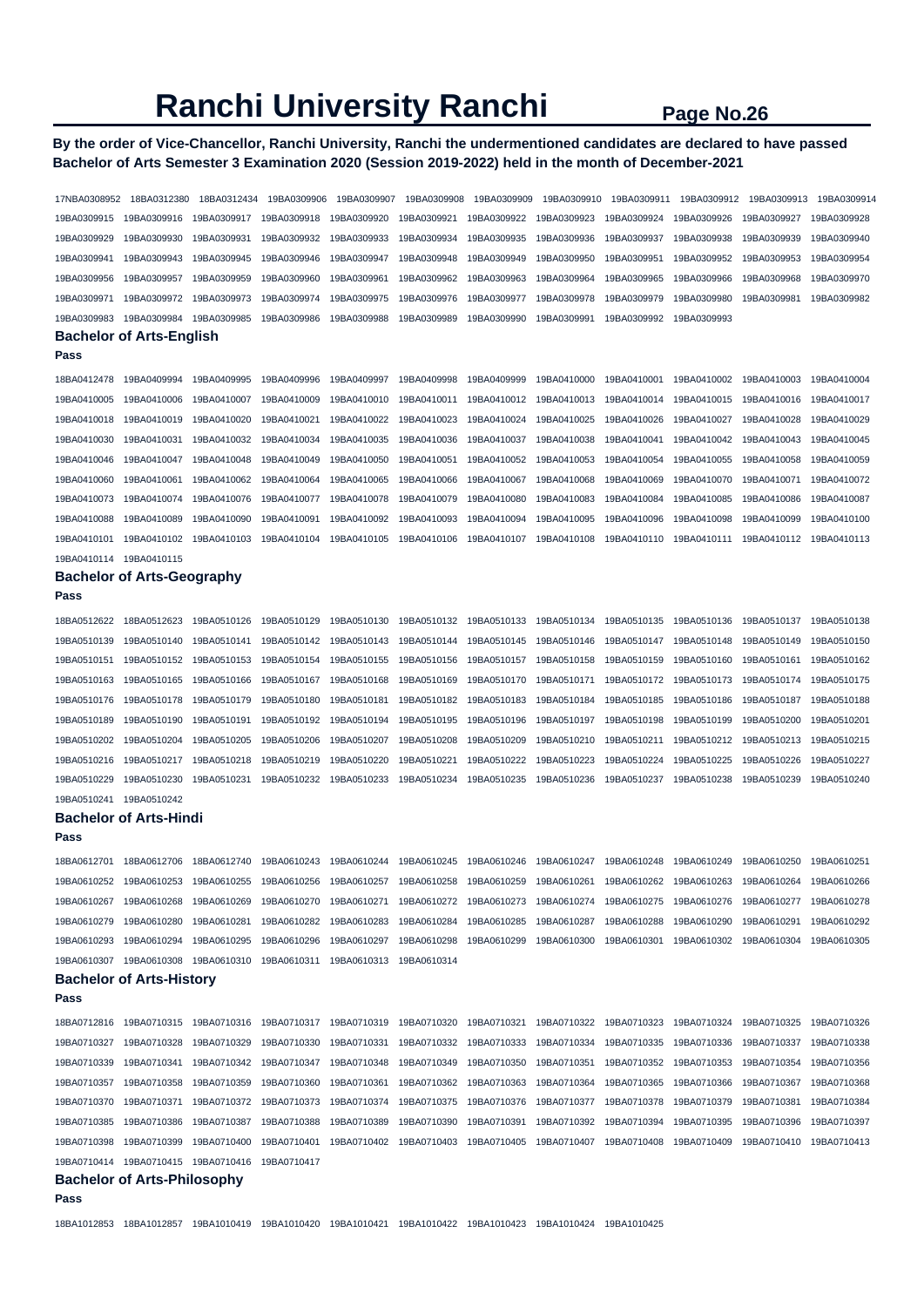**By the order of Vice-Chancellor, Ranchi University, Ranchi the undermentioned candidates are declared to have passed Bachelor of Arts Semester 3 Examination 2020 (Session 2019-2022) held in the month of December-2021** 

#### **Bachelor of Arts-Pol. Science**

#### **Pass**

17NBA1109486 18BA1112863 18BA1112879 18BA1112886 18BA1112890 18BA1112922 19BA1110426 19BA1110427 19BA1110428 19BA1110429 19BA1110430 19BA1110431 19BA1110432 19BA1110433 19BA1110434 19BA1110435 19BA1110436 19BA1110437 19BA1110438 19BA1110439 19BA1110441 19BA1110442 19BA1110443 19BA1110444 19BA1110445 19BA1110446 19BA1110447 19BA1110448 19BA1110449 19BA1110451 19BA1110452 19BA1110453 19BA1110454 19BA1110455 19BA1110456 19BA1110457 19BA1110458 19BA1110459 19BA1110460 19BA1110461 19BA1110462 19BA1110463 19BA1110464 19BA1110465 19BA1110466 19BA1110467 19BA1110468 19BA1110469 19BA1110470 19BA1110471 19BA1110472 19BA1110473 19BA1110474 19BA1110475 19BA1110476 19BA1110477 19BA1110478 19BA1110479 19BA1110480 19BA1110481 19BA1110482 19BA1110484 19BA1110485 19BA1110486 19BA1110487 19BA1110488 19BA1110489 19BA1110490 19BA1110491 19BA1110492 19BA1110493 19BA1110494 19BA1110495 19BA1110496 19BA1110497 19BA1110498 19BA1110499 19BA1110501 19BA1110502 19BA1110503 19BA1110504 19BA1110505 19BA1110507 19BA1110508 19BA1110509 19BA1110510 19BA1110511 19BA1110513 19BA1110515 19BA1110516 19BA1110517 19BA1110518 19BA1110519 19BA1110520 19BA1110521 19BA1110522 19BA1110524 19BA1110525 19BA1110526 19BA1110528 19BA1110529 19BA1110530 19BA1110531 19BA1110532

## **Bachelor of Arts-Psychology**

#### **Pass**

19BA1210533 19BA1210534 19BA1210535 19BA1210536 19BA1210537 19BA1210539 19BA1210540 19BA1210541 19BA1210542 19BA1210543 19BA1210544 19BA1210545 19BA1211239

## **Bachelor of Arts-Computer Application**

**Pass** 

19BA5809902 19BA5809903 19BA5809904 19BA5809905

#### **Bachelor of Arts-Fashion Designing**

#### **Pass**

19BA3310116 19BA3310117 19BA3310118 19BA3310120 19BA3310121 19BA3310122 19BA3310123 19BA3310124 19BA3310125

### **St. Paul College, Ranchi**

#### **Bachelor of Arts-Anthropology**

#### **Pass**

17NBA0117856 17NBA0117862 18BA0123262 19BA0102627 19BA0102629 19BA0102630 19BA0102631 19BA0102632 19BA0102634 19BA0102635 19BA0102637 19BA0102638 19BA0102640 19BA0102642 19BA0102643 19BA0102648 19BA0102649 19BA0102650 19BA0102651 19BA0102652 19BA0102653 19BA0102654 19BA0102656 19BA0102657 19BA0102658 19BA0102661 19BA0102662 19BA0102663 19BA0102664 19BA0102665 19BA0102666 19BA0102668 19BA0102670 19BA0102672 19BA0102673

#### **Bachelor of Arts-Economics**

**Pass** 

18BA0323306 18BA0323394 18BA0323407 18BA0323421 18BA0323429 18BA0323448 18BA0323449 19BA0302674 19BA0302675 19BA0302677 19BA0302679 19BA0302680 19BA0302681 19BA0302682 19BA0302683 19BA0302684 19BA0302685 19BA0302686 19BA0302687 19BA0302688 19BA0302689 19BA0302690 19BA0302691 19BA0302692 19BA0302693 19BA0302694 19BA0302696 19BA0302699 19BA0302700 19BA0302703 19BA0302704 19BA0302705 19BA0302707 19BA0302708 19BA0302709 19BA0302710 19BA0302711 19BA0302712 19BA0302713 19BA0302715 19BA0302716 19BA0302719 19BA0302720 19BA0302721 19BA0302722 19BA0302724 19BA0302726 19BA0302727 19BA0302728 19BA0302729 19BA0302730 19BA0302731 19BA0302732 19BA0302733 19BA0302734 19BA0302736 19BA0302739 19BA0302740 19BA0302741 19BA0302742 19BA0302743 19BA0302745 19BA0302746 19BA0302748 19BA0302749 19BA0302751 19BA0302753 19BA0302754 19BA0302755 19BA0302756 19BA0302757 19BA0302758 **Bachelor of Arts-English** 

## **Pass**

17NBA0418037 17NBA0418090 17NBA0418116 18BA0423504 18BA0423532 19BA0402759 19BA0402760 19BA0402761 19BA0402763 19BA0402764 19BA0402766 19BA0402767 19BA0402772 19BA0402773 19BA0402774 19BA0402775 19BA0402776 19BA0402777 19BA0402778 19BA0402780 19BA0402782 19BA0402783 19BA0402786 19BA0402787 19BA0402788 19BA0402789 19BA0402790 19BA0402791 19BA0402792 19BA0402793 19BA0402794 19BA0402795 19BA0402798 19BA0402800 19BA0402801 19BA0402802 19BA0402803 19BA0402804 19BA0402805 19BA0402806 19BA0402807 19BA0402808 19BA0402809 19BA0402810 19BA0402811 19BA0402813 19BA0402814 19BA0402815 19BA0402816 19BA0402817 19BA0402818 19BA0402819 19BA0402820 19BA0402823 19BA0402824 19BA0402825 19BA0402826 19BA0402827 19BA0402828 19BA0402830 19BA0402831 19BA0402832 19BA0402833 19BA0402834 19BA0402836 19BA0402837 19BA0402838 19BA0402839 19BA0402840 19BA0402841 19BA0402842 19BA0402843 19BA0402844 19BA0402845 19BA0402846 19BA0402847 19BA0402848 19BA0402849 19BA0402850 19BA0402851 19BA0402853 19BA0402855 19BA0402856 19BA0402857 19BA0402858 19BA0402859 19BA0402860 19BA0402862 19BA0402864 19BA0402865 19BA0402866 19BA0402867 19BA0402868 19BA0402869 19BA0402870 19BA0402871 19BA0402874 19BA0402875 19BA0402876 19BA0402877 19BA0402878 19BA0402880 19BA0402881 19BA0402883 19BA0402884 19BA0402886 19BA0402888 19BA0402889 19BA0402890 19BA0402891 19BA0402892 19BA0402894

**Bachelor of Arts-Geography**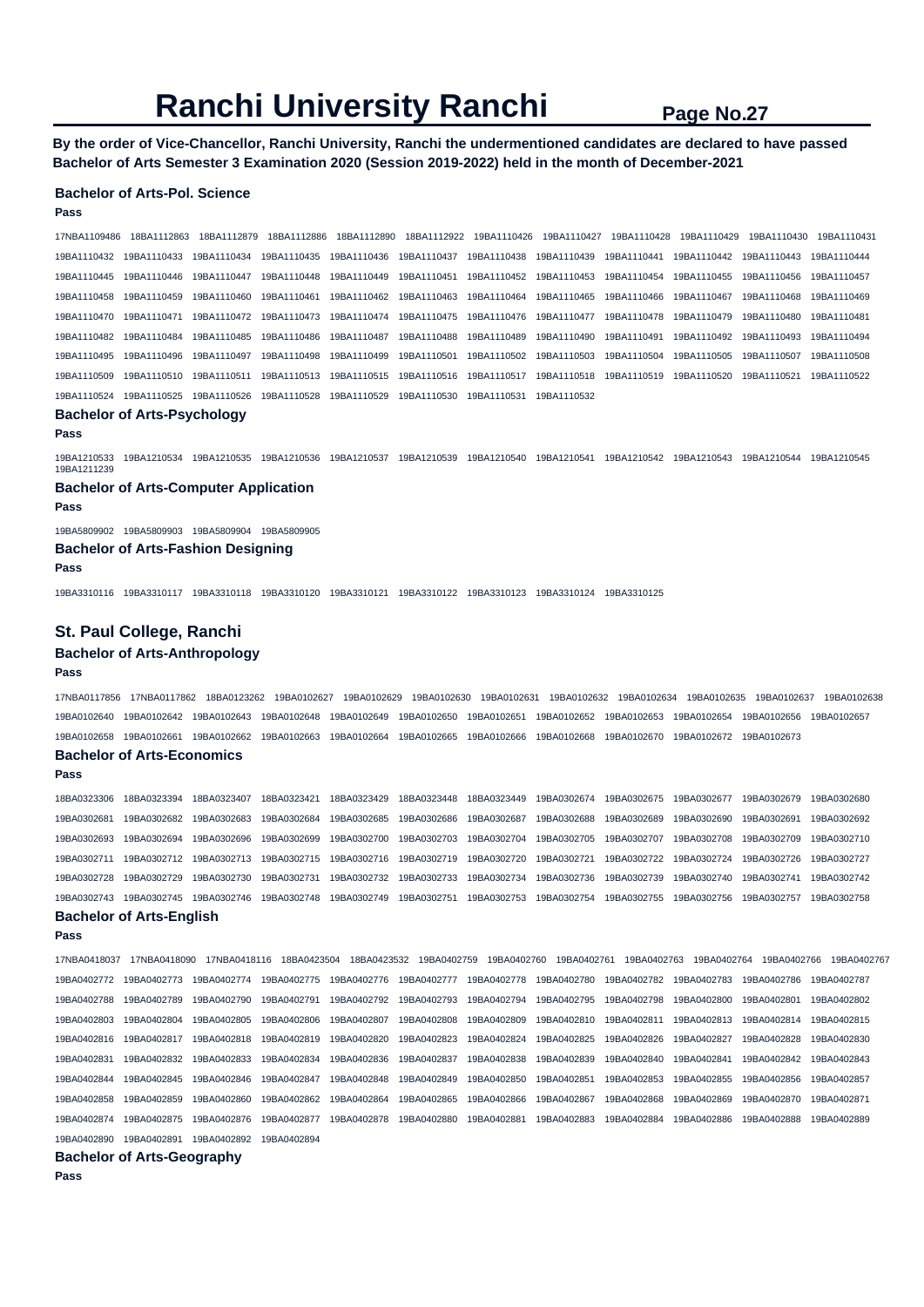## **By the order of Vice-Chancellor, Ranchi University, Ranchi the undermentioned candidates are declared to have passed Bachelor of Arts Semester 3 Examination 2020 (Session 2019-2022) held in the month of December-2021**

17NBA0518197 17NBA0518239 17NBA0518287 18BA0523769 19BA0502900 19BA0502901 19BA0502902 19BA0502904 19BA0502905 19BA0502906 19BA0502909 19BA0502910 19BA0502911 19BA0502913 19BA0502914 19BA0502915 19BA0502916 19BA0502918 19BA0502919 19BA0502920 19BA0502921 19BA0502922 19BA0502923 19BA0502924 19BA0502926 19BA0502927 19BA0502928 19BA0502929 19BA0502930 19BA0502931 19BA0502932 19BA0502933 19BA0502934 19BA0502935 19BA0502936 19BA0502937 19BA0502938 19BA0502939 19BA0502940 19BA0502941 19BA0502942 19BA0502943 19BA0502944 19BA0502945 19BA0502946 19BA0502947 19BA0502948 19BA0502949 19BA0502951 19BA0502952 19BA0502953 19BA0502954 19BA0502956 19BA0502957 19BA0502958 19BA0502959 19BA0502960 19BA0502961 19BA0502962 19BA0502963 19BA0502964 19BA0502965 19BA0502966 19BA0502967 19BA0502968 19BA0502969 19BA0502970 19BA0502971 19BA0502973 19BA0502974 19BA0502976 19BA0502977 19BA0502980 19BA0502982 19BA0502983 19BA0502984 19BA0502985 19BA0502986 19BA0502987 19BA0502988 19BA0502989 19BA0502990 19BA0502992 19BA0502993 19BA0502995 19BA0502997 19BA0502998 19BA0502999 19BA0503000 19BA0503001 19BA0503002 19BA0503003 19BA0503004 19BA0503005 19BA0503006 19BA0503007 19BA0503008 19BA0503009 19BA0503010 19BA0503011 19BA0503012 19BA0503013 19BA0503014 19BA0503015 19BA0503016 19BA0503017 19BA0503019 19BA0503020 19BA0503021 19BA0503022 19BA0503023 **Bachelor of Arts-Hindi Pass**  18BA0623804 19BA0603026 19BA0603028 19BA0603029 19BA0603030 19BA0603031 19BA0603032 19BA0603033 19BA0603034 19BA0603035 19BA0603036 19BA0603037 19BA0603038 19BA0603039 19BA0603041 19BA0603042 19BA0603043 19BA0603045 19BA0603046 19BA0603047 19BA0603048 19BA0603051 19BA0603052 19BA0603053 19BA0603054 19BA0603055 19BA0603056 19BA0603057 19BA0603059 19BA0603061 19BA0603062 19BA0603063 19BA0603065 19BA0603066 19BA0603067 19BA0603068 19BA0603069 19BA0603071 19BA0603072 19BA0603073 19BA0603074 19BA0603075 19BA0603076 19BA0603079 19BA0603081 19BA0603082 19BA0603083 19BA0603084 19BA0603085 19BA0603087 19BA0603088 19BA0603092 19BA0603094 19BA0603095 19BA0603096 19BA0603097 19BA0603099 19BA0603102 19BA0603103 19BA0603104 19BA0603105 19BA0603106 19BA0603107 19BA0603108 19BA0603109 19BA0603110 19BA0603111 19BA0603112 19BA0603113 19BA0603114 19BA0603115 19BA0603116 19BA0603117 19BA0603118 19BA0603120 19BA0603121 19BA0603122 19BA0603125 19BA0603128 19BA0603129 19BA0603130 19BA0603133 19BA0603134 19BA0603136 19BA0603137 19BA0603138 19BA0603140 19BA0603141 19BA0603142 19BA0603143 19BA0603148 19BA0603149 19BA0603150 19BA0603151 19BA0603153 19BA0603154 19BA0603155 19BA0603156 19BA0603157 19BA0603158 19BA0603163 19BA0603166 19BA0603167 19BA0603170 19BA0603171 19BA0603173 19BA0603175 19BA0603177 19BA0603178 19BA0603179 19BA0603180 19BA0603181 19BA0603183 19BA0603184 19BA0603186 19BA0603187 19BA0603188 19BA0603189 19BA0603190 19BA0603191 19BA0603192 19BA0603193 19BA0603194 19BA0603195 19BA0603197 19BA0603199 19BA0603200 19BA0603201 19BA0603202 19BA0603203 19BA0603204 19BA0603206 19BA0603207 19BA0603208 19BA0603209 19BA0603210 19BA0603211 19BA0603212 19BA0603213 19BA0603214 19BA0603215 19BA0603216 19BA0603217 19BA0603218 19BA0603220 19BA0603221 19BA0603222 19BA0603223 19BA0603224 19BA0603225 19BA0603226 19BA0603227 19BA0603228 19BA0603229 19BA0603232 19BA0603234 19BA0603235 19BA0603237 19BA0603238 19BA0603239 19BA0603240 19BA0603241 19BA0603242 19BA0603244 19BA0603245 19BA0603246 19BA0603249 19BA0603250 19BA0603251 19BA0603253 19BA0603254 19BA0603255 19BA0603256 19BA0603257 19BA0603258 19BA0603259 19BA0603261 19BA0603262 19BA0603263 19BA0603264 19BA0603266 19BA0603267 19BA0603269 19BA0603270 19BA0603271 19BA0603273 19BA0603275 19BA0603276 19BA0603277 19BA0603278 19BA0603279 19BA0603280 19BA0603281 19BA0603282 19BA0603284 19BA0603285 19BA0603289 19BA0603290 19BA0603291 19BA0603292 19BA0603293 19BA0603294 19BA0603295 19BA0603296 19BA0603297 19BA0603298 19BA0603299 19BA0603300 19BA0603301 19BA0603302 19BA0603306 19BA0603308 19BA0603310 19BA0603312 19BA0603313 19BA0603314 19BA0603315 19BA0603316

**Bachelor of Arts-History** 

**Pass** 

17NBA0718562 17NBA0718612 17NBA0718637 18BA0724092 18BA0724149 18BA0724155 18BA0724230 19BA0703320 19BA0703321 19BA0703322 19BA0703324 19BA0703325 19BA0703326 19BA0703327 19BA0703329 19BA0703333 19BA0703334 19BA0703335 19BA0703336 19BA0703337 19BA0703339 19BA0703340 19BA0703341 19BA0703342 19BA0703343 19BA0703344 19BA0703346 19BA0703348 19BA0703349 19BA0703350 19BA0703353 19BA0703354 19BA0703355 19BA0703357 19BA0703359 19BA0703360 19BA0703361 19BA0703363 19BA0703365 19BA0703366 19BA0703367 19BA0703368 19BA0703370 19BA0703371 19BA0703372 19BA0703374 19BA0703375 19BA0703376 19BA0703377 19BA0703379 19BA0703380 19BA0703381 19BA0703382 19BA0703385 19BA0703386 19BA0703387 19BA0703388 19BA0703389 19BA0703390 19BA0703394 19BA0703395 19BA0703396 19BA0703397 19BA0703398 19BA0703399 19BA0703400 19BA0703402 19BA0703403 19BA0703404 19BA0703405 19BA0703406 19BA0703407 19BA0703409 19BA0703410 19BA0703411 19BA0703412 19BA0703413 19BA0703414 19BA0703415 19BA0703416 19BA0703417 19BA0703419 19BA0703420 19BA0703422 19BA0703423 19BA0703424 19BA0703425 19BA0703426 19BA0703429 19BA0703430 19BA0703431 19BA0703432 19BA0703433 19BA0703434 19BA0703435 19BA0703437 19BA0703438 19BA0703439 19BA0703440 19BA0703441 19BA0703442 19BA0703443 19BA0703444 19BA0703445 19BA0703446 19BA0703447 19BA0703449 19BA0703450 19BA0703451 19BA0703453 19BA0703454 19BA0703455 19BA0703456 19BA0703457 19BA0703458 19BA0703460 19BA0703463 19BA0703464 19BA0703465 19BA0703468 19BA0703469 19BA0703470 19BA0703471 19BA0703472 19BA0703473 19BA0703474 19BA0703475 19BA0703476 19BA0703478 19BA0703479 19BA0703480 19BA0703481 19BA0703482 19BA0703483 19BA0703486 19BA0703487 19BA0703492 19BA0703495 19BA0703496 19BA0703497 19BA0703498 19BA0703499 19BA0703501 19BA0703502 19BA0703503 19BA0703505 19BA0703506 19BA0703507 19BA0703511 19BA0703512 19BA0703514 19BA0703515 19BA0703516 19BA0703517 19BA0703518 19BA0703519 19BA0703520 19BA0703521 19BA0703522 19BA0703523 19BA0703524 19BA0703526 19BA0703528 19BA0703529 19BA0703531 19BA0703532 19BA0703533 19BA0703534 19BA0703535 19BA0703536 19BA0703538 19BA0703539 19BA0703540 19BA0703541 19BA0703544 19BA0703545 19BA0703546 19BA0703547 19BA0703549 19BA0703551 19BA0703552 19BA0703553 19BA0703554 19BA0703555 19BA0703556 19BA0703558 19BA0703559 19BA0703561 19BA0703562 19BA0703565 19BA0703567 19BA0703569 19BA0703570 19BA0703571 19BA0703574 19BA0703576 19BA0703577 19BA0703578 19BA0703579 19BA0703580 19BA0703581 19BA0703582 19BA0703583 19BA0703585 19BA0703586 19BA0703587 19BA0703588 19BA0703589 19BA0703591 19BA0703593 19BA0703596 19BA0703597 19BA0703599 19BA0703600 19BA0703601 19BA0703602 19BA0703603 19BA0703604 19BA0703606 19BA0703607

**Bachelor of Arts-Pol. Science**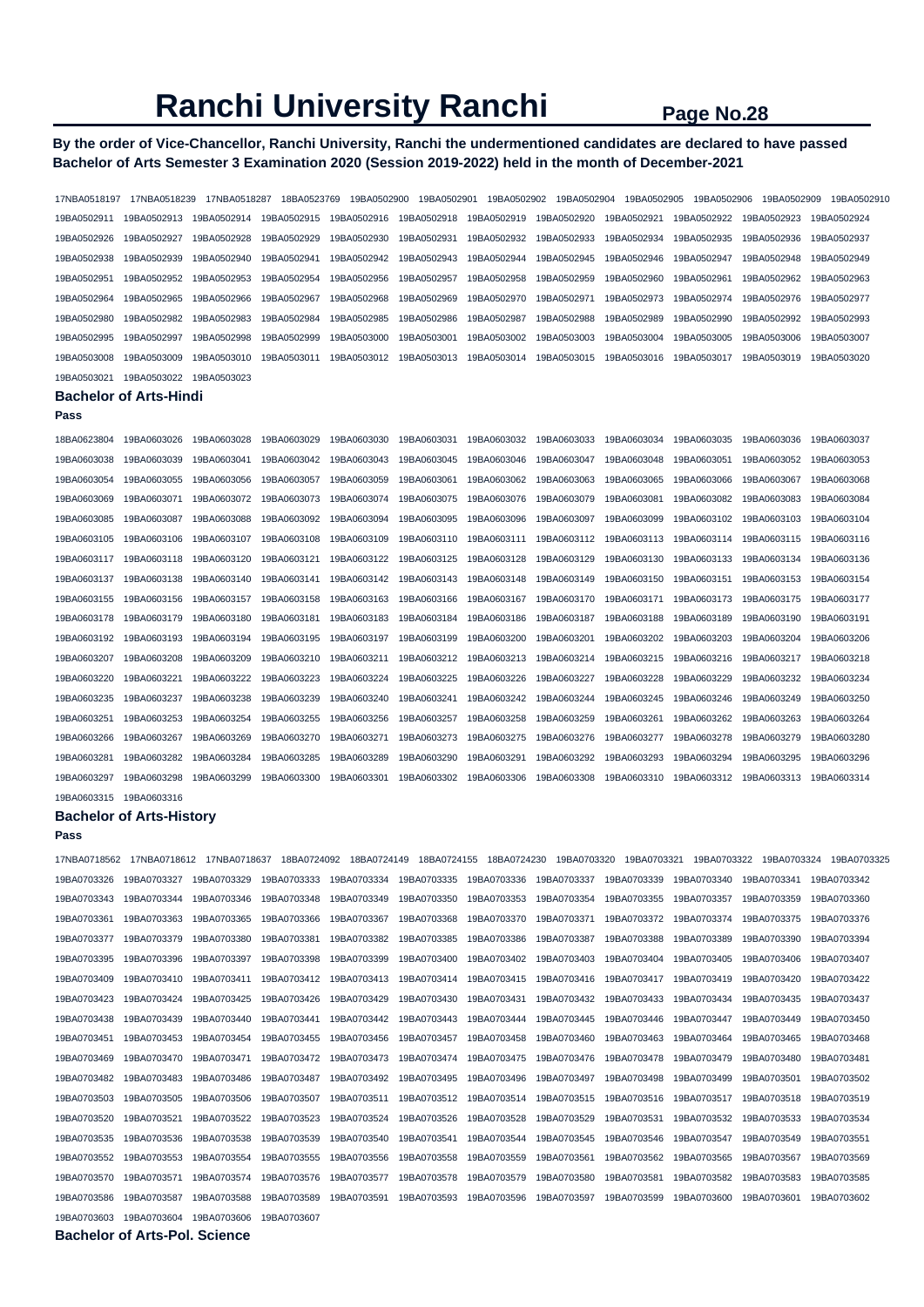**By the order of Vice-Chancellor, Ranchi University, Ranchi the undermentioned candidates are declared to have passed Bachelor of Arts Semester 3 Examination 2020 (Session 2019-2022) held in the month of December-2021** 

#### **Pass**

| 18BA1124401 | 18BA1124521 | 18BA1124568 | 18BA1124572 | 18BA1124573 | 18BA1124578 | 18BA1124589 | 18BA1124595 | 18BA1124606 | 18BA1124613 | 19BA1103608 | 19BA1103609 |
|-------------|-------------|-------------|-------------|-------------|-------------|-------------|-------------|-------------|-------------|-------------|-------------|
| 19BA1103610 | 19BA1103611 | 19BA1103612 | 19BA1103613 | 19BA1103614 | 19BA1103615 | 19BA1103618 | 19BA1103619 | 19BA1103620 | 19BA1103621 | 19BA1103622 | 19BA1103623 |
| 19BA1103624 | 19BA1103625 | 19BA1103626 | 19BA1103627 | 19BA1103628 | 19BA1103630 | 19BA1103632 | 19BA1103633 | 19BA1103634 | 19BA1103635 | 19BA1103636 | 19BA1103638 |
| 19BA1103639 | 19BA1103640 | 19BA1103643 | 19BA1103644 | 19BA1103645 | 19BA1103646 | 19BA1103647 | 19BA1103648 | 19BA1103649 | 19BA1103650 | 19BA1103651 | 19BA1103654 |
| 19BA1103655 | 19BA1103656 | 19BA1103657 | 19BA1103659 | 19BA1103661 | 19BA1103662 | 19BA1103665 | 19BA1103666 | 19BA1103667 | 19BA1103668 | 19BA1103670 | 19BA1103671 |
| 19BA1103672 | 19BA1103673 | 19BA1103674 | 19BA1103675 | 19BA1103676 | 19BA1103677 | 19BA1103680 | 19BA1103681 | 19BA1103682 | 19BA1103683 | 19BA1103685 | 19BA1103687 |
| 19BA1103688 | 19BA1103689 | 19BA1103690 | 19BA1103691 | 19BA1103693 | 19BA1103695 | 19BA1103697 | 19BA1103698 | 19BA1103700 | 19BA1103701 | 19BA1103702 | 19BA1103704 |
| 19BA1103705 | 19BA1103706 | 19BA1103707 | 19BA1103708 | 19BA1103709 | 19BA1103710 | 19BA1103711 | 19BA1103712 | 19BA1103714 | 19BA1103715 | 19BA1103716 | 19BA1103717 |
| 19BA1103719 | 19BA1103720 | 19BA1103722 | 19BA1103723 | 19BA1103724 | 19BA1103725 | 19BA1103726 | 19BA1103727 | 19BA1103728 | 19BA1103729 | 19BA1103732 | 19BA1103734 |
| 19BA1103735 | 19BA1103736 | 19BA1103737 | 19BA1103738 | 19BA1103739 | 19BA1103740 | 19BA1103741 | 19BA1103742 | 19BA1103743 | 19BA1103744 | 19BA1103746 | 19BA1103747 |
| 19BA1103748 | 19BA1103749 | 19BA1103751 | 19BA1103752 | 19BA1103753 | 19BA1103755 | 19BA1103756 | 19BA1103757 | 19BA1103758 | 19BA1103759 | 19BA1103760 | 19BA1103761 |
| 19BA1103762 | 19BA1103763 | 19BA1103764 | 19BA1103765 | 19BA1103766 | 19BA1103767 | 19BA1103768 | 19BA1103770 | 19BA1103771 | 19BA1103772 | 19BA1103773 | 19BA1103774 |
| 19BA1103776 | 19BA1103778 | 19BA1103780 | 19BA1103782 | 19BA1103783 | 19BA1103784 | 19BA1103785 | 19BA1103786 | 19BA1103787 | 19BA1103788 | 19BA1103789 | 19BA1103790 |
| 19BA1103791 | 19BA1103792 | 19BA1103793 | 19BA1103794 | 19BA1103795 | 19BA1103796 | 19BA1103797 | 19BA1103798 | 19BA1103799 | 19BA1103802 | 19BA1103803 | 19BA1103804 |
| 19BA1103805 | 19BA1103806 | 19BA1103808 | 19BA1103809 | 19BA1103810 | 19BA1103811 | 19BA1103812 | 19BA1103814 | 19BA1103816 | 19BA1103817 | 19BA1103818 | 19BA1103819 |
| 19BA1103820 | 19BA1103822 | 19BA1103824 | 19BA1103826 | 19BA1103830 | 19BA1103831 | 19BA1103832 | 19BA1103835 | 19BA1103836 | 19BA1103837 | 19BA1103838 | 19BA1103839 |

## **P.P.K.College, Bundu**

**Bachelor of Arts-Bengali** 

#### **Pass**

18BA0212984 19BA0221705

## **Bachelor of Arts-Economics**

#### **Pass**

18BA0312997 18BA0312999 19BA0321712 19BA0321713 19BA0321715 19BA0321716 19BA0321718 19BA0321719 19BA0321720 19BA0321723 19BA0321724 19BA0321725 19BA0321726 19BA0321728 19BA0321733 19BA0321735 19BA0321739 19BA0321745 19BA0321746 19BA0321747 19BA0321748 19BA0321749 19BA0321750 19BA0321751 19BA0321754 19BA0321756

#### **Bachelor of Arts-English**

#### **Pass**

17NBA0409640 17NBA0409715 18BA0413051 18BA0413061 18BA0413082 18BA0413092 18BA0413093 18BA0413126 18BA0413159 18BA0413188 19BA0421759 19BA0421762 19BA0421763 19BA0421764 19BA0421765 19BA0421766 19BA0421767 19BA0421769 19BA0421771 19BA0421772 19BA0421773 19BA0421774 19BA0421775 19BA0421777 19BA0421779 19BA0421781 19BA0421782 19BA0421785 19BA0421791 19BA0421792 19BA0421793 19BA0421795 19BA0421797 19BA0421798 19BA0421799 19BA0421800 19BA0421801 19BA0421802 19BA0421803 19BA0421804 19BA0421806 19BA0421807 19BA0421811 19BA0421812 19BA0421813 19BA0421814 19BA0421816 19BA0421817 19BA0421818 19BA0421820 19BA0421821 19BA0421822 19BA0421823 19BA0421824 19BA0421825 19BA0421827 19BA0421828 19BA0421829 19BA0421830 19BA0421831 19BA0421832 19BA0421833 19BA0421834 19BA0421836 19BA0421840 19BA0421841 19BA0421842 19BA0421843 19BA0421844 19BA0421845 19BA0421846 19BA0421848 19BA0421849 19BA0421850 19BA0421853 19BA0421856 19BA0421857 19BA0421858 19BA0421859 19BA0421860 19BA0421861 19BA0421863 19BA0421866 19BA0421868 19BA0421869 19BA0421872 19BA0421875 19BA0421877 19BA0421878 19BA0421880 19BA0421881 19BA0421883 19BA0421884 19BA0421886 19BA0421887 19BA0421888 19BA0421889

## **Bachelor of Arts-Geography**

| 18BA0513227 | 18BA0513256 | 18BA0513270 | 18BA0513376 | 18BA0513485 | 18BA0513518 | 19BA0521911 | 19BA0521912 | 19BA0521915 | 19BA0521918 | 19BA0521920 | 19BA0521924 |
|-------------|-------------|-------------|-------------|-------------|-------------|-------------|-------------|-------------|-------------|-------------|-------------|
| 19BA0521925 | 19BA0521926 | 19BA0521927 | 19BA0521928 | 19BA0521931 | 19BA0521933 | 19BA0521934 | 19BA0521935 | 19BA0521939 | 19BA0521940 | 19BA0521942 | 19BA0521946 |
| 19BA0521948 | 19BA0521949 | 19BA0521951 | 19BA0521954 | 19BA0521955 | 19BA0521956 | 19BA0521958 | 19BA0521960 | 19BA0521962 | 19BA0521964 | 19BA0521965 | 19BA0521966 |
| 19BA0521967 | 19BA0521968 | 19BA0521969 | 19BA0521970 | 19BA0521971 | 19BA0521972 | 19BA0521973 | 19BA0521975 | 19BA0521976 | 19BA0521977 | 19BA0521978 | 19BA0521979 |
| 19BA0521980 | 19BA0521981 | 19BA0521983 | 19BA0521984 | 19BA0521986 | 19BA0521988 | 19BA0521989 | 19BA0521990 | 19BA0521991 | 19BA0521993 | 19BA0521995 | 19BA0521996 |
| 19BA0522000 | 19BA0522001 | 19BA0522003 | 19BA0522005 | 19BA0522006 | 19BA0522007 | 19BA0522009 | 19BA0522010 | 19BA0522011 | 19BA0522013 | 19BA0522014 | 19BA0522015 |
| 19BA0522016 | 19BA0522019 | 19BA0522021 | 19BA0522022 | 19BA0522023 | 19BA0522024 | 19BA0522028 | 19BA0522029 | 19BA0522031 | 19BA0522032 | 19BA0522033 | 19BA0522037 |
| 19BA0522038 | 19BA0522039 | 19BA0522040 | 19BA0522041 | 19BA0522042 | 19BA0522043 | 19BA0522044 | 19BA0522046 | 19BA0522047 | 19BA0522048 | 19BA0522049 | 19BA0522050 |
| 19BA0522051 | 19BA0522052 | 19BA0522053 | 19BA0522054 | 19BA0522055 | 19BA0522056 | 19BA0522057 | 19BA0522059 | 19BA0522061 | 19BA0522062 | 19BA0522063 | 19BA0522064 |
| 19BA0522065 | 19BA0522066 | 19BA0522068 | 19BA0522069 | 19BA0522070 | 19BA0522073 | 19BA0522075 | 19BA0522076 | 19BA0522077 | 19BA0522079 | 19BA0522083 | 19BA0522084 |
| 19BA0522085 | 19BA0522086 | 19BA0522088 | 19BA0522089 | 19BA0522091 | 19BA0522092 | 19BA0522093 | 19BA0522094 | 19BA0522095 | 19BA0522096 | 19BA0522097 | 19BA0522098 |
| 19BA0522099 | 19BA0522100 | 19BA0522103 | 19BA0522104 | 19BA0522105 | 19BA0522106 | 19BA0522107 | 19BA0522109 | 19BA0522111 | 19BA0522112 | 19BA0522113 | 19BA0522114 |
| 19BA0522115 | 19BA0522116 | 19BA0522117 | 19BA0522120 | 19BA0522121 | 19BA0522122 | 19BA0522123 | 19BA0522127 | 19BA0522128 |             |             |             |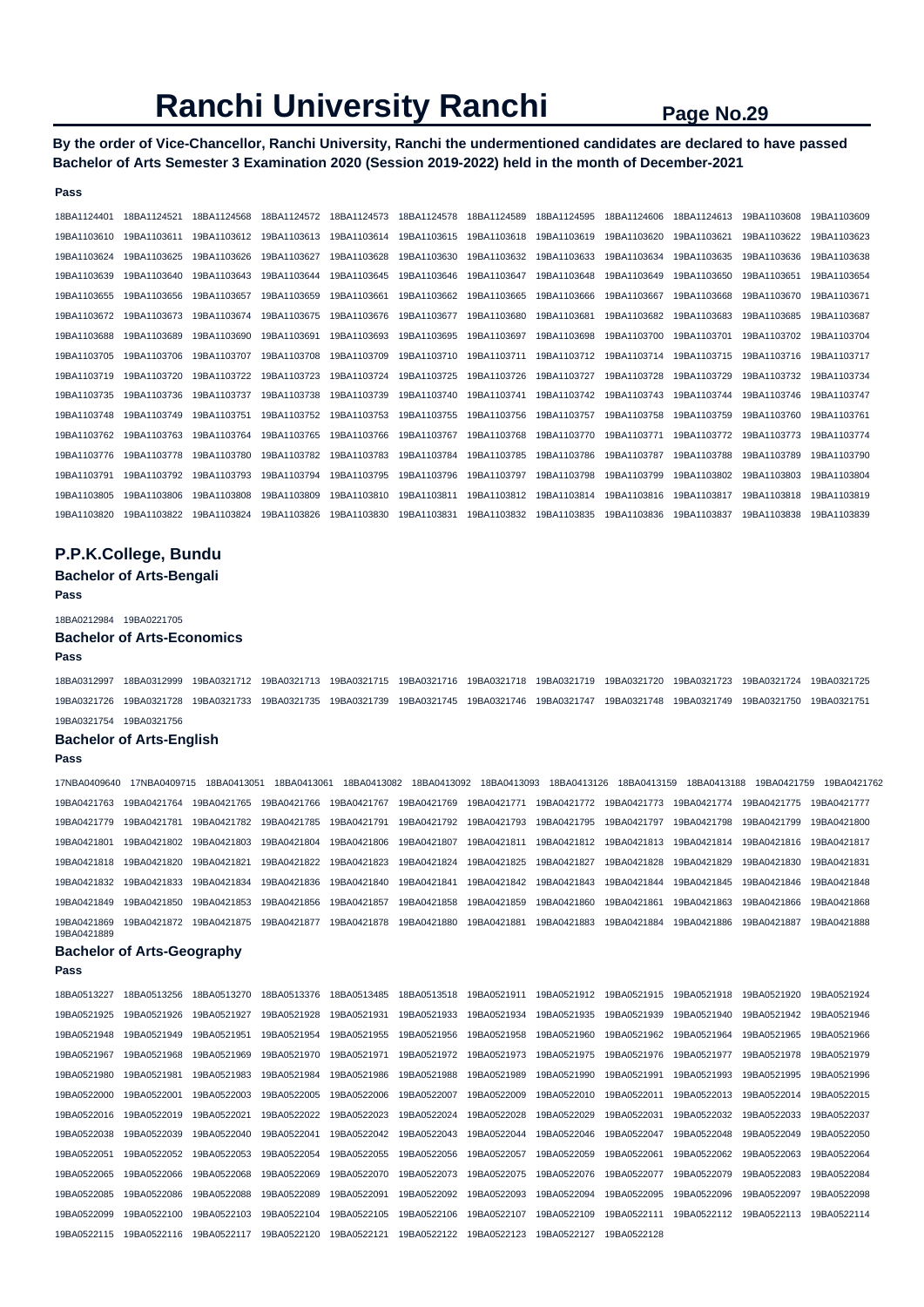**By the order of Vice-Chancellor, Ranchi University, Ranchi the undermentioned candidates are declared to have passed Bachelor of Arts Semester 3 Examination 2020 (Session 2019-2022) held in the month of December-2021** 

#### **Bachelor of Arts-Hindi**

**Pass** 

| 17NBA0609968               | 17NBA0609988 | 17NBA0610236 | 18BA0613735 | 18BA0613779 | 18BA0613845 |             | 18BA0613912 18BA0613929                                                 | 18BA0613931 | 18BA0614108 | 18BA0614159             | 18BA0614171 |
|----------------------------|--------------|--------------|-------------|-------------|-------------|-------------|-------------------------------------------------------------------------|-------------|-------------|-------------------------|-------------|
| 18BA0614226                | 18BA0614262  | 18BA0614301  | 19BA0622130 | 19BA0622133 |             |             | 19BA0622134    19BA0622138    19BA0622141    19BA0622142    19BA0622145 |             |             | 19BA0622146 19BA0622147 |             |
| 19BA0622148                | 19BA0622149  | 19BA0622150  | 19BA0622152 | 19BA0622158 | 19BA0622159 | 19BA0622161 | 19BA0622164                                                             | 19BA0622168 | 19BA0622174 | 19BA0622175             | 19BA0622176 |
| 19BA0622179                | 19BA0622181  | 19BA0622183  | 19BA0622187 | 19BA0622188 | 19BA0622192 | 19BA0622195 | 19BA0622196                                                             | 19BA0622199 | 19BA0622200 | 19BA0622201             | 19BA0622204 |
| 19BA0622205                | 19BA0622207  | 19BA0622208  | 19BA0622209 | 19BA0622210 | 19BA0622213 | 19BA0622215 | 19BA0622220                                                             | 19BA0622223 | 19BA0622225 | 19BA0622228             | 19BA0622229 |
| 19BA0622230                | 19BA0622232  | 19BA0622233  | 19BA0622234 | 19BA0622235 | 19BA0622236 | 19BA0622238 | 19BA0622241                                                             | 19BA0622242 | 19BA0622243 | 19BA0622251             | 19BA0622252 |
| 19BA0622255                | 19BA0622256  | 19BA0622259  | 19BA0622260 | 19BA0622264 | 19BA0622265 | 19BA0622267 | 19BA0622269                                                             | 19BA0622270 | 19BA0622271 | 19BA0622275             | 19BA0622279 |
| 19BA0622280                | 19BA0622281  | 19BA0622282  | 19BA0622283 | 19BA0622284 | 19BA0622285 | 19BA0622286 | 19BA0622288                                                             | 19BA0622291 | 19BA0622292 | 19BA0622293             | 19BA0622295 |
| 19BA0622296                | 19BA0622297  | 19BA0622299  | 19BA0622300 | 19BA0622303 | 19BA0622304 | 19BA0622308 | 19BA0622314                                                             | 19BA0622315 | 19BA0622316 | 19BA0622322             | 19BA0622324 |
| 19BA0622326                | 19BA0622328  | 19BA0622329  | 19BA0622332 | 19BA0622336 | 19BA0622342 | 19BA0622344 | 19BA0622349                                                             | 19BA0622352 | 19BA0622353 | 19BA0622358             | 19BA0622359 |
| 19BA0622360                | 19BA0622362  | 19BA0622363  | 19BA0622364 | 19BA0622372 | 19BA0622374 | 19BA0622378 | 19BA0622379                                                             | 19BA0622381 | 19BA0622382 | 19BA0622385             | 19BA0622388 |
| 19BA0622391                | 19BA0622394  | 19BA0622395  | 19BA0622397 | 19BA0622400 | 19BA0622401 | 19BA0622402 | 19BA0622403                                                             | 19BA0622404 | 19BA0622406 | 19BA0622407             | 19BA0622409 |
| 19BA0622410                | 19BA0622411  | 19BA0622415  | 19BA0622416 | 19BA0622421 | 19BA0622425 | 19BA0622426 | 19BA0622427                                                             | 19BA0622429 | 19BA0622430 | 19BA0622431             | 19BA0622432 |
| 19BA0622433                | 19BA0622434  | 19BA0622437  | 19BA0622443 | 19BA0622445 | 19BA0622446 | 19BA0622447 | 19BA0622448                                                             | 19BA0622450 | 19BA0622454 | 19BA0622456             | 19BA0622457 |
| 19BA0622459                | 19BA0622463  | 19BA0622465  | 19BA0622467 | 19BA0622476 | 19BA0622477 | 19BA0622480 | 19BA0622481                                                             | 19BA0622482 | 19BA0622485 | 19BA0622487             | 19BA0622488 |
| 19BA0622489                | 19BA0622493  | 19BA0622495  | 19BA0622496 | 19BA0622497 | 19BA0622498 | 19BA0622500 | 19BA0622501                                                             | 19BA0622502 | 19BA0622503 | 19BA0622504             | 19BA0622505 |
| 19BA0622515                | 19BA0622519  | 19BA0622522  | 19BA0622532 | 19BA0622533 | 19BA0622535 | 19BA0622536 | 19BA0622537                                                             | 19BA0622539 | 19BA0622540 | 19BA0622542             | 19BA0622543 |
| 19BA0622544                | 19BA0622547  | 19BA0622549  | 19BA0622552 | 19BA0622553 | 19BA0622554 | 19BA0622556 | 19BA0622560                                                             | 19BA0622561 | 19BA0622562 | 19BA0622565             | 19BA0622568 |
| 19BA0622573                | 19BA0622575  | 19BA0622578  | 19BA0622584 | 19BA0622588 | 19BA0622589 | 19BA0622593 | 19BA0622594                                                             | 19BA0622597 | 19BA0622598 | 19BA0622601             | 19BA0622603 |
| 19BA0622606                | 19BA0622607  | 19BA0622609  | 19BA0622610 | 19BA0622612 | 19BA0622617 | 19BA0622618 | 19BA0622619                                                             | 19BA0622620 | 19BA0622621 | 19BA0622623             | 19BA0622624 |
| 19BA0622626                | 19BA0622628  | 19BA0622630  | 19BA0622632 | 19BA0622633 | 19BA0622634 | 19BA0622638 | 19BA0622639                                                             | 19BA0622643 | 19BA0622644 | 19BA0622645             | 19BA0622647 |
| 19BA0622648<br>19BA0622672 | 19BA0622650  | 19BA0622651  | 19BA0622654 | 19BA0622655 | 19BA0622656 | 19BA0622658 | 19BA0622659                                                             | 19BA0622660 | 19BA0622661 | 19BA0622664             | 19BA0622671 |

### **Bachelor of Arts-History**

**Pass** 

18BA0714562 19BA0722680 19BA0722681 19BA0722684 19BA0722686 19BA0722687 19BA0722692 19BA0722694 19BA0722709 19BA0722711 19BA0722712 19BA0722714 19BA0722718 19BA0722722 19BA0722723 19BA0722732 19BA0722734 19BA0722735 19BA0722736 19BA0722737 19BA0722739 19BA0722740 19BA0722746 19BA0722752 19BA0722762 19BA0722769 19BA0722771 19BA0722772 19BA0722773 19BA0722775 19BA0722785 19BA0722793 19BA0722797 19BA0722799 19BA0722801 19BA0722802 19BA0722809 19BA0722810 19BA0722817 19BA0722818 19BA0722819 19BA0722822 19BA0722826 19BA0722827 19BA0722837 19BA0722839 19BA0722841 19BA0722842 19BA0722843 19BA0722848 19BA0722850 19BA0722851 19BA0722853 19BA0722860 19BA0722862 19BA0722863 19BA0722865 19BA0722867 19BA0722869 19BA0722871 19BA0722880 19BA0722882 19BA0722884 19BA0722886 19BA0722888 19BA0722891 19BA0722895 19BA0722903 19BA0722910 19BA0722915 19BA0722919 19BA0722920 19BA0722921 19BA0722922 19BA0722926 19BA0722931 19BA0722933 19BA0722935

#### **Bachelor of Arts-Philosophy**

**Pass** 

19BA1023354

#### **Bachelor of Arts-Pol. Science**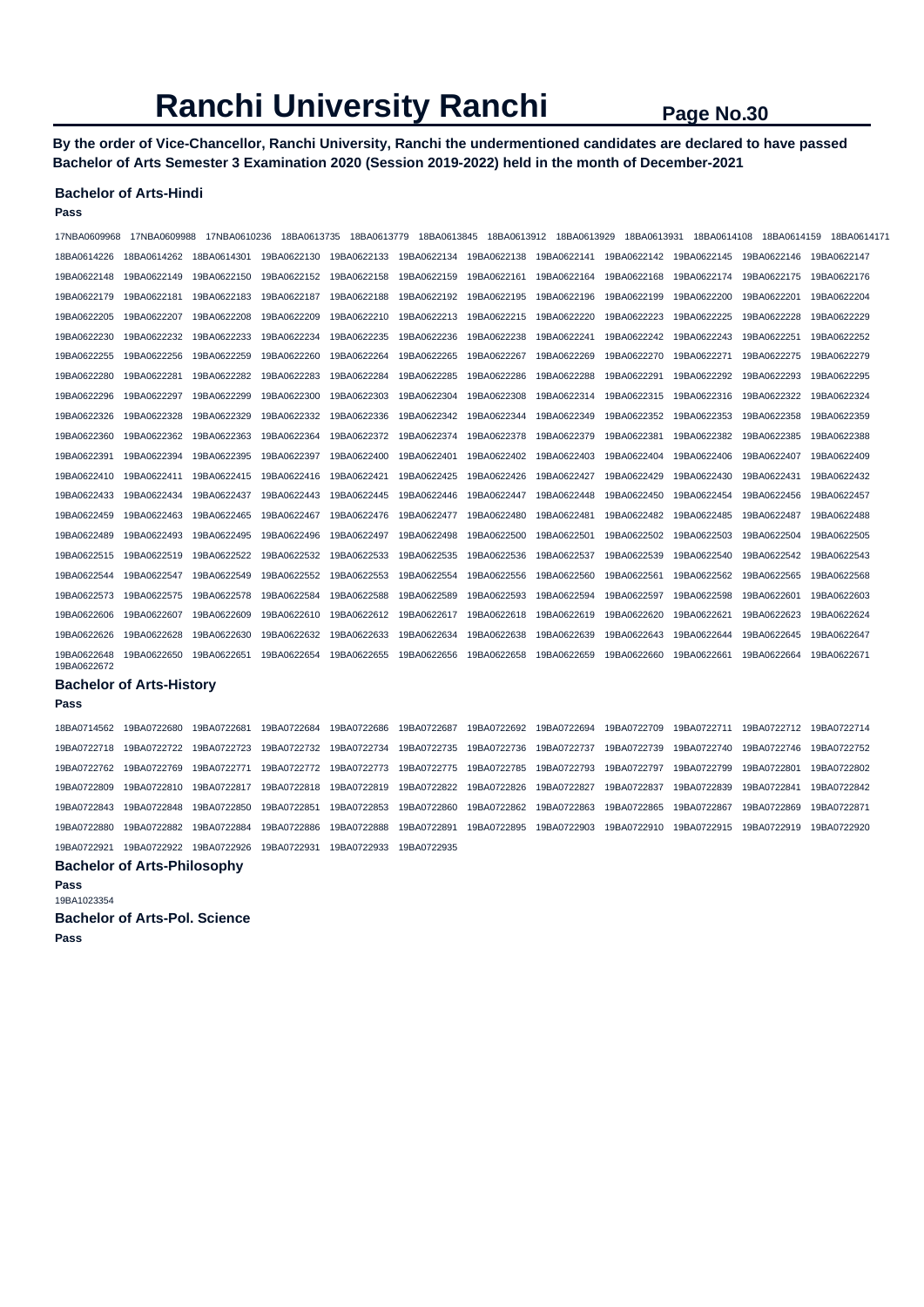## **By the order of Vice-Chancellor, Ranchi University, Ranchi the undermentioned candidates are declared to have passed Bachelor of Arts Semester 3 Examination 2020 (Session 2019-2022) held in the month of December-2021**

17NBA1111393 17NBA1111467 17NBA1111525 18BA1115352 18BA1115353 18BA1115354 18BA1115390 18BA1115400 18BA1115498 18BA1115503 18BA1115512 18BA1115520 18BA1115530 18BA1115543 18BA1115545 18BA1115590 18BA1115592 18BA1115629 19BA1123365 19BA1123367 19BA1123369 19BA1123370 19BA1123371 19BA1123374 19BA1123375 19BA1123377 19BA1123379 19BA1123381 19BA1123383 19BA1123384 19BA1123385 19BA1123386 19BA1123387 19BA1123388 19BA1123391 19BA1123393 19BA1123395 19BA1123396 19BA1123397 19BA1123399 19BA1123403 19BA1123405 19BA1123407 19BA1123408 19BA1123411 19BA1123412 19BA1123413 19BA1123414 19BA1123415 19BA1123416 19BA1123418 19BA1123419 19BA1123420 19BA1123421 19BA1123422 19BA1123424 19BA1123426 19BA1123427 19BA1123429 19BA1123430 19BA1123435 19BA1123436 19BA1123437 19BA1123439 19BA1123441 19BA1123442 19BA1123443 19BA1123445 19BA1123447 19BA1123448 19BA1123450 19BA1123456 19BA1123458 19BA1123460 19BA1123461 19BA1123462 19BA1123464 19BA1123465 19BA1123466 19BA1123467 19BA1123468 19BA1123470 19BA1123471 19BA1123472 19BA1123474 19BA1123475 19BA1123477 19BA1123478 19BA1123479 19BA1123481 19BA1123482 19BA1123487 19BA1123490 19BA1123491 19BA1123492 19BA1123494 19BA1123495 19BA1123497 19BA1123500 19BA1123501 19BA1123503 19BA1123505 19BA1123510 19BA1123511 19BA1123516 19BA1123517 19BA1123518 19BA1123519 19BA1123520 19BA1123521 19BA1123522 19BA1123523 19BA1123524 19BA1123525 19BA1123526 19BA1123528 19BA1123529 19BA1123531 19BA1123535 19BA1123536 19BA1123537 19BA1123538 19BA1123539 19BA1123540 19BA1123541 19BA1123542 19BA1123543 19BA1123546 19BA1123547 19BA1123548 19BA1123550 19BA1123552 19BA1123553 19BA1123555 19BA1123556 19BA1123557 19BA1123558 19BA1123559 19BA1123564 19BA1123566 19BA1123567 19BA1123568 19BA1123570 19BA1123571 19BA1123572 19BA1123573 19BA1123574 19BA1123577 19BA1123578 19BA1123579 19BA1123580 19BA1123581 19BA1123582 19BA1123583 19BA1123584 19BA1123585 19BA1123586 19BA1123587 19BA1123590 19BA1123593 19BA1123594 19BA1123597 19BA1123598 19BA1123599 19BA1123600 19BA1123601 19BA1123605 19BA1123606 19BA1123608 19BA1123609 19BA1123612 19BA1123613 19BA1123615 19BA1123616 19BA1123618 19BA1123619 19BA1123620 19BA1123624 19BA1123625 19BA1123626 19BA1123627 19BA1123628 19BA1123632 19BA1123633 19BA1123634 19BA1123638 19BA1123639 19BA1123640 19BA1123642 19BA1123644 19BA1123646 19BA1123652 19BA1123654 19BA1123656 19BA1123658 19BA1123660 19BA1123662 19BA1123664 19BA1123665 19BA1123666 19BA1123668 19BA1123673 19BA1123675 19BA1123676 19BA1123677 19BA1123678 19BA1123679 19BA1123680 19BA1123684 19BA1123685 19BA1123687 19BA1123688 19BA1123690 19BA1123691 19BA1123692 19BA1123693 19BA1123695 19BA1123696 19BA1123697 19BA1123699 19BA1123700 19BA1123701 19BA1123705 **Bachelor of Arts-Psychology Pass**  17NBA1211906 18BA1215657 19BA1223706 19BA1223707 19BA1223708 19BA1223709 19BA1223710 19BA1223712 19BA1223713 19BA1223716 19BA1223718 19BA1223721 19BA1223723 19BA1223727 **Bachelor of Arts-Sanskrit Pass**  18BA1315691 19BA1323730 19BA1323731 19BA1323732 19BA1323735 19BA1323736 19BA1323738 19BA1323741 19BA1323744 19BA1323745 19BA1323748 19BA1323749 19BA1323750 19BA1323751 19BA1323752 19BA1323753 19BA1323755 19BA1323758 19BA1323759 19BA1323760 19BA1323761 19BA1323762 19BA1323764 19BA1323767 19BA1323770 19BA1323771 19BA1323773 19BA1323774 19BA1323776 19BA1323777 19BA1323780 19BA1323781 19BA1323782 19BA1323790 19BA1323792 **Bachelor of Arts-Sociology Pass**  18BA1415720 18BA1415741 19BA1423793 19BA1423794 19BA1423795 19BA1423810 19BA1423814 19BA1423817 19BA1423822 19BA1423823 19BA1423826 19BA1423829 19BA1423831 19BA1423833 19BA1423842 **Bachelor of Arts-Mundari Pass**  19BA1723007 19BA1723008 19BA1723012 19BA1723021 19BA1723022 19BA1723028 19BA1723029 19BA1723031 19BA1723034 19BA1723035 19BA1723037 19BA1723038 19BA1723039 19BA1723042 19BA1723046 19BA1723047 **Bachelor of Arts-Kurmali Pass**  18BA1914933 19BA1922939 19BA1922941 19BA1922942 19BA1922945 19BA1922948 19BA1922949 19BA1922954 19BA1922958 19BA1922960 19BA1922962 19BA1922966 19BA1922967 19BA1922973 19BA1922975 19BA1922976 19BA1922983 19BA1922984 19BA1922985 19BA1922991 19BA1922997 19BA1922998 19BA1923000 19BA1923006 **Bachelor of Arts-PanchPargania**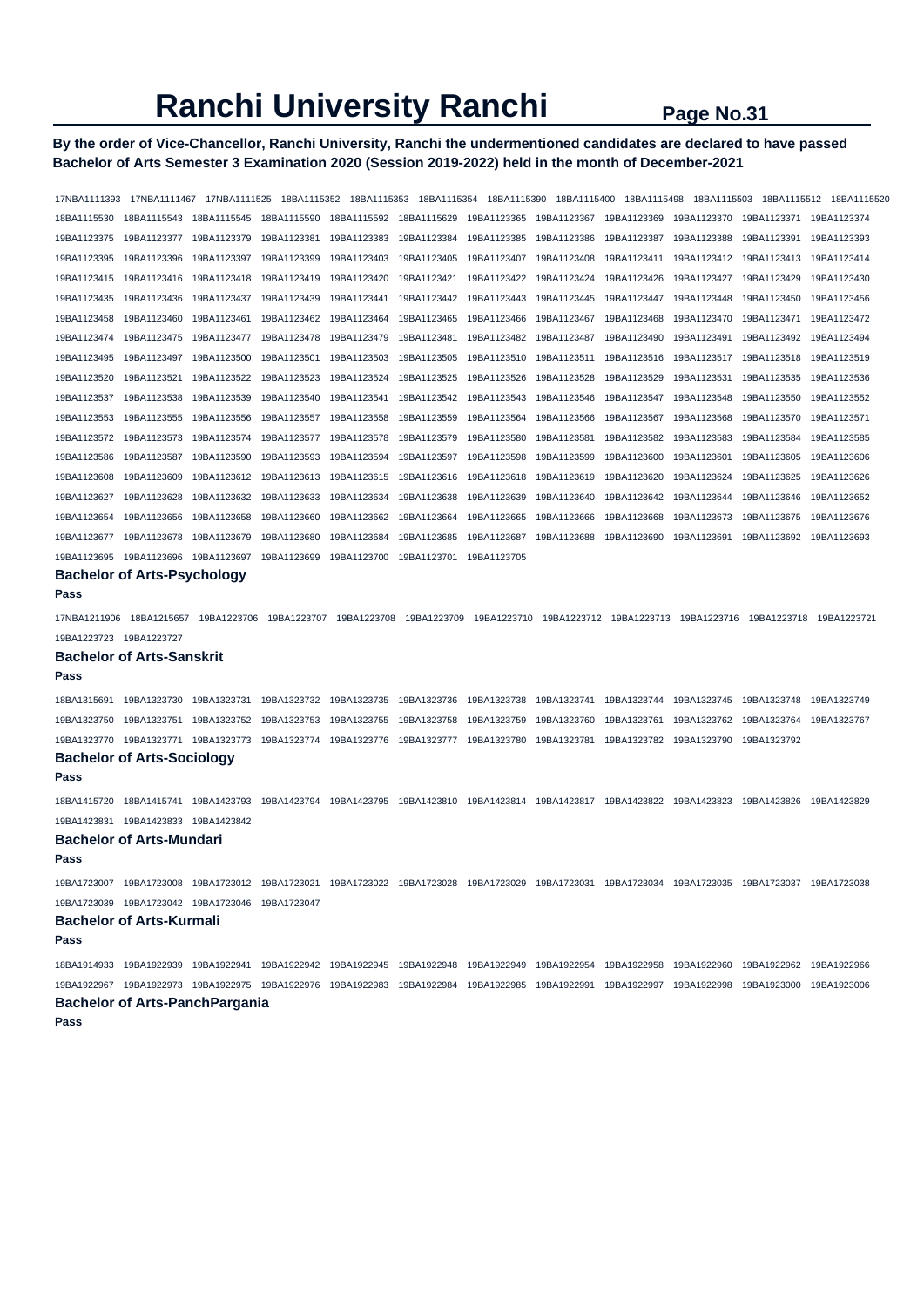**By the order of Vice-Chancellor, Ranchi University, Ranchi the undermentioned candidates are declared to have passed Bachelor of Arts Semester 3 Examination 2020 (Session 2019-2022) held in the month of December-2021** 

18BA2715027 18BA2715067 18BA2715206 18BA2715211 18BA2715235 19BA2723053 19BA2723055 19BA2723056 19BA2723057 19BA2723061 19BA2723067 19BA2723068 19BA2723069 19BA2723070 19BA2723071 19BA2723073 19BA2723084 19BA2723087 19BA2723093 19BA2723094 19BA2723096 19BA2723098 19BA2723099 19BA2723103 19BA2723104 19BA2723107 19BA2723113 19BA2723119 19BA2723121 19BA2723123 19BA2723126 19BA2723138 19BA2723139 19BA2723140 19BA2723143 19BA2723147 19BA2723149 19BA2723152 19BA2723153 19BA2723154 19BA2723155 19BA2723157 19BA2723158 19BA2723159 19BA2723160 19BA2723163 19BA2723164 19BA2723167 19BA2723169 19BA2723171 19BA2723174 19BA2723175 19BA2723177 19BA2723179 19BA2723180 19BA2723183 19BA2723184 19BA2723186 19BA2723187 19BA2723188 19BA2723190 19BA2723196 19BA2723197 19BA2723198 19BA2723199 19BA2723200 19BA2723201 19BA2723202 19BA2723206 19BA2723212 19BA2723214 19BA2723216 19BA2723217 19BA2723219 19BA2723221 19BA2723222 19BA2723223 19BA2723225 19BA2723227 19BA2723229 19BA2723230 19BA2723233 19BA2723234 19BA2723237 19BA2723242 19BA2723244 19BA2723246 19BA2723247 19BA2723248 19BA2723250 19BA2723251 19BA2723253 19BA2723255 19BA2723256 19BA2723266 19BA2723272 19BA2723273 19BA2723276 19BA2723277 19BA2723281 19BA2723282 19BA2723284 19BA2723292 19BA2723294 19BA2723297 19BA2723299 19BA2723300 19BA2723301 19BA2723302 19BA2723306 19BA2723307 19BA2723308 19BA2723309 19BA2723311 19BA2723319 19BA2723320 19BA2723323 19BA2723324 19BA2723325 19BA2723330 19BA2723331 19BA2723333 19BA2723334 19BA2723336 19BA2723340 19BA2723348

#### **Bachelor of Arts-Computer Application**

**Pass** 

19BA5821710 19BA5821711

### **P.A.E.M. College, Chainpur**

**Bachelor of Arts-Economics** 

#### **Pass**

19BA0306362 19BA0306365 19BA0306367 19BA0306368 19BA0306369 19BA0306370 19BA0306371 19BA0306372 19BA0306374 **Bachelor of Arts-Geography** 

#### **Pass**

17NBA0511983 17NBA0511986 17NBA0511991 17NBA0512014 17NBA0512018 19BA0506376 19BA0506377 19BA0506378 19BA0506379 19BA0506380 19BA0506381 19BA0506382 19BA0506383 19BA0506384 19BA0506385 19BA0506386 19BA0506392 19BA0506393 19BA0506395 19BA0506397 19BA0506398 19BA0506399 19BA0506400 19BA0506402 19BA0506405 19BA0506406 19BA0506407 19BA0506408 19BA0506409 19BA0506411 19BA0506412 19BA0506413 19BA0506414 19BA0506422 19BA0506423

#### 19BA0506424 19BA0506425 **Bachelor of Arts-Hindi**

#### **Pass**

17NBA0612024 19BA0606428 19BA0606429 19BA0606430 19BA0606431 19BA0606432 19BA0606433 19BA0606435 19BA0606436 19BA0606437 19BA0606440 19BA0606441 19BA0606442 19BA0606443 19BA0606445 19BA0606448 19BA0606449 19BA0606451 19BA0606452 19BA0606453 19BA0606455 19BA0606456 19BA0606457 19BA0606458 19BA0606461 19BA0606462 19BA0606464 19BA0606465 19BA0606466 19BA0606467 19BA0606469 19BA0606470 19BA0606471 19BA0606472 19BA0606473 19BA0606474 19BA0606475 19BA0606476 19BA0606477 19BA0606478 19BA0606480 19BA0606481 19BA0606483 19BA0606486 19BA0606488 19BA0606491 19BA0606492 19BA0606493 19BA0606494 19BA0606495 19BA0606496

#### **Bachelor of Arts-History**

#### **Pass**

19BA0706498 19BA0706499 19BA0706501 19BA0706502 19BA0706506 19BA0706507 19BA0706509 19BA0706510 19BA0706514 19BA0706516 19BA0706517 19BA0706518 **Bachelor of Arts-Pol. Science** 

#### **Pass**

17NBA1112099 17NBA1112105 17NBA1112126 18BA1122318 19BA1106519 19BA1106520 19BA1106521 19BA1106523 19BA1106525 19BA1106526 19BA1106527 19BA1106529 19BA1106531 19BA1106532 19BA1106533 19BA1106535 19BA1106536 19BA1106537 19BA1106539 19BA1106541 19BA1106542 19BA1106543 19BA1106544 19BA1106545 19BA1106548 19BA1106549 19BA1106550 19BA1106552 19BA1106553 19BA1106555 19BA1106556 19BA1106557 19BA1106558 19BA1106559 19BA1106561 19BA1106562 19BA1106564 19BA1106565 19BA1106567 19BA1106569 19BA1106571 19BA1106572 19BA1106574 19BA1106576 19BA1106578

#### **Bachelor of Arts-Sanskrit**

#### **Pass**

19BA1306579 19BA1306580

### **R.L.S.Y. College, Ranchi**

### **Bachelor of Arts-Anthropology**

### **Pass**

18BA0118609 19BA0107399 19BA0107400 19BA0107401 19BA0107402 19BA0107403 19BA0107404 19BA0107405 19BA0107409 19BA0107410 19BA0107413 19BA0107414 19BA0107415 19BA0107416 19BA0107417 19BA0107419 19BA0107420 19BA0107421 19BA0107422 19BA0107426 19BA0107428 19BA0107433 19BA0118348 **Bachelor of Arts-Bengali**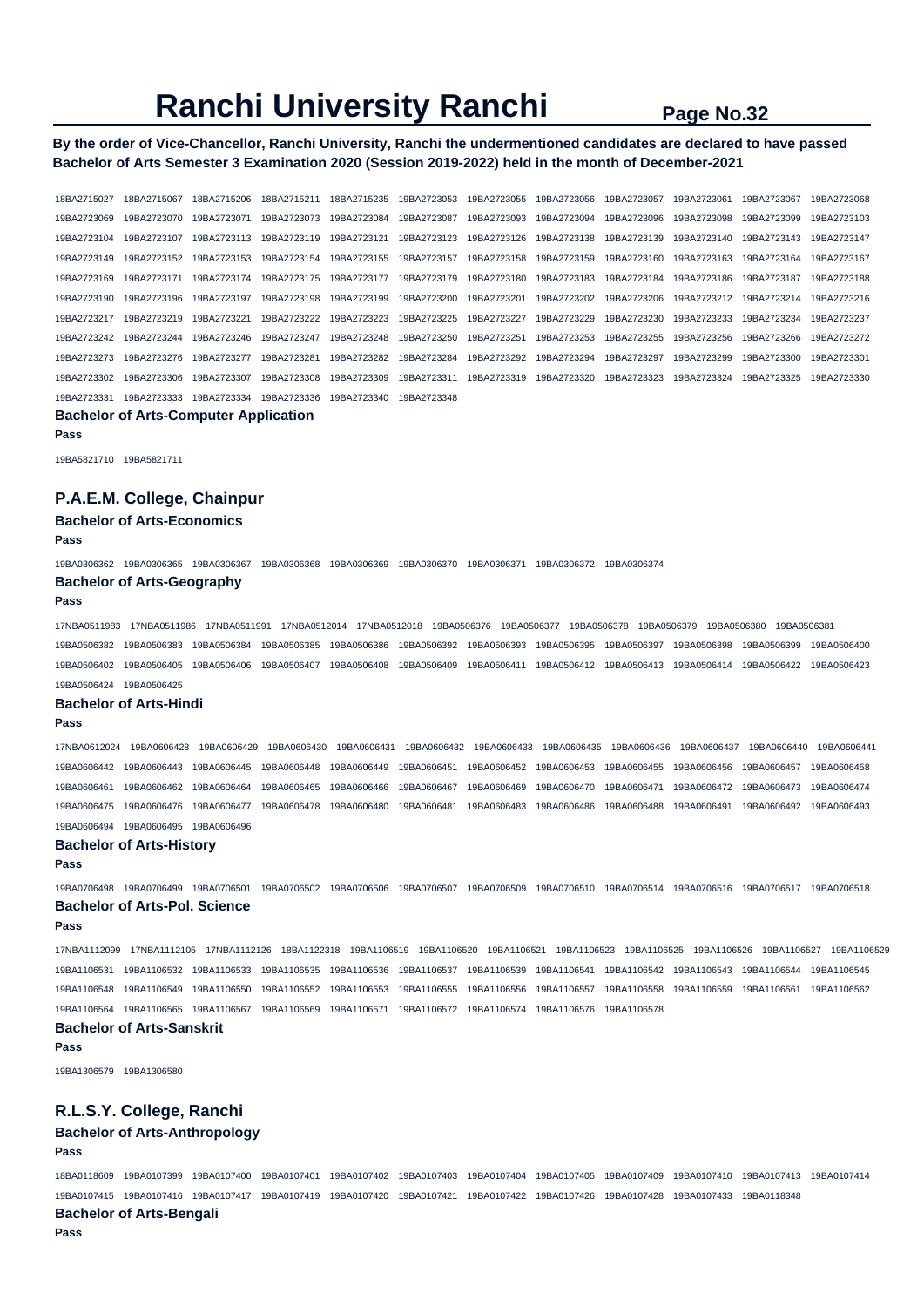**By the order of Vice-Chancellor, Ranchi University, Ranchi the undermentioned candidates are declared to have passed Bachelor of Arts Semester 3 Examination 2020 (Session 2019-2022) held in the month of December-2021** 

#### 19BA0207436

#### **Bachelor of Arts-Economics**

## **Pass**

| 18BA0318681 18BA0318692 18BA0318694 19BA0307443 19BA0307444 19BA0307445 19BA0307446 19BA0307447 19BA0307448 19BA0307449 19BA0307450 19BA0307451             |  |  |  |  |  |
|-------------------------------------------------------------------------------------------------------------------------------------------------------------|--|--|--|--|--|
| 19BA0307452 19BA0307453 19BA0307454 19BA0307455 19BA0307456 19BA0307457 19BA0307458 19BA0307461 19BA0307462 19BA0307463 19BA0307464 19BA0307465             |  |  |  |  |  |
| 19BA0307466 19BA0307468 19BA0307469 19BA0307470 19BA0307472 19BA0307474 19BA0307475 19BA0307476 19BA0307478 19BA0307482 19BA0307483 19BA0307484             |  |  |  |  |  |
| 19BA0307485 19BA0307486 19BA0307487 19BA0307488 19BA0307489 19BA0307491 19BA0307492 19BA0307493 19BA0307494 19BA0307495 19BA0307496 19BA0307497             |  |  |  |  |  |
| 19BA0307499 19BA0307500 19BA0307501 19BA0307503 19BA0307505 19BA0318351 19BA0318352 19BA0318353 19BA0318354 19BA0318355 19BA0318356 19BA0318356 19BA0318357 |  |  |  |  |  |
| 19BA0318358 19BA0318359 19BA0318360 19BA0318361 19BA0318362 19BA0318363 19BA0318364 19BA0318365                                                             |  |  |  |  |  |

#### **Bachelor of Arts-English**

**Pass** 

**Pass** 

17NBA0421377 17NBA0421381 17NBA0421410 17NBA0421422 18BA0418791 18BA0418802 18BA0418825 18BA0418837 18BA0418859 19BA0407508 19BA0407509 19BA0407511 19BA0407512 19BA0407516 19BA0407517 19BA0407518 19BA0407520 19BA0407521 19BA0407524 19BA0407525 19BA0407526 19BA0407527 19BA0407528 19BA0407532 19BA0407533 19BA0407534 19BA0407535 19BA0407536 19BA0407537 19BA0407538 19BA0407539 19BA0407540 19BA0407541 19BA0407542 19BA0407545 19BA0407547 19BA0407549 19BA0407550 19BA0407551 19BA0407553 19BA0407554 19BA0407555 19BA0407557 19BA0407558 19BA0407559 19BA0407560 19BA0407561 19BA0407562 19BA0407563 19BA0407564 19BA0407565 19BA0407566 19BA0407568 19BA0407569 19BA0407570 19BA0407571 19BA0407573 19BA0407574 19BA0407575 19BA0407576 19BA0407577 19BA0407578 19BA0407580 19BA0407581 19BA0407584 19BA0407585 19BA0407587 19BA0407588 19BA0407589 19BA0407590 19BA0407591 19BA0407592 19BA0407593 19BA0407595 19BA0407596 19BA0407598 19BA0407601 19BA0407602 19BA0407603 19BA0407605 19BA0407606 19BA0407607 19BA0407609 19BA0407610 19BA0407611 19BA0407612 19BA0407613 19BA0407614 19BA0408448 19BA0418366 19BA0418367 19BA0418368 19BA0418369 19BA0418370 19BA0418371 19BA0418373 19BA0426694

#### **Bachelor of Arts-Geography**

18BA0518893 18BA0518904 18BA0518913 19BA0507622 19BA0507624 19BA0507625 19BA0507626 19BA0507628 19BA0507629 19BA0507634 19BA0507635 19BA0507636 19BA0507638 19BA0507641 19BA0507643 19BA0507644 19BA0507646 19BA0507649 19BA0507650 19BA0507651 19BA0507653 19BA0507657 19BA0507659 19BA0507660 19BA0507661 19BA0507662 19BA0507663 19BA0507664 19BA0507665 19BA0507667 19BA0507668 19BA0507672 19BA0507673 19BA0507675 19BA0507676 19BA0507677 19BA0507679 19BA0507681 19BA0507682 19BA0507683 19BA0507684 19BA0507685 19BA0507688 19BA0507690 19BA0507692 19BA0507694 19BA0507697 19BA0507698 19BA0507699 19BA0507701 19BA0507705 19BA0507707 19BA0507709 19BA0507711 19BA0507712 19BA0507715 19BA0507716 19BA0507717 19BA0507719 19BA0507720 19BA0507721 19BA0507722 19BA0507723 19BA0507724 19BA0507725 19BA0507726 19BA0507727 19BA0507728 19BA0507729 19BA0507730 19BA0507732 19BA0507733 19BA0507736 19BA0507738 19BA0507739 19BA0507740 19BA0507741 19BA0507742 19BA0507744 19BA0507745 19BA0507746 19BA0507748 19BA0507749 19BA0507750 19BA0507751 19BA0507753 19BA0507757 19BA0507760 19BA0507761 19BA0507770 19BA0507771 19BA0507772 19BA0507773

**Bachelor of Arts-Hindi Pass**  17NBA0621745 17NBA0621883 18BA0619191 19BA0607774 19BA0607775 19BA0607776 19BA0607777 19BA0607780 19BA0607782 19BA0607784 19BA0607785 19BA0607789 19BA0607790 19BA0607791 19BA0607793 19BA0607794 19BA0607795 19BA0607796 19BA0607797 19BA0607800 19BA0607801 19BA0607802 19BA0607805 19BA0607810 19BA0607812 19BA0607813 19BA0607815 19BA0607817 19BA0607821 19BA0607822 19BA0607823 19BA0607825 19BA0607826 19BA0607828 19BA0607829 19BA0607830 19BA0607831 19BA0607832 19BA0607833 19BA0607835 19BA0607839 19BA0607840 19BA0607842 19BA0607843 19BA0607845 19BA0607846 19BA0607852 19BA0607853 19BA0607856 19BA0607858 19BA0607860 19BA0607861 19BA0607863 19BA0607864 19BA0607869 19BA0607872 19BA0607873 19BA0607874 19BA0607875 19BA0607876 19BA0607880 19BA0607882 19BA0607886 19BA0607889 19BA0607891 19BA0607892 19BA0607893 19BA0607894 19BA0607895 19BA0607896 19BA0607897 19BA0607898 19BA0607899 19BA0607901 19BA0607902 19BA0607909 19BA0607910 19BA0607912 19BA0607914 19BA0607918 19BA0607920 19BA0607921 19BA0607923 19BA0607924 19BA0607925 19BA0607928 19BA0607929 19BA0607930 19BA0607931 19BA0607933 19BA0607934 19BA0607935 19BA0607936 19BA0607937 19BA0607938 19BA0607939 19BA0607940 19BA0607941 19BA0607944 19BA0607946 19BA0607948 19BA0607949 19BA0607952 19BA0607953 19BA0607955 19BA0607956 19BA0607957 19BA0607961 19BA0607962 19BA0607963 19BA0607964 19BA0607966 19BA0607970 19BA0607971 19BA0607972 19BA0607973 19BA0607974 19BA0607976 19BA0607977 19BA0607978

19BA0607979 19BA0607980 19BA0607983 19BA0607989 19BA0618380 19BA0618381 19BA0618382 19BA0618384 19BA0618385

**Pass** 

**Bachelor of Arts-History**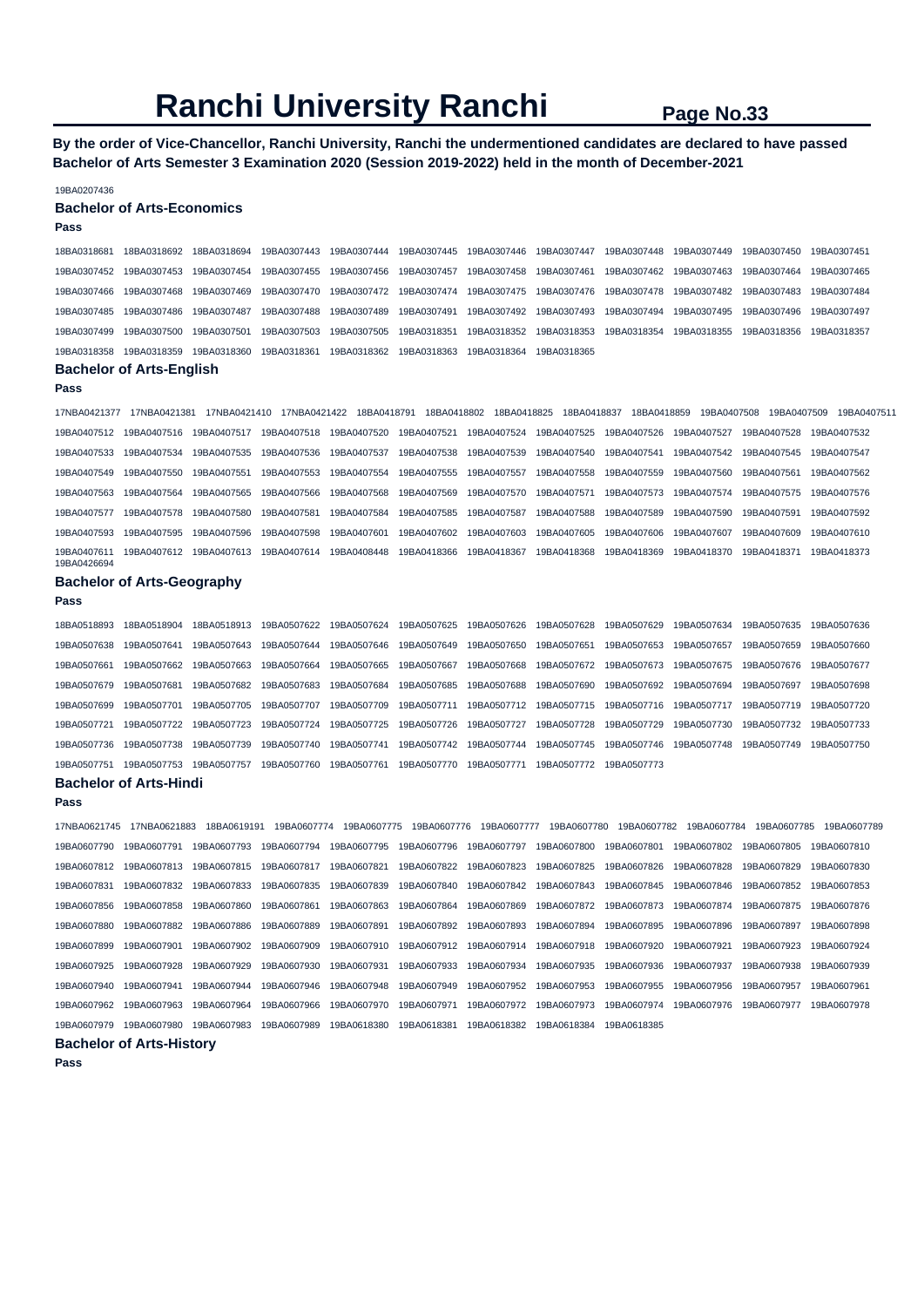## **By the order of Vice-Chancellor, Ranchi University, Ranchi the undermentioned candidates are declared to have passed Bachelor of Arts Semester 3 Examination 2020 (Session 2019-2022) held in the month of December-2021**

| 17NBA0721907               | 18BA0719346                          | 18BA0719362                                                                                                                                                   | 18BA0719392 | 18BA0719434                | 18BA0719446 | 18BA0719507                | 19BA0707990 | 19BA0707991                                     | 19BA0707992 | 19BA0707993 | 19BA0707994                |
|----------------------------|--------------------------------------|---------------------------------------------------------------------------------------------------------------------------------------------------------------|-------------|----------------------------|-------------|----------------------------|-------------|-------------------------------------------------|-------------|-------------|----------------------------|
| 19BA0707998                | 19BA0707999                          | 19BA0708000                                                                                                                                                   | 19BA0708003 | 19BA0708005                | 19BA0708006 | 19BA0708007                | 19BA0708009 | 19BA0708011                                     | 19BA0708013 | 19BA0708014 | 19BA0708016                |
| 19BA0708017                | 19BA0708018                          | 19BA0708019                                                                                                                                                   | 19BA0708020 | 19BA0708021                | 19BA0708022 | 19BA0708024                | 19BA0708025 | 19BA0708026                                     | 19BA0708027 | 19BA0708028 | 19BA0708029                |
| 19BA0708030                | 19BA0708032                          | 19BA0708034                                                                                                                                                   | 19BA0708035 | 19BA0708036                | 19BA0708037 | 19BA0708038                | 19BA0708040 | 19BA0708042                                     | 19BA0708045 | 19BA0708046 | 19BA0708047                |
| 19BA0708048                | 19BA0708052                          | 19BA0708053                                                                                                                                                   | 19BA0708054 | 19BA0708055                | 19BA0708057 | 19BA0708058                | 19BA0708062 | 19BA0708064                                     | 19BA0708065 | 19BA0708070 | 19BA0708071                |
| 19BA0708075                | 19BA0708076                          | 19BA0708078                                                                                                                                                   | 19BA0708079 | 19BA0708080                | 19BA0708081 | 19BA0708082                | 19BA0708083 | 19BA0708085                                     | 19BA0708086 | 19BA0708087 | 19BA0708088                |
| 19BA0708090                | 19BA0708092                          | 19BA0708096                                                                                                                                                   | 19BA0708098 | 19BA0708100                | 19BA0708101 | 19BA0708102                | 19BA0708103 | 19BA0708104                                     | 19BA0708106 | 19BA0708112 | 19BA0708113                |
| 19BA0708115                | 19BA0708116                          | 19BA0708117                                                                                                                                                   | 19BA0708118 | 19BA0708120                | 19BA0708121 | 19BA0708122                | 19BA0708123 | 19BA0708127                                     | 19BA0708130 | 19BA0708131 | 19BA0708132                |
|                            |                                      | 19BA0708136                                                                                                                                                   | 19BA0708139 |                            | 19BA0708142 |                            | 19BA0708144 | 19BA0708146                                     | 19BA0708147 | 19BA0708149 |                            |
| 19BA0708134<br>19BA0708153 | 19BA0708135<br>19BA0708154           | 19BA0708155                                                                                                                                                   | 19BA0708156 | 19BA0708141<br>19BA0708159 | 19BA0708160 | 19BA0708143<br>19BA0708161 | 19BA0708164 | 19BA0708165                                     | 19BA0708166 | 19BA0708167 | 19BA0708150<br>19BA0708168 |
|                            |                                      |                                                                                                                                                               |             |                            |             |                            |             |                                                 |             |             |                            |
| 19BA0708170                | 19BA0708171                          | 19BA0708172                                                                                                                                                   | 19BA0708173 | 19BA0708175                | 19BA0708176 | 19BA0708177                | 19BA0708178 | 19BA0708179                                     | 19BA0708180 | 19BA0708183 | 19BA0708184                |
| 19BA0708185                | 19BA0708187                          | 19BA0726868                                                                                                                                                   |             |                            |             |                            |             |                                                 |             |             |                            |
|                            | Bachelor of Arts-Philosophy          |                                                                                                                                                               |             |                            |             |                            |             |                                                 |             |             |                            |
| Pass                       |                                      |                                                                                                                                                               |             |                            |             |                            |             |                                                 |             |             |                            |
| 18BA1019598                | 18BA1019613                          | 18BA1019614                                                                                                                                                   | 18BA1019618 | 19BA1008259                | 19BA1008261 | 19BA1008262                | 19BA1008263 | 19BA1008265                                     | 19BA1008267 | 19BA1008268 | 19BA1008270                |
| 19BA1008272                | 19BA1008273                          | 19BA1008274                                                                                                                                                   | 19BA1008275 | 19BA1008276                | 19BA1008277 | 19BA1018392                | 19BA1018393 |                                                 |             |             |                            |
|                            | <b>Bachelor of Arts-Pol. Science</b> |                                                                                                                                                               |             |                            |             |                            |             |                                                 |             |             |                            |
| Pass                       |                                      |                                                                                                                                                               |             |                            |             |                            |             |                                                 |             |             |                            |
| 18BA1119674                | 18BA1119712                          | 18BA1119733                                                                                                                                                   | 18BA1119752 | 18BA1119767                | 18BA1119793 | 19BA1108278                | 19BA1108279 | 19BA1108281                                     | 19BA1108282 | 19BA1108283 | 19BA1108284                |
| 19BA1108286                | 19BA1108288                          | 19BA1108289                                                                                                                                                   | 19BA1108290 | 19BA1108291                | 19BA1108292 | 19BA1108293                | 19BA1108294 | 19BA1108297                                     | 19BA1108298 | 19BA1108299 | 19BA1108301                |
| 19BA1108302                | 19BA1108303                          | 19BA1108304                                                                                                                                                   | 19BA1108305 | 19BA1108308                | 19BA1108309 | 19BA1108310                | 19BA1108312 | 19BA1108313                                     | 19BA1108314 | 19BA1108315 | 19BA1108316                |
| 19BA1108319                | 19BA1108320                          | 19BA1108322                                                                                                                                                   | 19BA1108324 | 19BA1108325                | 19BA1108326 | 19BA1108327                | 19BA1108331 | 19BA1108332                                     | 19BA1108333 | 19BA1108334 | 19BA1108335                |
| 19BA1108337                | 19BA1108338                          | 19BA1108339                                                                                                                                                   | 19BA1108341 | 19BA1108342                | 19BA1108344 | 19BA1108345                | 19BA1108346 | 19BA1108347                                     | 19BA1108348 | 19BA1108349 | 19BA1108350                |
| 19BA1108351                | 19BA1108352                          | 19BA1108353                                                                                                                                                   | 19BA1108354 | 19BA1108357                | 19BA1108358 | 19BA1108359                | 19BA1108360 | 19BA1108361                                     | 19BA1108362 | 19BA1108363 | 19BA1108364                |
| 19BA1108365                | 19BA1108366                          | 19BA1108367                                                                                                                                                   | 19BA1108368 | 19BA1108370                | 19BA1108371 | 19BA1108372                | 19BA1108373 | 19BA1108374                                     | 19BA1108378 | 19BA1108379 | 19BA1108380                |
| 19BA1108381                | 19BA1108382                          | 19BA1108383                                                                                                                                                   | 19BA1108384 | 19BA1108386                | 19BA1108387 | 19BA1108388                | 19BA1108389 | 19BA1108391                                     | 19BA1108395 | 19BA1108397 | 19BA1108400                |
| 19BA1108401                | 19BA1108404                          | 19BA1108405                                                                                                                                                   | 19BA1108406 | 19BA1108407                | 19BA1108408 | 19BA1108409                | 19BA1108410 | 19BA1108411                                     | 19BA1108412 | 19BA1108413 | 19BA1108415                |
| 19BA1108416                | 19BA1108417                          | 19BA1108419                                                                                                                                                   | 19BA1108420 | 19BA1108421                | 19BA1108423 | 19BA1108424                | 19BA1108425 | 19BA1108426                                     | 19BA1108427 | 19BA1108429 | 19BA1108430                |
| 19BA1108431                | 19BA1108432                          | 19BA1108433                                                                                                                                                   | 19BA1108438 | 19BA1108439                | 19BA1108440 | 19BA1108441                | 19BA1108442 | 19BA1108444                                     | 19BA1108445 | 19BA1108446 | 19BA1108449                |
| 19BA1108452                | 19BA1108453                          | 19BA1108456                                                                                                                                                   | 19BA1108458 | 19BA1108459                | 19BA1108460 | 19BA1108461                | 19BA1108462 | 19BA1108463                                     | 19BA1108464 | 19BA1108465 | 19BA1108466                |
| 19BA1108467                | 19BA1108468                          | 19BA1108472                                                                                                                                                   | 19BA1108473 | 19BA1108476                | 19BA1108477 | 19BA1108478                | 19BA1108479 | 19BA1108480                                     | 19BA1108481 | 19BA1108482 | 19BA1108483                |
| 19BA1108484                | 19BA1108485                          | 19BA1108486                                                                                                                                                   | 19BA1108487 | 19BA1108488                | 19BA1108489 | 19BA1108490                | 19BA1108492 | 19BA1108493                                     | 19BA1118394 | 19BA1118396 | 19BA1118398                |
| 19BA1118400                | 19BA1118401                          | 19BA1118403                                                                                                                                                   | 19BA1118405 | 19BA1118406                | 19BA1118407 | 19BA1118409                | 19BA1118410 | 19BA1118411                                     | 19BA1118412 | 19BA1118413 | 19BA1118414                |
| 19BA1118416                | 19BA1118417                          | 19BA1118418                                                                                                                                                   | 19BA1118422 | 19BA1118423                |             |                            |             |                                                 |             |             |                            |
|                            | <b>Bachelor of Arts-Psychology</b>   |                                                                                                                                                               |             |                            |             |                            |             |                                                 |             |             |                            |
| Pass                       |                                      |                                                                                                                                                               |             |                            |             |                            |             |                                                 |             |             |                            |
|                            |                                      |                                                                                                                                                               |             |                            |             |                            |             |                                                 |             |             |                            |
|                            |                                      | 17NBA1222493 19BA1208494 19BA1208498 19BA1208499 19BA1208501 19BA1208503 19BA1208506 19BA1208507 19BA1208508 19BA1208509 19BA1208510 19BA1208510              |             |                            |             |                            |             |                                                 |             |             |                            |
|                            |                                      | 19BA1208513  19BA1208514  19BA1208520  19BA1218424                                                                                                            |             |                            |             |                            |             |                                                 |             |             |                            |
| Pass                       | <b>Bachelor of Arts-Sociology</b>    |                                                                                                                                                               |             |                            |             |                            |             |                                                 |             |             |                            |
|                            |                                      |                                                                                                                                                               |             |                            |             |                            |             |                                                 |             |             |                            |
|                            |                                      | 19BA1408521 19BA1408523 19BA1408525 19BA1408530 19BA1408531 19BA1408532 19BA1408533 19BA1408534 19BA1408535 19BA1408537 19BA1408538 19BA1408538 19BA1408538 1 |             |                            |             |                            |             |                                                 |             |             |                            |
|                            |                                      | 19BA1408541 19BA1408542 19BA1408548 19BA1408551 19BA1408554 19BA1408555                                                                                       |             |                            |             | 19BA1408558 19BA1408569    |             | 19BA1408573 19BA1408574 19BA1418427 19BA1418429 |             |             |                            |
|                            |                                      | 19BA1418432 19BA1418433 19BA1418434 19BA1418435 19BA1418436 19BA1418437 19BA1418443 19BA1418444                                                               |             |                            |             |                            |             |                                                 |             |             |                            |
|                            | <b>Bachelor of Arts-Nagpuri</b>      |                                                                                                                                                               |             |                            |             |                            |             |                                                 |             |             |                            |
| Pass                       |                                      |                                                                                                                                                               |             |                            |             |                            |             |                                                 |             |             |                            |
|                            |                                      | 17NBA1622177 19BA1608221 19BA1608224 19BA1608225 19BA1608226 19BA1608232 19BA1608233 19BA1608234 19BA1608235 19BA1608236 19BA1608237 19BA1608237              |             |                            |             |                            |             |                                                 |             |             |                            |
|                            |                                      | 19BA1608239 19BA1608242 19BA1608244 19BA1608245 19BA1608248 19BA1608250 19BA1608251 19BA1608255 19BA1608256 19BA1608257 19BA1618388 19BA1618389               |             |                            |             |                            |             |                                                 |             |             |                            |
| 19BA1618390 19BA1618391    |                                      |                                                                                                                                                               |             |                            |             |                            |             |                                                 |             |             |                            |
|                            | Bachelor of Arts-Mundari             |                                                                                                                                                               |             |                            |             |                            |             |                                                 |             |             |                            |
| Pass                       |                                      |                                                                                                                                                               |             |                            |             |                            |             |                                                 |             |             |                            |
|                            |                                      | 19BA1708208 19BA1708209 19BA1708210 19BA1708211 19BA1708212 19BA1708213 19BA1708214 19BA1708215 19BA1718386                                                   |             |                            |             |                            |             |                                                 |             |             |                            |
|                            | <b>Bachelor of Arts-Kurmali</b>      |                                                                                                                                                               |             |                            |             |                            |             |                                                 |             |             |                            |
|                            |                                      |                                                                                                                                                               |             |                            |             |                            |             |                                                 |             |             |                            |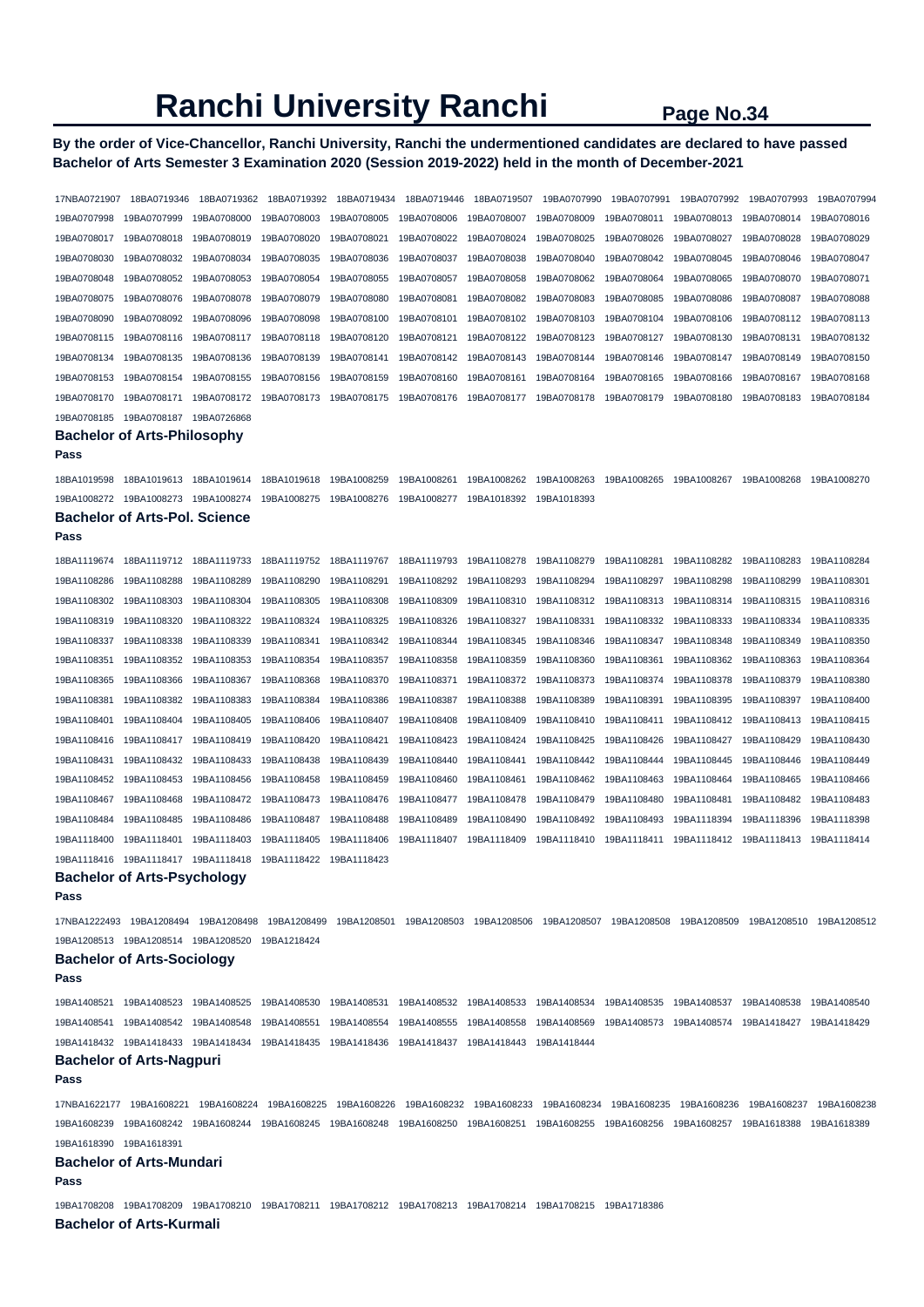**By the order of Vice-Chancellor, Ranchi University, Ranchi the undermentioned candidates are declared to have passed Bachelor of Arts Semester 3 Examination 2020 (Session 2019-2022) held in the month of December-2021** 

**Pass**  19BA1908188 19BA1908190 19BA1908192 19BA1908193 19BA1908194 **Bachelor of Arts-Kurukh Pass**  19BA2008196 19BA2008197 19BA2008199 19BA2008200 19BA2008202 19BA2008203 19BA2008205 19BA2008206 **Bachelor of Arts-Urdu Pass**  18BA2319941 18BA2319942 19BA2308575 19BA2308576 19BA2308578 19BA2308579 19BA2308580 19BA2308587 19BA2308590 19BA2308592 19BA2308593 19BA2308594 19BA2308597 19BA2308598 19BA2308599 19BA2308602 **Bachelor of Arts-Computer Application Pass**  19BA5807439 19BA5851611 19BA5851622 **Bachelor of Arts-General Pass**  19BA0007617 19BA0007618 19BA0018375 19BA0018376 **R.T.C. College, Ranchi Bachelor of Arts-Anthropology Pass**  19BA0101220 19BA0101224 **Bachelor of Arts-Economics Pass**  19BA0301226 19BA0301227 19BA0301228 19BA0301231 19BA0301232 19BA0301234 19BA0301235 19BA0301236 19BA0301237 19BA0301238 19BA0301240 19BA0301241 19BA0301242 19BA0301243 19BA0301244 19BA0301246 **Bachelor of Arts-English Pass**  18BA0404127 18BA0404132 18BA0404139 19BA0401247 19BA0401248 19BA0401250 19BA0401251 19BA0401252 19BA0401253 19BA0401254 19BA0401255 19BA0401256 19BA0401257 19BA0401258 19BA0401259 19BA0401260 19BA0401262 19BA0401263 19BA0401264 19BA0401265 19BA0401266 19BA0401267 19BA0401268 19BA0401269 19BA0401270 19BA0401271 19BA0401272 19BA0418327 **Bachelor of Arts-Geography Pass**  19BA0501274 19BA0501276 19BA0501278 19BA0501279 19BA0501280 19BA0501281 19BA0501282 19BA0501283 19BA0501284 19BA0501285 19BA0501286 19BA0501287 19BA0501289 19BA0501290 19BA0501292 19BA0501294 19BA0501295 19BA0501296 19BA0501297 19BA0501298 19BA0501299 19BA0501300 19BA0501301 19BA0501302 19BA0501303 19BA0501304 19BA0501305 **Bachelor of Arts-Hindi Pass**  18BA0604235 18BA0604246 18BA0604274 19BA0601307 19BA0601308 19BA0601309 19BA0601310 19BA0601313 19BA0601314 19BA0601317 19BA0601318 19BA0601319 19BA0601320 19BA0601321 19BA0601323 19BA0601324 19BA0601325 19BA0601327 19BA0601328 19BA0601329 19BA0601330 19BA0601331 19BA0601332 19BA0601333 19BA0601335 19BA0601336 19BA0601340 19BA0601343 19BA0601344 19BA0601345 19BA0601346 19BA0601347 19BA0601349 19BA0601350 19BA0601354 19BA0601358 19BA0601359 19BA0601360 19BA0601362 19BA0601363 19BA0601366 19BA0601368 19BA0601373 19BA0601377 19BA0601379 19BA0618328 **Bachelor of Arts-History Pass**  19BA0701380 19BA0701381 19BA0701383 19BA0701384 19BA0701386 19BA0701387 19BA0701388 19BA0701389 19BA0701390 19BA0701391 19BA0701395 19BA0701396 19BA0701397 19BA0701398 19BA0701399 19BA0701401 19BA0701402 **Bachelor of Arts-Home Science Pass**  19BA0801405 19BA0801409 **Bachelor of Arts-Pol. Science Pass**  18BA1104420 18BA1104422 19BA1101439 19BA1101440 19BA1101441 19BA1101442 19BA1101444 19BA1101446 19BA1101447 19BA1101448 19BA1101451 19BA1101452 19BA1101455 19BA1101457 19BA1101458 19BA1101460 19BA1101461 **Bachelor of Arts-Psychology**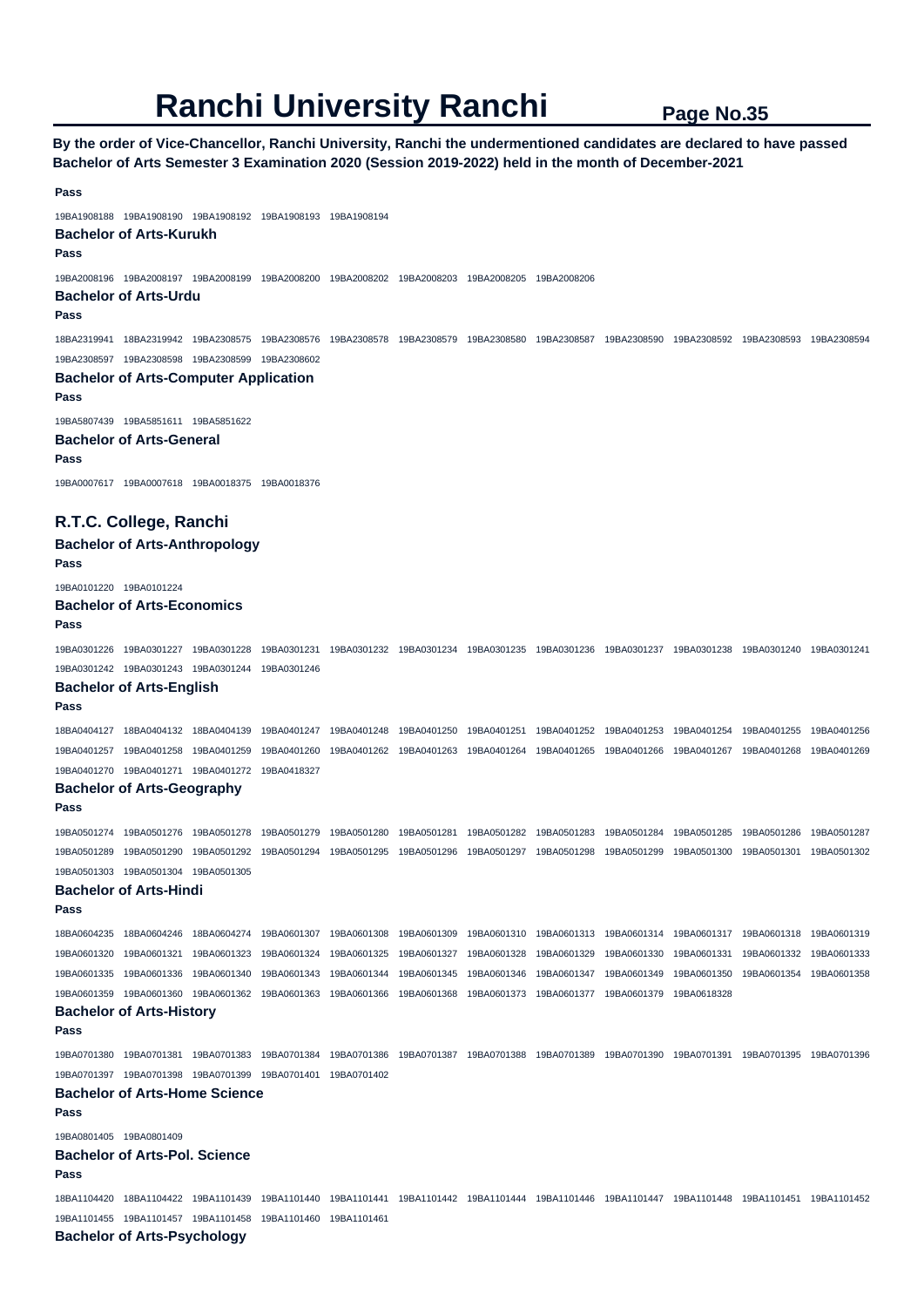**By the order of Vice-Chancellor, Ranchi University, Ranchi the undermentioned candidates are declared to have passed Bachelor of Arts Semester 3 Examination 2020 (Session 2019-2022) held in the month of December-2021** 

19BA1201463 19BA1201464 **Bachelor of Arts-Sanskrit Pass**  19BA1301466 **Bachelor of Arts-Sociology Pass**  19BA1418331 **Bachelor of Arts-Nagpuri Pass**  18BA1604397 19BA1601426 19BA1601427 19BA1601428 19BA1601429 19BA1601431 19BA1601432 19BA1601433 19BA1601434 19BA1601435 19BA1601436 **Bachelor of Arts-Khortha Pass**  19BA2101410 19BA2101412 19BA2101413 19BA2101414 19BA2101415 19BA2101416 19BA2101417 19BA2101418 19BA2101420 19BA2101421 19BA2101422 19BA2118329 **Bachelor of Arts-Urdu Pass**  18BA2304457 18BA2304473 19BA2301481 19BA2301482 19BA2301485 19BA2301486 19BA2301487 19BA2301489 19BA2301490 19BA2301492 19BA2301494 19BA2301495 **Bachelor of Arts-Santhali Pass**  18BA2604429 19BA2601467 19BA2601468 19BA2601470 19BA2601471 **S.G.M.College, Ranchi Bachelor of Arts-Anthropology Pass**  17NBA0122540 19BA0105266 19BA0105272 **Bachelor of Arts-Economics Pass**  17NBA0322553 18BA0324932 19BA0305273 19BA0305274 19BA0305275 19BA0305276 19BA0305279 19BA0305281 19BA0305282 19BA0305284 19BA0305285 19BA0305288 19BA0305289 19BA0305290 19BA0305292 19BA0305301 19BA0305302 19BA0305304 19BA0305306 19BA0326468 19BA0326469 19BA0326470 **Bachelor of Arts-English Pass** 

19BA0405307 19BA0405308 19BA0405310 19BA0405312 19BA0405314 19BA0405317 19BA0405318 19BA0405319 19BA0405320 19BA0405321 19BA0405323 19BA0405324 19BA0405325 19BA0405326 19BA0405328 19BA0405329 19BA0405330 19BA0405331 19BA0405333 19BA0405334 19BA0405336 19BA0405337 19BA0405339 19BA0405343 19BA0405344 19BA0405346 19BA0405347 19BA0405349 19BA0405350 19BA0405352 19BA0405353 19BA0405354 19BA0405355 19BA0405356 19BA0405357 19BA0405358 19BA0405361 19BA0405364 19BA0405368 19BA0405369 19BA0405372 19BA0405373 19BA0405374 19BA0405376 19BA0405378 19BA0405379 19BA0405380 19BA0405382 19BA0405383 19BA0405384 19BA0405385 19BA0405388 19BA0405389 19BA0405390 19BA0405391 19BA0405396 19BA0405397 19BA0405399 19BA0405401 19BA0405402 19BA0405403 19BA0405406 19BA0405407 19BA0405408 19BA0405409 19BA0405412 19BA0405413 19BA0405416 19BA0405417 19BA0405418 19BA0405419 19BA0405420 19BA0426471 19BA0426472 19BA0426473 19BA0426474 19BA0426475 19BA0426476 19BA0426477 19BA0426478 19BA0426480 19BA0426481 **Bachelor of Arts-Geography** 

## **Pass**

18BA0525064 18BA0525132 19BA0505429 19BA0505430 19BA0505431 19BA0505433 19BA0505435 19BA0505437 19BA0505438 19BA0505442 19BA0505443 19BA0505444 19BA0505445 19BA0505447 19BA0505449 19BA0505450 19BA0505451 19BA0505452 19BA0505457 19BA0505458 19BA0505460 19BA0505462 19BA0505463 19BA0505464 19BA0505467 19BA0505475 19BA0505476 19BA0505477 19BA0505479 19BA0505481 19BA0505482 19BA0505483 19BA0505484 19BA0505486 19BA0505487 19BA0505489 19BA0505490 19BA0505492 19BA0505494 19BA0505495 19BA0505496 19BA0505502 19BA0505505 19BA0505508 19BA0505510 19BA0505517 19BA0505519 19BA0505520 19BA0505521 19BA0505522 19BA0505524 19BA0505526 19BA0505528 19BA0505535 19BA0505536 19BA0505537 19BA0505538 19BA0505541 19BA0505542 19BA0505543 19BA0505544 19BA0505549 19BA0505550 19BA0505552 19BA0505553 19BA0505554 19BA0505557 19BA0505559 19BA0505560 19BA0505561 19BA0505562 19BA0505563 19BA0505565 19BA0505567 19BA0505569 19BA0505570 19BA0505571 19BA0505572 19BA0505575 19BA0505580 19BA0505581 19BA0505583 19BA0505584 19BA0505586 19BA0505587 19BA0505588 19BA0505589 19BA0505590 19BA0505592 19BA0505593 19BA0505594 19BA0505595 19BA0505601 19BA0505602 19BA0505605 19BA0505606 19BA0505607 19BA0505608 19BA0505611 19BA0505613 19BA0505618 19BA0505619 19BA0505620 19BA0505621 19BA0505625 19BA0505626 19BA0505628 19BA0505632 19BA0505634 19BA0505635 19BA0505638 19BA0505639 19BA0505640 19BA0526482 19BA0526484 19BA0526485 19BA0526486 19BA0526487 19BA0526488 19BA0526491 19BA0526492

**Bachelor of Arts-Hindi** 

**Pass**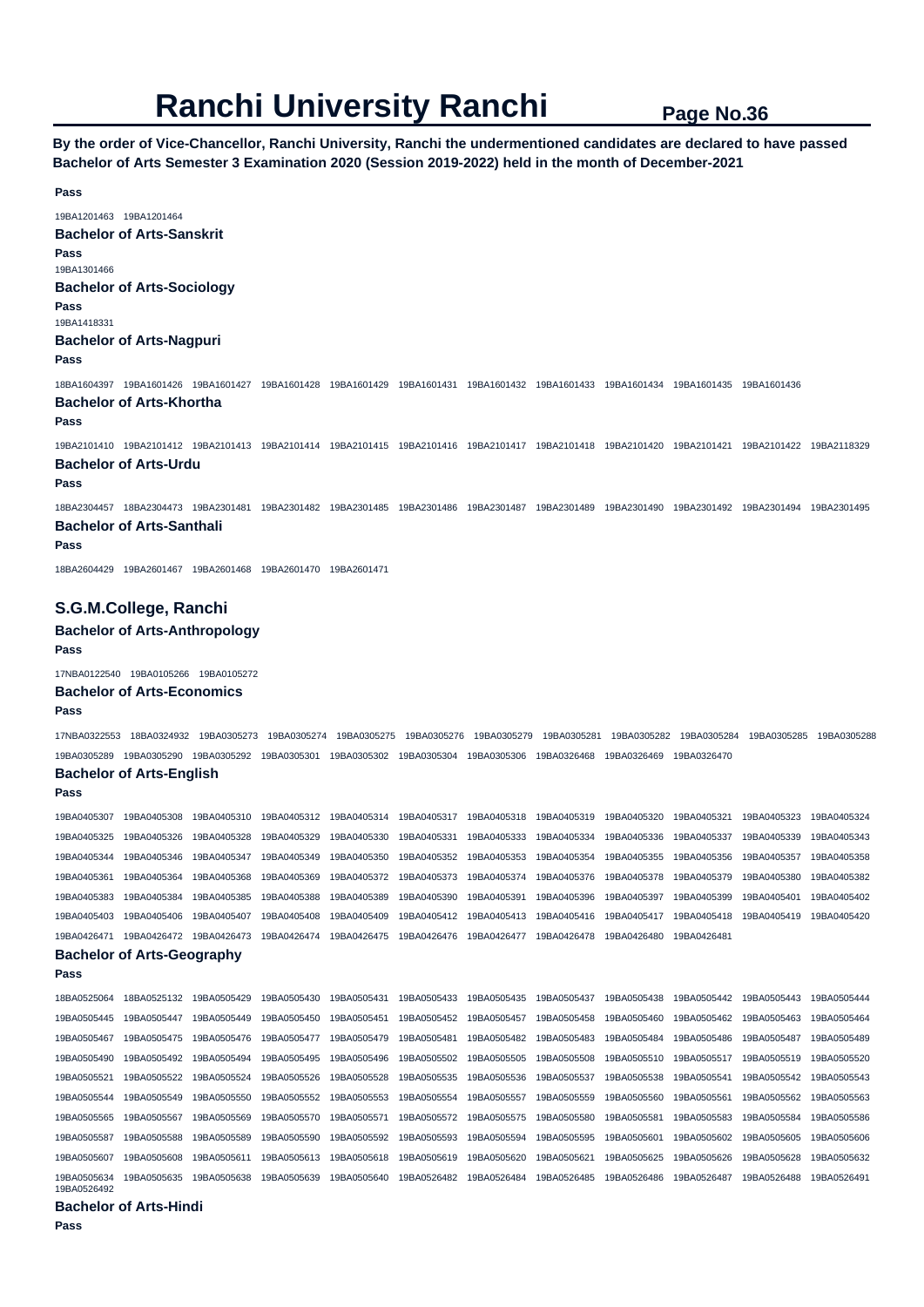## **By the order of Vice-Chancellor, Ranchi University, Ranchi the undermentioned candidates are declared to have passed Bachelor of Arts Semester 3 Examination 2020 (Session 2019-2022) held in the month of December-2021**

| 18BA0625218                | 18BA0625219                     | 18BA0625235 | 18BA0625262 | 18BA0625301 | 18BA0625304 | 18BA0625347 | 18BA0625376 | 19BA0605644 | 19BA0605646 | 19BA0605651 | 19BA0605652 |
|----------------------------|---------------------------------|-------------|-------------|-------------|-------------|-------------|-------------|-------------|-------------|-------------|-------------|
| 19BA0605654                | 19BA0605655                     | 19BA0605657 | 19BA0605658 | 19BA0605664 | 19BA0605665 | 19BA0605671 | 19BA0605672 | 19BA0605673 | 19BA0605674 | 19BA0605675 | 19BA0605677 |
| 19BA0605679                | 19BA0605680                     | 19BA0605686 | 19BA0605688 | 19BA0605694 | 19BA0605695 | 19BA0605697 | 19BA0605698 | 19BA0605699 | 19BA0605700 | 19BA0605701 | 19BA0605705 |
| 19BA0605708                | 19BA0605711                     | 19BA0605714 | 19BA0605715 | 19BA0605717 | 19BA0605718 | 19BA0605720 | 19BA0605730 | 19BA0605731 | 19BA0605732 | 19BA0605733 | 19BA0605735 |
| 19BA0605736                | 19BA0605739                     | 19BA0605742 | 19BA0605744 | 19BA0605746 | 19BA0605750 | 19BA0605755 | 19BA0605756 | 19BA0605758 | 19BA0605764 | 19BA0605765 | 19BA0605766 |
| 19BA0605767                | 19BA0605768                     | 19BA0605769 | 19BA0605773 | 19BA0605777 | 19BA0605781 | 19BA0605782 | 19BA0605786 | 19BA0605787 | 19BA0605789 | 19BA0605792 | 19BA0605796 |
| 19BA0605798                | 19BA0605800                     | 19BA0605802 | 19BA0605806 | 19BA0605807 | 19BA0605808 | 19BA0605811 | 19BA0605812 | 19BA0605813 | 19BA0605815 | 19BA0605816 | 19BA0605817 |
| 19BA0605819                | 19BA0605821                     | 19BA0605829 | 19BA0605831 | 19BA0626495 | 19BA0626497 | 19BA0626498 | 19BA0626500 | 19BA0626501 | 19BA0626502 |             |             |
|                            | <b>Bachelor of Arts-History</b> |             |             |             |             |             |             |             |             |             |             |
| Pass                       |                                 |             |             |             |             |             |             |             |             |             |             |
| 17NBA0723023               | 17NBA0723067                    | 18BA0725398 | 18BA0725440 | 18BA0725487 | 18BA0725513 | 18BA0725526 | 19BA0705835 | 19BA0705838 | 19BA0705841 | 19BA0705842 | 19BA0705844 |
| 19BA0705845                | 19BA0705846                     | 19BA0705847 | 19BA0705850 | 19BA0705851 | 19BA0705852 | 19BA0705853 | 19BA0705854 | 19BA0705859 | 19BA0705860 | 19BA0705863 | 19BA0705864 |
| 19BA0705866                | 19BA0705870                     | 19BA0705871 | 19BA0705872 | 19BA0705877 | 19BA0705882 | 19BA0705883 | 19BA0705884 | 19BA0705885 | 19BA0705886 | 19BA0705891 | 19BA0705892 |
| 19BA0705893                | 19BA0705894                     | 19BA0705896 | 19BA0705897 | 19BA0705900 | 19BA0705901 | 19BA0705903 | 19BA0705904 | 19BA0705906 | 19BA0705907 | 19BA0705908 | 19BA0705911 |
| 19BA0705913                | 19BA0705916                     | 19BA0705920 | 19BA0705921 | 19BA0705922 | 19BA0705923 | 19BA0705924 | 19BA0705927 | 19BA0705928 | 19BA0705929 | 19BA0705930 | 19BA0705931 |
| 19BA0705939                | 19BA0705940                     | 19BA0705944 | 19BA0705945 | 19BA0705946 | 19BA0705948 | 19BA0705949 | 19BA0705950 | 19BA0705951 | 19BA0705952 | 19BA0705954 | 19BA0705956 |
| 19BA0705962<br>19BA0726510 | 19BA0705963                     | 19BA0705964 | 19BA0705967 | 19BA0705968 | 19BA0705969 | 19BA0705970 | 19BA0705971 | 19BA0705972 | 19BA0726504 | 19BA0726505 | 19BA0726507 |
| - - -                      | .                               | - -         |             |             |             |             |             |             |             |             |             |

## **Bachelor of Arts-Home Science**

**Pass** 

17NBA0823173 18BA0825548 19BA0805975 19BA0805976 19BA0805977 19BA0805978 19BA0805981 19BA0805982

#### **Bachelor of Arts-Philosophy**

**Pass**  19BA1006073

#### **Bachelor of Arts-Pol. Science**

#### **Pass**

17NBA1123414 18BA1125682 18BA1125733 18BA1125790 19BA1106077 19BA1106078 19BA1106080 19BA1106081 19BA1106085 19BA1106087 19BA1106088 19BA1106090 19BA1106091 19BA1106093 19BA1106095 19BA1106096 19BA1106099 19BA1106101 19BA1106104 19BA1106106 19BA1106111 19BA1106112 19BA1106114 19BA1106116 19BA1106118 19BA1106119 19BA1106120 19BA1106123 19BA1106127 19BA1106129 19BA1106131 19BA1106132 19BA1106133 19BA1106134 19BA1106135 19BA1106136 19BA1106138 19BA1106140 19BA1106141 19BA1106144 19BA1106145 19BA1106149 19BA1106152 19BA1106153 19BA1106155 19BA1106156 19BA1106157 19BA1106159 19BA1106160 19BA1106162 19BA1106164 19BA1106165 19BA1106166 19BA1106167 19BA1106170 19BA1106173 19BA1106175 19BA1106181 19BA1106183 19BA1106185 19BA1106186 19BA1106188 19BA1106190 19BA1106193 19BA1106194 19BA1106195 19BA1106197 19BA1106198 19BA1106202 19BA1106203 19BA1106204 19BA1106206 19BA1106207 19BA1106208 19BA1106210 19BA1106211 19BA1106212 19BA1106213 19BA1106215 19BA1106216 19BA1106218 19BA1106219 19BA1106221 19BA1106222 19BA1106223 19BA1106224 19BA1106226 19BA1106227 19BA1106228 19BA1106229 19BA1106230 19BA1106231 19BA1106232 19BA1106233 19BA1106235 19BA1106236 19BA1106237 19BA1106240 19BA1106246 19BA1106247 19BA1106248 19BA1106249 19BA1106250 19BA1106255 19BA1106257 19BA1106258 19BA1106260 19BA1106261 19BA1106262 19BA1106263 19BA1106264 19BA1106266 19BA1106267 19BA1106269 19BA1106270 19BA1106274 19BA1106275 19BA1106277 19BA1106278 19BA1118347 19BA1126517 19BA1126518 19BA1126521 19BA1126523 19BA1126525 **Bachelor of Arts-Psychology** 

**Pass** 

19BA1206280 19BA1206282 19BA1206284 19BA1206288 **Bachelor of Arts-Sanskrit** 

**Pass** 

18BA1325850 19BA1306290 19BA1306293 19BA1306298 19BA1306301 19BA1306302

### **Bachelor of Arts-Sociology**

**Pass** 

18BA1425874 18BA1425924 19BA1406304 19BA1406306 19BA1406307 19BA1406312 19BA1406318 19BA1406320 19BA1406322 19BA1406323 19BA1406325 19BA1406326 19BA1406328 19BA1406332 19BA1406334 19BA1406335 19BA1406339 19BA1406343 19BA1406345 19BA1406346 19BA1406347 19BA1406349 19BA1406353 19BA1406357 19BA1406358 19BA1406359 **Bachelor of Arts-Nagpuri** 

#### **Pass**

18BA1625628 19BA1606027 19BA1606028 19BA1606032 19BA1606040 19BA1606046 19BA1606047 19BA1606049 19BA1606051 19BA1606057 19BA1606058 19BA1606063 19BA1606064 19BA1606065 19BA1606066 19BA1626513 19BA1626514 19BA1626515

## **Bachelor of Arts-Kurukh**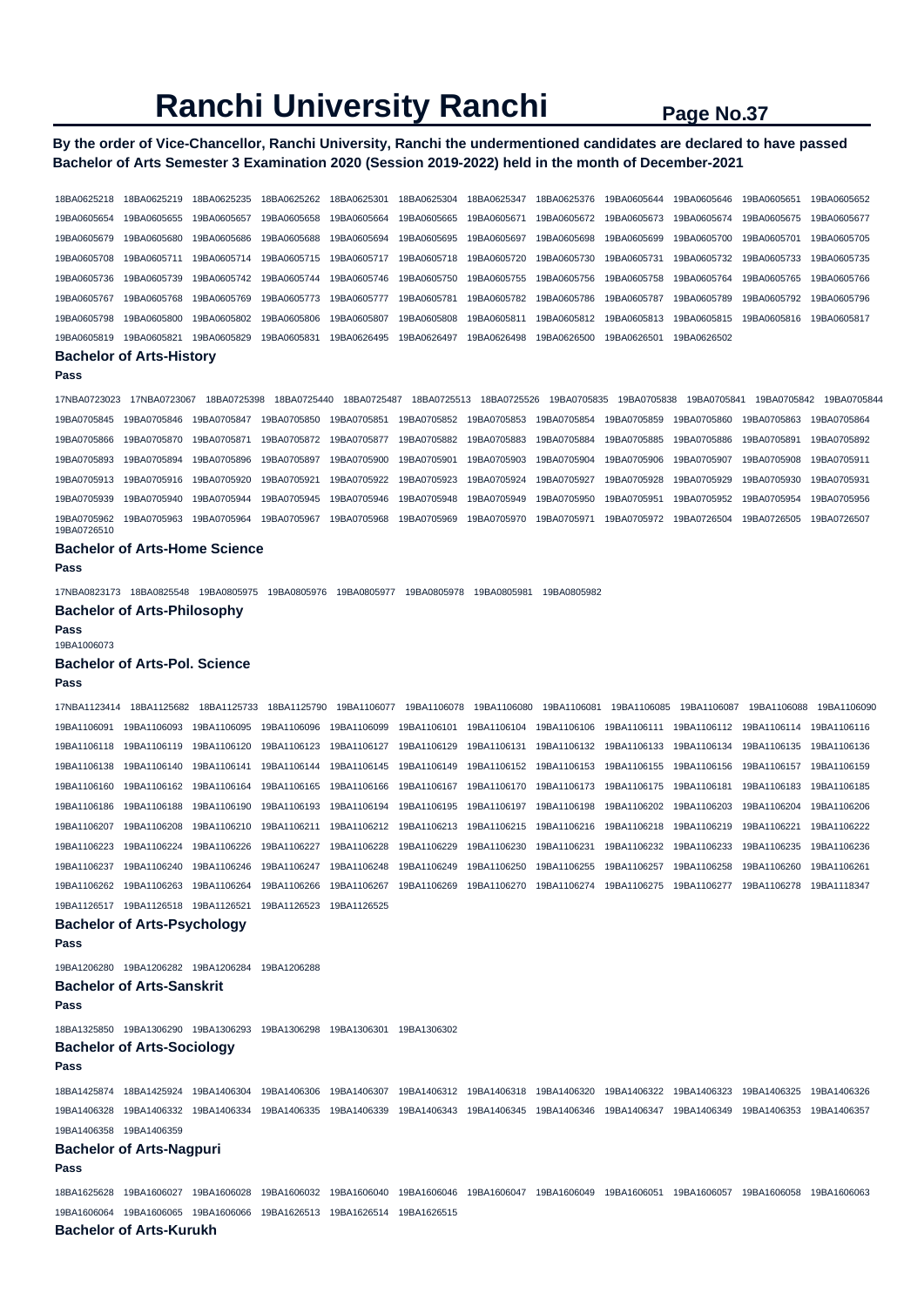## **By the order of Vice-Chancellor, Ranchi University, Ranchi the undermentioned candidates are declared to have passed Bachelor of Arts Semester 3 Examination 2020 (Session 2019-2022) held in the month of December-2021**

#### **Pass**

19BA2005985 19BA2005989 19BA2005990 19BA2005991 19BA2005994 19BA2005996 19BA2005999 19BA2006000 19BA2006001 19BA2006002 19BA2006003 19BA2006004 19BA2006008 19BA2006009 19BA2006012 19BA2006013 19BA2006015 19BA2006018

#### **Silli College, Silli**

## **Bachelor of Arts-Bengali**

### **Pass**

17NBA0212807 17NBA0212850 19BA0208604 19BA0208607 19BA0208608 19BA0208609 19BA0208610 19BA0208611 19BA0208612 19BA0208613 19BA0208616 19BA0208617 19BA0208621 19BA0208623 19BA0208624 19BA0208625 19BA0208626 19BA0208629 19BA0208630 19BA0208631 19BA0208632 19BA0208634 19BA0208635 19BA0208636 19BA0208638 19BA0208639 19BA0208640 19BA0208641 19BA0208642 19BA0208643 19BA0208644 19BA0208645 19BA0208650 19BA0208654 19BA0208655 19BA0208656 19BA0208657 19BA0208659 19BA0208662 19BA0208663 19BA0208664 19BA0208667 19BA0208669 19BA0208670 19BA0208671 19BA0208672 19BA0208674 19BA0208675 19BA0208676 19BA0208679 19BA0208681 19BA0208682 19BA0208683 19BA0208684 19BA0208686 19BA0208687 19BA0208688 19BA0208689 19BA0208691 19BA0208692 19BA0208693 19BA0208694 19BA0208695 19BA0208696 19BA0208697 19BA0208700 19BA0208701 19BA0208702 19BA0208703 19BA0208707 19BA0208708 19BA0208709 19BA0208710 19BA0208712 19BA0208714 19BA0208715 19BA0208717 19BA0208718 19BA0208719 19BA0208720

#### **Bachelor of Arts-Economics**

**Pass** 

| 18BA0326204 | 19BA0308721                                                                                     |  |  | 19BA0308722 19BA0308723 19BA0308724 19BA0308725 19BA0308726 19BA0308727 19BA0308728 19BA0308729                                                 |  | 19BA0308730 19BA0308731 |  |
|-------------|-------------------------------------------------------------------------------------------------|--|--|-------------------------------------------------------------------------------------------------------------------------------------------------|--|-------------------------|--|
|             |                                                                                                 |  |  | 19BA0308732 19BA0308735 19BA0308737 19BA0308738 19BA0308739 19BA0308740 19BA0308741 19BA0308742 19BA0308744 19BA0308745 19BA0308746 19BA0308747 |  |                         |  |
|             |                                                                                                 |  |  | 19BA0308748 19BA0308750 19BA0308752 19BA0308753 19BA0308754 19BA0308755 19BA0308756 19BA0308757 19BA0308758 19BA0308759                         |  | 19BA0308760 19BA0308761 |  |
|             | 19BA0308762 19BA0308763 19BA0308764 19BA0308765 19BA0308767 19BA0308768 19BA0326413 19BA0326414 |  |  |                                                                                                                                                 |  |                         |  |

#### **Bachelor of Arts-English**

```
Pass
```
**Pass** 

17NBA0413024 19BA0408769 19BA0408770 19BA0408771 19BA0408773 19BA0408774 19BA0408775 19BA0408778 19BA0408779 19BA0408780 19BA0408783 19BA0408784 19BA0408785 19BA0408786 19BA0408787 19BA0408791 19BA0408792 19BA0408793 19BA0408794 19BA0408795 19BA0408796 19BA0408797 19BA0408798 19BA0408799 19BA0408801 19BA0408802 19BA0408804 19BA0408805 19BA0408806 19BA0408807 19BA0408808 19BA0408809 19BA0408811 19BA0408812 19BA0408813 19BA0408814 19BA0408815 19BA0408816 19BA0408818 19BA0408819 19BA0408820 19BA0408821 19BA0408822 19BA0408823 19BA0408824 19BA0408825 19BA0408826 19BA0408827 19BA0408828 19BA0408829 19BA0408830 19BA0408831 19BA0408832 19BA0408833 19BA0408834 19BA0408838 19BA0408839 19BA0408840 19BA0408841 19BA0408842 19BA0408843 19BA0408845 19BA0408846 19BA0408847 19BA0408848 19BA0408850 19BA0408851 19BA0408853 19BA0408855 19BA0408856 19BA0408857 19BA0408858 19BA0408859 19BA0408860 19BA0408862 19BA0408863 19BA0408865 19BA0408866 19BA0408867 19BA0408868 19BA0408869 19BA0408870 19BA0408871 19BA0408872 19BA0408873 19BA0408877 19BA0408878 19BA0408879 19BA0408880 19BA0408881 19BA0408883 19BA0408884 19BA0408887 19BA0408888 19BA0408889 19BA0408895 19BA0408896 19BA0408897 19BA0408898 19BA0426417 19BA0426418 19BA0426419 19BA0426420 19BA0426422 19BA0426423 19BA0426424 19BA0426425 19BA0426426

#### **Bachelor of Arts-Geography**

| 19BA0508961 | 19BA0508962 | 19BA0508964 | 19BA0508965 | 19BA0508967 | 19BA0508968 | 19BA0508969 | 19BA0508970 | 19BA0508971 | 19BA0508972 | 19BA0508974 | 19BA0508976 |
|-------------|-------------|-------------|-------------|-------------|-------------|-------------|-------------|-------------|-------------|-------------|-------------|
| 19BA0508977 | 19BA0508978 | 19BA0508980 | 19BA0508983 | 19BA0508984 | 19BA0508985 | 19BA0508986 | 19BA0508987 | 19BA0508988 | 19BA0508989 | 19BA0508990 | 19BA0508991 |
| 19BA0508993 | 19BA0508994 | 19BA0508995 | 19BA0508997 | 19BA0508998 | 19BA0509002 | 19BA0509003 | 19BA0509004 | 19BA0509007 | 19BA0509008 | 19BA0509010 | 19BA0509011 |
| 19BA0509012 | 19BA0509013 | 19BA0509014 | 19BA0509015 | 19BA0509016 | 19BA0509018 | 19BA0509020 | 19BA0509023 | 19BA0509024 | 19BA0509026 | 19BA0509027 | 19BA0509029 |
| 19BA0509030 | 19BA0509031 | 19BA0509033 | 19BA0509034 | 19BA0509035 | 19BA0509036 | 19BA0509037 | 19BA0509038 | 19BA0509039 | 19BA0509040 | 19BA0509041 | 19BA0509042 |
| 19BA0509043 | 19BA0509045 | 19BA0509047 | 19BA0509048 | 19BA0509050 | 19BA0509051 | 19BA0509052 | 19BA0509053 | 19BA0509054 | 19BA0509056 | 19BA0509057 | 19BA0509058 |
| 19BA0509059 | 19BA0509061 | 19BA0509062 | 19BA0509063 | 19BA0509064 | 19BA0509065 | 19BA0509068 | 19BA0509070 | 19BA0509071 | 19BA0509072 | 19BA0509073 | 19BA0509074 |
| 19BA0509075 | 19BA0509076 | 19BA0509081 | 19BA0509084 | 19BA0509085 | 19BA0509087 | 19BA0509088 | 19BA0509089 | 19BA0509091 | 19BA0509092 | 19BA0509093 | 19BA0509094 |
| 19BA0509095 | 19BA0509096 | 19BA0509097 | 19BA0509098 | 19BA0509099 | 19BA0509100 | 19BA0509101 | 19BA0509102 | 19BA0509103 | 19BA0509104 | 19BA0509105 | 19BA0509106 |
| 19BA0509107 | 19BA0509108 | 19BA0509109 | 19BA0509110 | 19BA0509112 | 19BA0509113 | 19BA0509115 | 19BA0509116 | 19BA0509117 | 19BA0509119 | 19BA0509120 | 19BA0509121 |
| 19BA0509122 | 19BA0509123 | 19BA0509124 | 19BA0509125 | 19BA0509126 | 19BA0509127 | 19BA0509128 | 19BA0509129 | 19BA0509130 | 19BA0509131 | 19BA0509132 | 19BA0509133 |
| 19BA0509134 | 19BA0509135 | 19BA0509137 | 19BA0509138 | 19BA0509139 | 19BA0509140 | 19BA0509141 | 19BA0509142 | 19BA0509143 | 19BA0509144 | 19BA0509145 | 19BA0509146 |
| 19BA0509148 | 19BA0509149 | 19BA0509150 | 19BA0509152 | 19BA0509153 | 19BA0509154 | 19BA0509155 | 19BA0509156 | 19BA0509158 | 19BA0509159 | 19BA0509160 | 19BA0509161 |
| 19BA0509163 | 19BA0509164 | 19BA0509165 | 19BA0509166 | 19BA0526434 |             |             |             |             |             |             |             |

**Bachelor of Arts-Hindi** 

```
Pass
```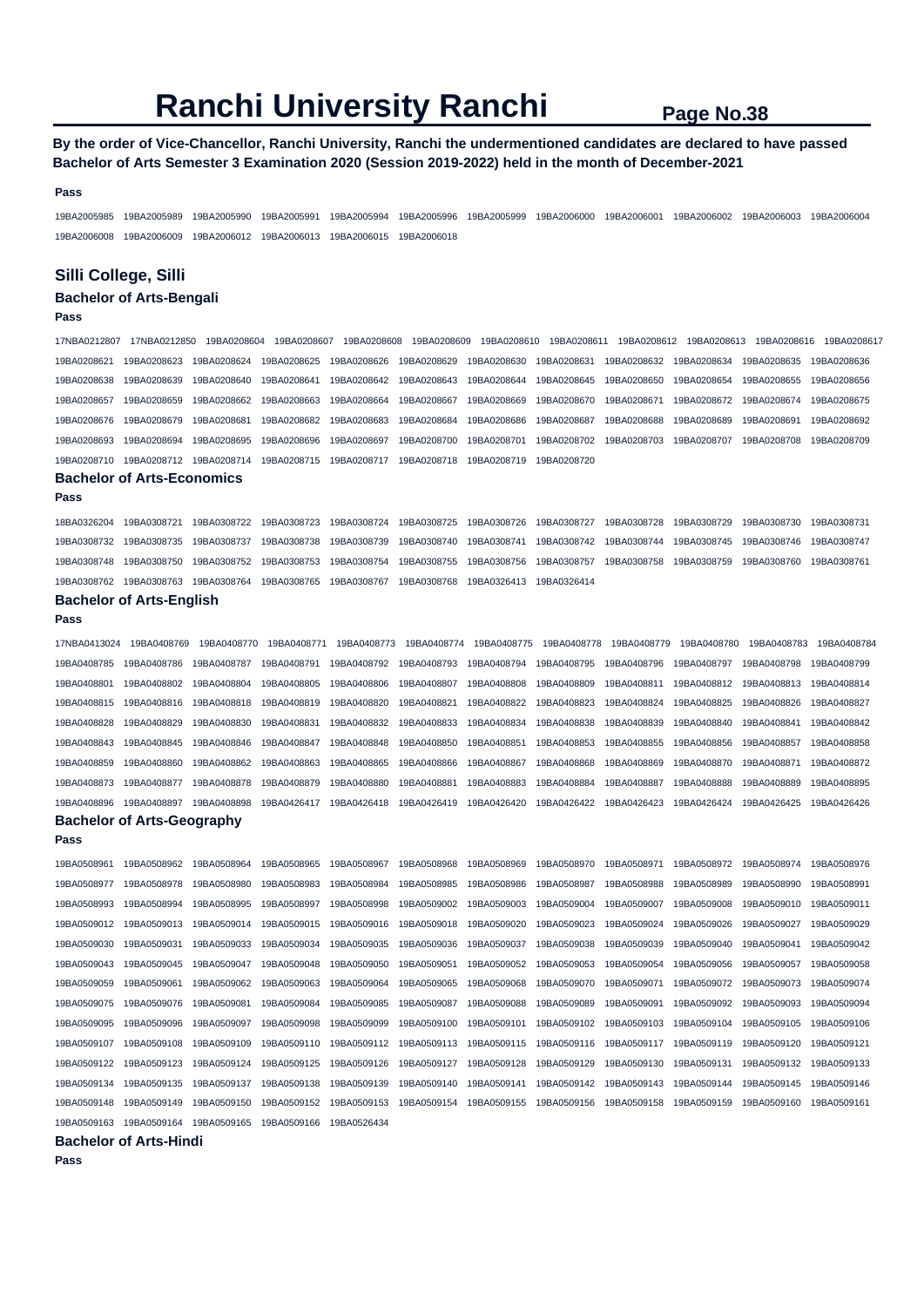**By the order of Vice-Chancellor, Ranchi University, Ranchi the undermentioned candidates are declared to have passed Bachelor of Arts Semester 3 Examination 2020 (Session 2019-2022) held in the month of December-2021** 

| 19BA0608960         | 19BA0609169                          | 19BA0609170 | 19BA0609171             | 19BA0609172 | 19BA0609174 | 19BA0609175             | 19BA0609176 | 19BA0609177 | 19BA0609179 | 19BA0609181 | 19BA0609182 |  |  |
|---------------------|--------------------------------------|-------------|-------------------------|-------------|-------------|-------------------------|-------------|-------------|-------------|-------------|-------------|--|--|
| 19BA0609183         | 19BA0609184                          | 19BA0609186 | 19BA0609187             | 19BA0609188 | 19BA0609189 | 19BA0609191             | 19BA0609192 | 19BA0609193 | 19BA0609195 | 19BA0609196 | 19BA0609197 |  |  |
| 19BA0609198         | 19BA0609199                          | 19BA0609200 | 19BA0609201             | 19BA0609202 | 19BA0609203 | 19BA0609204             | 19BA0609205 | 19BA0609206 | 19BA0609207 | 19BA0609209 | 19BA0609210 |  |  |
| 19BA0609211         | 19BA0609212                          | 19BA0609213 | 19BA0609214             | 19BA0609215 | 19BA0609216 | 19BA0609217             | 19BA0609219 | 19BA0609221 | 19BA0609222 | 19BA0609223 | 19BA0609224 |  |  |
| 19BA0609225         | 19BA0609226                          | 19BA0609227 | 19BA0609228             | 19BA0609230 | 19BA0609231 | 19BA0609232             | 19BA0609233 | 19BA0609234 | 19BA0609235 | 19BA0609236 | 19BA0609237 |  |  |
| 19BA0609238         | 19BA0609239                          | 19BA0609240 | 19BA0609241             | 19BA0609243 | 19BA0609244 | 19BA0609247             | 19BA0609248 | 19BA0609249 | 19BA0609251 | 19BA0609252 | 19BA0609253 |  |  |
| 19BA0609254         | 19BA0609255                          | 19BA0609258 | 19BA0609259             | 19BA0609260 | 19BA0609261 | 19BA0609262             | 19BA0609263 | 19BA0609264 | 19BA0609266 | 19BA0609267 | 19BA0609269 |  |  |
| 19BA0609271         | 19BA0609272                          | 19BA0609274 | 19BA0609276             | 19BA0609277 | 19BA0609278 | 19BA0609279             | 19BA0609280 | 19BA0609281 | 19BA0609282 | 19BA0609284 | 19BA0609285 |  |  |
| 19BA0609286         | 19BA0609287                          | 19BA0609288 | 19BA0609289             | 19BA0609290 | 19BA0609292 | 19BA0609294             | 19BA0609295 | 19BA0609297 | 19BA0609298 | 19BA0609299 | 19BA0609300 |  |  |
| 19BA0609301         | 19BA0609302                          | 19BA0609305 | 19BA0609306             | 19BA0609307 | 19BA0609308 | 19BA0609309             | 19BA0609310 | 19BA0609311 | 19BA0609313 | 19BA0609315 | 19BA0609316 |  |  |
| 19BA0609317         | 19BA0609318                          | 19BA0609319 | 19BA0609320             | 19BA0609321 | 19BA0609322 | 19BA0609323             | 19BA0609324 | 19BA0609325 | 19BA0609326 | 19BA0609327 | 19BA0609329 |  |  |
| 19BA0609330         | 19BA0609333                          | 19BA0626437 | 19BA0626438             | 19BA0626439 | 19BA0626440 | 19BA0626441             | 19BA0626443 | 19BA0626444 |             |             |             |  |  |
|                     | <b>Bachelor of Arts-History</b>      |             |                         |             |             |                         |             |             |             |             |             |  |  |
| Pass                |                                      |             |                         |             |             |                         |             |             |             |             |             |  |  |
| 18BA0726799         | 19BA0709335                          | 19BA0709336 | 19BA0709337             | 19BA0709342 | 19BA0709345 | 19BA0709346             | 19BA0709350 | 19BA0709351 | 19BA0709352 | 19BA0709354 | 19BA0709356 |  |  |
| 19BA0709357         | 19BA0709360                          | 19BA0709361 | 19BA0709362             | 19BA0709363 | 19BA0709366 | 19BA0709367             | 19BA0709368 | 19BA0709369 | 19BA0709372 | 19BA0709373 | 19BA0709374 |  |  |
| 19BA0709376         | 19BA0709378                          | 19BA0709382 | 19BA0709383             | 19BA0709384 | 19BA0709385 | 19BA0709387             | 19BA0709389 | 19BA0709391 | 19BA0709393 | 19BA0709394 | 19BA0709396 |  |  |
| 19BA0709398         | 19BA0709399                          | 19BA0709401 | 19BA0709402             | 19BA0709403 | 19BA0709404 | 19BA0709405             | 19BA0709406 | 19BA0709408 | 19BA0709409 | 19BA0709412 | 19BA0709417 |  |  |
| 19BA0709418         | 19BA0709419                          | 19BA0709421 | 19BA0709425             | 19BA0709426 | 19BA0709429 | 19BA0709434             | 19BA0709435 | 19BA0709436 | 19BA0709437 | 19BA0709439 | 19BA0709441 |  |  |
| 19BA0709442         | 19BA0709444                          | 19BA0709445 | 19BA0709446             | 19BA0709448 | 19BA0709449 | 19BA0709450             | 19BA0709454 | 19BA0709457 | 19BA0709458 | 19BA0709461 | 19BA0709462 |  |  |
| 19BA0709463         | 19BA0709465                          | 19BA0709466 | 19BA0709467             | 19BA0709468 | 19BA0709469 | 19BA0709471             | 19BA0709474 | 19BA0709475 | 19BA0709476 | 19BA0709477 | 19BA0709478 |  |  |
| 19BA0709479         | 19BA0709482                          | 19BA0709483 | 19BA0709485             | 19BA0709486 | 19BA0709488 | 19BA0709490             | 19BA0709492 | 19BA0709493 | 19BA0709494 | 19BA0709497 | 19BA0709498 |  |  |
| 19BA0709499         | 19BA0709501                          | 19BA0709502 | 19BA0709504             | 19BA0709505 | 19BA0709507 | 19BA0709509             | 19BA0709510 | 19BA0709511 | 19BA0709512 | 19BA0709514 | 19BA0709516 |  |  |
| 19BA0709517         | 19BA0709518                          | 19BA0709523 | 19BA0709524             | 19BA0709525 | 19BA0726447 |                         |             |             |             |             |             |  |  |
|                     | <b>Bachelor of Arts-Home Science</b> |             |                         |             |             |                         |             |             |             |             |             |  |  |
| Pass                |                                      |             |                         |             |             |                         |             |             |             |             |             |  |  |
| 19BA0809526         | 19BA0809527 19BA0809528              |             | 19BA0809529             | 19BA0809532 | 19BA0809534 | 19BA0809536             | 19BA0809537 | 19BA0809538 | 19BA0809540 | 19BA0809541 |             |  |  |
|                     | <b>Bachelor of Arts-Philosophy</b>   |             |                         |             |             |                         |             |             |             |             |             |  |  |
| Pass                |                                      |             |                         |             |             |                         |             |             |             |             |             |  |  |
| 19BA1009595         | 19BA1009602 19BA1009605              |             | 19BA1009606             | 19BA1009607 | 19BA1009608 | 19BA1009609             |             |             |             |             |             |  |  |
|                     | <b>Bachelor of Arts-Pol. Science</b> |             |                         |             |             |                         |             |             |             |             |             |  |  |
| Pass                |                                      |             |                         |             |             |                         |             |             |             |             |             |  |  |
| 18BA1127090         | 19BA1109611                          | 19BA1109612 | 19BA1109613             | 19BA1109615 | 19BA1109616 | 19BA1109618             | 19BA1109619 | 19BA1109621 | 19BA1109624 | 19BA1109625 | 19BA1109628 |  |  |
| 19BA1109629         | 19BA1109630                          | 19BA1109631 | 19BA1109632             | 19BA1109633 | 19BA1109634 | 19BA1109635             | 19BA1109636 | 19BA1109637 | 19BA1109639 | 19BA1109640 | 19BA1109641 |  |  |
| 19BA1109642         | 19BA1109643                          | 19BA1109646 | 19BA1109649 19BA1109650 |             | 19BA1109651 | 19BA1109652 19BA1109653 |             | 19BA1109654 | 19BA1109655 | 19BA1109657 | 19BA1109658 |  |  |
| 19BA1109660         | 19BA1109665                          | 19BA1109667 | 19BA1109670             | 19BA1109671 | 19BA1109673 | 19BA1109677             | 19BA1109678 | 19BA1109679 | 19BA1109682 | 19BA1109683 | 19BA1109688 |  |  |
| 19BA1109689         | 19BA1109690                          | 19BA1109693 | 19BA1109694             | 19BA1109695 | 19BA1109697 | 19BA1109698             | 19BA1109700 | 19BA1109701 | 19BA1109702 | 19BA1109703 | 19BA1109704 |  |  |
| 19BA1109705         | 19BA1109706                          | 19BA1109707 | 19BA1109708             | 19BA1109710 | 19BA1109711 | 19BA1109714             | 19BA1109715 | 19BA1109716 | 19BA1109717 | 19BA1109718 | 19BA1109720 |  |  |
| 19BA1109721         | 19BA1109723                          | 19BA1109726 | 19BA1109729             | 19BA1109730 | 19BA1109731 | 19BA1109733             | 19BA1109737 | 19BA1109739 | 19BA1109740 | 19BA1109741 | 19BA1109748 |  |  |
| 19BA1109749         | 19BA1109750                          | 19BA1109753 | 19BA1109755             | 19BA1109756 | 19BA1109758 | 19BA1109759             | 19BA1109760 | 19BA1109761 | 19BA1109763 | 19BA1109765 | 19BA1109766 |  |  |
| 19BA1109767         | 19BA1109768                          | 19BA1109769 | 19BA1109773             | 19BA1109774 | 19BA1109775 | 19BA1109776             | 19BA1109779 | 19BA1109780 | 19BA1109782 | 19BA1109783 | 19BA1109784 |  |  |
| 19BA1109785         | 19BA1109787                          | 19BA1109789 | 19BA1109790             | 19BA1109791 | 19BA1109792 | 19BA1109795             | 19BA1109796 | 19BA1109797 | 19BA1109799 | 19BA1109801 | 19BA1126456 |  |  |
| 19BA1126457         | 19BA1126458                          | 19BA1126459 | 19BA1126460             | 19BA1126461 | 19BA1126462 | 19BA1126882             | 19BA1126883 |             |             |             |             |  |  |
|                     | <b>Bachelor of Arts-Sanskrit</b>     |             |                         |             |             |                         |             |             |             |             |             |  |  |
| Pass<br>19BA1309802 |                                      |             |                         |             |             |                         |             |             |             |             |             |  |  |
|                     | <b>Bachelor of Arts-Sociology</b>    |             |                         |             |             |                         |             |             |             |             |             |  |  |
|                     |                                      |             |                         |             |             |                         |             |             |             |             |             |  |  |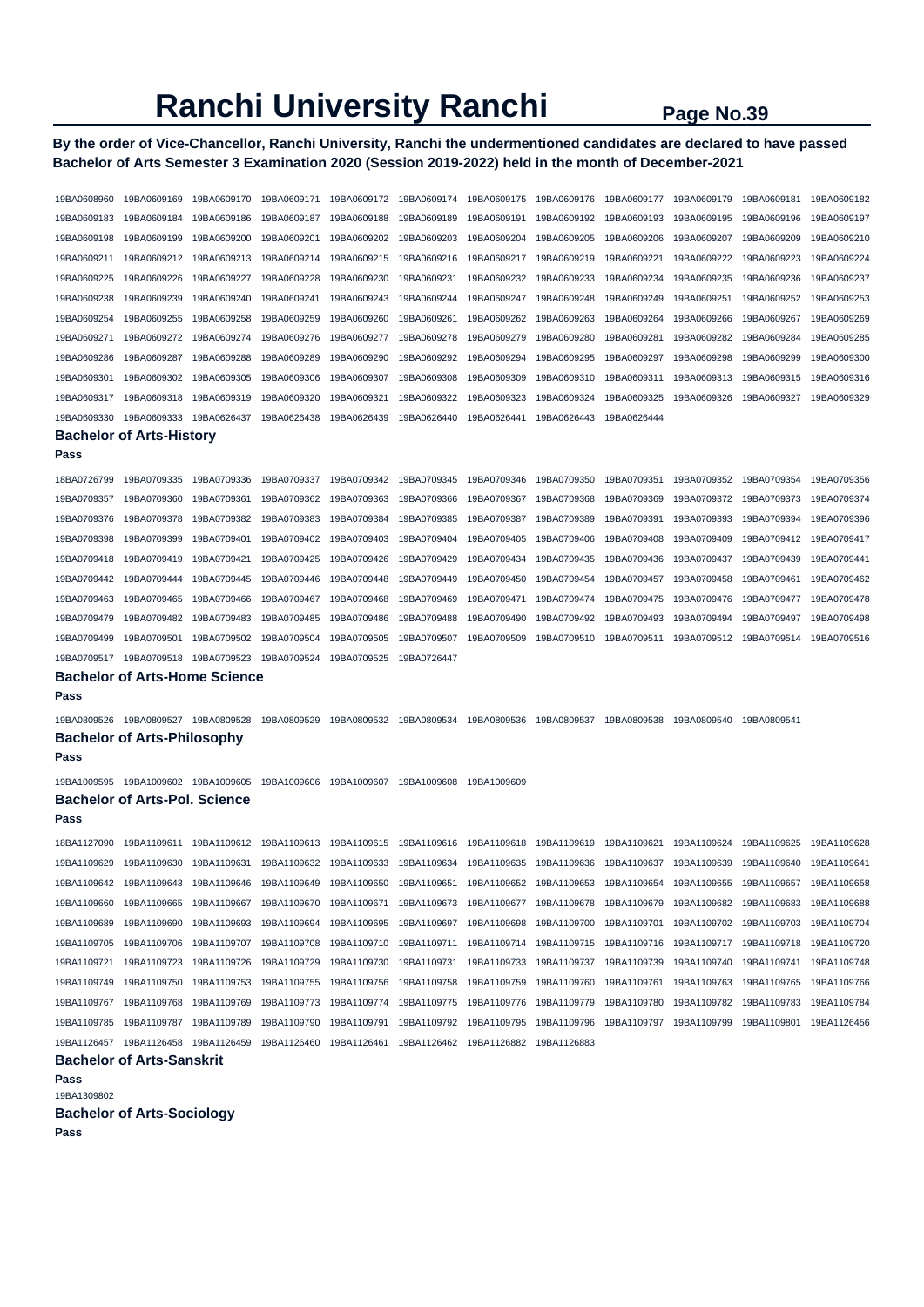## **By the order of Vice-Chancellor, Ranchi University, Ranchi the undermentioned candidates are declared to have passed Bachelor of Arts Semester 3 Examination 2020 (Session 2019-2022) held in the month of December-2021**

19BA1409803 19BA1409804 19BA1409805 19BA1409806 19BA1409807 19BA1409808 19BA1409809 19BA1409810 19BA1409812 19BA1409813 19BA1409814 19BA1409815 19BA1409816 19BA1409818 19BA1409819 19BA1409820 19BA1409821 19BA1409822 19BA1409826 19BA1409827 19BA1409829 19BA1409831 19BA1409832 19BA1409833 19BA1409834 19BA1409835 19BA1409837 19BA1409838 19BA1409840 19BA1409842 19BA1409844 19BA1409845 19BA1409847 19BA1409848 19BA1409850 19BA1409851 19BA1409853 19BA1409854 19BA1409855 19BA1409856 19BA1409857 19BA1409858 19BA1409860 19BA1409861 19BA1409862 19BA1409863 19BA1409864 19BA1409866 19BA1409867 19BA1409868 19BA1409869 19BA1409871 19BA1409872 19BA1409873 19BA1409874 19BA1409875 19BA1409876 19BA1409877 19BA1409879 19BA1409880 19BA1409882 19BA1409884 19BA1409885 19BA1409887 19BA1409888 19BA1409890 19BA1409891 19BA1409892 19BA1409893 19BA1409895 19BA1409896 19BA1409897 19BA1409900 19BA1409901 19BA1426463 19BA1426464 19BA1426465 19BA1426466 19BA1426467 **Bachelor of Arts-Kurmali Pass**  19BA1909542 19BA1909543 19BA1909544 19BA1909545 19BA1909546 19BA1909547 19BA1909549 19BA1909551 19BA1909552 19BA1909553 19BA1909556 19BA1909557 19BA1909558 19BA1909559 19BA1909560 19BA1909561 19BA1909563 19BA1909564 19BA1909566 19BA1909568 19BA1909569 19BA1909570 19BA1909571 19BA1909572 19BA1909575 19BA1909578 19BA1909579 19BA1909581 19BA1909583 19BA1926449 **Bachelor of Arts-PanchPargania Pass**  19BA2709584 19BA2709585 19BA2709586 19BA2709587 19BA2709588 19BA2709589 19BA2709590 19BA2709591 19BA2709593 19BA2709594 19BA2726450 19BA2726451 19BA2726452 **Bachelor of Arts-General Pass**  19BA0008899 19BA0008900 19BA0008902 19BA0008912 19BA0008913 19BA0008915 19BA0008918 19BA0008919 19BA0008923 19BA0008924 19BA0008926 19BA0008927 19BA0008928 19BA0008935 19BA0008936 19BA0008943 19BA0008956 19BA0008958 19BA0026428 19BA0026429 19BA0026431 **Simdega College, Simdega Bachelor of Arts-Anthropology Pass**  18BA0111139 19BA0106582 19BA0106584 19BA0106585 19BA0106586 19BA0106587 19BA0106590 19BA0106591 19BA0106592 19BA0106593 19BA0106594 19BA0106597 19BA0106599 19BA0106602 19BA0106603 19BA0106604 19BA0106605 19BA0106608 19BA0106609 19BA0106610 19BA0106611 19BA0106613 19BA0106615 19BA0106616 19BA0106619 **Bachelor of Arts-Economics Pass**  18BA0311173 18BA0311188 19BA0306623 19BA0306624 19BA0306625 19BA0306626 19BA0306627 19BA0306630 19BA0306631 19BA0306632 19BA0306633 19BA0306634 19BA0306635 19BA0306636 19BA0306637 19BA0306639 19BA0306641 19BA0306642 19BA0306643 19BA0306644 19BA0306645 19BA0306649 19BA0306650 19BA0306651 19BA0306653 19BA0306654 19BA0306655 19BA0306657 19BA0306661 19BA0306662 19BA0306663 19BA0306665 19BA0306667 19BA0306668 19BA0306669 19BA0306670 19BA0306672 19BA0306673 19BA0306674 19BA0306676 19BA0306677 19BA0306678 19BA0306679 19BA0306680 19BA0306681 19BA0306682 19BA0306684 19BA0306685 19BA0306686 19BA0306687 19BA0306689 19BA0306691 19BA0306692 19BA0306694 19BA0306695 19BA0306697 19BA0306698 19BA0306699 19BA0306701 19BA0306703 19BA0306705 19BA0306708 19BA0306709 19BA0306711 19BA0306712 19BA0306713 19BA0306714 **Bachelor of Arts-English Pass**  19BA0406716 19BA0406720 19BA0406721 19BA0406722 19BA0406724 19BA0406725 19BA0406726 19BA0406727 19BA0406728 19BA0406729 19BA0426814 **Bachelor of Arts-Geography Pass**  18BA0511295 19BA0506656 19BA0506730 19BA0506733 19BA0506734 19BA0506735 19BA0506737 19BA0506738 19BA0506740 19BA0506741 19BA0506742 19BA0506744 19BA0506745 19BA0506747 19BA0506749 19BA0506750 19BA0506752 19BA0506753 19BA0506754 19BA0506755 19BA0506756 19BA0506757 19BA0506758 19BA0506759 19BA0506760 19BA0506761 19BA0506762 19BA0506763 19BA0506764 19BA0506765 19BA0506767 19BA0506769 19BA0506771 19BA0506772 19BA0506773 19BA0506774 19BA0506776 19BA0506777 19BA0506779 19BA0506780 19BA0506782 19BA0506784 19BA0506787 19BA0506791 19BA0506792 19BA0506793 19BA0506794 19BA0506796 19BA0506797 19BA0506798 19BA0506799 19BA0506800 19BA0506802 19BA0506803 19BA0506804 19BA0506805 19BA0506806 19BA0506807 19BA0506808 19BA0506809 19BA0506814 19BA0506815 19BA0506816 19BA0506817 19BA0506818 **Bachelor of Arts-Hindi Pass**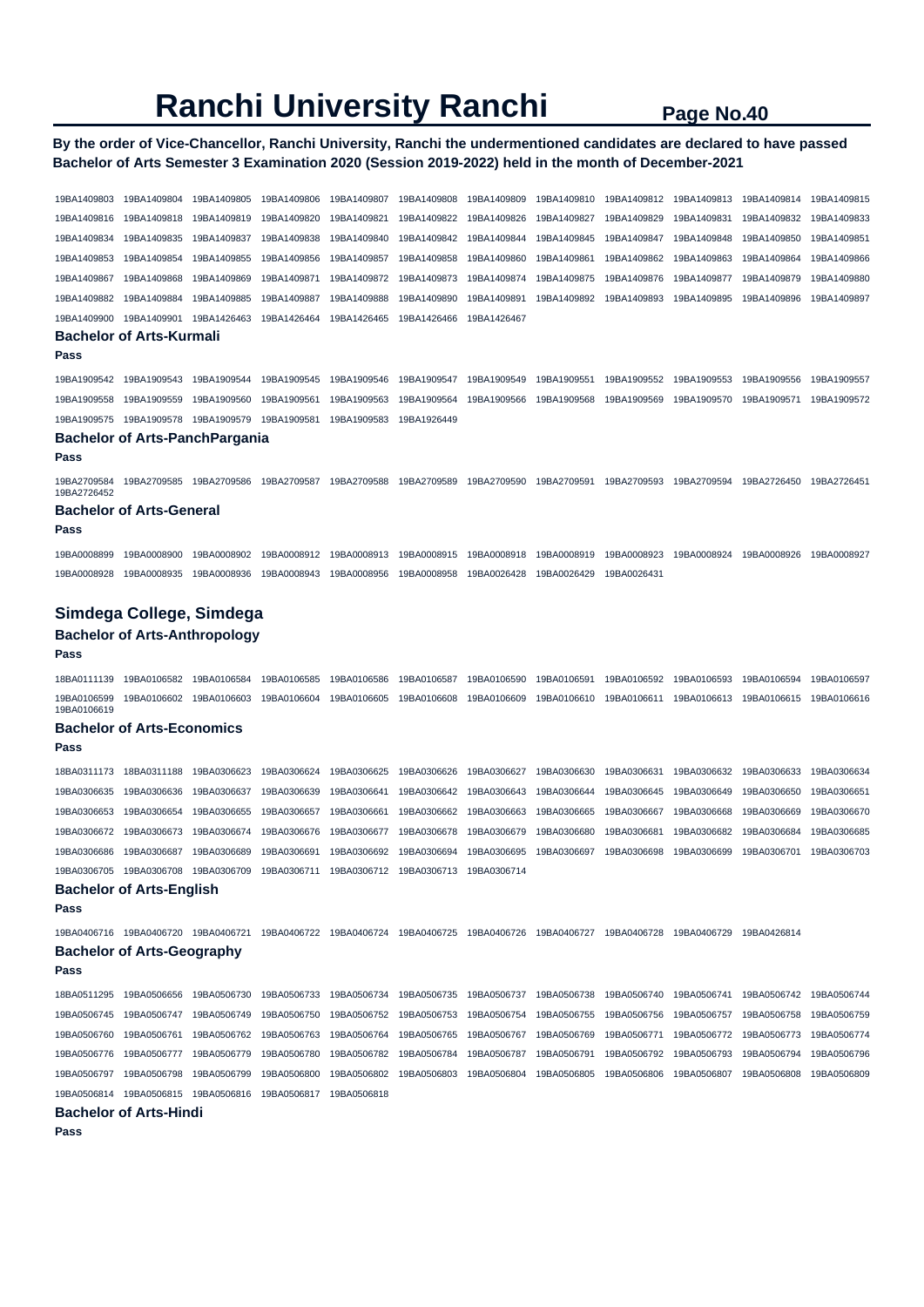## **By the order of Vice-Chancellor, Ranchi University, Ranchi the undermentioned candidates are declared to have passed Bachelor of Arts Semester 3 Examination 2020 (Session 2019-2022) held in the month of December-2021**

| 17NBA0614691            | 18BA0611486                                                                   | 18BA0611596                                        | 19BA0606819             | 19BA0606821                                                                                     | 19BA0606822 | 19BA0606823                         | 19BA0606827 | 19BA0606828 | 19BA0606829 | 19BA0606832 | 19BA0606833 |
|-------------------------|-------------------------------------------------------------------------------|----------------------------------------------------|-------------------------|-------------------------------------------------------------------------------------------------|-------------|-------------------------------------|-------------|-------------|-------------|-------------|-------------|
| 19BA0606834             | 19BA0606836                                                                   | 19BA0606838                                        | 19BA0606839             | 19BA0606840                                                                                     | 19BA0606842 | 19BA0606844                         | 19BA0606846 | 19BA0606847 | 19BA0606849 | 19BA0606850 | 19BA0606851 |
| 19BA0606853             | 19BA0606854                                                                   | 19BA0606855                                        | 19BA0606856             | 19BA0606857                                                                                     | 19BA0606858 | 19BA0606860                         | 19BA0606861 | 19BA0606862 | 19BA0606863 | 19BA0606864 | 19BA0606867 |
| 19BA0606868             | 19BA0606869                                                                   | 19BA0606873                                        | 19BA0606874             | 19BA0606875                                                                                     | 19BA0606876 | 19BA0606879                         | 19BA0606883 | 19BA0606884 | 19BA0606887 | 19BA0606889 | 19BA0606893 |
| 19BA0606894             | 19BA0606896                                                                   | 19BA0606897                                        | 19BA0606898             | 19BA0606900                                                                                     | 19BA0606901 | 19BA0606904                         | 19BA0606908 | 19BA0606909 | 19BA0606910 | 19BA0606911 | 19BA0606912 |
| 19BA0606913             | 19BA0606915                                                                   | 19BA0606916                                        | 19BA0606917             | 19BA0606919                                                                                     | 19BA0606920 | 19BA0606921                         | 19BA0606922 | 19BA0606923 | 19BA0606924 | 19BA0606926 | 19BA0606927 |
| 19BA0606929             | 19BA0606932                                                                   | 19BA0606933                                        | 19BA0606934             | 19BA0606936                                                                                     | 19BA0606938 | 19BA0606939                         | 19BA0606940 | 19BA0606942 | 19BA0606943 | 19BA0606944 | 19BA0606946 |
| 19BA0606947             | 19BA0606949                                                                   | 19BA0606954                                        | 19BA0606956             | 19BA0606957                                                                                     | 19BA0606959 | 19BA0606960                         | 19BA0606961 | 19BA0606962 | 19BA0606963 | 19BA0606964 | 19BA0606968 |
| 19BA0606970             | 19BA0606972                                                                   | 19BA0606973                                        | 19BA0606974             | 19BA0606975                                                                                     | 19BA0606976 | 19BA0606977                         | 19BA0606978 | 19BA0606979 | 19BA0606981 | 19BA0606982 | 19BA0606984 |
| 19BA0606987             | 19BA0606990                                                                   | 19BA0606992                                        | 19BA0606993             | 19BA0606994                                                                                     | 19BA0606995 | 19BA0606996                         | 19BA0606997 | 19BA0606998 | 19BA0606999 | 19BA0607000 | 19BA0607001 |
| 19BA0607003             | 19BA0607004                                                                   | 19BA0607005                                        | 19BA0607006             | 19BA0607007                                                                                     | 19BA0607009 | 19BA0607010                         | 19BA0607011 | 19BA0607014 | 19BA0607015 | 19BA0607019 | 19BA0607020 |
| 19BA0607021             | 19BA0607025                                                                   | 19BA0607027                                        | 19BA0607032             | 19BA0607033                                                                                     | 19BA0607034 | 19BA0607035                         | 19BA0607037 | 19BA0607038 | 19BA0607039 | 19BA0607042 | 19BA0607043 |
| 19BA0607044             | 19BA0607047                                                                   | 19BA0607048                                        | 19BA0607049             | 19BA0607050                                                                                     | 19BA0607052 | 19BA0626815                         | 19BA0626816 | 19BA0626818 |             |             |             |
|                         | <b>Bachelor of Arts-History</b>                                               |                                                    |                         |                                                                                                 |             |                                     |             |             |             |             |             |
| Pass                    |                                                                               |                                                    |                         |                                                                                                 |             |                                     |             |             |             |             |             |
| 18BA0711627             | 19BA0707053                                                                   | 19BA0707054                                        | 19BA0707055             | 19BA0707057                                                                                     | 19BA0707058 | 19BA0707060                         | 19BA0707063 | 19BA0707065 | 19BA0707066 | 19BA0707067 | 19BA0707068 |
| 19BA0707069             | 19BA0707071                                                                   | 19BA0707072                                        | 19BA0707073             | 19BA0707074                                                                                     | 19BA0707075 | 19BA0707077                         | 19BA0707078 | 19BA0707080 | 19BA0707083 | 19BA0707084 | 19BA0707086 |
| 19BA0707087             | 19BA0707088                                                                   | 19BA0707092                                        | 19BA0707093             | 19BA0707094                                                                                     | 19BA0707095 | 19BA0707096                         | 19BA0707098 | 19BA0707099 | 19BA0707100 | 19BA0707101 | 19BA0707102 |
| 19BA0707103             | 19BA0707104                                                                   | 19BA0707107                                        | 19BA0707108             | 19BA0707109                                                                                     | 19BA0707110 | 19BA0707111                         | 19BA0707112 | 19BA0707113 | 19BA0707114 | 19BA0707116 | 19BA0707118 |
| 19BA0707119             | 19BA0707120                                                                   | 19BA0707121                                        | 19BA0707122             | 19BA0707124                                                                                     | 19BA0707125 | 19BA0707131                         | 19BA0707132 | 19BA0707135 | 19BA0707136 | 19BA0707137 | 19BA0707140 |
| 19BA0707142             | 19BA0707143                                                                   | 19BA0707144                                        | 19BA0707148             | 19BA0707149                                                                                     | 19BA0707152 | 19BA0707154                         | 19BA0707156 | 19BA0707157 | 19BA0707159 | 19BA0707160 | 19BA0707163 |
| 19BA0707164             | 19BA0707165                                                                   | 19BA0707167                                        | 19BA0707170             | 19BA0707172                                                                                     | 19BA0707173 | 19BA0707175                         | 19BA0707176 | 19BA0707180 | 19BA0707181 | 19BA0707182 | 19BA0707183 |
| 19BA0707184             | 19BA0707185                                                                   | 19BA0707186                                        | 19BA0707188             | 19BA0707190                                                                                     | 19BA0707191 | 19BA0726819                         |             |             |             |             |             |
| Pass                    | <b>Bachelor of Arts-Philosophy</b>                                            |                                                    |                         |                                                                                                 |             |                                     |             |             |             |             |             |
|                         |                                                                               |                                                    |                         |                                                                                                 |             |                                     |             |             |             |             |             |
|                         | 19BA1007217  19BA1007219  19BA1007221<br><b>Bachelor of Arts-Pol. Science</b> |                                                    | 19BA1007222 19BA1007223 |                                                                                                 |             | 19BA1007224 19BA1007227 19BA1007228 |             | 19BA1007229 | 19BA1026820 |             |             |
| Pass                    |                                                                               |                                                    |                         |                                                                                                 |             |                                     |             |             |             |             |             |
| 18BA1111834             | 19BA1107233                                                                   | 19BA1107234                                        | 19BA1107236             | 19BA1107237                                                                                     | 19BA1107238 | 19BA1107240                         | 19BA1107242 | 19BA1107245 | 19BA1107247 | 19BA1107248 | 19BA1107250 |
| 19BA1107251             | 19BA1107256                                                                   | 19BA1107258                                        | 19BA1107260             | 19BA1107261                                                                                     | 19BA1107262 | 19BA1107263                         | 19BA1107266 | 19BA1107269 | 19BA1107272 | 19BA1107273 | 19BA1107274 |
| 19BA1107276             | 19BA1107277                                                                   | 19BA1107279                                        | 19BA1107280             | 19BA1107281                                                                                     | 19BA1107282 | 19BA1107283                         | 19BA1107284 | 19BA1107286 | 19BA1107287 | 19BA1107288 | 19BA1107289 |
| 19BA1107292             | 19BA1107294                                                                   | 19BA1107295                                        | 19BA1107296             | 19BA1107297                                                                                     | 19BA1107298 | 19BA1107299                         | 19BA1107300 | 19BA1107301 | 19BA1107302 | 19BA1107303 | 19BA1107304 |
| 19BA1107305             | 19BA1107307                                                                   | 19BA1107311                                        | 19BA1107312             | 19BA1107314                                                                                     | 19BA1107316 | 19BA1107317                         | 19BA1107318 | 19BA1107319 | 19BA1107320 | 19BA1107324 | 19BA1107325 |
| 19BA1107326             | 19BA1107328                                                                   | 19BA1107329                                        | 19BA1107330             | 19BA1107334                                                                                     | 19BA1107335 | 19BA1107336                         | 19BA1107338 | 19BA1107339 | 19BA1107340 | 19BA1107341 | 19BA1107342 |
|                         |                                                                               |                                                    |                         |                                                                                                 |             |                                     | 19BA1107350 | 19BA1107352 |             |             |             |
|                         |                                                                               |                                                    |                         | 19BA1107359 19BA1107360 19BA1107362 19BA1107364 19BA1107365 19BA1107366 19BA1107368 19BA1107369 |             |                                     |             |             |             |             |             |
|                         | <b>Bachelor of Arts-Psychology</b>                                            |                                                    |                         |                                                                                                 |             |                                     |             |             |             |             |             |
| Pass                    |                                                                               |                                                    |                         |                                                                                                 |             |                                     |             |             |             |             |             |
|                         |                                                                               | 19BA1207371  19BA1207374  19BA1207375  19BA1226823 |                         |                                                                                                 |             |                                     |             |             |             |             |             |
|                         | <b>Bachelor of Arts-Sanskrit</b>                                              |                                                    |                         |                                                                                                 |             |                                     |             |             |             |             |             |
| Pass                    |                                                                               |                                                    |                         |                                                                                                 |             |                                     |             |             |             |             |             |
| 19BA1307378 19BA1307381 |                                                                               |                                                    |                         |                                                                                                 |             |                                     |             |             |             |             |             |
|                         | <b>Bachelor of Arts-Sociology</b>                                             |                                                    |                         |                                                                                                 |             |                                     |             |             |             |             |             |
| Pass                    |                                                                               |                                                    |                         |                                                                                                 |             |                                     |             |             |             |             |             |
|                         |                                                                               | 19BA1407389  19BA1407396  19BA1407397  19BA1407398 |                         |                                                                                                 |             |                                     |             |             |             |             |             |
|                         | <b>Bachelor of Arts-Nagpuri</b>                                               |                                                    |                         |                                                                                                 |             |                                     |             |             |             |             |             |
| Pass                    |                                                                               |                                                    |                         |                                                                                                 |             |                                     |             |             |             |             |             |
|                         | 19BA1607212 19BA1607215 19BA1607216                                           |                                                    |                         |                                                                                                 |             |                                     |             |             |             |             |             |
|                         | <b>Bachelor of Arts-Mundari</b>                                               |                                                    |                         |                                                                                                 |             |                                     |             |             |             |             |             |
| Pass                    |                                                                               |                                                    |                         |                                                                                                 |             |                                     |             |             |             |             |             |
| 19BA1707207 19BA1707208 |                                                                               |                                                    |                         |                                                                                                 |             |                                     |             |             |             |             |             |
|                         | <b>Bachelor of Arts-Kharia</b>                                                |                                                    |                         |                                                                                                 |             |                                     |             |             |             |             |             |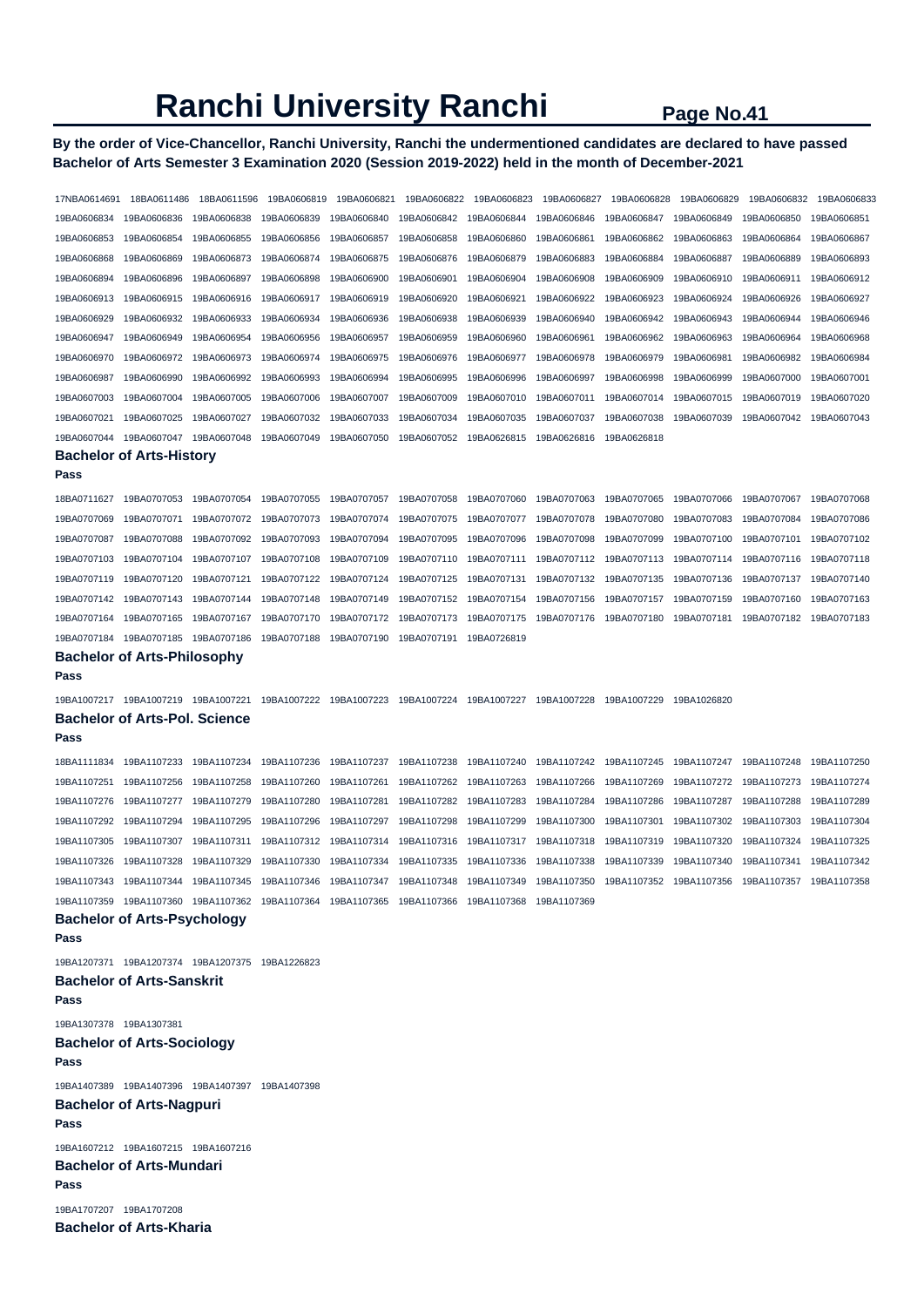**By the order of Vice-Chancellor, Ranchi University, Ranchi the undermentioned candidates are declared to have passed Bachelor of Arts Semester 3 Examination 2020 (Session 2019-2022) held in the month of December-2021** 

**Pass** 

19BA1807196 19BA1807198 19BA1807200 19BA1807201 **Bachelor of Arts-Computer Application** 

**Pass** 

18BA5811165 19BA5806621

## **S.S.Memorial College, Ranchi**

**Bachelor of Arts-Bengali** 

**Pass**  19BA0218474

#### **Bachelor of Arts-Economics**

**Pass** 

| г аээ                           |                                   |             |             |             |             |             |             |             |             |             |             |  |
|---------------------------------|-----------------------------------|-------------|-------------|-------------|-------------|-------------|-------------|-------------|-------------|-------------|-------------|--|
| 18BA0319991                     | 18BA0320063                       | 19BA0318481 | 19BA0318483 | 19BA0318484 | 19BA0318485 | 19BA0318486 | 19BA0318487 | 19BA0318488 | 19BA0318489 | 19BA0318490 | 19BA0318491 |  |
| 19BA0318494                     | 19BA0318499                       | 19BA0318500 | 19BA0318501 | 19BA0318502 | 19BA0318503 | 19BA0318504 | 19BA0318506 | 19BA0318507 | 19BA0318508 | 19BA0318510 | 19BA0318511 |  |
| 19BA0318513                     | 19BA0318514                       | 19BA0318515 | 19BA0318518 | 19BA0318519 | 19BA0318522 | 19BA0318523 | 19BA0318524 | 19BA0318529 | 19BA0318530 | 19BA0318533 | 19BA0318534 |  |
| 19BA0318535                     | 19BA0318536                       | 19BA0318537 | 19BA0318538 | 19BA0318539 | 19BA0318540 | 19BA0318541 | 19BA0318545 | 19BA0318546 | 19BA0318548 | 19BA0318549 | 19BA0318551 |  |
| 19BA0318552                     | 19BA0318553                       | 19BA0318555 | 19BA0318556 | 19BA0318557 | 19BA0318559 | 19BA0318561 | 19BA0318562 | 19BA0318564 | 19BA0318568 | 19BA0318570 | 19BA0318573 |  |
| 19BA0318574                     | 19BA0318575                       | 19BA0318576 | 19BA0318577 | 19BA0318579 | 19BA0318581 | 19BA0318582 | 19BA0318583 | 19BA0318585 | 19BA0318588 | 19BA0318591 | 19BA0318671 |  |
| <b>Bachelor of Arts-English</b> |                                   |             |             |             |             |             |             |             |             |             |             |  |
| Pass                            |                                   |             |             |             |             |             |             |             |             |             |             |  |
| 19BA0418593                     | 19BA0418597                       | 19BA0418598 | 19BA0418600 | 19BA0418601 | 19BA0418602 | 19BA0418604 | 19BA0418605 | 19BA0418606 | 19BA0418607 | 19BA0418608 | 19BA0418609 |  |
| 19BA0418611                     | 19BA0418612                       | 19BA0418614 | 19BA0418615 | 19BA0418616 | 19BA0418617 | 19BA0418618 | 19BA0418620 | 19BA0418621 | 19BA0418622 | 19BA0418623 | 19BA0418624 |  |
| 19BA0418625                     | 19BA0418626                       | 19BA0418627 | 19BA0418628 | 19BA0418629 | 19BA0418630 | 19BA0418631 | 19BA0418632 | 19BA0418633 | 19BA0418634 | 19BA0418635 | 19BA0418636 |  |
| 19BA0418637                     | 19BA0418638                       | 19BA0418640 | 19BA0418644 | 19BA0418645 | 19BA0418647 | 19BA0418648 | 19BA0418649 | 19BA0418651 | 19BA0418652 | 19BA0418653 | 19BA0418654 |  |
| 19BA0418655                     | 19BA0418656                       | 19BA0418657 | 19BA0418658 | 19BA0418659 | 19BA0418660 | 19BA0418661 | 19BA0418662 | 19BA0418663 | 19BA0418664 | 19BA0418665 | 19BA0418667 |  |
| 19BA0418668                     | 19BA0418669                       | 19BA0418670 | 19BA0418672 | 19BA0418673 | 19BA0418674 | 19BA0418675 | 19BA0418676 | 19BA0418677 | 19BA0418678 | 19BA0418679 | 19BA0418680 |  |
| 19BA0418681                     | 19BA0418682                       | 19BA0418683 | 19BA0418684 | 19BA0418685 | 19BA0418687 | 19BA0418688 | 19BA0418689 | 19BA0418690 | 19BA0418691 | 19BA0418693 | 19BA0418694 |  |
| 19BA0418696                     | 19BA0418697                       | 19BA0418698 | 19BA0418699 | 19BA0418700 | 19BA0418701 | 19BA0418703 | 19BA0418704 | 19BA0418706 | 19BA0418707 | 19BA0418708 | 19BA0418709 |  |
| 19BA0418710                     | 19BA0418711                       | 19BA0418712 | 19BA0418713 | 19BA0418714 |             |             |             |             |             |             |             |  |
|                                 | <b>Bachelor of Arts-Geography</b> |             |             |             |             |             |             |             |             |             |             |  |
| Pass                            |                                   |             |             |             |             |             |             |             |             |             |             |  |
| 18BA0520161                     | 18BA0520179                       | 18BA0520195 | 18BA0520207 | 18BA0520212 | 18BA0520213 | 18BA0520231 | 18BA0520249 | 19BA0518716 | 19BA0518717 | 19BA0518719 | 19BA0518720 |  |
| 19BA0518721                     | 19BA0518724                       | 19BA0518725 | 19BA0518726 | 19BA0518729 | 19BA0518731 | 19BA0518732 | 19BA0518734 | 19BA0518735 | 19BA0518737 | 19BA0518738 | 19BA0518739 |  |
| 19BA0518740                     | 19BA0518742                       | 19BA0518743 | 19BA0518744 | 19BA0518747 | 19BA0518750 | 19BA0518751 | 19BA0518752 | 19BA0518753 | 19BA0518755 | 19BA0518756 | 19BA0518758 |  |
| 19BA0518759                     | 19BA0518762                       | 19BA0518764 | 19BA0518766 | 19BA0518767 | 19BA0518768 | 19BA0518771 | 19BA0518772 | 19BA0518773 | 19BA0518774 | 19BA0518775 | 19BA0518776 |  |
| 19BA0518778                     | 19BA0518780                       | 19BA0518781 | 19BA0518782 | 19BA0518783 | 19BA0518784 | 19BA0518787 | 19BA0518788 | 19BA0518791 | 19BA0518792 | 19BA0518793 | 19BA0518794 |  |
| 19BA0518796                     | 19BA0518798                       | 19BA0518800 | 19BA0518801 | 19BA0518802 | 19BA0518803 | 19BA0518805 | 19BA0518806 | 19BA0518807 | 19BA0518808 | 19BA0518809 | 19BA0518810 |  |
| 19BA0518812                     | 19BA0518815                       | 19BA0518818 | 19BA0518821 | 19BA0518823 | 19BA0518825 | 19BA0518826 | 19BA0518828 | 19BA0518829 | 19BA0518832 | 19BA0518834 | 19BA0518836 |  |
| 19BA0518837                     | 19BA0518838                       | 19BA0518839 | 19BA0518840 | 19BA0518843 | 19BA0518844 | 19BA0518845 | 19BA0518846 | 19BA0518848 | 19BA0518849 | 19BA0518852 | 19BA0518853 |  |
| 19BA0518855                     | 19BA0518857                       | 19BA0518858 | 19BA0518859 | 19BA0518860 | 19BA0518861 | 19BA0518863 | 19BA0518864 | 19BA0518865 | 19BA0518869 | 19BA0518870 | 19BA0518871 |  |
| 19BA0518872                     | 19BA0518873                       | 19BA0518876 | 19BA0518877 | 19BA0518879 | 19BA0518880 | 19BA0518881 | 19BA0518882 | 19BA0518883 | 19BA0518885 | 19BA0518887 | 19BA0518890 |  |
| 19BA0518891                     | 19BA0518892                       | 19BA0518893 |             |             |             |             |             |             |             |             |             |  |
|                                 | $-4 - 112$                        |             |             |             |             |             |             |             |             |             |             |  |

## **Bachelor of Arts-Hindi**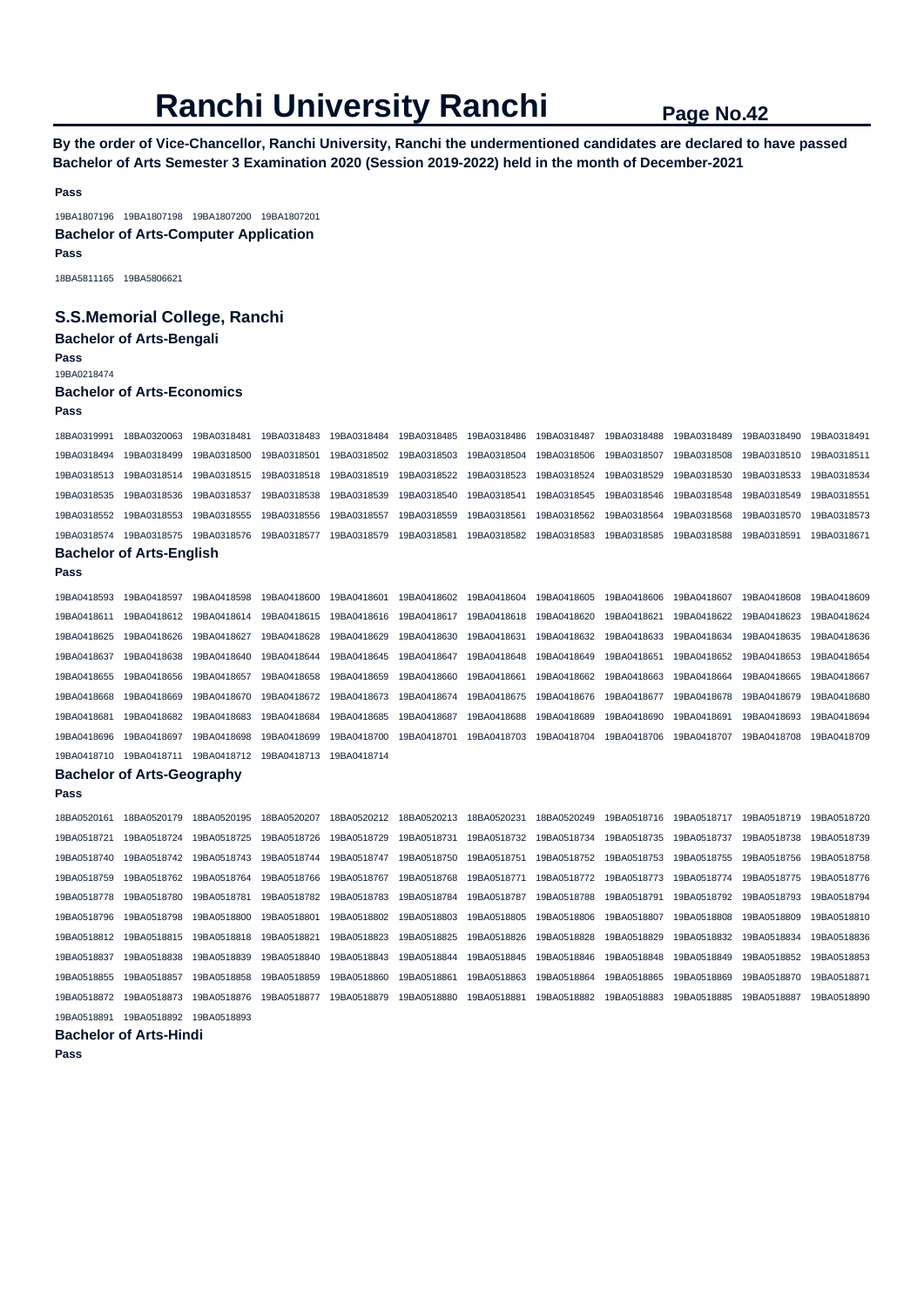## **By the order of Vice-Chancellor, Ranchi University, Ranchi the undermentioned candidates are declared to have passed Bachelor of Arts Semester 3 Examination 2020 (Session 2019-2022) held in the month of December-2021**

| 17NBA0615524 | 17NBA0615528 | 17NBA0615571 | 17NBA0615591 | 17NBA0615594 |             | 17NBA0615654 | 17NBA0615711 | 17NBA0615755 | 18BA0620313 | 18BA0620329 | 18BA0620356 |
|--------------|--------------|--------------|--------------|--------------|-------------|--------------|--------------|--------------|-------------|-------------|-------------|
| 18BA0620394  | 18BA0620395  | 18BA0620427  | 18BA0620430  | 18BA0620489  | 18BA0620566 | 19BA0618897  | 19BA0618901  | 19BA0618903  | 19BA0618904 | 19BA0618906 | 19BA0618907 |
| 19BA0618908  | 19BA0618909  | 19BA0618911  | 19BA0618915  | 19BA0618917  | 19BA0618920 | 19BA0618922  | 19BA0618927  | 19BA0618928  | 19BA0618929 | 19BA0618930 | 19BA0618931 |
| 19BA0618933  | 19BA0618934  | 19BA0618936  | 19BA0618937  | 19BA0618939  | 19BA0618940 | 19BA0618941  | 19BA0618946  | 19BA0618947  | 19BA0618948 | 19BA0618949 | 19BA0618950 |
| 19BA0618951  | 19BA0618952  | 19BA0618953  | 19BA0618956  | 19BA0618957  | 19BA0618958 | 19BA0618961  | 19BA0618962  | 19BA0618964  | 19BA0618966 | 19BA0618967 | 19BA0618968 |
| 19BA0618969  | 19BA0618970  | 19BA0618971  | 19BA0618980  | 19BA0618981  | 19BA0618982 | 19BA0618983  | 19BA0618985  | 19BA0618988  | 19BA0618989 | 19BA0618992 | 19BA0618993 |
| 19BA0618994  | 19BA0618995  | 19BA0618996  | 19BA0618997  | 19BA0618999  | 19BA0619000 | 19BA0619001  | 19BA0619004  | 19BA0619005  | 19BA0619006 | 19BA0619007 | 19BA0619008 |
| 19BA0619009  | 19BA0619010  | 19BA0619012  | 19BA0619014  | 19BA0619017  | 19BA0619020 | 19BA0619023  | 19BA0619024  | 19BA0619026  | 19BA0619027 | 19BA0619030 | 19BA0619032 |
| 19BA0619036  | 19BA0619037  | 19BA0619038  | 19BA0619039  | 19BA0619041  | 19BA0619042 | 19BA0619044  | 19BA0619045  | 19BA0619046  | 19BA0619047 | 19BA0619049 | 19BA0619050 |
| 19BA0619051  | 19BA0619054  | 19BA0619055  | 19BA0619056  | 19BA0619057  | 19BA0619059 | 19BA0619060  | 19BA0619061  | 19BA0619063  | 19BA0619064 | 19BA0619065 | 19BA0619066 |
| 19BA0619067  | 19BA0619069  | 19BA0619070  | 19BA0619073  | 19BA0619074  | 19BA0619075 | 19BA0619077  | 19BA0619078  | 19BA0619079  | 19BA0619081 | 19BA0619083 | 19BA0619084 |
| 19BA0619085  | 19BA0619086  | 19BA0619087  | 19BA0619088  | 19BA0619089  | 19BA0619092 | 19BA0619093  | 19BA0619094  | 19BA0619095  | 19BA0619099 | 19BA0619100 | 19BA0619101 |
| 19BA0619104  | 19BA0619106  | 19BA0619107  | 19BA0619108  | 19BA0619109  | 19BA0619110 | 19BA0619112  | 19BA0619114  | 19BA0619119  | 19BA0619122 | 19BA0619126 | 19BA0619130 |
| 19BA0619131  | 19BA0619133  | 19BA0619136  | 19BA0619137  | 19BA0619140  | 19BA0619141 | 19BA0619142  | 19BA0619143  | 19BA0619147  | 19BA0619148 | 19BA0619149 | 19BA0619151 |
| 19BA0619152  | 19BA0619154  | 19BA0619155  | 19BA0619156  | 19BA0619158  | 19BA0619159 | 19BA0619161  | 19BA0619162  | 19BA0619166  | 19BA0619167 | 19BA0619168 | 19BA0619169 |
| 19BA0619170  | 19BA0619171  | 19BA0619173  | 19BA0619175  | 19BA0619181  | 19BA0619182 | 19BA0619186  | 19BA0619187  | 19BA0619190  | 19BA0619191 | 19BA0619192 | 19BA0619193 |
| 19BA0619196  | 19BA0626856  |              |              |              |             |              |              |              |             |             |             |

### **Bachelor of Arts-History**

#### **Pass**

| 17NBA0715963 | 17NBA0715999 | 18BA0720594 | 18BA0720642 | 18BA0720649 | 18BA0720650 | 18BA0720687 | 18BA0720812 | 18BA0720836 | 18BA0720844 | 19BA0718974 | 19BA0719199 |
|--------------|--------------|-------------|-------------|-------------|-------------|-------------|-------------|-------------|-------------|-------------|-------------|
| 19BA0719201  | 19BA0719205  | 19BA0719206 | 19BA0719207 | 19BA0719209 | 19BA0719210 | 19BA0719214 | 19BA0719215 | 19BA0719217 | 19BA0719218 | 19BA0719219 | 19BA0719222 |
| 19BA0719223  | 19BA0719224  | 19BA0719226 | 19BA0719228 | 19BA0719229 | 19BA0719230 | 19BA0719231 | 19BA0719234 | 19BA0719235 | 19BA0719237 | 19BA0719240 | 19BA0719242 |
| 19BA0719244  | 19BA0719245  | 19BA0719246 | 19BA0719248 | 19BA0719249 | 19BA0719251 | 19BA0719253 | 19BA0719254 | 19BA0719255 | 19BA0719257 | 19BA0719259 | 19BA0719260 |
| 19BA0719261  | 19BA0719262  | 19BA0719263 | 19BA0719264 | 19BA0719265 | 19BA0719266 | 19BA0719267 | 19BA0719269 | 19BA0719270 | 19BA0719272 | 19BA0719274 | 19BA0719275 |
| 19BA0719280  | 19BA0719282  | 19BA0719289 | 19BA0719290 | 19BA0719292 | 19BA0719293 | 19BA0719294 | 19BA0719295 | 19BA0719296 | 19BA0719298 | 19BA0719299 | 19BA0719303 |
| 19BA0719308  | 19BA0719309  | 19BA0719310 | 19BA0719312 | 19BA0719313 | 19BA0719317 | 19BA0719318 | 19BA0719320 | 19BA0719323 | 19BA0719324 | 19BA0719327 | 19BA0719328 |
| 19BA0719334  | 19BA0719335  | 19BA0719339 | 19BA0719341 | 19BA0719342 | 19BA0719343 | 19BA0719344 | 19BA0719346 | 19BA0719347 | 19BA0719351 | 19BA0719353 | 19BA0719356 |
| 19BA0719357  | 19BA0719358  | 19BA0719359 | 19BA0719361 | 19BA0719363 | 19BA0719364 | 19BA0719366 | 19BA0719367 | 19BA0719368 | 19BA0719369 | 19BA0719370 | 19BA0719372 |
| 19BA0719373  | 19BA0719374  | 19BA0719376 | 19BA0719377 | 19BA0719378 | 19BA0719381 | 19BA0719382 | 19BA0719383 | 19BA0719385 | 19BA0719387 | 19BA0719393 | 19BA0719394 |
| 19BA0719395  | 19BA0719397  | 19BA0719398 | 19BA0719399 | 19BA0719400 | 19BA0719402 | 19BA0719405 | 19BA0719407 | 19BA0719409 | 19BA0719413 | 19BA0719414 | 19BA0719416 |
| 19BA0719418  | 19BA0719419  | 19BA0719421 | 19BA0719423 | 19BA0719425 | 19BA0719428 | 19BA0719430 | 19BA0719431 | 19BA0719432 | 19BA0719433 | 19BA0719434 | 19BA0719438 |
| 19BA0719441  | 19BA0719448  | 19BA0719450 | 19BA0719452 | 19BA0719453 | 19BA0719457 | 19BA0719458 | 19BA0719459 | 19BA0719462 | 19BA0719463 | 19BA0719465 | 19BA0719467 |
| 19BA0719469  | 19BA0719471  | 19BA0719472 | 19BA0719475 | 19BA0719480 | 19BA0719481 | 19BA0719482 | 19BA0719484 | 19BA0719485 | 19BA0719487 | 19BA0719489 | 19BA0719490 |
| 19BA0719493  | 19BA0719495  | 19BA0719496 | 19BA0719499 | 19BA0719502 | 19BA0719504 | 19BA0719507 | 19BA0719508 | 19BA0719509 | 19BA0719512 | 19BA0719513 | 19BA0719514 |
| 19BA0719519  | 19BA0719520  | 19BA0719521 | 19BA0719522 | 19BA0719523 | 19BA0719525 |             |             |             |             |             |             |

**Bachelor of Arts-Pol. Science**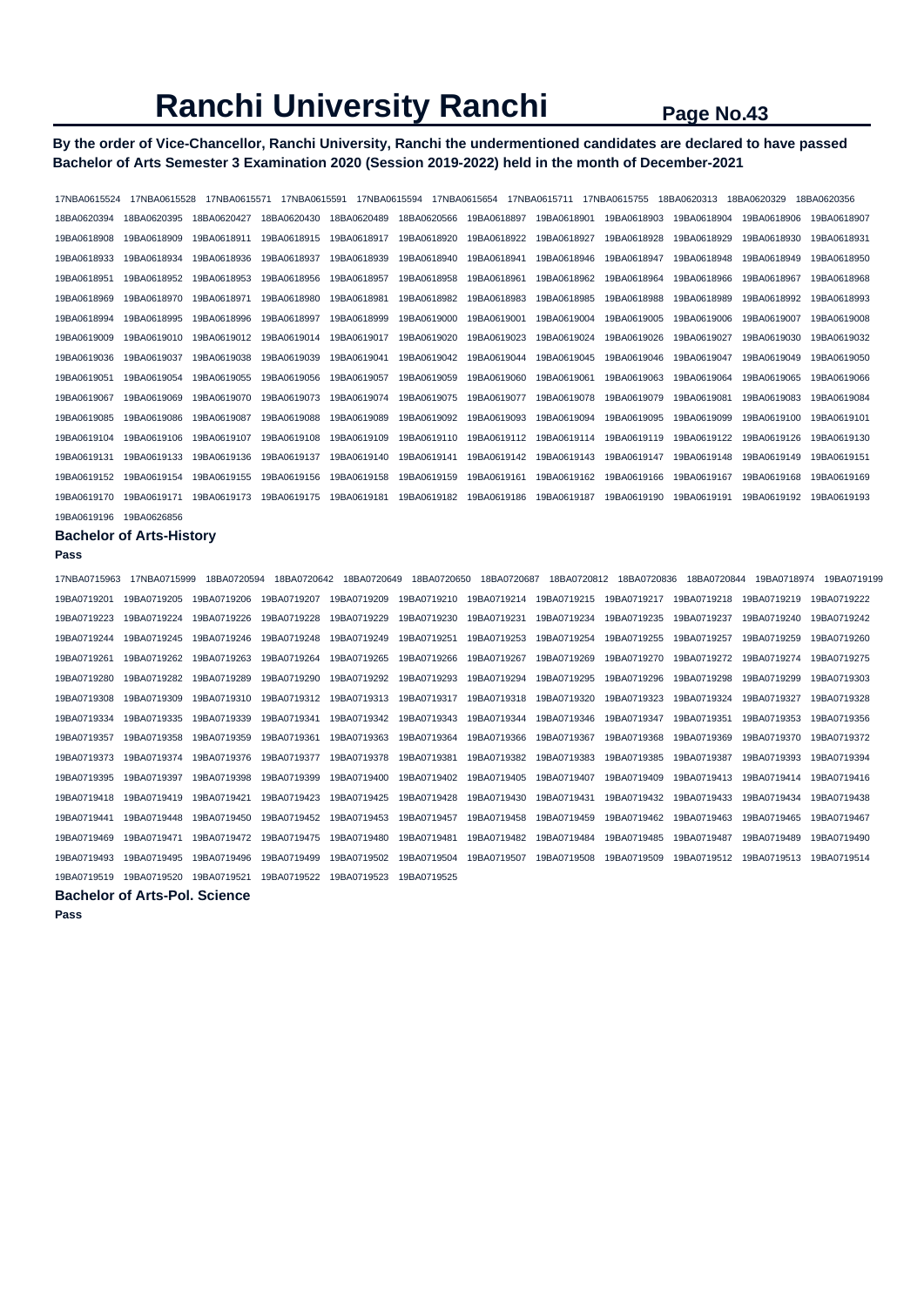## **By the order of Vice-Chancellor, Ranchi University, Ranchi the undermentioned candidates are declared to have passed Bachelor of Arts Semester 3 Examination 2020 (Session 2019-2022) held in the month of December-2021**

17NBA1116318 18BA1120983 18BA1121023 18BA1121024 18BA1121073 18BA1121097 18BA1121189 18BA1121200 18BA1121220 19BA1119587 19BA1119588 19BA1119589 19BA1119590 19BA1119591 19BA1119592 19BA1119594 19BA1119596 19BA1119598 19BA1119599 19BA1119600 19BA1119602 19BA1119604 19BA1119605 19BA1119607 19BA1119608 19BA1119610 19BA1119611 19BA1119614 19BA1119615 19BA1119616 19BA1119617 19BA1119619 19BA1119620 19BA1119621 19BA1119624 19BA1119625 19BA1119628 19BA1119629 19BA1119632 19BA1119633 19BA1119635 19BA1119636 19BA1119637 19BA1119638 19BA1119639 19BA1119640 19BA1119641 19BA1119643 19BA1119644 19BA1119645 19BA1119646 19BA1119648 19BA1119649 19BA1119650 19BA1119651 19BA1119652 19BA1119653 19BA1119654 19BA1119656 19BA1119658 19BA1119659 19BA1119660 19BA1119664 19BA1119667 19BA1119669 19BA1119670 19BA1119672 19BA1119673 19BA1119674 19BA1119676 19BA1119677 19BA1119679 19BA1119681 19BA1119682 19BA1119683 19BA1119684 19BA1119685 19BA1119688 19BA1119689 19BA1119691 19BA1119692 19BA1119693 19BA1119694 19BA1119696 19BA1119698 19BA1119699 19BA1119701 19BA1119702 19BA1119706 19BA1119707 19BA1119708 19BA1119709 19BA1119711 19BA1119712 19BA1119713 19BA1119714 19BA1119715 19BA1119716 19BA1119717 19BA1119718 19BA1119719 19BA1119722 19BA1119724 19BA1119725 19BA1119726 19BA1119727 19BA1119728 19BA1119729 19BA1119730 19BA1119732 19BA1119733 19BA1119734 19BA1119735 19BA1119736 19BA1119737 19BA1119738 19BA1119740 19BA1119741 19BA1119744 19BA1119745 19BA1119746 19BA1119747 19BA1119749 19BA1119750 19BA1119752 19BA1119753 19BA1119755 19BA1119757 19BA1119759 19BA1119760 19BA1119761 19BA1119762 19BA1119764 19BA1119765 19BA1119766 19BA1119767 19BA1119769 19BA1119770 19BA1119771 19BA1119772 19BA1119775 19BA1119777 19BA1119778 19BA1119780 19BA1119783 19BA1119784 19BA1119785 19BA1119786 19BA1119787 19BA1119788 19BA1119791 19BA1119793 19BA1119794 19BA1119796 19BA1119797 19BA1119801 19BA1119802 19BA1119803 19BA1119804 19BA1119805 19BA1119807 19BA1119808 19BA1119809 19BA1119810 19BA1119811 19BA1119812 19BA1119813 19BA1119815 19BA1119816 19BA1119818 19BA1119819 19BA1119820 19BA1119821 19BA1119822 19BA1119823 19BA1119824 19BA1119825 19BA1119826 19BA1119827 19BA1119829 19BA1119830 19BA1119831 19BA1119833 19BA1119834 19BA1119835 19BA1119839 19BA1119841 19BA1119842 19BA1119846 19BA1119847 19BA1119849 19BA1119850 19BA1119851 19BA1119852 19BA1119853 19BA1119859 19BA1119861 19BA1119862 19BA1119863 19BA1119864 19BA1119865 19BA1119868 19BA1119869 19BA1119871 19BA1119872 19BA1119873 19BA1119874 19BA1119876 19BA1119877 19BA1119878 19BA1119879 19BA1119880 19BA1119881 19BA1119882 19BA1119883 19BA1119884 19BA1119885 19BA1119886 19BA1119891 19BA1119892 19BA1119893 19BA1119898 19BA1119899 19BA1119901 19BA1119903 19BA1126862 19BA1126890 **Bachelor of Arts-Psychology Pass**  18BA1221277 19BA1219904 19BA1219905 19BA1219906 19BA1219907 19BA1219908 19BA1219910 19BA1219911 19BA1219912 19BA1219913 19BA1219914 19BA1219915 19BA1219916 19BA1219917 19BA1219918 19BA1219920 19BA1219921 19BA1219923 19BA1219924 19BA1219925 19BA1219926 **Bachelor of Arts-Sanskrit Pass**  19BA1319929 19BA1319930 19BA1319932 **Bachelor of Arts-Sociology Pass**  18BA1421311 19BA1419933 19BA1419934 19BA1419936 19BA1419938 19BA1419939 19BA1419941 19BA1419943 19BA1419947 19BA1419948 19BA1419955 19BA1419956 19BA1419960 19BA1419961 19BA1419963 19BA1419968 19BA1419969 19BA1419970 19BA1419971 19BA1419974 19BA1419977 19BA1419978 19BA1419979 19BA1419981 19BA1419983 19BA1419986 19BA1419989 19BA1419991 19BA1419993 19BA1419998 19BA1420000 19BA1420001 19BA1426863 **Bachelor of Arts-Nagpuri Pass**  17NBA1616101 17NBA1616117 18BA1620950 18BA1620960 18BA1620970 19BA1619543 19BA1619544 19BA1619545 19BA1619546 19BA1619548 19BA1619550 19BA1619551 19BA1619554 19BA1619555 19BA1619557 19BA1619558 19BA1619559 19BA1619560 19BA1619561 19BA1619563 19BA1619566 19BA1619569 19BA1619571 19BA1619574 19BA1619577 19BA1619580 19BA1619581 19BA1619582 **Bachelor of Arts-Kurukh Pass**  19BA2019527 19BA2019528 19BA2019529 19BA2019530 19BA2019533 19BA2019534 19BA2019535 19BA2019536 19BA2019538 19BA2019540 19BA2019541 **Bachelor of Arts-Urdu Pass**  19BA2318965 19BA2320002 19BA2320003 19BA2320004 19BA2320008 19BA2320010 19BA2320011 19BA2320012 19BA2320013 19BA2320015 19BA2320017 19BA2320023 19BA2320025 19BA2320027 19BA2320028 19BA2320029 19BA2320030 19BA2320031 19BA2320032 19BA2320033 19BA2326865 **Bachelor of Arts-Computer Application Pass**  19BA5818475 **St. Xaviers College, Simdega Bachelor of Arts-Economics**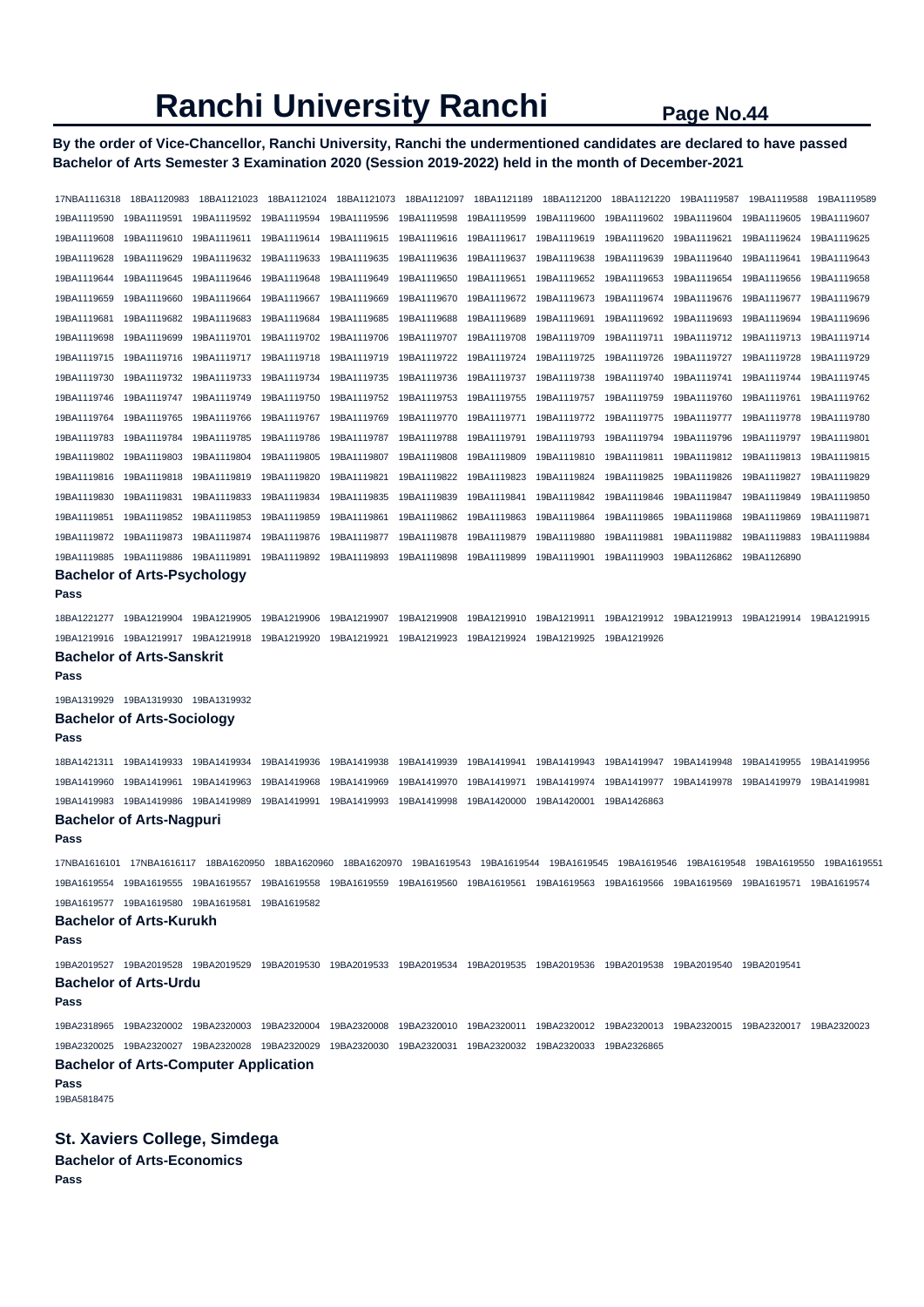## **By the order of Vice-Chancellor, Ranchi University, Ranchi the undermentioned candidates are declared to have passed Bachelor of Arts Semester 3 Examination 2020 (Session 2019-2022) held in the month of December-2021**

18BA0328607 18BA0328608 18BA0328615 19BA0303840 19BA0303841 19BA0303842 19BA0303843 19BA0303844 19BA0303845 19BA0303846 19BA0303847 19BA0303848 19BA0303849 19BA0303850 19BA0303851 19BA0303852 19BA0303853 19BA0303854 19BA0303855 19BA0303856 19BA0303857 19BA0303858 19BA0303859 19BA0303860 19BA0303861 19BA0303862 19BA0303863 19BA0303864 19BA0303865 19BA0303866 19BA0303867 19BA0303868 19BA0303869 19BA0303871 19BA0303872 19BA0303874 19BA0303875 19BA0303876 19BA0303877 19BA0303878 19BA0303879 19BA0303880 19BA0303883 19BA0303884 19BA0303885 19BA0303886 19BA0303887 19BA0303888 19BA0303889 19BA0303890 19BA0311212 **Bachelor of Arts-English Pass**  19BA0403891 19BA0403893 19BA0403894 19BA0403895 19BA0403896 19BA0403897 19BA0403898 19BA0403899 19BA0403900 19BA0403901 19BA0403902 19BA0403903 19BA0403904 19BA0403905 19BA0403906 19BA0403907 19BA0403908 19BA0403909 19BA0403910 19BA0403911 19BA0403912 19BA0403913 19BA0403915 19BA0403916 19BA0403917 19BA0403918 19BA0403919 19BA0403920 19BA0403921 19BA0403922 19BA0403923 19BA0403924 19BA0403925 19BA0403926 19BA0403928 19BA0403929 19BA0403930 19BA0403931 19BA0403932 19BA0403933 19BA0403934 **Bachelor of Arts-Geography Pass**  19BA0503936 19BA0503937 19BA0503938 19BA0503939 19BA0503940 19BA0503941 19BA0503942 19BA0503943 19BA0503944 19BA0503945 19BA0503946 19BA0503947 19BA0503948 19BA0503949 19BA0503950 19BA0503951 19BA0503952 19BA0503953 19BA0503954 19BA0503955 19BA0503956 19BA0503957 19BA0503958 19BA0503959 19BA0503960 19BA0503961 19BA0503962 19BA0503963 19BA0503964 19BA0503965 19BA0503966 19BA0503967 19BA0503968 19BA0503969 19BA0503970 19BA0503971 19BA0503972 19BA0503973 19BA0503975 19BA0503976 19BA0503977 19BA0503979 19BA0503980 19BA0503981 19BA0503982 19BA0503983 19BA0503984 19BA0503985 19BA0503986 19BA0503988 19BA0503989 19BA0503990 19BA0503991 19BA0503992 19BA0503993 19BA0503994 19BA0503995 19BA0503996 19BA0503997 19BA0503998 19BA0503999 19BA0504000 19BA0504001 19BA0504002 19BA0504003 19BA0504005 19BA0504006 19BA0504007 19BA0504008 19BA0504009 19BA0504010 19BA0504011 **Bachelor of Arts-Hindi Pass**  19BA0604012 19BA0604014 19BA0604016 19BA0604017 19BA0604018 19BA0604019 19BA0604020 19BA0604021 19BA0604022 19BA0604023 19BA0604025 19BA0604026 19BA0604027 19BA0604028 19BA0604029 19BA0604030 19BA0604031 19BA0604032 19BA0604033 19BA0604034 19BA0604036 19BA0604038 19BA0604041 19BA0604042 19BA0604043 19BA0604045 19BA0604046 19BA0604047 19BA0604048 19BA0604049 19BA0604050 19BA0604051 19BA0604052 19BA0604053 19BA0604054 19BA0604055 19BA0604056 19BA0604057 19BA0604058 19BA0604059 19BA0604060 19BA0604062 19BA0604063 19BA0604064 19BA0604065 19BA0604066 19BA0604067 19BA0604068 19BA0604069 19BA0604073 19BA0604076 19BA0604077 19BA0604078 19BA0604079 19BA0604080 19BA0604081 19BA0604082 19BA0604083 19BA0604084 19BA0604085 19BA0604088 19BA0604089 19BA0604090 19BA0604091 19BA0604092 19BA0604093 19BA0604095 19BA0604096 19BA0604097 19BA0604098 19BA0604099 19BA0604100 19BA0604101 19BA0604102 19BA0604104 19BA0604106 19BA0604108 19BA0604109 19BA0604111 19BA0604112 **Bachelor of Arts-History Pass**  18BA0728855 19BA0704114 19BA0704115 19BA0704116 19BA0704118 19BA0704119 19BA0704121 19BA0704122 19BA0704123 19BA0704124 19BA0704125 19BA0704126 19BA0704127 19BA0704128 19BA0704129 19BA0704130 19BA0704131 19BA0704132 19BA0704133 19BA0704134 19BA0704136 19BA0704137 19BA0704139 19BA0704141 19BA0704142 19BA0704145 19BA0704146 19BA0704147 19BA0704148 19BA0704149 19BA0704150 19BA0704152 19BA0704153 19BA0704154 19BA0704155 19BA0704156 19BA0704157 19BA0704159 19BA0704160 19BA0704161 19BA0704162 19BA0704163 19BA0704165 **Bachelor of Arts-Pol. Science Pass**  17NBA1117006 19BA1104167 19BA1104168 19BA1104169 19BA1104171 19BA1104172 19BA1104173 19BA1104174 19BA1104175 19BA1104176 19BA1104178 19BA1104179 19BA1104180 19BA1104182 19BA1104183 19BA1104184 19BA1104185 19BA1104186 19BA1104188 19BA1104189 19BA1104191 19BA1104192 19BA1104193 19BA1104194 19BA1104195 19BA1104196 19BA1104197 19BA1104198 19BA1104199 19BA1104200 19BA1104201 19BA1104202 19BA1104203 19BA1104205 19BA1104206 19BA1104207 19BA1104208 19BA1104209 19BA1104210 19BA1104212 19BA1104213 19BA1104214 19BA1104215 19BA1104216 19BA1104217 19BA1104219 19BA1104220 19BA1104221 19BA1104222 19BA1104223 19BA1104224 19BA1104225 19BA1104226 19BA1104227 19BA1104228 19BA1104229 19BA1104231 19BA1104232 19BA1104233 19BA1104235 19BA1104237 19BA1104238 19BA1104239 19BA1104240 19BA1111213 **Tana Bhagat College, Ghaghra** 

**Bachelor of Arts-Economics** 

**Pass** 

19BA0304242 19BA0304243 19BA0304245 19BA0304246 19BA0304247 19BA0324000 **Bachelor of Arts-Geography**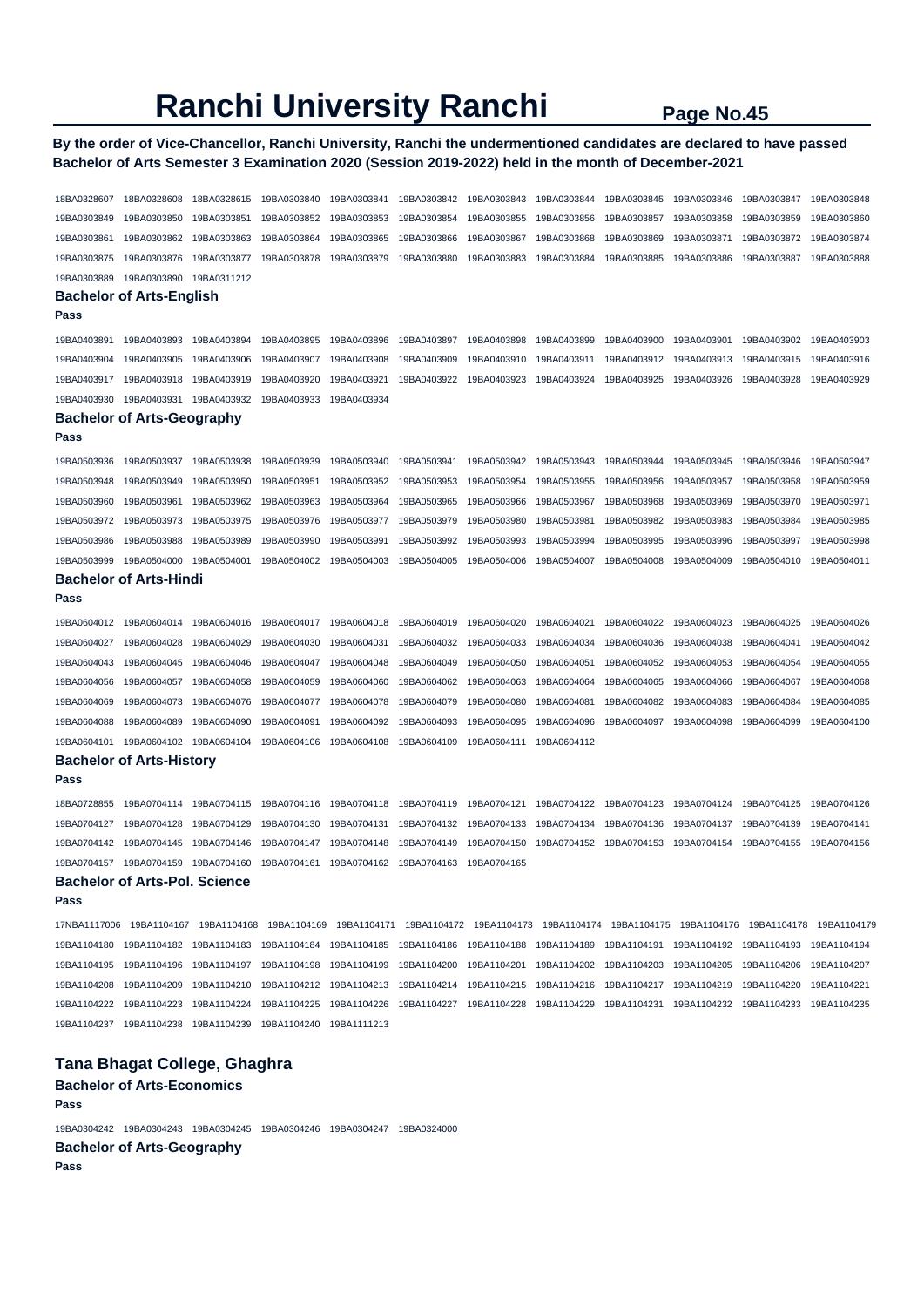### **By the order of Vice-Chancellor, Ranchi University, Ranchi the undermentioned candidates are declared to have passed Bachelor of Arts Semester 3 Examination 2020 (Session 2019-2022) held in the month of December-2021**

17NBA0517102 19BA0504249 19BA0504250 19BA0504251 19BA0504253 19BA0504254 19BA0504256 19BA0504257 19BA0504259 19BA0504261 19BA0504263 19BA0504266 19BA0504267 19BA0504268 19BA0504270 19BA0504273 19BA0504275 19BA0504279 19BA0504280 19BA0504281 19BA0504283 19BA0504287 19BA0504288 19BA0504289 19BA0504291 19BA0504292 19BA0504293 19BA0504294 19BA0504295 19BA0504298 19BA0504301 19BA0504304 19BA0504306 19BA0504308 19BA0524003 19BA0524004 19BA0524005 **Bachelor of Arts-Hindi Pass**  19BA0604310 19BA0604312 19BA0604318 19BA0604321 19BA0604323 19BA0604326 19BA0604327 19BA0604333 19BA0604335 19BA0624008 **Bachelor of Arts-History Pass**  19BA0704339 19BA0704342 19BA0704343 19BA0704344 19BA0704347 19BA0704348 19BA0704353 19BA0704357 19BA0704366 19BA0704367 19BA0704371 19BA0704375 19BA0704377 19BA0704378 19BA0724010 19BA0724012 **Bachelor of Arts-Pol. Science Pass**  19BA1104381 19BA1104382 19BA1104384 19BA1104386 19BA1104389 19BA1104390 19BA1104394 19BA1104398 19BA1104399 19BA1104401 19BA1104405 19BA1104406 19BA1104407 19BA1104414 19BA1104416 19BA1104417 19BA1104419 19BA1104421 19BA1124013 19BA1124014 **St. Joseph College, Torpa Bachelor of Arts-Economics Pass**  18BA0328249 18BA0328256 19BA0301498 19BA0301499 19BA0301500 19BA0301502 19BA0301503 19BA0301504 19BA0301505 19BA0301507 19BA0301508 19BA0301510 19BA0301511 19BA0301512 19BA0301513 19BA0301514 19BA0301515 19BA0301516 19BA0301517 19BA0301518 19BA0301519 19BA0301520 19BA0301521 19BA0301522 19BA0301524 19BA0301525 19BA0301526 19BA0301527 19BA0301528 19BA0301529 19BA0301531 19BA0301532 19BA0301534 19BA0301535 19BA0301536 19BA0301537 19BA0301538 19BA0301539 19BA0301601 **Bachelor of Arts-Geography Pass**  17NBA0517270 19BA0501542 19BA0501543 19BA0501544 19BA0501545 19BA0501546 19BA0501547 19BA0501548 19BA0501550 19BA0501551 19BA0501552 19BA0501553 19BA0501556 19BA0501557 19BA0501558 19BA0501559 19BA0501560 19BA0501561 19BA0501562 19BA0501563 19BA0501564 19BA0501565 19BA0501566 19BA0501569 19BA0501570 19BA0501575 19BA0501577 19BA0501578 19BA0501580 19BA0501582 19BA0501583 19BA0501584 19BA0501585 **Bachelor of Arts-Hindi Pass**  19BA0601591 19BA0601593 19BA0601594 19BA0601598 19BA0601599 19BA0601602 19BA0601604 19BA0601605 19BA0601607 19BA0601608 19BA0601610 19BA0601611 19BA0601613 19BA0601615 19BA0601616 19BA0601617 19BA0601618 19BA0601620 19BA0601621 19BA0601622 19BA0601623 19BA0601624 19BA0601625 19BA0601626 19BA0601627 19BA0601628 19BA0601630 19BA0601631 **Bachelor of Arts-History Pass**  19BA0701632 19BA0701636 19BA0701637 19BA0701639 19BA0701641 19BA0701643 19BA0701644 19BA0701645 19BA0701646 19BA0701647 19BA0701649 19BA0701650 19BA0701651 19BA0701652 19BA0701655 19BA0701656 19BA0701657 19BA0701658 19BA0701660 19BA0701661 19BA0701662 19BA0701664 19BA0701667 19BA0701668 **Bachelor of Arts-Pol. Science Pass**  18BA1128543 19BA1101695 19BA1101696 19BA1101698 19BA1101699 19BA1101700 19BA1101702 19BA1101704 19BA1101705 19BA1101706 19BA1101707 19BA1101709 19BA1101710 19BA1101711 19BA1101712 19BA1101713 19BA1101714 19BA1101716 19BA1101718 19BA1101719 19BA1101720 19BA1101721 19BA1101722 19BA1101723 19BA1101724 19BA1101726 19BA1101727 19BA1101728 19BA1101730 19BA1101731 19BA1101732 19BA1101734 19BA1101735 19BA1101736 19BA1101738 19BA1101739 19BA1101740 19BA1101741 19BA1101742 19BA1101743 19BA1101745 19BA1101746 19BA1101747 19BA1101749 19BA1101750 19BA1101751 19BA1101752 19BA1101754 19BA1101755 19BA1101756 19BA1101757 19BA1101759 19BA1101760 19BA1101761 19BA1101762 19BA1101763 19BA1101765 19BA1101767 19BA1101768 19BA1101769 19BA1101770 19BA1101772 19BA1101774 19BA1101776 19BA1101778 19BA1101779 19BA1101781 19BA1101782 19BA1101783 19BA1101785 19BA1101786 19BA1101787 19BA1101788 19BA1101790 19BA1101791 19BA1101792 19BA1101793 19BA1101795 19BA1101796 19BA1101799 19BA1101801 19BA1101802 19BA1101803 19BA1101805 19BA1101807 19BA1101809 19BA1101810 19BA1101812 19BA1101813 19BA1101816 19BA1101818 **Bachelor of Arts-Psychology Pass**  19BA1201819 **Bachelor of Arts-Sanskrit Pass**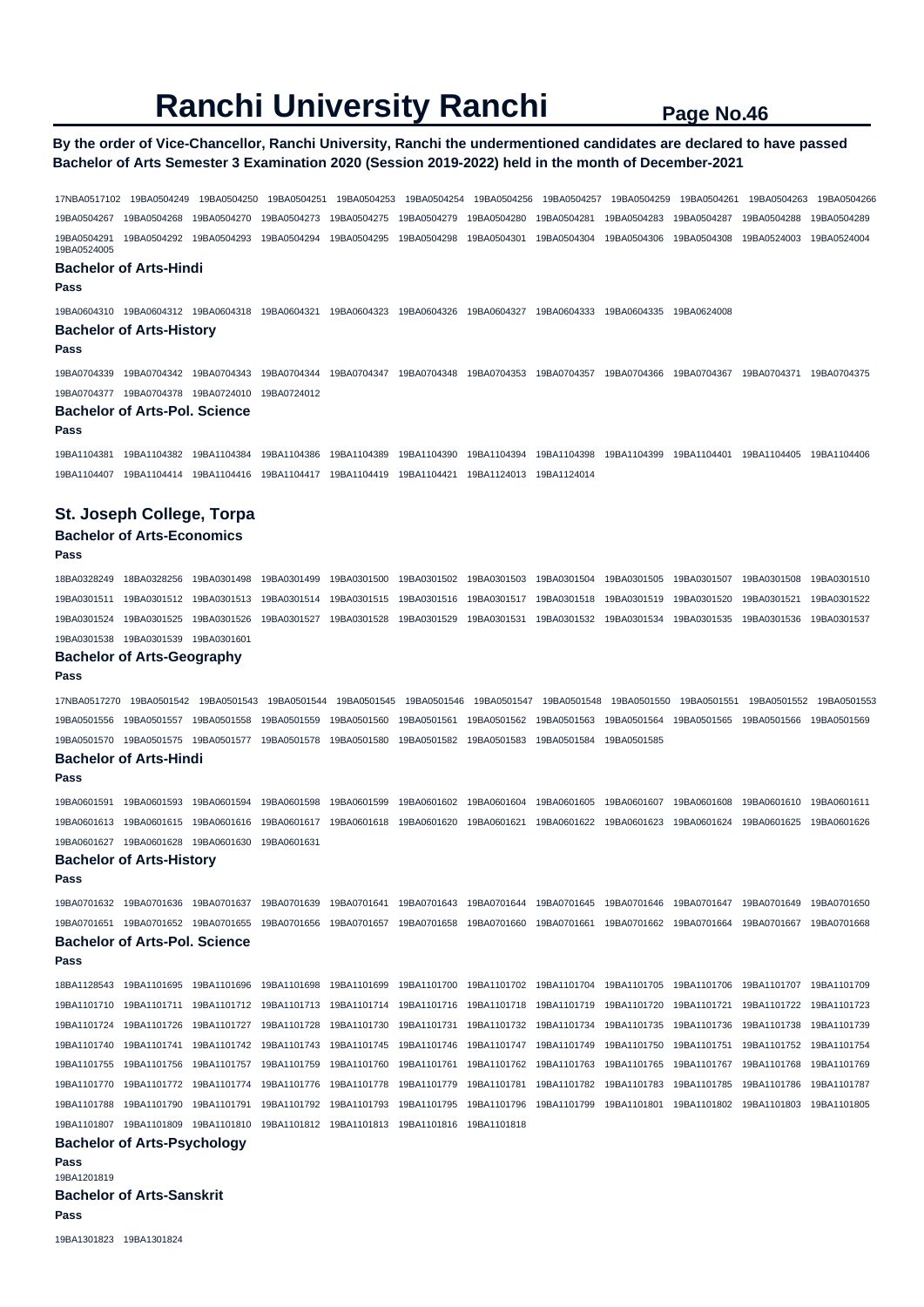**By the order of Vice-Chancellor, Ranchi University, Ranchi the undermentioned candidates are declared to have passed Bachelor of Arts Semester 3 Examination 2020 (Session 2019-2022) held in the month of December-2021** 

#### **Bachelor of Arts-Mundari**

**Pass** 

18BA1728430 19BA1701670 19BA1701672 19BA1701674 19BA1701676 19BA1701677 19BA1701678 19BA1701680 19BA1701682 19BA1701683 19BA1701685 19BA1701686 19BA1701688 19BA1701689 19BA1701690 19BA1701691 19BA1701692 19BA1701693 19BA1701694

### **U.K.S.Mahavidyalaya, Dakra**

**Bachelor of Arts-Economics** 

#### **Pass**

18BA0324626 19BA0302346 19BA0302348 19BA0302349 19BA0302351 19BA0302352 19BA0302353 19BA0302355 19BA0302357 19BA0311207 **Bachelor of Arts-English** 

#### **Pass**

18BA0424639 18BA0424656 18BA0424667 19BA0402360 19BA0402361 19BA0402362 19BA0402363 19BA0402364 19BA0402365 19BA0402368 19BA0402369 19BA0402370 19BA0402371 19BA0402372 19BA0402373 19BA0402375 19BA0402376 19BA0402377 19BA0402379 19BA0402380 19BA0402381 19BA0402382 19BA0402383 19BA0402384 19BA0402386 19BA0402387 19BA0402388 19BA0402391 19BA0402392 19BA0402394 19BA0402396 19BA0402397 19BA0402398 19BA0402399 19BA0402400 19BA0402607 19BA0418332 19BA0418333 19BA0418334

#### **Bachelor of Arts-Geography**

**Pass** 

18BA0524691 18BA0524704 18BA0524707 19BA0502407 19BA0502409 19BA0502410 19BA0502411 19BA0502413 19BA0502415 19BA0502416 19BA0502417 19BA0502419 19BA0502420 19BA0502421 19BA0502422 19BA0502423 19BA0502424 19BA0502425 19BA0502426 19BA0502427 19BA0502429 19BA0502430 19BA0502431 19BA0502432 19BA0502434 19BA0502435 19BA0502436 19BA0502437 19BA0502438 19BA0502439 19BA0502441 19BA0502442 19BA0502443 19BA0511209 19BA0514606 19BA0514607

#### 19BA0514608 19BA0518336 **Bachelor of Arts-Hindi**

**Pass** 

19BA0602444 19BA0602450 19BA0602453 19BA0602454 19BA0602457 19BA0602460 19BA0602462 19BA0602465 19BA0602466 19BA0602468 19BA0602469 19BA0602470 19BA0602471 19BA0602473 19BA0602475 19BA0602476 19BA0602477 19BA0602478 19BA0602479 19BA0602480 19BA0602481 19BA0602482 19BA0602483 19BA0602484 19BA0611210 19BA0618338 19BA0618339 19BA0618340 19BA0618343

### **Bachelor of Arts-History**

**Pass** 

18BA0724775 19BA0702485 19BA0702486 19BA0702487 19BA0702489 19BA0702490 19BA0702491 19BA0702492 19BA0702493 19BA0702494 19BA0702495 19BA0702498 19BA0702499 19BA0702501 19BA0702503 19BA0702504 19BA0702506 19BA0702507 19BA0702508 19BA0702509 19BA0702510 19BA0702511 19BA0702512 19BA0702513 19BA0702514 19BA0714609

#### **Bachelor of Arts-Pol. Science**

**Pass** 

18BA1124816 18BA1124833 18BA1124850 19BA1102390 19BA1102520 19BA1102521 19BA1102522 19BA1102523 19BA1102524 19BA1102526 19BA1102528 19BA1102529 19BA1102530 19BA1102531 19BA1102532 19BA1102533 19BA1102534 19BA1102537 19BA1102538 19BA1102539 19BA1102540 19BA1102541 19BA1102542 19BA1102544 19BA1102545 19BA1102546 19BA1102547 19BA1102548 19BA1102549 19BA1102551 19BA1102553 19BA1102555 19BA1102557 19BA1102558 19BA1102559 19BA1102562 19BA1102563 19BA1102564 19BA1102567 19BA1102568 19BA1102569 19BA1102572 19BA1102575 19BA1102576 19BA1102577 19BA1102578 19BA1102579 19BA1102580 19BA1102581 19BA1102582 19BA1102583 19BA1102584 19BA1102586 19BA1102587 19BA1102588 19BA1102590 19BA1102591 19BA1102594 19BA1102595 19BA1102596 19BA1102597 19BA1102599 19BA1118344 19BA1118345 19BA1118346 **Bachelor of Arts-Sociology** 

**Pass** 

18BA1424683 18BA1424864 18BA1424884 19BA1402600 19BA1402601 19BA1402605 19BA1402606 19BA1402611 19BA1402613 19BA1402620 19BA1402621 19BA1402622 19BA1402624 19BA1414613 19BA1414614 19BA1414615

## **Bachelor of Arts-Mathematics**

**Pass** 

19BA2402515 19BA2402516 19BA2402518 19BA2402519

### **Bachelor of Arts-General**

**Pass** 

19BA0002401 19BA0002404 19BA0002405 19BA0014605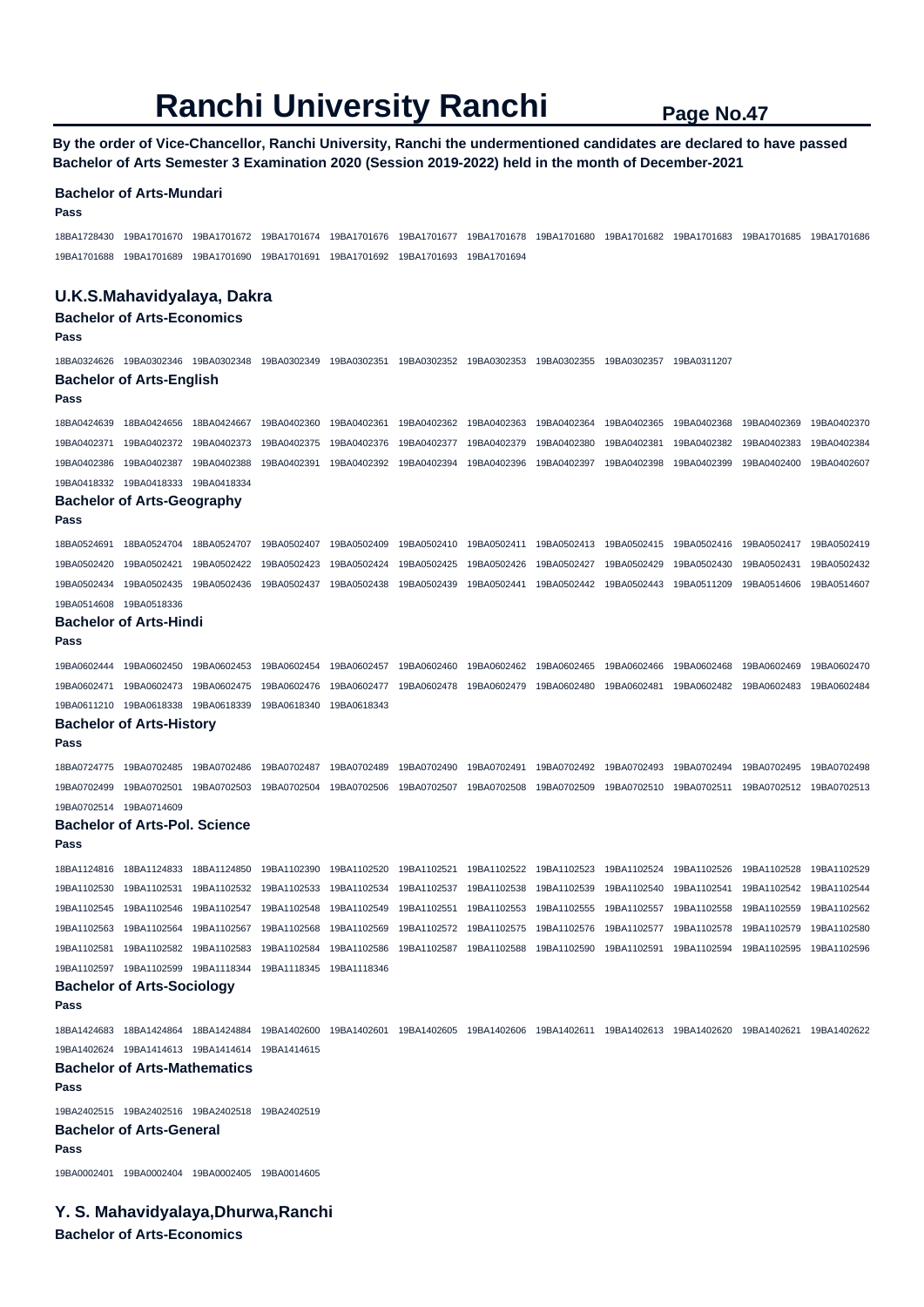## **By the order of Vice-Chancellor, Ranchi University, Ranchi the undermentioned candidates are declared to have passed Bachelor of Arts Semester 3 Examination 2020 (Session 2019-2022) held in the month of December-2021**

#### **Pass**

18BA0322363 18BA0322371 18BA0322378 18BA0322399 18BA0322400 18BA0322421 18BA0322423 18BA0322427 18BA0322432 18BA0322438 18BA0322451 19BA0304653 19BA0304654 19BA0304656 19BA0304658 19BA0304659 19BA0304661 19BA0304662 19BA0304663 19BA0304668 19BA0304669 19BA0304672 19BA0304673 19BA0304674 19BA0304675 19BA0304676 19BA0304677 19BA0304680 19BA0304683 19BA0304685 19BA0304686 19BA0304687 19BA0304689 19BA0304690 19BA0304691 19BA0304692 19BA0304693 19BA0304694 19BA0304697 19BA0304699 19BA0304702 19BA0304703 19BA0304704 19BA0311215 19BA0311217

#### **Bachelor of Arts-English**

### **Pass**

17NBA0423732 17NBA0423746 17NBA0423750 17NBA0423760 18BA0422535 19BA0404706 19BA0404707 19BA0404708 19BA0404709 19BA0404714 19BA0404716 19BA0404719 19BA0404720 19BA0404722 19BA0404723 19BA0404724 19BA0404725 19BA0404726 19BA0404728 19BA0404729 19BA0404730 19BA0404731 19BA0404732 19BA0404736 19BA0404737 19BA0404738 19BA0404739 19BA0404740 19BA0404741 19BA0404745 19BA0404746 19BA0404747 19BA0404748 19BA0404750 19BA0404751 19BA0404753 19BA0404754 19BA0404755 19BA0404756 19BA0404757 19BA0404758 19BA0404760 19BA0404761 19BA0404762 19BA0404763 19BA0404765 19BA0404766 19BA0404767 19BA0404768 19BA0404771 19BA0404772 19BA0404774 19BA0404775 19BA0404776 19BA0404777 19BA0404778 19BA0404780 19BA0404781 19BA0404782 19BA0404786 19BA0405250 19BA0411219 19BA0411220 19BA0411222

#### **Bachelor of Arts-Hindi**

#### **Pass**

17NBA0623868 18BA0622708 19BA0604788 19BA0604789 19BA0604791 19BA0604796 19BA0604798 19BA0604800 19BA0604802 19BA0604803 19BA0604804 19BA0604805 19BA0604807 19BA0604808 19BA0604809 19BA0604810 19BA0604812 19BA0604819 19BA0604820 19BA0604821 19BA0604822 19BA0604826 19BA0604827 19BA0604828 19BA0604830 19BA0604832 19BA0604833 19BA0604835 19BA0604839 19BA0604842 19BA0604844 19BA0604845 19BA0604846 19BA0604848 19BA0604849 19BA0604851 19BA0604857 19BA0604858 19BA0604865 19BA0604866 19BA0611223 19BA0611225

### **Bachelor of Arts-History**

#### **Pass**

18BA0722823 19BA0704868 19BA0704869 19BA0704870 19BA0704871 19BA0704872 19BA0704874 19BA0704875 19BA0704882 19BA0704884 19BA0704888 19BA0704889 19BA0704891 19BA0704892 19BA0704893 19BA0704896 19BA0704897 19BA0704899 19BA0704900 19BA0704901 19BA0704902 19BA0704905 19BA0704907 19BA0704911 19BA0704913 19BA0704915 19BA0704920 19BA0704921 19BA0704924 19BA0704925 19BA0704928 19BA0704929 19BA0704932 19BA0704933 19BA0704937 19BA0704938 19BA0704941 19BA0704944 19BA0704945 19BA0704946 19BA0704950 19BA0704953 19BA0704954 19BA0704955 19BA0704957 19BA0704959 19BA0704961 19BA0704963 19BA0704964 19BA0704966 19BA0704968 19BA0704970 19BA0704972 19BA0704976 19BA0704977 19BA0704978 19BA0704980 19BA0704981 19BA0704985 19BA0704986 19BA0704987 19BA0704988 19BA0704991 19BA0704992 19BA0704993 19BA0704994 19BA0704995 19BA0704997 19BA0704998 19BA0704999 19BA0705001 19BA0705003 19BA0705004 19BA0705005 19BA0705254 19BA0705255 19BA0711226 19BA0711231 19BA0711233

#### **Bachelor of Arts-Pol. Science**

**Pass** 

17NBA1124123 17NBA1124173 18BA1122894 18BA1122992 18BA1122993 18BA1123004 18BA1123028 18BA1123054 18BA1123067 18BA1123096 18BA1123101 18BA1123117 18BA1123168 19BA1105008 19BA1105009 19BA1105011 19BA1105013 19BA1105015 19BA1105017 19BA1105018 19BA1105019 19BA1105020 19BA1105024 19BA1105025 19BA1105026 19BA1105027 19BA1105028 19BA1105030 19BA1105035 19BA1105036 19BA1105038 19BA1105040 19BA1105042 19BA1105044 19BA1105045 19BA1105046 19BA1105047 19BA1105054 19BA1105055 19BA1105056 19BA1105059 19BA1105060 19BA1105062 19BA1105064 19BA1105067 19BA1105068 19BA1105070 19BA1105071 19BA1105072 19BA1105073 19BA1105074 19BA1105076 19BA1105077 19BA1105080 19BA1105081 19BA1105082 19BA1105084 19BA1105087 19BA1105090 19BA1105091 19BA1105092 19BA1105094 19BA1105095 19BA1105096 19BA1105097 19BA1105098 19BA1105099 19BA1105100 19BA1105102 19BA1105103 19BA1105104 19BA1105105 19BA1105106 19BA1105107 19BA1105108 19BA1105110 19BA1105113 19BA1105114 19BA1105118 19BA1105123 19BA1105125 19BA1105126 19BA1105128 19BA1105130 19BA1105131 19BA1105132 19BA1105133 19BA1105134 19BA1105140 19BA1105141 19BA1105142 19BA1105143 19BA1105145 19BA1105146 19BA1105148 19BA1105150 19BA1105151 19BA1105152 19BA1105153 19BA1105154 19BA1105155 19BA1105156 19BA1105157 19BA1105158 19BA1105159 19BA1105160 19BA1105162 19BA1105163 19BA1105164 19BA1105166 19BA1105168 19BA1105169 19BA1105170 19BA1105171 19BA1105172 19BA1105173 19BA1105175 19BA1105176 19BA1105177 19BA1105179 19BA1105180 19BA1105181 19BA1105183 19BA1105185 19BA1105187 19BA1105188 19BA1105190 19BA1105192 19BA1105193 19BA1105195 19BA1105198 19BA1105201 19BA1105202 19BA1105204 19BA1105207 19BA1105212 19BA1105213 19BA1105214 19BA1105215 19BA1105216 19BA1105218 19BA1105219 19BA1105222 19BA1105224 19BA1105225 19BA1105226 19BA1105228 19BA1105230 19BA1105233 19BA1105234 19BA1105236 19BA1105238 19BA1105239 19BA1105241 19BA1105244 19BA1105245 19BA1105247 19BA1105257 19BA1111235 19BA1111236